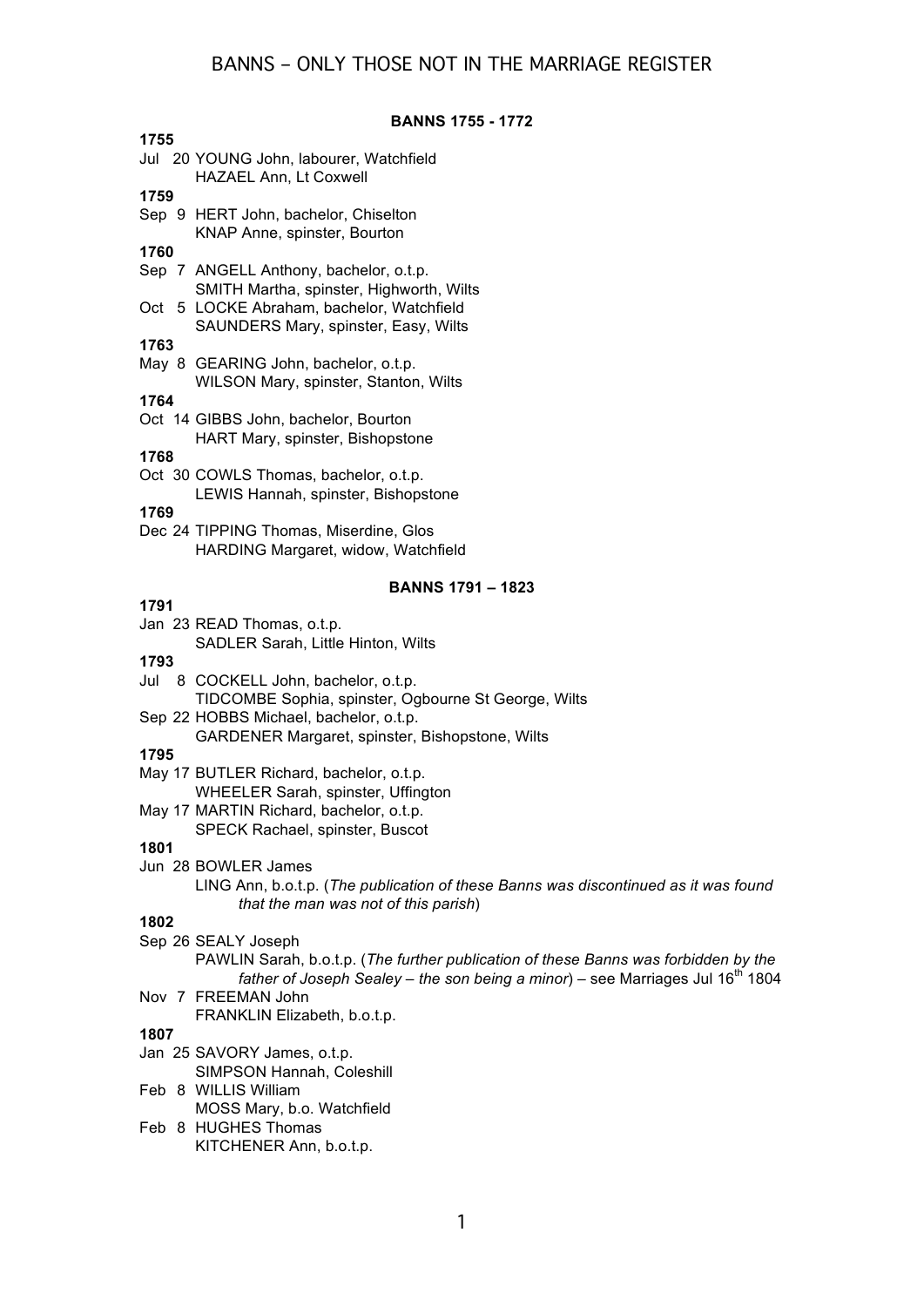| 1808                                          |
|-----------------------------------------------|
| Feb 14 HILL Tho <sup>s</sup> , o.t.p.         |
| KINCHAM Sarah, Purton                         |
| Feb 28 GREEN Jonathan, Watchfield             |
| EVANS Sophia, Hannington                      |
| 1809                                          |
| Sep 17 TAYLER Daniel, o.t.p.                  |
| RICHENS Elizabeth, Cricklade, Wilts           |
| 1811                                          |
| Feb 17 BALL Edmund, Marston, Highworth, Wilts |
| GORTON Hannah, o.t.p.                         |
| May 19 ASKINS Robert                          |
| HEATH Maria, b.o.t.p.                         |
| 1812                                          |
| Feb 9 SEALY Henry, o.t.p.                     |
| GOODENOUGH Elizabeth, Longworth               |
| Mar 22 GALE John, Bourton                     |
| BENDEL Lucy, Down Ampney, Glos                |
| 1814                                          |
| Feb 19 WARREN Stephen, o.t.p.                 |
| EILES Phoebe, Eisey, Wilts                    |
| 1816                                          |
| Oct 27 ILEY Thomas, Watchfield                |
| LITTLE Eliza, Little Hinton, Wilts            |
| Nov 10 TAYLER Daniel, o.t.p.                  |
| KINCH Elizabeth, Stanford, Berks              |
| 1819                                          |
| Nov 7 WHEATLEY David, Bourton                 |
| HUNT Hannah, Bampton, Oxon                    |
| 1820                                          |
| Mar 12 GREEN Benjamin, o.t.p.                 |
| STRATTON Sophia, Stanford, Berks              |
| 1821                                          |
| Sep 16 MORSE Thomas, Watchfield               |
| MOORING Elizabeth, Coleshill, Berks           |
| 1822                                          |
| Sep 15 REASON Thomas, o.t.p.                  |
| DUNN Hannah, Kingston Lisle, Sparsholt        |
| Dec 8 GREEN otherwise SPARROW Henry, Bourton  |
| DIXON Anne, Brinkworth, Wilts                 |
|                                               |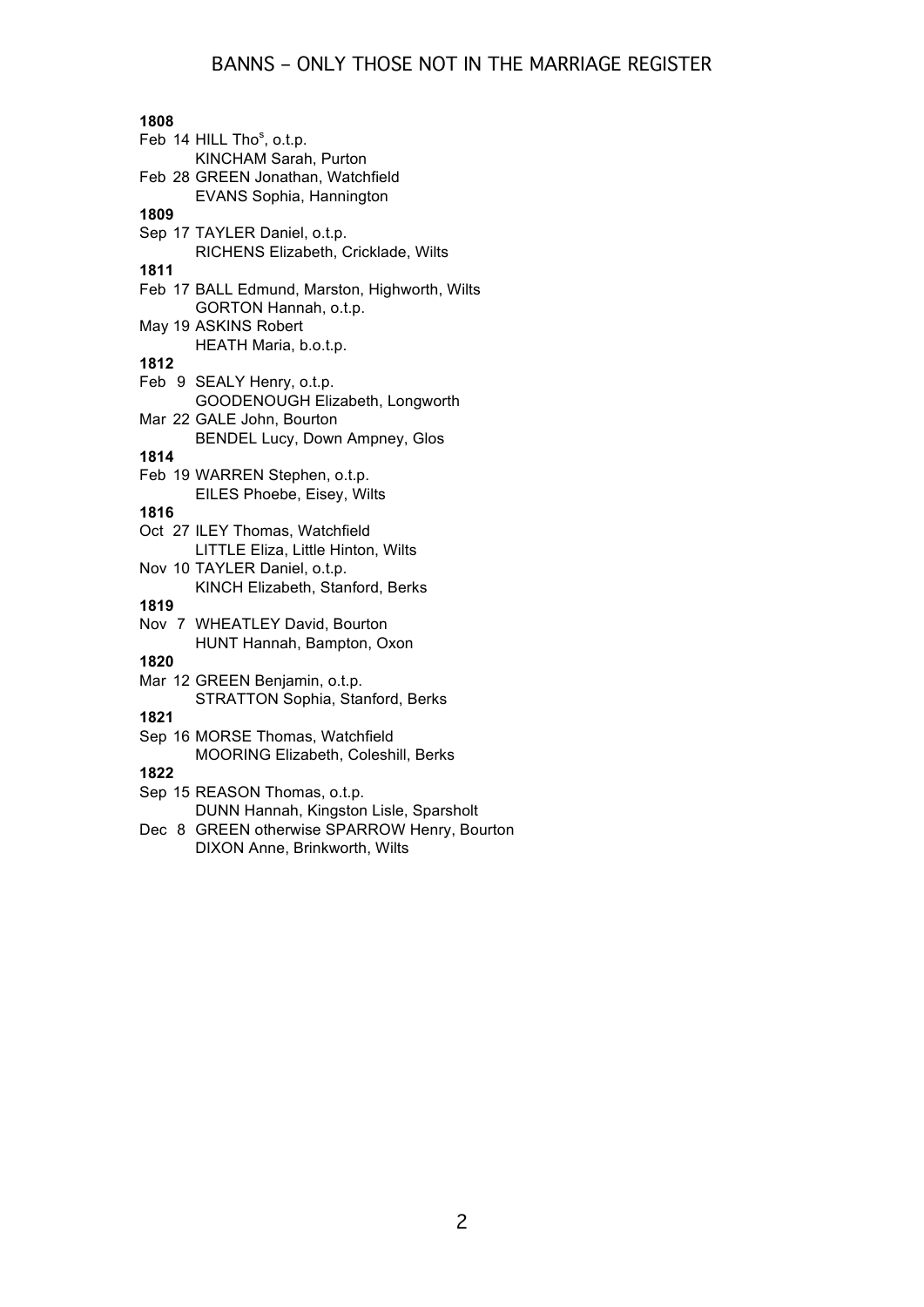| SHRIVENHAM BISHOPS TRANSCRIPTS                                    |
|-------------------------------------------------------------------|
| 1817                                                              |
| Feb 15 HUGHES Francis, Westbrook, Boxford, bachelor               |
| BADCOCK Elizabeth, spinster, o.t.p.<br>by lic                     |
| W: Joseph Badcock; Sarah Hughes                                   |
| May 5 FUCE William, parish of ------                              |
| HUTCHINGS Susanna, widow, o.t.p.                                  |
| W: Julia Webb Roberts; Rich <sup>d</sup> Sealy                    |
| May 5 DOWLING William, bachelor, Watchfield                       |
| HART x Maria, spinster, Great Coxwell                             |
| W: Benjamin x Green; Susanna x Raison                             |
| Jun 8 AYERS x Thomas, bachelor                                    |
|                                                                   |
| HOLLICK Sarah, b.o.t.p.                                           |
| W: Henry Fuce; Elizabeth Ayre                                     |
| 7 SILVESTER James, carpenter, Littleworth, Great Faringdon<br>Jul |
| TOWNSEND x Elizabeth, spinster, Bourton,                          |
| W: John Stone; Mary x Turner                                      |
| 10 HAZELL John, bachelor<br>Jul                                   |
| READ Betty Collins, spinster, Watchfield                          |
| W: Thomas Hazell; Mary Wilson                                     |
| Oct 11 SMITH x Thomas, bachelor                                   |
| WHITEWAY Mary, spinster, b.o.t.p.                                 |
| W: Richard Ralph; Elizabeth Hamilton                              |
| Oct 11 GOSLING x Robert, bachelor                                 |
| LITTLE x Sarah, spinster, b.o.t.p.                                |
| W: James x Little; Elizabeth x Garman                             |
| Oct 16 STEPTO James, bachelor                                     |
| FARMER x Jane, spinster                                           |
| W: Joseph x Sadler; Jane Heavens                                  |
| Oct 28 AYRES x James, bachelor                                    |
| RODBURN x Anne, spinster, b.o.t.p.                                |
| W: Jane x Rodburn; Joseph Hughes                                  |
| Nov 9 TANNER x Richard, bachelor                                  |
| BALL x Elizabeth, spinster, b.o.t.p.                              |
| W: William x Ball; Sophia Higges                                  |
| Dec 25 HEAVENS Joseph, bachelor, Longcot i.t.p.                   |
| WHEATLEY x Charlotte, spinster, o.t.p.                            |
| W: Thomas x Whitehorn; Mary W. Wheatley                           |
| 1818                                                              |
| Jan 31 WILSON William, widower                                    |
| CANFIELD Mary, spinster, b.o.t.p.<br>by lic.                      |
| W: Richard Dibley; Anne Wilson; Sarah Canfield                    |
| May 3 JENNER x William, bachelor                                  |
| SHUREY x Sarah, widow, b.o.t.p.                                   |
| W: Edward x Harrod; Ann Garne                                     |
| Aug 18 GILES Thomas, bachelor                                     |
| STRATTON Sarah, spinster, b.o.t.p.                                |
| W: William Chandler; Mary Stratton; Joseph Hughes                 |
| Aug 29 JOHNSON John, bachelor, Lt Hinton, Wilts                   |
| JAMES Ann, spinster o.t.p.<br>by lic.                             |
| W: S. E. Povey; Edw <sup>d</sup> Johnson; Joseph Hughes           |
| Nov 5 OAKLEY x Henry, bachelor                                    |
| WILKINS x Mary, widow, b.o.t.p.                                   |
| W: Jane x Rodburn; Joseph Hughes                                  |
| 1819                                                              |
| May 10 COOMBS Charles Luke, Newbury, Berks                        |
| CANFIELD Sarah, spinster, o.t.p.                                  |
| W: Elizabeth Canfield; William Tarrant                            |
|                                                                   |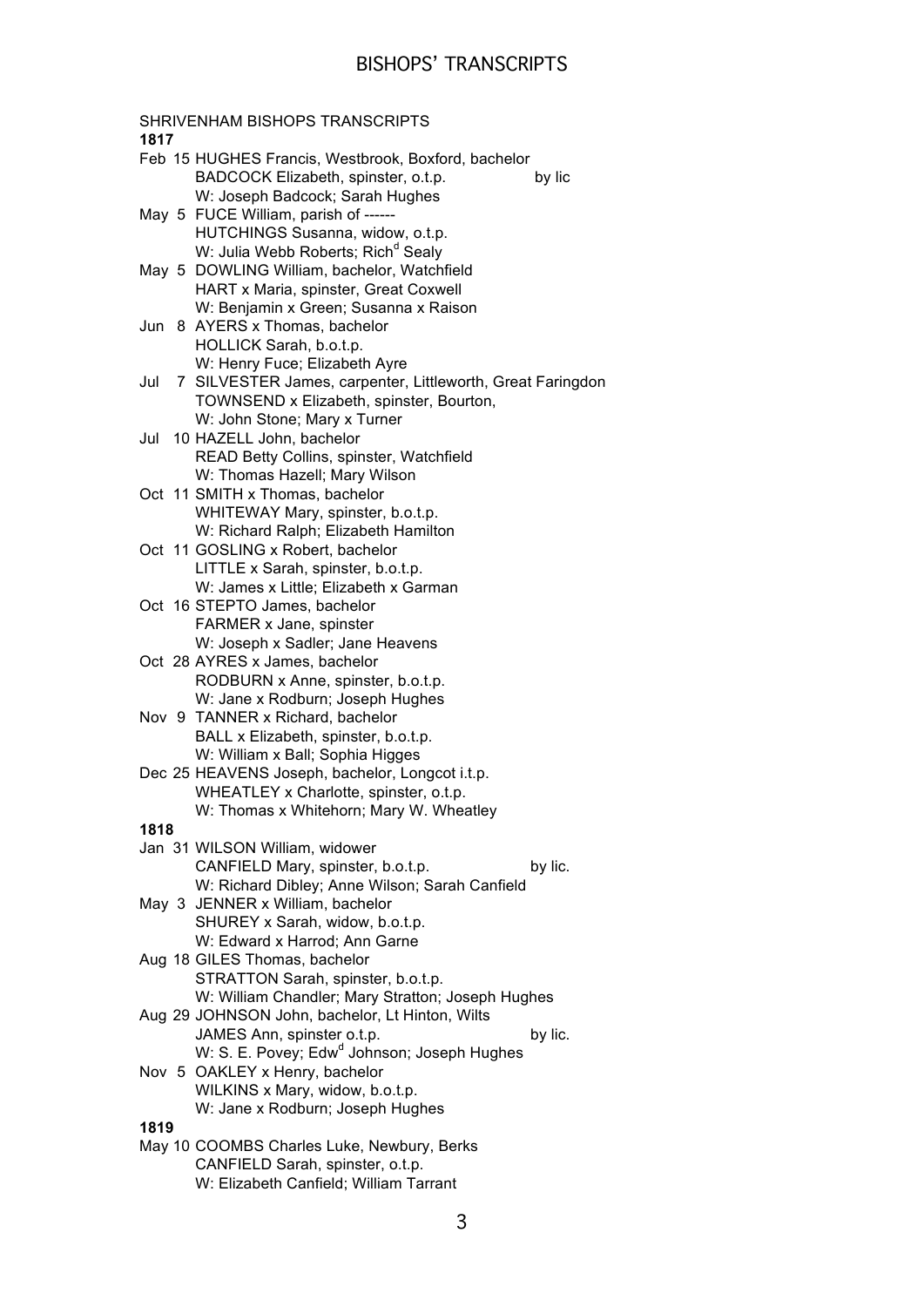### **1819 cont'd**

- May 24 LEA x Joseph, bachelor, Bourton RICHENS x Hannah, spinster, Lt. Hinton, Wilts W: James x Lea; Elizabeth x Lea; Joseph Hughes, Clerk Sep 16 GOSLING x Henry, bachelor, Bourton CONSTABLE x Martha, spinster, Bourton W: William x Rodbourn; Rachael x Wheeler; Joseph Hughes, Parish Clerk Oct 18 WOOLFORD x John, bachelor, Highworth, Wilts MERRIFIELD x Maria, spinster, o.t.p. W: William Merrifield; Elizabeth Merrifield Oct 18 JEFFERIES x Moses, bachelor AYERS Sarah, widow, b.o.t.p. W: John Jefferies; Ann Jefferies Nov 16 HAZELL Thomas, bachelor BUTLER Maria, spinster, b.o.t.p. W: Henry Hazell; Martha Butler Nov 18 HUGHES Thomas, widower DUCK x Elizabeth, spinster, b.o.t.p. W: Henry Lawrence; Mary King **1820** Jan 29 SHEWRY John, bachelor, Shellingford, Berks BUTLER Ann, spinster, o.t.p. W: Martha Carter; Richard Butler Feb 28 SEALY x William, widower LAURENCE x Mary, widow, b.o.t.p. W: Jane Sealy; Henry x Sealy Mar 30 HIGGS Henry, bachelor, Coleshill, Berks GREEN x Mary, spinster, o.t.p. W: Mary Stratton; Richard Butler Apr 22 BAYLISS x William, bachelor, Great Coxwell, HINDER x Martha, spinster, Bourton W: John Bayliss; Mary Powell; Joseph Hughes, P. Clerk Apr 25 CHIVERS Thomas, widower MCILGHAM Mary, widow, b.o.t.p. W: Joseph Hughes, P. Clerk Jul 2 HIGGES x Richard, bachelor ARCHER x Sophia, spinster, b.o.t.p. W: Edward x Tanner; Din<sup>h</sup> Higgs Jul 3 PAINTER x Moses, bachelor, Hannington, Wilts MERRIFIELD Elizabeth, spinster, o.t.p. W: William Merrifield; Mary x Townsend Jul 8 HORN William, bachelor, Bourton JEFFERIES Anne, spinster, b.o.t.p. W: John Horn; Fanny Freeman Sep 3 LOCKEY x John, bachelor ALEXANDER x Ann, spinster, b.o.t.p. W: William x Looker; Sarah Lockye Sep 20 ANGEL Anthony, (*in signature it says 'otherwise ANGER'*) bachelor CHANDLER x Martha, spinster, b.o.t.p. W: Richard Angel otherwise Anger; Eliz<sup>th</sup> x Chandler Oct 11 JEFFERIES x Moses, widower GERRING x Anne, spinster, b.o.t.p. W: Isaac Jefferies; Elizabeth Jefferies Dec 27 RALPH Richard, bachelor FREEMAN Fanny, spinster, b.o.t.p.
	- W: Henry Fuce; Joseph Hughes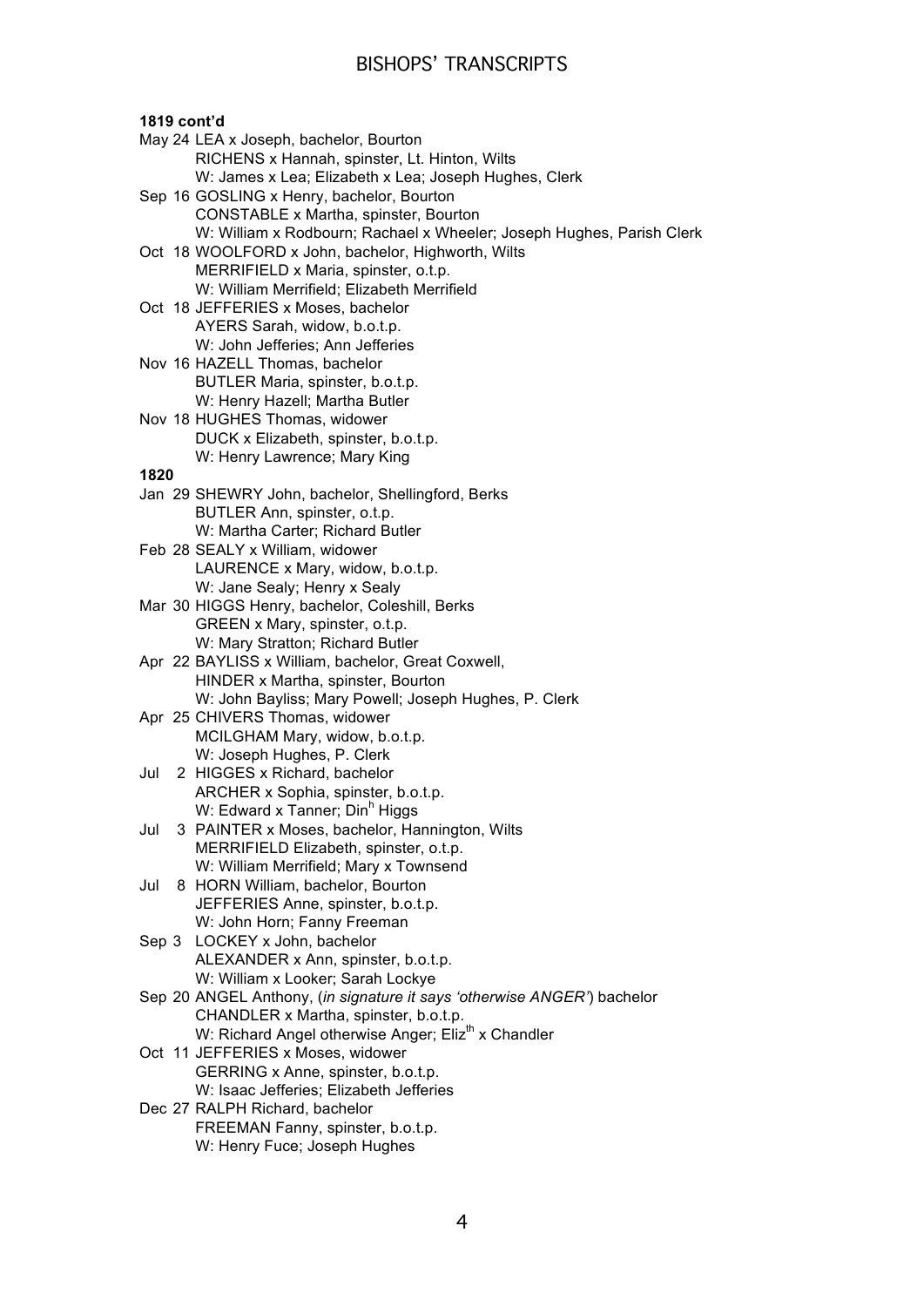| 1821 |  |                                                    |  |
|------|--|----------------------------------------------------|--|
|      |  | Feb 6 HADRILL x Henry, bachelor                    |  |
|      |  | NEWPORT x Sarah, widow, b.o.t.p.                   |  |
|      |  | W: Samuel Hadrill; Fanny x Ball                    |  |
|      |  | Mar 5 HARMAN William, bachelor                     |  |
|      |  | WILLOUGHBY x Mary, spinster, b.o.t.p.              |  |
|      |  | W: Thomas Thatcher; Sophia Thatcher                |  |
|      |  | Apr 23 LEWINGTON Richard, bachelor, Chilton, Berks |  |
|      |  | WILSON Mary, spinster, o.t.p.<br>by lic            |  |
|      |  | W: Thomas Wilson; Elizabeth Goddard; Marie Wilson  |  |
|      |  | Apr 29 LEA x James, bachelor                       |  |
|      |  | RICHENS x Phebe, spinster, b.o.t.p.                |  |
|      |  | W: Elizabeth x Lea; Charles x Richens              |  |
|      |  | Jun 10 LOOKER x Robert, bachelor                   |  |
|      |  | HEATH x Sarah, spinster, b.o.t.p.                  |  |
|      |  | W: William x Townsend; Joseph Hughes               |  |
|      |  | Jun 29 SIMMONS John, bachelor                      |  |
|      |  | SCRIVEN Mary, spinster, b.o.t.p.<br>by lic         |  |
|      |  | W: Thomas Butler; Mary Butler; Joseph Hughes       |  |
|      |  | Jul 23 CHOWLES Young, bachelor                     |  |
|      |  | SMITH Mary, spinster, b.o.t.p.                     |  |
|      |  | W: Charles Smith; Martha Titchener                 |  |
|      |  | Oct 8 HAZELL Charles, bachelor                     |  |
|      |  | GREENWOOD Ann, spinster, b.o.t.p.                  |  |
|      |  | W: Henry Hazell; Joseph Hughes                     |  |
|      |  | Oct 10 FISHER x William, bachelor                  |  |
|      |  | BOUCHER x Elizabeth, spinster, b.o.t.p.            |  |
|      |  | W: John x Fisher; Ann Fisher                       |  |
|      |  | Oct 29 MARCHAM x William, bachelor                 |  |
|      |  | WHEELER x Harriet, spinster, b.o.t.p.              |  |
|      |  | W: Joseph Hughes; Henry x Oakley                   |  |
|      |  | Nov 5 FAR x James, bachelor                        |  |
|      |  | BALL x Elizabeth, spinster, b.o.t.p.               |  |
|      |  | W: Joseph Hughes; John x Far                       |  |
| 1822 |  |                                                    |  |
|      |  | Mar 14 HAYDON x Richard, bachelor                  |  |
|      |  | WHEELER Susanna, spinster, b.o.t.p.                |  |
|      |  | W: William x Russel; Elizabeth x Gerring           |  |
|      |  | Apr 15 COOK x James, bachelor, Bishopstone, Wilts  |  |
|      |  | HEATH x Maria, spinster, o.t.p.                    |  |
|      |  | W: Jonathan x Turner; Ann Hale                     |  |
|      |  | Apr 16 HILLIAR William, bachelor                   |  |
|      |  | WEAIT Amelia, spinster, b.o.t.p.                   |  |
|      |  | W: Henry Fuce; Martha Carter                       |  |
|      |  | Jun 15 HAZELL Henry, bachelor                      |  |
|      |  | BREAKSPEARE Sophia, spinster, b.o.t.p.             |  |
|      |  | W: Henry Lane; Ann Ewer                            |  |
| Jul  |  | 9 POCOCK Henry, bachelor, Watchfield               |  |
|      |  | GEARING Harriet, spinster, o.t.p.<br>by lic.       |  |
|      |  | W: John Gearing; Elizabeth Gearing                 |  |
| Jul  |  | 11 WARREN x Richard, bachelor, Bourton             |  |
|      |  | LEA x Ann, widow, o.t.p.<br>by lic.                |  |
|      |  | W: Charles Rodbourn; Ann Hale                      |  |
|      |  | Oct 13 REASON x Thomas, bachelor, o.t.p.           |  |
|      |  | DUNN x Hannah, spinster, Kingston Lisle, Sparsholt |  |
|      |  | W: James Chivers; Fanny x Reason                   |  |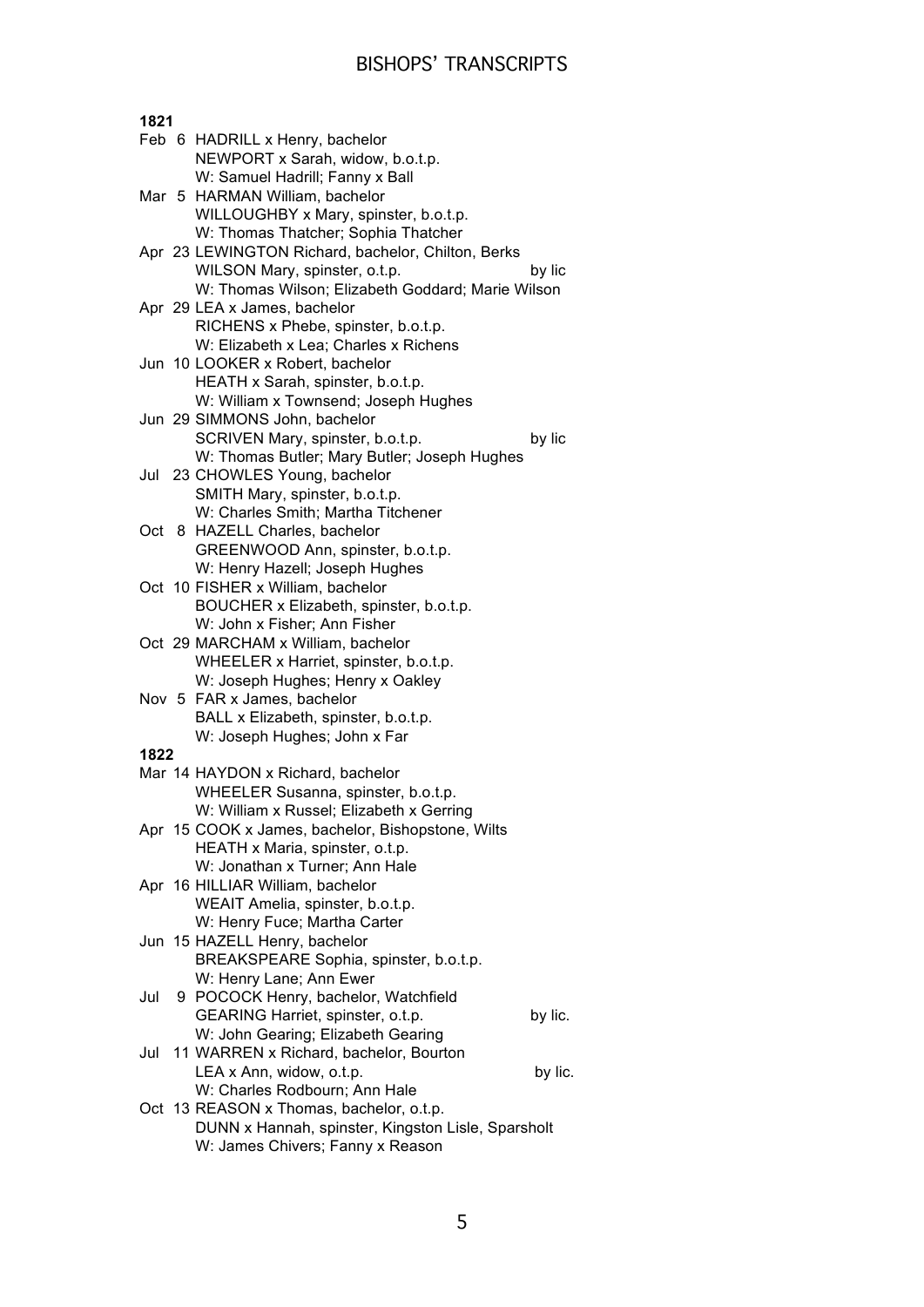**1822 cont'd** Oct 21 FISHER x Joseph, bachelor BRINSDON x Anne, spinster, b.o.t.p. W: James x Atkins; Elizabeth x Chandler Oct 21 HOLIDAY x William, bachelor, Longcott i.t.p. GERRING x Elizabeth, spinster, o.t.p. W: Robert x Holiday; Mary x Gerring **1823**  Feb 11 GERRING x William, bachelor LOCKEY Sarah, spinster, b.o.t.p. W: Jane x Newport; Charles Pocock Mar 11 GORTON x John, bachelor SEALY x Anne, spinster, b.o.t.p. W: Henry x Cavey; Winifred x Sealy Apr 10 TUCKEY Richard RICKARDS Cordelia, b.o.t.p. by lic W: Catharine Rickards; Eleanor Rickards; Cha<sup>s</sup> Rickards Apr 21 WATERS x John, bachelor PONTING x Ann, spinster, b.o.t.p. W: W<sup>m</sup> Horn; Elizabeth Horn Apr 22 EAGLETON John, widower, Bishopstone JONES Ann, spinster, o.t.p. W: John Norris; Is<sup>a</sup> Day Jun 1 GOSLING x James, widower HACKER x Betty, widow, b.o.t.p. W: Charles x Barret; Sarah Barret Jun 2 REASON x Robert, widower MATTHEWS Mary, spinster, b.o.t.p. W: James x Higgons; Jane x Matthews Jul 7 LAWRENCE Henry, widower PERRIN x Elizabeth, widow, b.o.t.p. W: Tho<sup>s</sup> Haynes; Elizabeth Gearing Nov 3 SMITH x Henry, widower, Watchfield CLACK x Charlotte, spinster, Watchfield W: John x Simmons; Joseph Hughes **1824** Jan 5 LAWRENCE x Jacob, bachelor JORDAN x Martha, spinster, b.o.t.p. W: Robert x Looker; Joseph Hughes Feb 24 TITCHENER x Charles, bachelor RODBOURN x Jane, spinster, b.o.t.p. W: William x Wirdnam; Charlot Titchener Feb 28 CHANDLER Thomas, bachelor FERRIS x Elizabeth, spinster, b.o.t.p. W: Richard Lucker; Joseph Hughes Mar 9 CAVEY x Henry, bachelor SMITH x Sarah, spinster, b.o.t.p. W: Mary Hill: William x Golding Apr 29 SMITH x William, bachelor, o.t.p. CAVEY x Elizabeth, widow, Liddington, Wilts W: Philip x May; Mary x Knapp May 10 WILLIS x Henry, bachelor SELWOOD x Mary, spinster, b.o.t.p. W: William x Selwood; Joseph Hughes Oct 14 FUCE Henry, bachelor BUCHER x Anne, spinster, b.o.t.p. W: Charlotte Drew; John Kilmister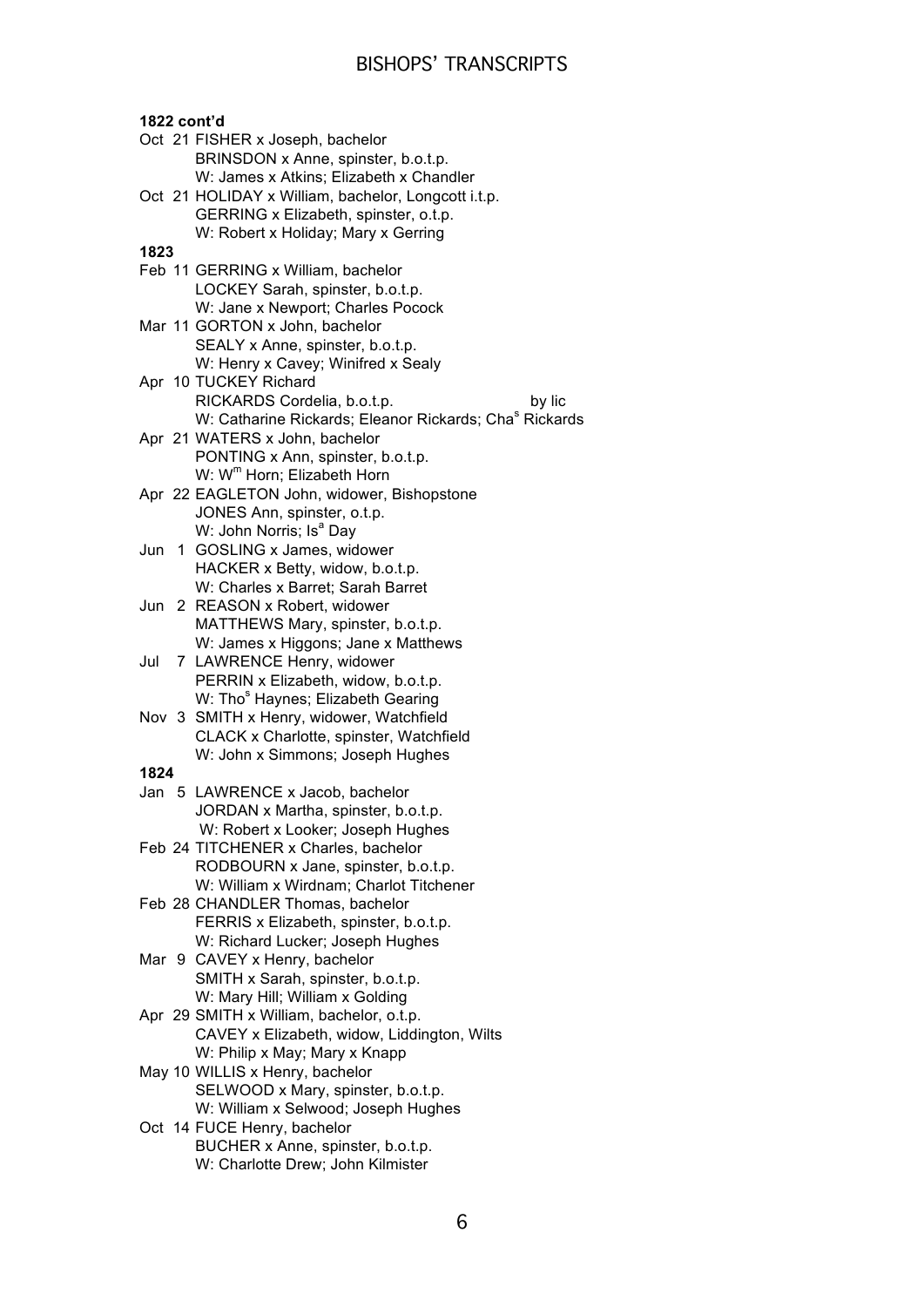**1824 cont'd** Oct 20 ELDRIDGE John, bachelor GRIFFIN x Rose Hannah W: Randal Cadel; Mary x Tanner **1825** Jan 18 EAST Robert, bachelor HORN Elizabeth, spinster, b.o.t.p. W: Robert Batly; Maria Horn Feb 9 BARNITT John, bachelor, Cheltenham, Glos MOXHAM Phillis, spinster, o.t.p. W: William Reeves; Elizabeth Moxham Mar 7 LANE Henry, bachelor HALLETT Mary Anne, spinster, b.o.t.p. W: Maria Gibbs; Jane Lever Apr 7 STRATTON x William, bachelor WALLIS Elizabeth, spinster, b.o.t.p. W: Ann Wallis; Mary Ann Stratton Jun 27 GRUNDY x John, bachelor, o.t.p. HALE x Maria, spinster, Uffington, Berks W: Charlotte Butler; William Hale Jul 23 MAYO x James, bachelor, Radcot, Langford TOWNSEND x Mary, spinster, o.t.p. W: Joseph Hughes; Maria Townsend Sep 28 GAIGER James, bachelor, Watchfield STRATTON Mary Ann, spinster, Watchfield W: Thomas Butler; Joseph Hughes Nov 10 NEW x John, bachelor, Watchfield WILTSHIRE x Jane, spinster, Uffington, Berks W: Richard Angel; Charlotte Butler Dec 6 CARTER x William, bachelor, Watchfield GILES x Martha, spinster, o.t.p. W: Philip x May; Joseph Hughes Dec 26 HAZELL William, bachelor, o.t.p. CHANDLER x Elizabeth, (*CARTER in signature*) spinster, Watchfield W: Richard Marchant; Martha Hazell Dec 26 SILK James, bachelor HEATH x Anne, spinster, b.o. Bourton W: Mary Wheatley; Joseph Hughes **1826** Mar 11 REEVES William, bachelor MOXHAM Elizabeth, spinster, b.o.t.p. W: Henry Reeves; John Barnet Jul 24 STEVENS Thomas, bachelor, Boxford, Berks WILLOUGHBY x Charlotte, spinster, o.t.p. W: W<sup>m</sup> Harman; Joseph Hughes Aug 31 SAUNDERS x John, bachelor TANNER x Mary, spinster, b.o.t.p. W: Henry x Saunders; Joseph Hughes Sep 4 TOWNSEND x William, bachelor ROBERTS x Harriet, spinster, b.o.t.p. W: Amy x Elborough; Charles x Moxham Nov 2 GILBERT x George, bachelor ADAMS x Sarah, spinster, b.o. Bourton W: Joseph x Lea; Joseph Hughes Nov 21 GILES Alexander, bachelor ROWLAND x Ann, spinster, b.o.t.p. by lic W: John Giles; Joseph Hughes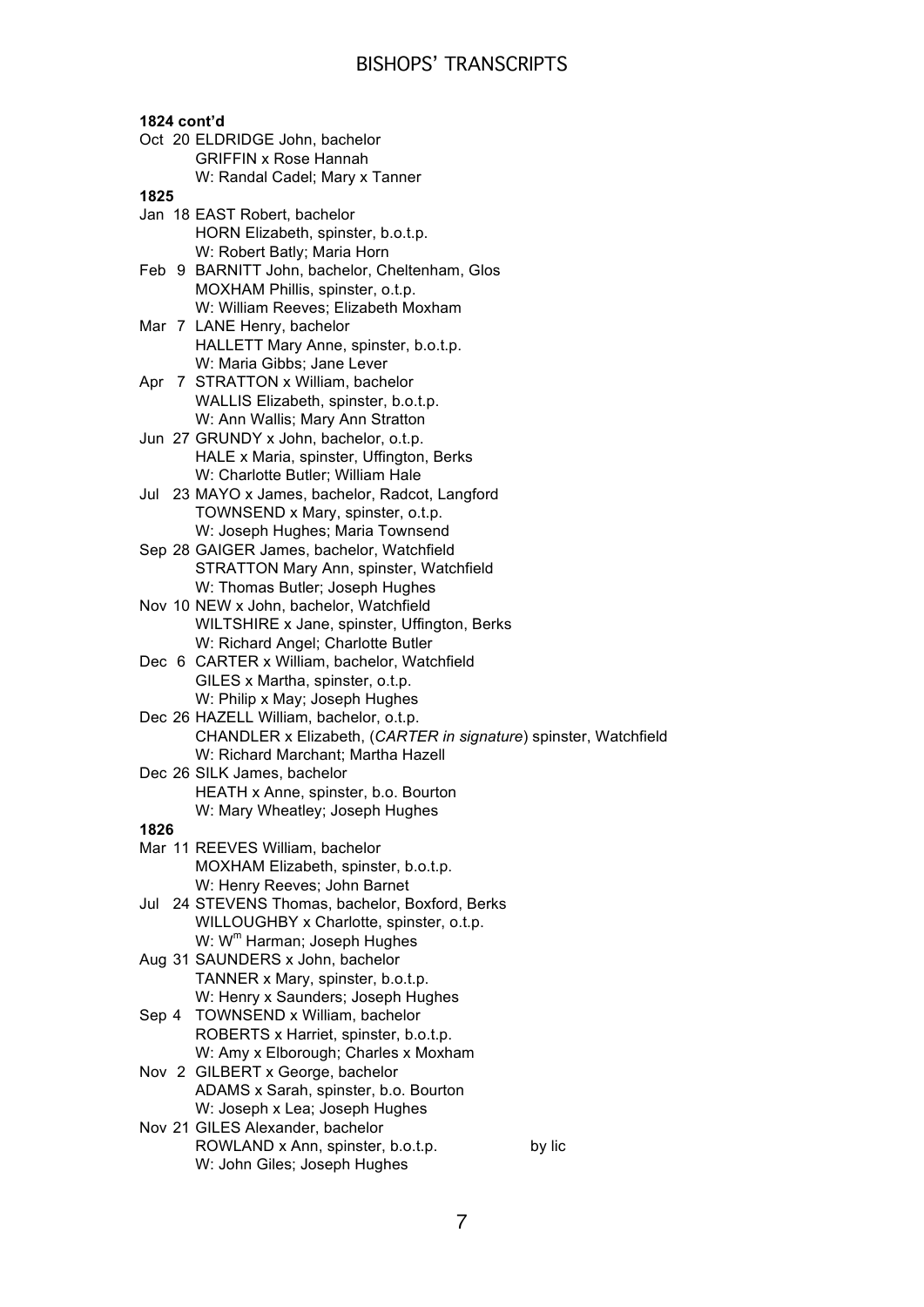| 1826 cont'd |                                                                                                 |        |
|-------------|-------------------------------------------------------------------------------------------------|--------|
|             | Dec 23 HUGHES Thomas, bachelor                                                                  |        |
|             | KENT Ellen, spinster, b.o.t.p.                                                                  |        |
|             | W: William Henry Haynes; Maria Hughes                                                           |        |
|             | Dec 26 HALLETT Joseph, bachelor                                                                 |        |
|             | CARTER Martha, spinster, b.o.t.p.                                                               |        |
|             | W: Elizabeth Nash; Maria Gibbs                                                                  |        |
|             | Dec 27 OWEN George, bachelor, Great Shefford, Berks                                             |        |
|             | POWELL Charlotte, spinster, o.t.p.<br>by lic                                                    |        |
|             | W: John Powell; Mary Ann x Wesmancot                                                            |        |
| 1827        |                                                                                                 |        |
|             | Jan 13 FRAMPTON James, bachelor                                                                 |        |
|             | SANSUM x Mary, spinster, b.o.t.p.                                                               |        |
|             | W: Jacob Frampton; Joseph Hughes                                                                |        |
|             | Feb 21 SLY x Charles, widower                                                                   |        |
|             | KNAPP x Mary, spinster, b.o.t.p.                                                                |        |
|             | W: Elisha Knapp; Joseph Hughes                                                                  |        |
|             | Feb 22 HORN Edward, bachelor, Swindon, Wilts<br>CARTER x Ellen, spinster, o.t.p.                |        |
|             | W: Thomas x Jefferies; Joseph Hughes                                                            |        |
|             | Feb 26 WIRDNAM Jonathan, bachelor                                                               |        |
|             | AKERS Mary, spinster, b.o.t.p.<br>by lic                                                        |        |
|             | W: Edward Akers; Catharine Newman; Maria Killard                                                |        |
|             | Mar 6 GEARING Alexander, widower, Lamborne, Berks                                               |        |
|             | VINER Elizabeth, spinster, o.t.p.<br>by lic                                                     |        |
|             | W: Jn° Viner; Joseph Hughes; Susanna Viner                                                      |        |
|             | Apr 16 DAVIS x Richard, widower, Faringdon                                                      |        |
|             | MORSE x Mary, spinster, o.t.p.                                                                  |        |
|             | W: Martha Pocock; Joseph Hughes                                                                 |        |
| Jul         | 19 LINSELL James, bachelor, Wootton Basset, Wilts                                               |        |
|             | HORN Maria, spinster, o.t.p.<br>by lic                                                          |        |
|             | W: Mary Hill; W <sup>m</sup> Horn                                                               |        |
|             | Aug 25 CLUTTER x Thomas, bachelor                                                               |        |
|             | STEVENS x Sarah, spinster, b.o.t.p.                                                             |        |
|             | W: Richard Angel; Keziah Beechey                                                                |        |
|             | Oct 27 SMITH Aminadab, widower                                                                  |        |
|             | VOCKINS x Rebecca, spinster, b.o.t.p.                                                           |        |
|             | W: Joseph Hughes; Philip x May                                                                  |        |
|             | Dec 1 JONES x Richard, bachelor, Langford, Berks                                                |        |
|             | TITCHENER Charlotte, spinster, o.t.p.                                                           |        |
|             | W: Charles x Titchener; Martha Titchener                                                        |        |
|             | Dec 24 MOXHAM x Charles, bachelor                                                               |        |
|             | NORRIS x Anne, spinster, b.o.t.p.                                                               |        |
|             | W: William Hatton; Joseph Hughes                                                                |        |
| 1828        |                                                                                                 |        |
|             | Jun 15 SAMUDA Benjamin, Esq., bachelor, St Luke's, Middx<br>DAWSON Sarah Anne, spinster, o.t.p. | by lic |
|             | W: Joseph Dawson; S. S. Dawson                                                                  |        |
|             | Oct 11 MAY x Philip, bachelor                                                                   |        |
|             | SPACKMAN x Sarah, spinster, b.o.t.p.                                                            |        |
|             | W: David May; Sarah x Cavey                                                                     |        |
|             | Oct 19 BALL x John, widower                                                                     |        |
|             | AIRES x Anne, widow, b.o.t.p.                                                                   |        |
|             | W: Joseph x Iles; Susanna x Rodburn                                                             |        |
|             | Nov 3 COX x James, bachelor                                                                     |        |
|             | ABRAMS x Bathsheba, spinster, b.o. Bourton                                                      |        |
|             | W: John Cavey; Mary Webb                                                                        |        |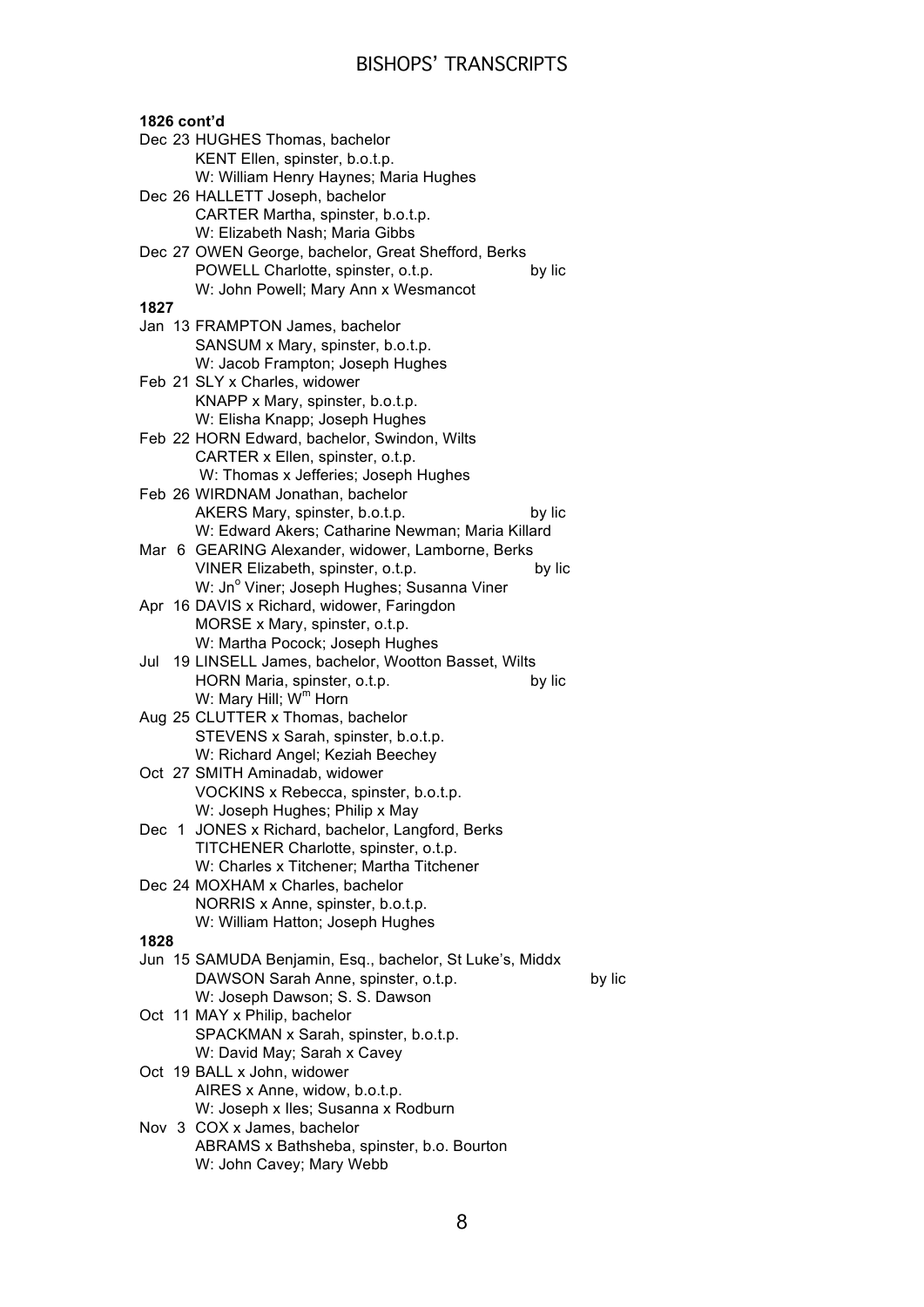| 1829 |                                                                              |  |
|------|------------------------------------------------------------------------------|--|
|      | Feb 21 STEVENS Richard, bachelor, Painswick, Glos                            |  |
|      | KNAPP Sarah, spinster o.t.p.                                                 |  |
|      | W: Thomas Clarke; Mary Hanah Warman                                          |  |
|      | Feb 23 WEBB John, bachelor                                                   |  |
|      | SADLER x Elizabeth, spinster, b.o.t.p.                                       |  |
|      | W: Mary Webb; William Webb                                                   |  |
|      | Mar 30 WIRDNAM x William, bachelor                                           |  |
|      | WILKINS x Elizabeth, spinster, b.o.t.p.                                      |  |
|      | W: Charles x Titchener; Joseph Hughes                                        |  |
|      | May 14 READ x James, bachelor, o.t.p.                                        |  |
|      | SELLWOOD x Elizabeth, spinster, Stanford, Berks                              |  |
|      | W: Charles Poole; Joseph Hughes                                              |  |
|      | Jun 22 HILL John, bachelor                                                   |  |
|      | HAZELL Martha, spinster, b.o.t.p.                                            |  |
|      | W: Elizabeth Roach; Henry x Hill                                             |  |
|      | Jun 22 HADDRILL William, bachelor                                            |  |
|      | RALPH Fanny, widow, b.o.t.p.                                                 |  |
|      | W: Jonathan Freeman; Mary Webb                                               |  |
|      | Aug 4 ANGEL x Thomas, bachelor                                               |  |
|      | STEVENS x Elizabeth, spinster, b.o. Watchfield                               |  |
|      | W: Richard Angel; Joseph Hughes<br>Sep 19 WILSON Henry, bachelor, Watchfield |  |
|      | HINXMAN Harriet Jane, spinster, o.t.p.<br>by lic                             |  |
|      | W: Thomas Wilson; Maria Large; Jane Goddard                                  |  |
|      | Oct 29 HUGHES Joseph, bachelor                                               |  |
|      | WALKER x Harriet, spinster, b.o.t.p.                                         |  |
|      | W: John x Walker; Joseph Hughes                                              |  |
|      | Oct 12 LUCKER x John, bachelor                                               |  |
|      | MERIFIELD x Jane, spinster, b.o.t.p.                                         |  |
|      | W: William Merifield; Joseph Hughes                                          |  |
|      | Oct 19 BAXTER x Thomas, bachelor                                             |  |
|      | PARTRIDGE Mary Anne, spinster, b.o. Watchfield                               |  |
|      | W: William Henry Partridge, Joseph Hughes                                    |  |
|      | Oct 31 NANSCAWEN Sylvester Trefry, bachelor, Cirencester, Glos               |  |
|      | LEAKE Elizabeth, spinster, o.t.p.                                            |  |
|      | W: Amelia Louisa Padbury; Joseph Hughes                                      |  |
|      | Nov 2 TITCHENER Jonathan, bachelor                                           |  |
|      | AICOTT x Martha, spinster, b.o. Bourton                                      |  |
|      | W: Mary x Aicott; Joseph Hughes                                              |  |
|      | Nov 8 GUNTER x Thomas, bachelor                                              |  |
|      | GERRING x Sarah, spinster, b.o.t.p.                                          |  |
|      | W: William x Holiday; Elizabeth x Holiday                                    |  |
|      | Nov 18 HILL x James, widower                                                 |  |
|      | READ x Deborah, spinster, b.o. Watchfield<br>by lic                          |  |
|      | W: Ann Carter; Thomas Hill                                                   |  |
|      | Nov 29 CAVEY William (CARVEY in signature), bachelor                         |  |
|      | DREW x Rachel, spinster, b.o.t.p.                                            |  |
|      | W: John Carvey; Mary Hackr                                                   |  |
| 1830 |                                                                              |  |
|      | Mar 15 PARTRIDGE William Henry, bachelor                                     |  |
|      | MAXWELL x Elizabeth, spinster, b.o.t.p.                                      |  |
|      | W: Lucy Pocock; Joseph Hughes                                                |  |
|      | May 31 CLARK Thomas, bachelor                                                |  |
|      | WARMAN Mary Hannah, spinster, b.o.t.p.                                       |  |
|      | W: Samuel x Baverstock; Harriet x Werrel                                     |  |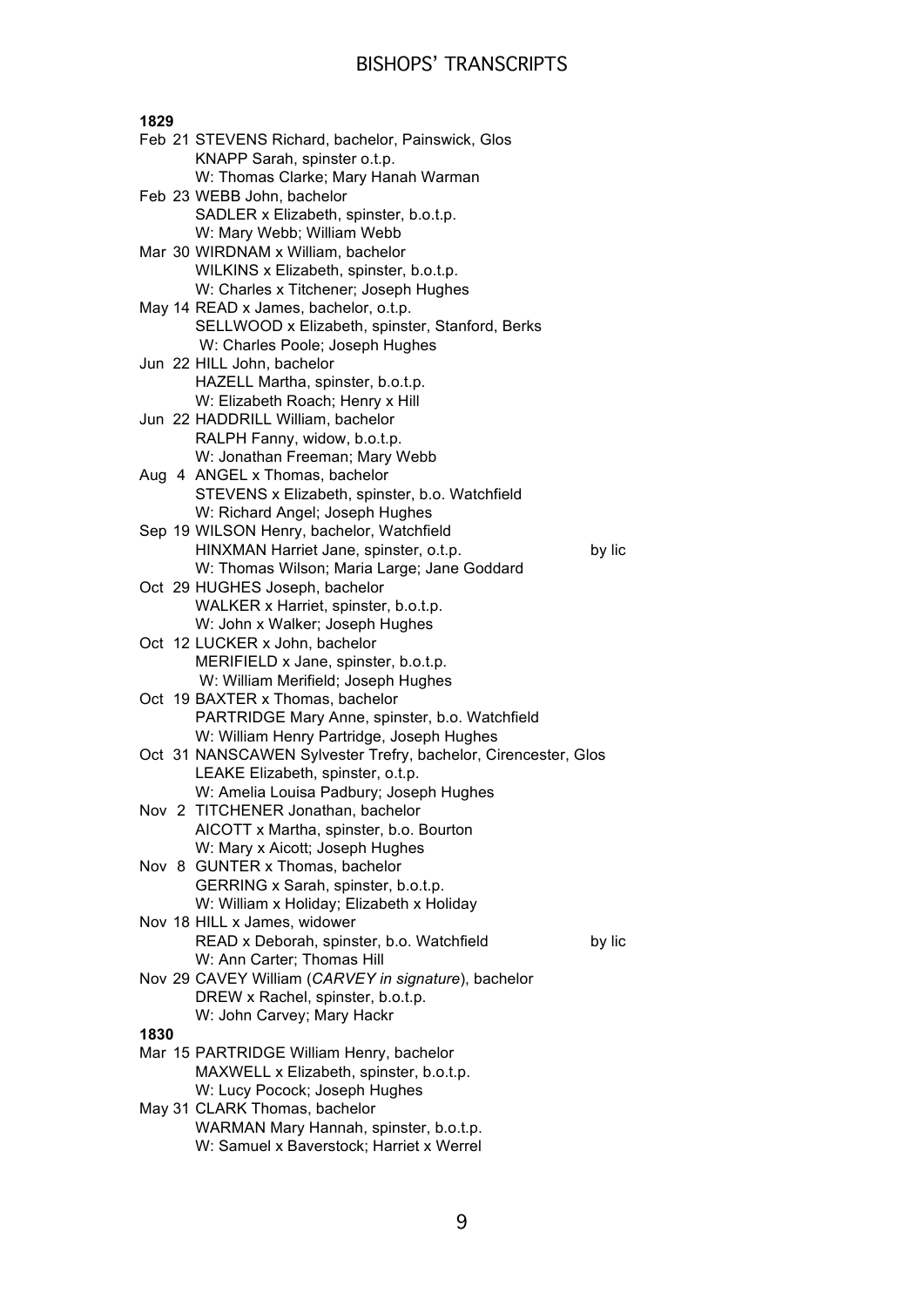| 1830 cont'd |                                                                           |                             |
|-------------|---------------------------------------------------------------------------|-----------------------------|
|             | Jun 13 COX x Isaac, widower (bachelor, inserted as well)                  |                             |
|             | MARTIN x Charlotte, spinster, b.o.t.p.                                    |                             |
|             | W: William x White; Joseph Hughes                                         |                             |
|             | Aug 2 RIVER x Lawrence, bachelor                                          |                             |
|             | POVEY x Mary, spinster, b.o.t.p.                                          |                             |
|             | W: John Powell; Joseph Hughes                                             |                             |
|             | Sep 8 BUTLER John, bachelor                                               |                             |
|             | WEBB Mary, spinster, b.o.t.p.                                             |                             |
|             | W: William Webb; Joseph Hughes                                            |                             |
|             | Oct 12 CRIPPS x Richard, bachelor                                         |                             |
|             | GERRING x Mary, spinster, b.o.t.p.                                        |                             |
|             | W: Thomas x Gerring; Joseph Hughes                                        |                             |
|             | Nov 13 TITCHENER x Charles, widower, o.t.p.                               |                             |
|             | JOHNSON x Susanna, spinster, Wanborough, Wilts                            |                             |
|             | W: Joseph Hughes; Sarah x Predy                                           |                             |
|             | Dec 15 EWER Jonathan, bachelor                                            |                             |
|             | HILL x Jane, spinster, b.o.t.p.                                           |                             |
|             | W: George Partridge; Susanna Hill                                         |                             |
|             | Dec 21 GARRETT William, bachelor                                          |                             |
|             | ROACH Elizabeth, spinster, b.o.t.p.                                       | by lic & consent of parents |
|             | W: Peter Knapp; Joseph Hughes                                             |                             |
| 1831        |                                                                           |                             |
|             | Feb 19 SELLWOOD Alfred, bachelor                                          |                             |
|             | WILLOUGHBY x Sarah, spinster, b.o.t.p.                                    |                             |
|             | W: William x Willoughby; Jemima Pearson                                   |                             |
|             | May 2 KNAPP William, bachelor                                             |                             |
|             | PENDEL Ann May, spinster, b.o.t.p.                                        |                             |
|             | W: Sarah Darling; Joseph Hughes                                           |                             |
|             | May 4 COOK Levi, bachelor, Albourn, Wilts                                 |                             |
|             | POVEY Mary, spinster, Bourton                                             | by lic                      |
|             | W: Thomas Povey; Joseph Hughes                                            |                             |
|             | May 19 HIPPISLEY John, bachelor                                           |                             |
|             | CLARE Anne Elizabeth, spinster, b.o.t.p.                                  |                             |
|             | W: Henry Hippisley; George Thomas Clare; Henry Hippisley jun <sup>r</sup> |                             |
| Jul         | 13 COOK x George, bachelor, Huish, Wilts                                  |                             |
|             | LAWRENCE Mary, spinster, o.t.p.                                           |                             |
|             | W Sarah Cavey; Rachel Lawrence                                            |                             |
| Jul         | 30 PAGE x William, bachelor                                               |                             |
|             | NICHOLLS x Rachel, widow, b.o.t.p.                                        |                             |
|             | W: Emma Ewer; Joseph Hughes                                               |                             |
|             | Aug 1 GOOLD x John, widower, Alvescot, Oxon                               |                             |
|             | GARDNER x Anne, spinster, Watchfield                                      |                             |
|             | W: W <sup>m</sup> x Stevens; Joseph Hughes                                |                             |
|             | Nov 2 BAXTER x John, bachelor                                             |                             |
|             | READ x Mary, spinster, b.o. Watchfield                                    |                             |
|             | W: James x Stevens; Joseph Hughes                                         |                             |
|             | Nov 7 GOSLING x Thomas, bachelor                                          |                             |
|             | HATHERILL Susanna, spinster, b.o. Bourton                                 |                             |
|             | W: William Gosling; Joseph Hughes                                         |                             |
| 1832        |                                                                           |                             |
|             | Jun 9 TAYLOR William, bachelor, Ashbury, Berks                            |                             |
|             | GERRING x Maria, spinster o.t.p.                                          |                             |
|             | W: John Thatcher; Joseph Hughes                                           |                             |
|             | Aug 6 JAMES x Stevens, bachelor                                           |                             |
|             | WHITEWAY x Mary, spinster, b.o.t.p.                                       |                             |
|             | W: Anne Whiteway; John x Stevens                                          |                             |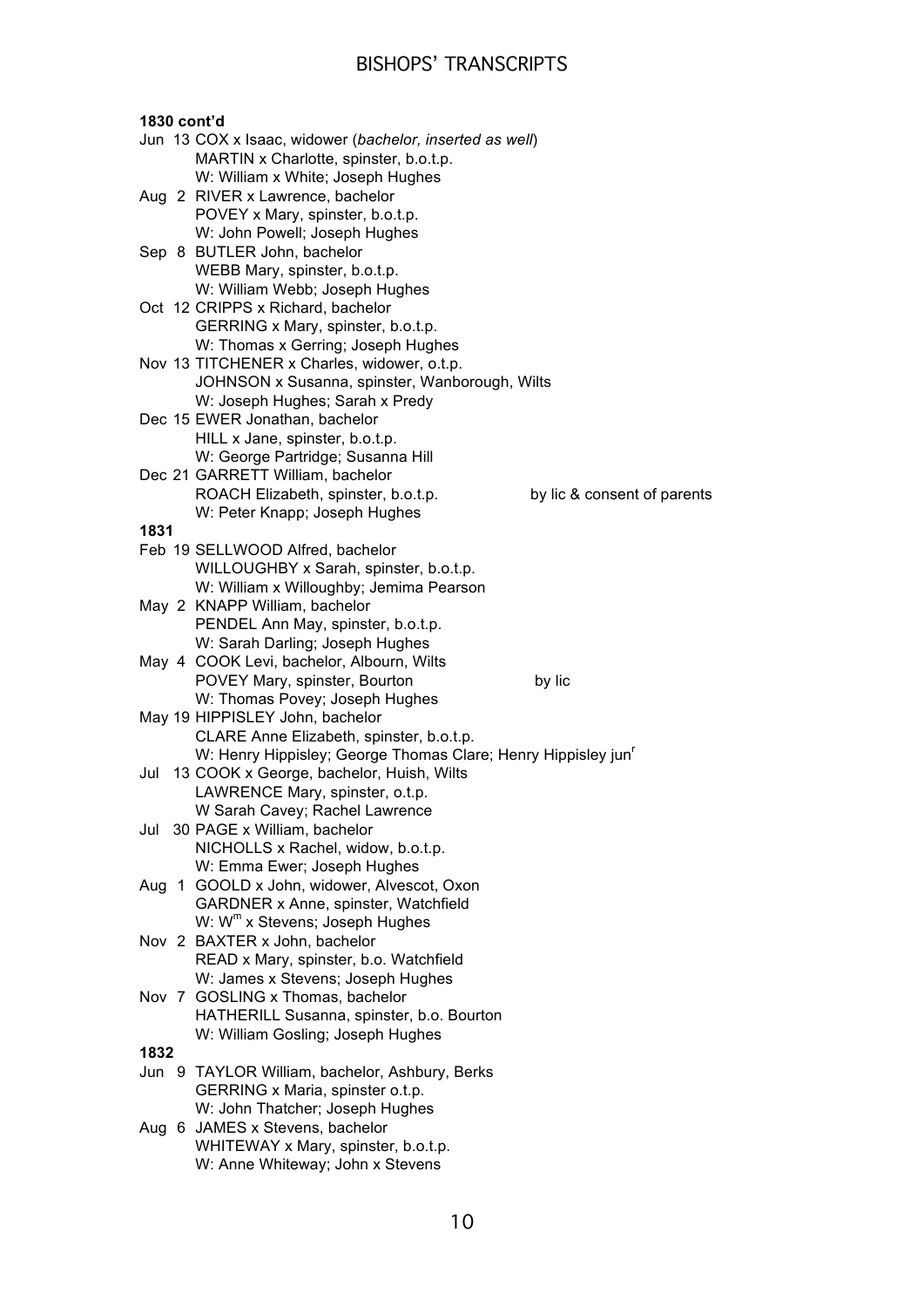### **1832 cont'd**

- Sep 17 CAVEY x Edward, widower COLLIER x Hannah, spinster, b.o.t.p. W: John x Cavey; Joseph Hughes
- Sep 22 CAVEY x John, bachelor TRINDER x Elizabeth, spinster, b.o.t.p. W: Mary Hacker; William Webb
- Oct 10 NEW x Robert, bachelor, Ashbury STONE x Anne, spinster, o.t.p. W: Joseph Cook; Joseph Hughes
- Oct 11 WEBB William, bachelor PAINTER x Mary Anne, spinster, b.o.t.p. W: John x Walker; Joseph Hughes
- Oct 29 SPANSWICK Jason, widower HUNTER x Esther, spinster, b.o.t.p. W: Joseph Belcher Lawrence; Mary x Blackwell
- Nov 17 MERIFIELD William, bachelor WHEATLEY Mary, spinster, b.o.t.p. W: John Lawrence; Maria Knapp
- Nov 20 GARDNER x William, widower PARTRIDGE x Sarah, widow, b.o. Watchfield W: David May; Joseph Hughes Dec 29 THATCHER John, bachelor
- BASTING x Susanna, spinster, b.o. Bourton W: Maria Knapp; Joseph Hughes

- Apr 10 WARREN William, widower EMBLING x Amey, spinster, b.o. Bourton W: John Partridge; Henry x Maxwell
- Apr 29 SEALY Charles, bachelor WHITEWAY Ann, spinster, b.o.t.p. W: Susannah Sealy; Joseph Hughes
- May 16 LAWRENCE Joseph Belcher, bachelor WERREL x Harriet, spinster, b.o.t.p. W: John Lawrence; Joseph Hughes
- May 18 WEBB x James bachelor MORSE Jane, spinster, (*MOSS in signature*), b.o.t.p. W: David May; Hanna Ackrill
- Jun 10 SEALY Henry, bachelor LAWRENCE x Anne, spinster, b.o.t.p. W: Stephen x Webb; Joseph Hughes
- Aug 31 HAYNES x George, bachelor, East Challow, Berks JARVIS x Mary, spinster, o.t.p. W: Richard Jarvis; Joseph Hughes
- Sep 23 TUCKER Thomas, bachelor POVEY Lucy, spinster, b.o. Bourton W: Charles Collins; Eliza Tucker
- Oct 20 JORDAN Richard, bachelor, o.t.p. HOLIDAY x Mary, widow, Longcot, i.t.p. W: John Jefferies; Joseph Hughes
- Nov 4 CHOULES x Robert, bachelor WHEELER x Miriam or Mary, sp, b.o.t.p. W: Joseph Smith; Elizabeth x Smith
- Nov 11 GERRING x Thomas, bachelor LEWIS x Mary, spinster, b.o. Bourton W: Joseph Hughes; Elizabeth x Lewis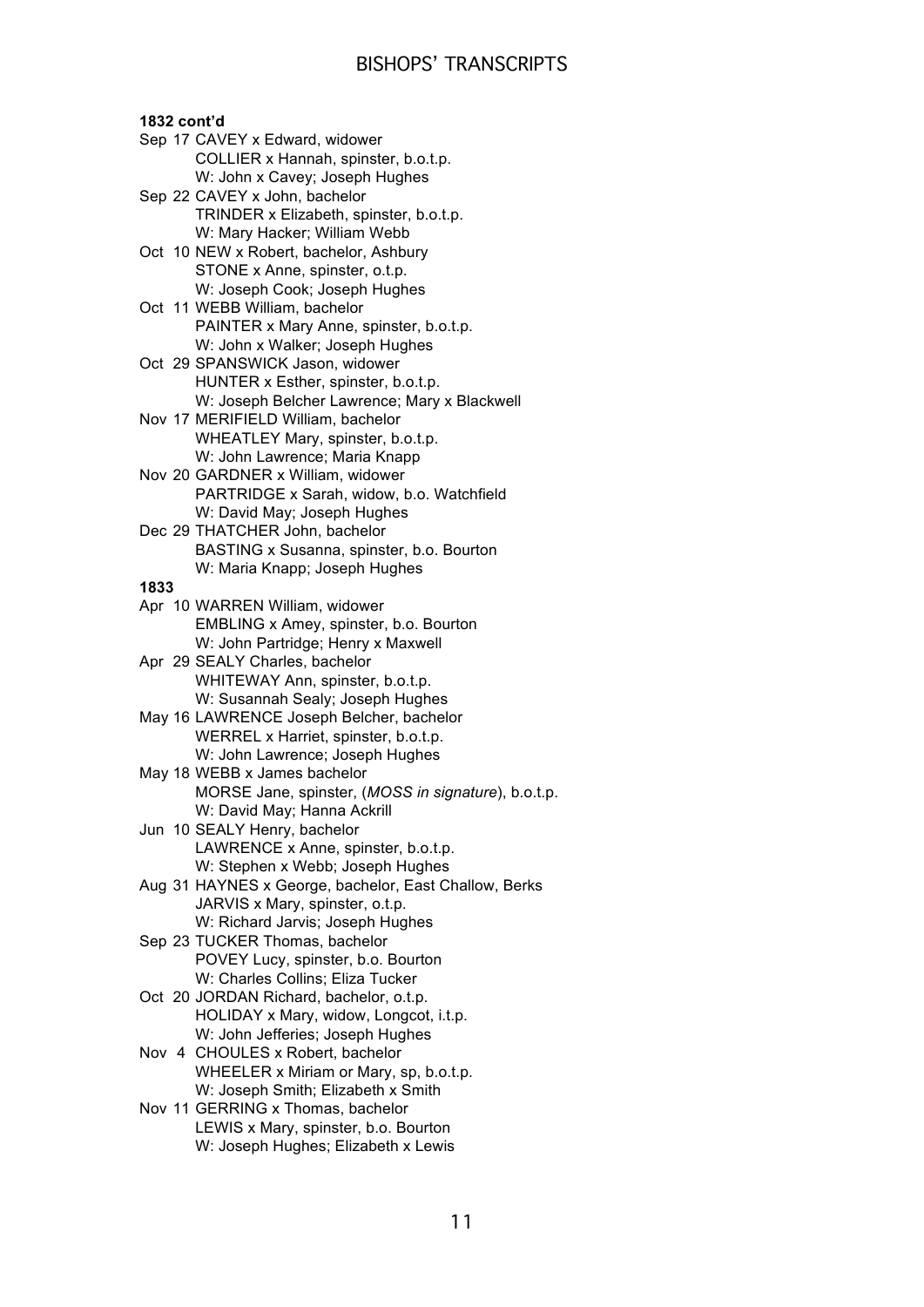|      | 1833 cont'd                                                           |
|------|-----------------------------------------------------------------------|
|      | Nov 20 MAY Joseph, bachelor                                           |
|      | AKRILL Hannah, spinster, b.o.t.p.                                     |
|      | W: William Merifield; Joseph Hughes                                   |
|      | Nov 25 BAXTER x Thomas, bachelor, Watchfield                          |
|      | NOBES x Hannah, widow, o.t.p.                                         |
|      | W: Michael Baxter; Joseph Hughes                                      |
|      | Dec 31 BATT John, bachelor<br>POVEY Susanna, spinster, b.o.t.p.       |
|      | W: Richard Saunders; Anne Povey                                       |
| 1834 |                                                                       |
|      | Jan 13 HEATH John, bachelor                                           |
|      | SELLWOOD x Martha, spinster, b.o. Bourton                             |
|      | W: Emma Ewer; Joseph Hughes                                           |
|      | Jan 30 RODBOURN Benjamin, bachelor, Bourton                           |
|      | TOWNSEND x Maria, spinster, o.t.p.                                    |
|      | W: Mary Hacker; Joseph Hughes                                         |
|      | May 20 HEATH x William, bachelor                                      |
|      | POWELL Amelia, spinster, b.o. Bourton                                 |
|      | W: Jacob x Lawrence; Joseph Hughes                                    |
|      | Oct 6 BARRETT James, bachelor                                         |
|      | MERIFIELD Sarah, spinster, b.o.t.p.<br>W: David May; Matilda Thatcher |
| Oct  | 8 MORTIMER x William, bachelor                                        |
|      | TITCHENER x Maria, spinster, b.o.t.p.                                 |
|      | W: Jonathan Titchener; Anne x Mortimer                                |
|      | Oct 16 GREEN John, bachelor                                           |
|      | CLARK x Hannah, spinster, b.o.t.p.                                    |
|      | W: John Holyoak; Mary x Dowling                                       |
|      | Nov 27 LEWIS x William, bachelor                                      |
|      | CARTER x Maria, spinster, b.o.t.p.                                    |
|      | W: Robert Gosling; Joseph Hughes                                      |
|      | Dec 15 BECKETT x John, bachelor, Sparsholt                            |
|      | ACKRILL Mary, spinster, o.t.p.                                        |
|      | W: James Ackrill; Joseph Hughes                                       |
|      | Dec 22 PAGE x John, bachelor<br>BELLINGER x Sarah, spinster, b.o.t.p. |
|      | W: William x Page; Joseph Hughes                                      |
| 1835 |                                                                       |
|      | Mar 2 SEALY Henry, bachelor                                           |
|      | DREW Charlotte, spinster, b.o.t.p.                                    |
|      | W: W <sup>m</sup> Matthews; Ann Sealy                                 |
|      | Aug 3 WARREN William, widower                                         |
|      | HADRILL x Honor, widow, b.o.t.p.                                      |
|      | W: Charlotte x Lewis; Thomas x Ewer                                   |
|      | Sep 1 SMITH James, bachelor                                           |
|      | HART Hannah, spinster, b.o.t.p.                                       |
|      | W: James Bearder; Mary Ann Austin                                     |
|      | Sep 5 STILES William, bachelor                                        |
|      | BELCHER Maria, spinster, b.o. Watchfield                              |
|      | W: James Whipp; Mary x Whipp<br>Sep 14 CLARK Thomas, widower          |
|      | SEALY Susannah, spinster, b.o.t.p.                                    |
|      | W: John Hill; Joseph Hughes                                           |
|      | Sep 20 SAUNDERS Robert, bachelor                                      |
|      | SKURRAY Harriet, spinster, b.o.t.p.                                   |
|      | W: Sarah Saunders; Catherine Saunders                                 |

by lic

by lic & consent of parents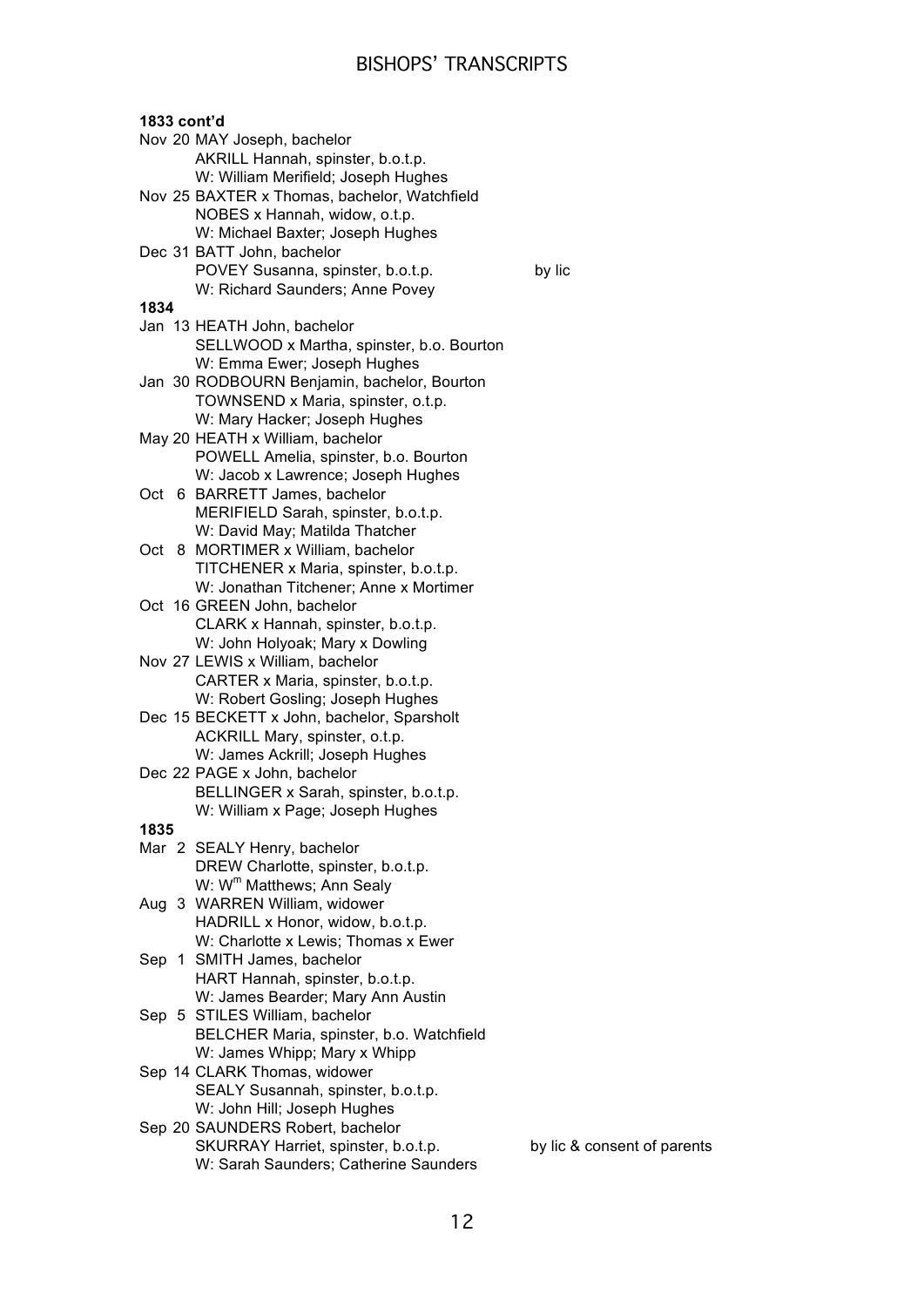### **1835 cont'd**

- Nov 30 BAXTER x William, bachelor HAVILAND x Martha, spinster, b.o.t.p. W: Charles x Baxter; Emma x Avenil
- Nov 30 WEBB x Henry, bachelor WILKINS x Maria, spinster, (*TITCHENER with sign*) b.o.t.p. W: Jonathan Titchener; Joseph Hughes
- Dec 7 STREAT Thomas, bachelor, now of Burford, Oxon RICKARDS Catherine, spinster, o.t.p. by lic W: Eleanor Rickards; Rich<sup>d</sup> Rickards
- Dec 7 PLUMMER Richard, bachelor RICKARDS Agnes, spinster, b.o.t.p. by lic W: Mary Plummer; Rich<sup>d</sup> Rickards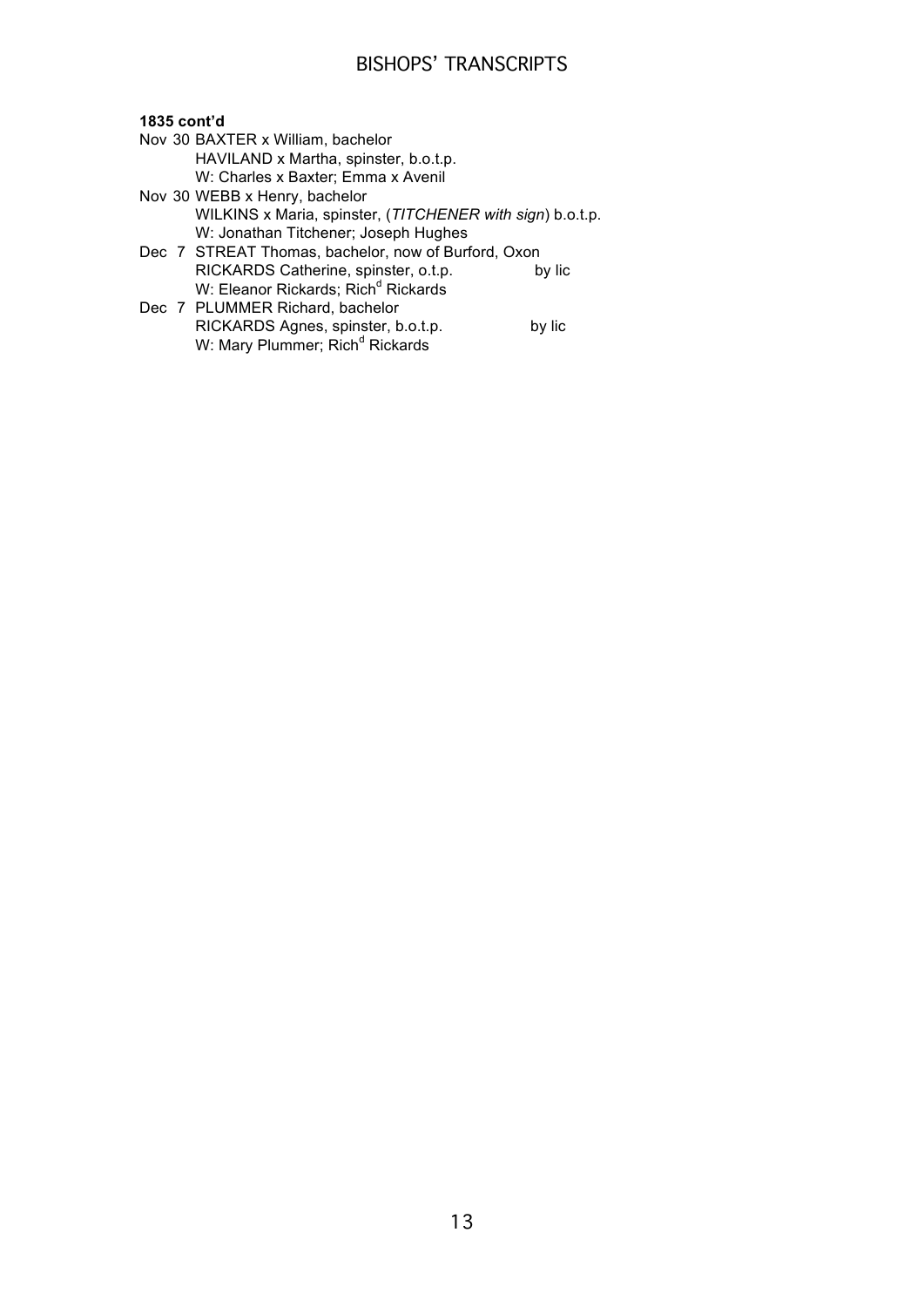**1837**

- Sep 23 WHEELER x Thomas, 21, bachelor, labourer, s Richard, higler MORSE x Maria, 19, spinster, labourer, d William, labourer W: Mary Belcher; Joseph Hughes
- Oct 11 WEBB x Stephen, 24, bachelor, labourer, s John, labourer COX x Amy, 25, spinster W: William Gardener; Joseph Hughes
- Nov 1 PAGE x Henry, 21, bachelor, labourer, s James, labourer EDGINGTON x Elizabeth, a minor, spinster, servant W: Henry x Baxter; Joseph Hughes
- Nov 9 NEW Thomas, f.a., bachelor, grocer, Marlborough, s Noah, grocer AKERMAN Jane, f.a., spinster, schoolmistress W: John Akerman; Mary Heighway
- Nov 15 SEALY Richard, 26, widower, grocer, s Richard, tailor HUGHES Charlotte, a minor, spinster W: John Sealey; M. H. Badcock
- Dec 30 HADRILL x William, 21, bachelor, labourer, Bourton, s Thomas, labourer LAWRENCE x Maria, spinster, Bourton, d John, labourer W: Peter Doren; Joseph Hughes

### **1838**

- Apr 30 HOLYOAK William, 21, bachelor, servant, s John, shoemaker CRIPPS x Susanna, a minor, spinster, servant, Liddington, Wilts, d Edward, labourer W: Joseph Hughes; Thomas x Holyoak
- Aug 6 GOSLING x Henry, a minor, bachelor, labourer, s Robert, labourer MATTHEWS Anne, f.a., spinster, servant, d Robert, labourer W: Robert Thatcher; Joseph Hughes
- Sep 8 KENT John, f.a., widower, yeoman, Bourton, s John, farmer KIRBY x Hannah, f.a., spinster, shopkeeper, Bourton, d Joseph, labourer W: Rich<sup>d</sup> Fuce; Martha Fuce
- Oct 20 HOLYOAKE x Thomas, f.a., bachelor, labourer, s John, shoemaker FLETCHER x Mary Ann, f.a., spinster, lacemaker, d Rich<sup>d</sup>, mason W: Rosana Rowland; Joseph Hughes
- Dec 8 SKINNER Charles, minor, bachelor, labourer, s Henry, labourer HADRILL x Mary, f.a., spinster, labourer, d Abraham, labourer W: Thomas Hewer; Joseph Hughes

- Jan 26 HEWER Thomas, f.a., bachelor, labourer, s Richard, labourer PAGE x Rhoda, f.a., spinster, labourer, d James, labourer W: Charles Skinner; Emma Ewer
- Jan 26 PITCHER John, f.a., bachelor, officer of Excise, s John, brazier BADCOCK Mary Hughes, f.a., spinster, milliner, d Joseph, woolstapler W: Richard Sealy; Lucy Badcock
- Jul 2 LAWRENCE John, f.a., bachelor, labourer, s Joseph, gardener BLOSSOM Mary Ann, f.a., spinster, servant, d Charles, labourer W: Joseph Giles; Joseph Hughes
- Oct 11 GARDNER William, 22, bachelor, labourer, s Thomas, labourer (GARDENER in sign) CHIVERS x Sarah, minor, spinster, servant, d Humphry, labourer W: Joseph Hughes; Mary x Gardner
- Oct 16 PHILLIPS William (junior in sign), minor, bachelor, corn dealer, Watchfield, s William, corn dealer
	- GILES Elizabeth, f.a., spinster, Watchfield, d William, bailiff W: William Phillips, senr; Richard Painton
- Oct 28 VINES Michael, f.a., bachelor, labourer, Watchfield, s William, miller BELCHER x Anne, f.a., spinster, laundress, Watchfield, d Thomas, clerk to a Wharf W: John Holyoak; Martha x Holyoak
- Oct 30 HUNT x John, f.a., bachelor, servant, s Joseph, labourer JOHNSON x Matilda, minor, spinster, servant, Idstone, Ashbury, d James, farmer W: Elizabeth Buckland; George x Buckland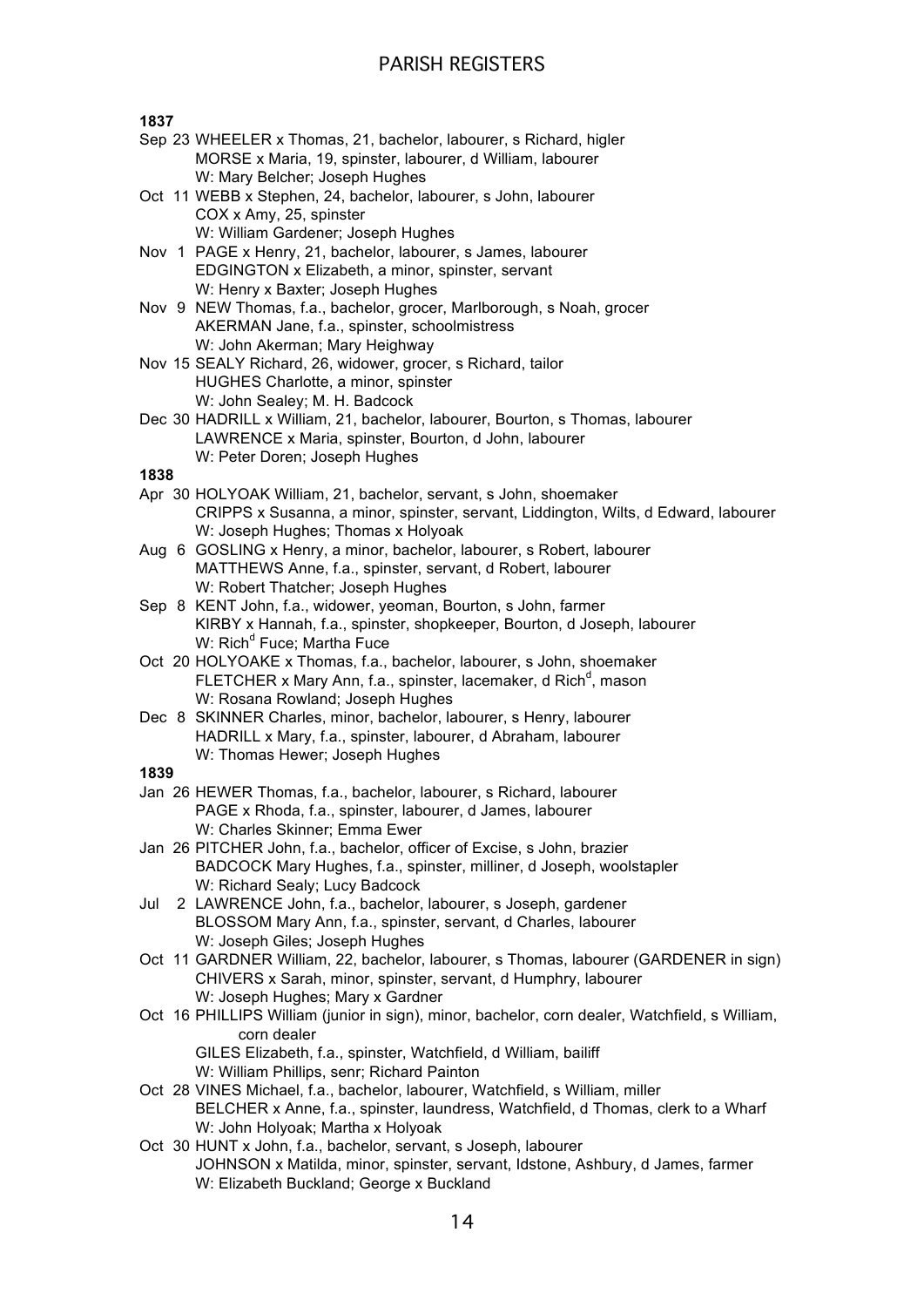### **1839 cont'd**

- Dec 2 BELCHER x William, 22, bachelor, labourer, Watchfield, s Thomas, clerk to a Wharf CLUTTON x Sarah, 27, widow, Watchfield, d Richard STEVENS, labourer W: William lay; Joseph Hughes
- Dec 14 BENFORD x John, 29, bachelor, labourer, Bourton, s Jonathan, labourer MARCHAM x Lucy, 31, spinster, labourer, Bourton, d Giles, labourer W: Peter x Jones; Joseph Hughes
- Dec 24 WILLOUGHBY x Charles, 21, bachelor, labourer, Watchfield, s Charles, labourer BEECHEY x Sarah, 21, spinster, servant, Watchfield, d Thomas, labourer W: Thomas x Webb; Amos Harris

- Apr 1 ANGER John, 30, widower, labourer, Watchfield, s Anne, spinster TITCOMB x Phebe, 20, spinster, labourer, Watchfield, d William, labourer W: William x Morse; Joseph Hughes
- Apr 30 LAWRENCE x Joseph, f.a., bachelor, labourer, s John, labourer WALKER x Charlotte, 20, spinster, labourer, d Henry, labourer W: William x Lawrence; Amos Harris
- May 26 BOTTING Henry, f.a., bachelor, milkman, Camberwell, s Henry, malster NOYES Mary, f.a., spinster, d Septimus, butcher W: Henry Noyes; Charlotte Noyes
- Jul 26 KEATES Thomas, f.a., bachelor, salesman, Clerkenwell, s William, baker RICH Mary Anne, minor, spinster, d Thomas, butcher W: Sarah Prior Hiskins; Thomas Baker Higgins
- Aug 24 ROUSE x Charles Iles, 21, bachelor, labourer, Bourton, s Hannah, spinster KEMPSTER x Lucy, 27, widow, labourer, Bourton, d John MITCHELL, labourer W: Jane x Titchener; Joseph Hughes
- Aug 31 LIDDIARD x John, 25, bachelor, miller, s John, dealer HAZELL Susanna, 22, spinster, d Anthony, butcher W: William Hazll; Joseph Hughes
- Oct 12 WHEELER x Charles, 29, bachelor, labourer, Watchfield, s Richard, labourer JEFFRIES x Mary Ann, 21, spinster, Watchfield, d Thomas, labourer W: James x Stevens; Joseph Hughes
- Oct 12 SMITH George, 25, bachelor, blacksmith, s Joseph, blacksmith ROBY x Maria, 20, spinster, d Benjamin, labourer W: William Harman; Mary x Ponting
- Oct 12 MOULDEN x Charles, 21, bachelor, labourer, s Thomas, labourer MORSE x Sophia, 21, spinster, servant, d John, labourer W: Joseph x Pitking; Mary x Moulden
- Nov 10 ORPWOOD William, 22, bachelor, labourer, s Thomas, labourer WILLIS Hannah, 22, spinster, servant, Bishopstone, d William, labourer W: Martha Orpwood; Amos Harris
- Nov 30 DRAPER John, 28, widower, artisan, Fairford, s John, millwright BUTLER x Mary Anne, 22, spinster, servant, d Richard, gardener W: Jas Cox; Jane x Davis
- **1841**
- Feb 10 WRIGHT x William, 26, bachelor, servant, Bourton, s Mary, spinster MATTHEWS x Anne, 24, spinster, servant, Bourton, d Henry, farmer W: Robert x Reason; Mary x Reason
- May 17 TILLING x William, 28, labourer, Ashbury, s Robert, labourer PEART x Elizabeth, 25, spinster, servant, d Thomas, labourer W: Robert Pert; Anne x Butler
- Aug 9 WILKINS Robert, 24, bachelor, servant, s John, labourer MAY Hannah, 26, widow, d Thomas AKRILL, labourer W: Mary Hewlett; Joseph x Tanner
- Sep 11 EAST Robert, 48, widower, baker, Uffington, s John, baker MCDONALD Martha, 27, widow, d John POCOCK, pastry work by lic. W: Joseph Hughes; Lucy Williams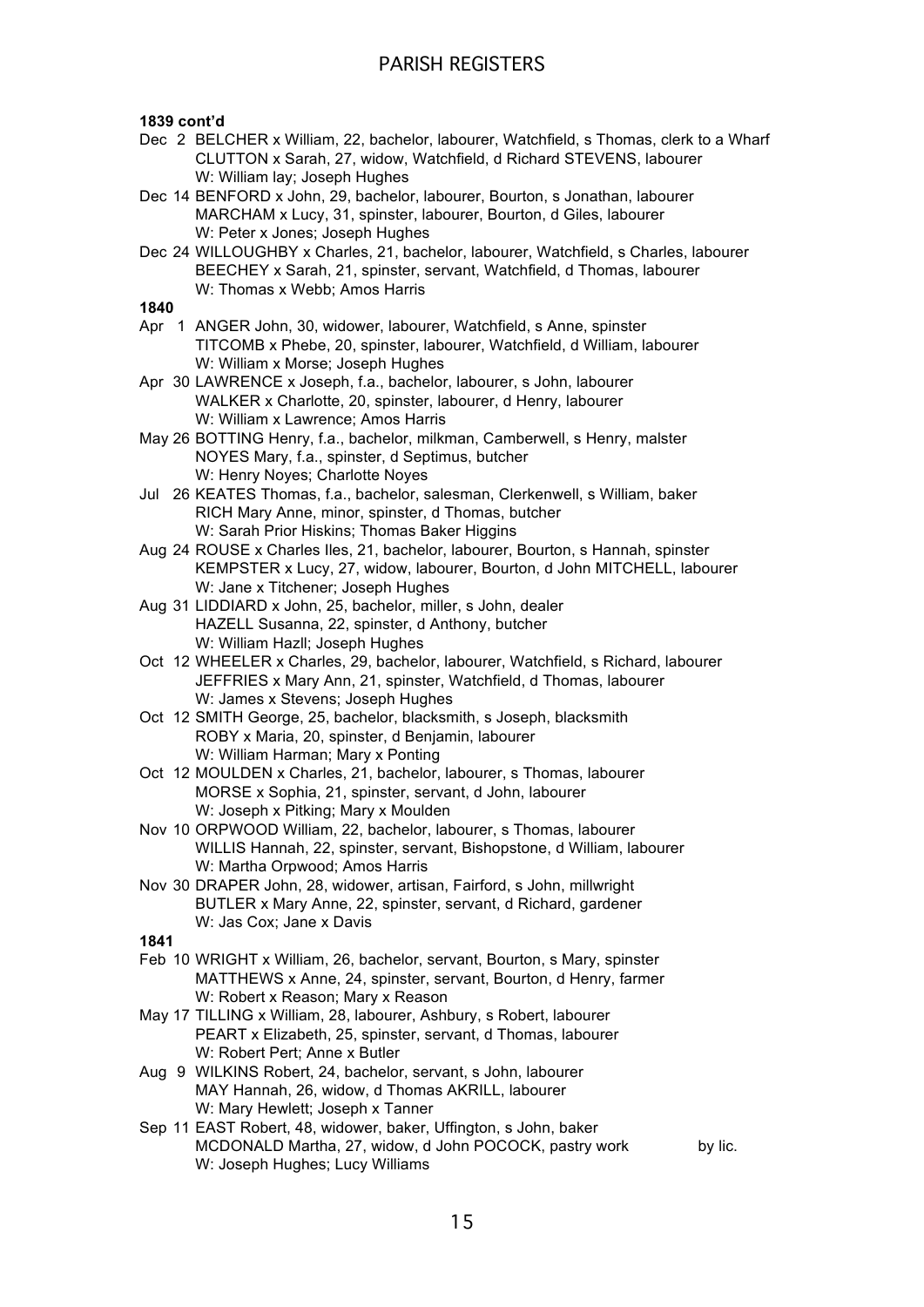**1841 cont'd**

- Oct 12 NOBES x William, 20, bachelor, baker, Bishopstone, s William, shoemaker RIX x Sarah, 22, spinster, d John, sawyer W: Charles Williams; Sarah Nobes
- Nov 24 JONES x William, 30, bachelor, labourer, Bourton, s Fanny, spinster MORTIMER x Caroline, 20, spinster, Bourton, d Thomas, labourer W: Richard x Lea; Amos Harris
- Dec 4 WHITE William, 21, bachelor, yeoman, Stratton St Margaret, s James, farmer WILLIS Anne, 19, spinster, Watchfield, d William, shopkeeper by lic. W: William Willis; Elizabeth Willis
- Dec 24 CREBER Henry, 25, bachelor, labourer, Bourton, s John, farmer TITCHENER Jane, 24, spinster, Bourton, d William, labourer W: Charles x Titchener; Amos Harris

### **1842**

- Jan 1 GERRING Godfrey, f.a., widower, farmer, Coleshill, s William, farmer PLUMMER Mary, f.a., spinster, d Thomas, farmer by lic. W: Jas Plummer; Sarah Ann Plummer
- Apr 11 EMBLING x Richard, 20, bachelor, labourer, Lydiard Tregoze, Wilts, s William, labourer

LEA x Eliza, 20, spinster, servant, Bourton, d Joseph, labourer W: Charles x Lea; Mary x Lea

- May 30 HAZELL William, 21, bachelor, labourer, Watchfield, s Anthony, butcher CARTER x Sarah Anne, 21, spinster, Watchfield, d Robert, labourer W: David Pocock; Elizabeth Messenger
- Jun 13 SEALY x William, 25, bachelor, labourer, s Henry, labourer SMITH x Eliza, 22, spinster, d Richard, labourer W: Moses x Sealy; Joseph Hughes
- Jun 20 SEALY x Joseph, f.a., widower, labourer, s Joseph, labourer THATCHER Sophia, f.a., widow, d Joseph DAVIES, gardener W: Charles Sealy; Lucy Williams
- Aug 1 GARNE Thomas, 29, bachelor, farmer, Baunton, Glos, s William, farmer HEWER Anne, 24, spinster, d Joseph, farmer by lic. W: Henry Hewer; Jane Hewer
- Aug 6 LAWRENCE x Thomas, 22, bachelor, labourer MORSE x Caroline, 19, spinster, d William, labourer W: Joseph x Morse; Elizabeth x Roby
- Oct 11 STEVENS x Richard, f.a., bachelor, labourer, Watchfield, s Richard, labourer STEVENS x Sophia, 26, spinster, Watchfield, d William, labourer W: James Stevens; Amos Harris
- Oct 11 ROGERS Joseph, 22, bachelor, servant, Watchfield, s William, farmer WESBURY x Anne, 23, spinster, servant, d Robert, labourer W: Thomas Holyoak; Amos Harris
- Oct 12 MILES x John, 22, bachelor, servant, s James, labourer WRIGHT x Prudence, 22, spinster, Bourton, d Mary, spinster W: John Wright; Mary Ann x Wells
- Oct 18 WHEATLEY x Joseph, 22, bachelor, labourer, Bourton, s David, labourer HADRELL x Elizabeth, 27, spinster, Bourton, d William, labourer W: Thomas x Head; Mary x Wheatley
- Dec 3 MULCOCK x William, 30, bachelor, labourer, Wanborough, s James, labourer MARCHAM x Harriet, 22, spinster, servant, Bourton, d Giles, labourer W: Jacob x Lawrence; Joseph Hughes

### **1843**

Feb 20 WICKS x James, f.a., widower, carpenter, Kingston Lisle, s Edmund, carpenter WATERS x Anne, f.a., widow, Bourton, d John PONTING, labourer W: Isaac Lawrence; Joseph Hughes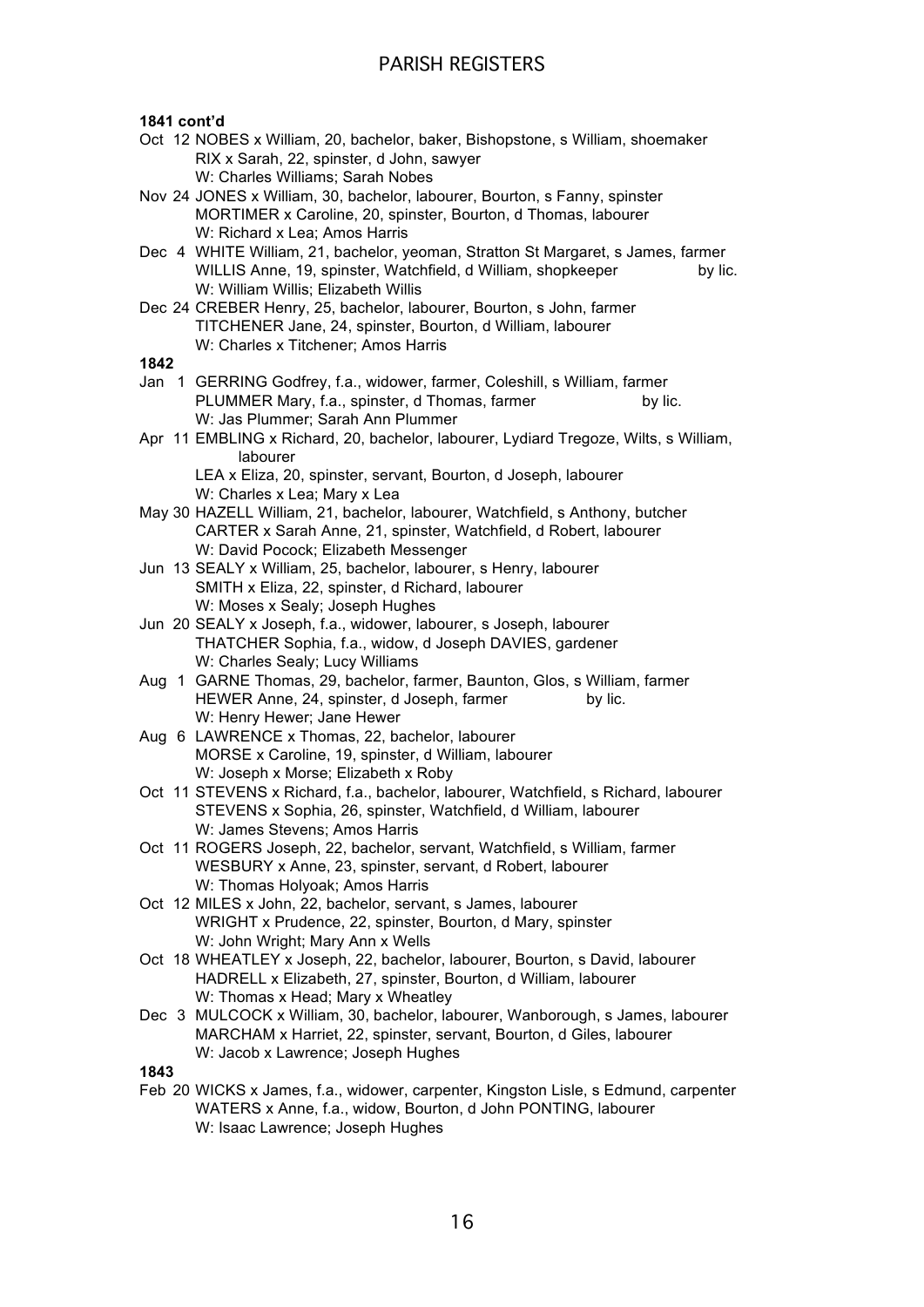### **1843 cont'd**

Feb 28 LIDDELL Thomas, adult, bachelor, Peer's son, s Thomas Henry, Baron Ravensworth BARRINGTON Caroline Elizabeth, adult, spinster, Peer's daughter, d George, Viscount by lic.

W: Dartmouth; Barrington; Robert Adair; H. T. Liddell

- Apr 1 RODBOURN Ambrose, 27, bachelor, labourer, Bourton, s William, labourer MORTIMER x Maria, 25, spinster, Bourton, d Thomas, labourer W: Stephen x Rodbourn; Joseph Hughes
- Jun 19 STEVENS James, 22, bachelor, labourer, Watchfield, s Richard, labourer GERRING x Elizabeth, 20, spinster, Watchfield, d William, labourer W: Henry x Baxter; Joseph Hughes
- Jul 18 SCOPLEHORN Robert, 31, bachelor, baker, s John, baker HUNT x Martha, 30, spinster, servant, Watchfield, d Thomas, shoemaker W: William Garrett; Ann Henntlers?
- Sep 16 HAYDEN x Richard, 43, widower, carpenter, Bourton, s John, labourer LEE x Phoebe, 41, widow, Bourton, d John RICHINS, labourer W: William Lea; Ann x Hughes
- Sep 23 READ Jasper, f.a., bachelor, dealer, Bourton, s William, wheelwright POVEY Anne, 26, spinster, Bourton, d John, farmer W: Jane Povey; Philip x Read
- Sep 25 MORSE x William, 25, bachelor, labourer, Watchfield, s Mary, spinster BELLINGER x Jane, 23, spinster, d Edmund, labourer W: Thomas x Bellinger; Anne x Newport
- Oct 19 MORRIS Thomas, 26, bachelor, carpenter, s Robert, woodman PARTRIDGE Anne, 28, spinster, d William, wheelwright W: John Partridge; Elizabeth Partridge; Hannah Wood Morris
- Nov 20 KNAPP George, 23, bachelor, mason, s Elisha, mason TAPOR x Caroline, 19, spinster, servant, d Eliza, spinster W: James Knapp; Anne x Tapor
- Dec 2 RODBURN x Stephen, 24, bachelor, labourer, Bourton, s Mary, spinster PALMER x Mary Anne, 22, spinster, servant, Bourton, d Elizabeth, spinster W: Thomas x Davis; Amos Harris

### **1844**

- Mar 23 HONGOLD x Henry, 29, bachelor, labourer, s Christopher, thatcher GODWIN Harriet, 29, spinster, d William, publican W: George Druett; Henry x Rodburn
- Aug 11 SIMMONS x George, 21, bachelor, labourer, Bourton, s Richard, labourer RODBOURN x Mary, 20, spinster, Bourton, d Thomas, labourer W: Henry x Rodbourn; Sarah x Rodbourn
- Oct 12 CLACK x Joseph, 21, bachelor, labourer, Watchfield, s Charlotte, spinster DAVIS x Elizabeth, 25, spinster, servant, Watchfield, d John, labourer W: Jacob x Theobalds; Anne x Read
- Oct 17 COX Edwin, f.a., bachelor, draper, s Jeremiah, draper TAYLOR Elizabeth, f.a., spinster, servant, d John, butcher by lic. W: Jane Taylor; Joseph Hazell
- Oct 28 EASTAWAY Henry, 22, bachelor, policeman, Bristol, s Robert, coastguard SCOT x Isabella, 26, spinster, servant, Beckett i.t.p., d James, gardener W: Thomas Lee; Ann Gosling

- Mar 13 HILL Thomas, 24, bachelor, labourer, s Thomas, labourer EILKINS x Leah, 23, spinster, servant, d Thomas, labourer W: Eliza Hill; Jacob x Wilkins
- Mar 17 OAKLEY George, 22, bachelor, labourer, Bourton, s Henry, labourer ROBERTS Elizabeth, 24, spinster, servant, Bourton, d John, carpenter W: Elias x Oakley; Maria Webb
- May 26 CAVEY Edwin, 22, bachelor, labourer, s William Smith, labourer CARTER x Harriet, 20, spinster, Watchfield, d Robert, farmer W: Joseph x Morse; Fanny x Gerring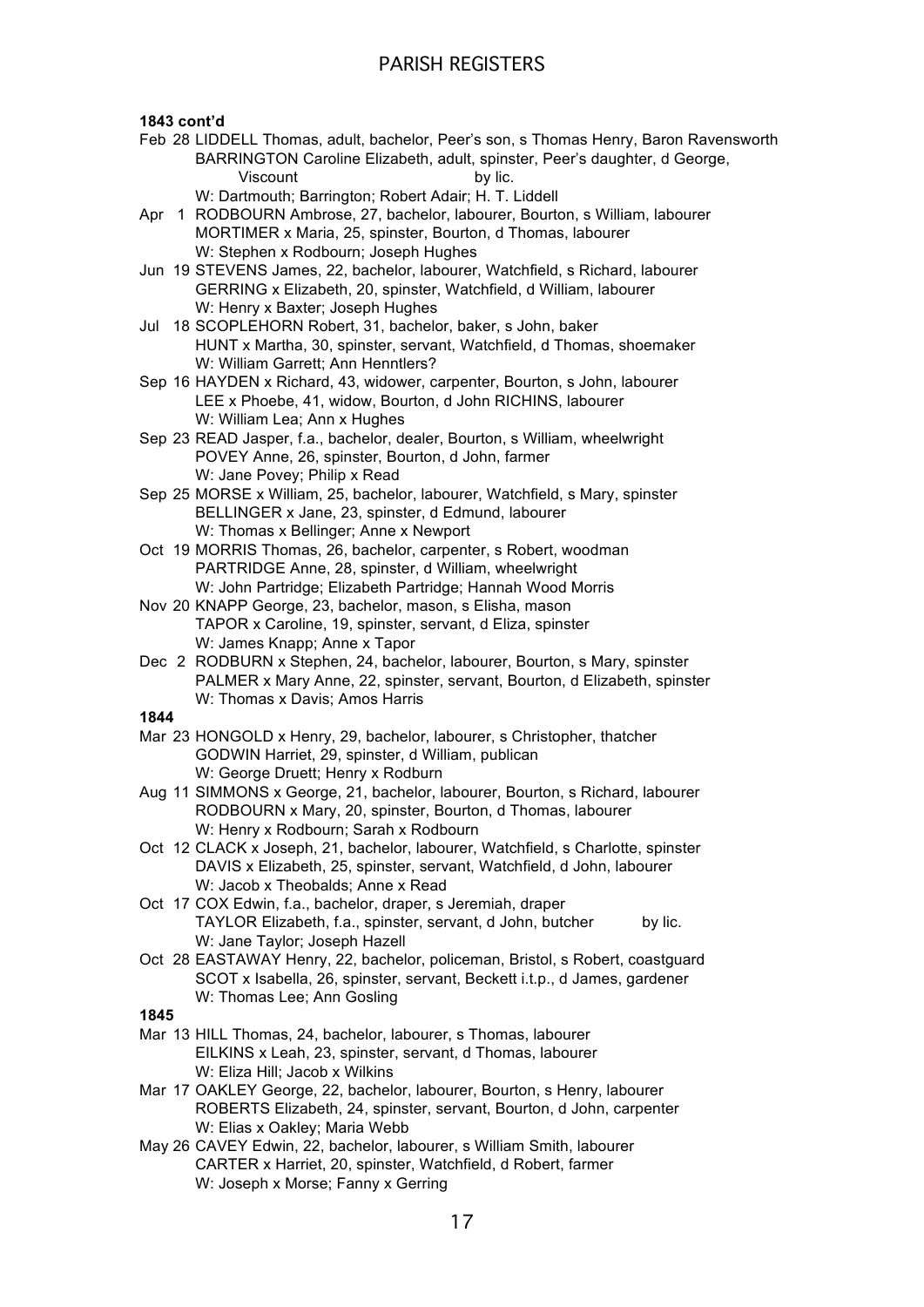### **1845 cont'd** Jun 12 BAXTER x Henry, 22, bachelor, labourer, Watchfield, s Philip, labourer W: HEATH X Mary, 24, spinster, Bourton, d Richard, labourer W: Joseph X Tanner; Amos Harris Jun 14 HADRILL Thomas, 27, bachelor, labourer, Bourton, s William, labourer (*HATHERALL in sign*) WHEATLEY x Maria, 19, spinster, Bourton, d David, labourer W: Joseph x Wheatley; Joseph Hughes Oct 11 STEVENS x John, 30, bachelor, labourer, Watchfield, s Richard, labourer GERRING x Fanny, 19, spinster, Watchfield, d John, labourer W: Robert x Baxter; Maria x Read Oct 13 GORTON x Matthew, 28, bachelor, servant, s Thomas, labourer KENT x Anne, 27, spinster, servant, d William, labourer W: James x Kent; Anne x Willis Nov 29 CARTER x Thomas, 21, bachelor, labourer, Watchfield, s Thomas, labourer STEVENS x Thirza, 20, spinster, Watchfield, d Sarah, spinster W: William Carter; Amos Harris **1846** Jan 5 HARMAN George, 22, bachelor, smith, s William, smith SEALEY Sophia, 21, spinster, d Henry, labourer W: Lucy Sealey; Thomas x Harman Jan 5 SEALY x Moses, 23, bachelor, labourer, s Henry, labourer WILLIAMS Elizabeth, 20, spinster, d Thomas, brewer W: Benjamin x Lockey; Hannah x Harman Feb 14 MORSE x Joseph, 23, bachelor, labourer, s William, labourer THATCHER Mary Anne, 22, spinster, d Henry Cornelius, labourer W: John x Warner; Amos Harris Feb 17 BUTLER Richard, 21, bachelor, policeman, Paddington, s Richard, gardener BAXTER Lucy, 23, spinster, d Edward, labourer by lic. W: Edward Warren; Jane Butler May 7 LEA x Charles, 22, bachelor, labourer, Bourton, s Joseph, labourer HARMER x Anne, 21, spinster, servant, Broughton Pogis, Oxon, d James, labourer W: Thomas Willis; Anne Elizabeth x Willis Jul 6 HOLYOAK John, 28, bachelor, labourer, s John, shoemaker ORPWOOD Martha, 29, spinster, d Thomas, labourer W: Thomas Orpwood; Anne Orpwood Jul 11 HEATH Ambrose, 26, bachelor, gardener, s Joseph, yeoman HORN Martha, 23, spinster, mantua maker, d William, smith W: Henry Bousher; Ann Jefferies Sep 22 PARTRIDGE x James, 30, bachelor, labourer, Watchfield, s John, carpenter STEVENS x Mary, 32, widow, labourer, Watchfield, d Thomas WHITEWAY, labourer W: Charles Sealy; Ann Sealy Oct 6 SELBY John, 23, bachelor, farmer, St Sampson, Cricklade, s Thomas, farmer KINCH Anne, 25, spinster, d George, miller W: George Kinch: Elizabeth Kinch Oct 12 COX x James, 19, bachelor, labourer, Bourton, s William, labourer MOULDEN x Prudence, 18, spinster, d James, labourer W: Thomas x Reason; Sarah x Moulden Oct 12 SMITH x James, 22, bachelor, labourer, s John, labourer CLARGO x Agnes, 19, spinster, servant W: Thomas Masters; Eliza Skinner Oct 24 TIBALDS x Jacob, 24, bachelor, labourer, Watchfield, s William, labourer RITCHENS x Amelia, 20, spinster, d Peter, labourer W: Jesse x Ritchens; Martha Powell Nov 21 CARTER x Stephen, 23, bachelor, labourer, s John, labourer WILLIS x Jane, 22, spinster, servant, d Henry, labourer W: Esther Morse; John Morse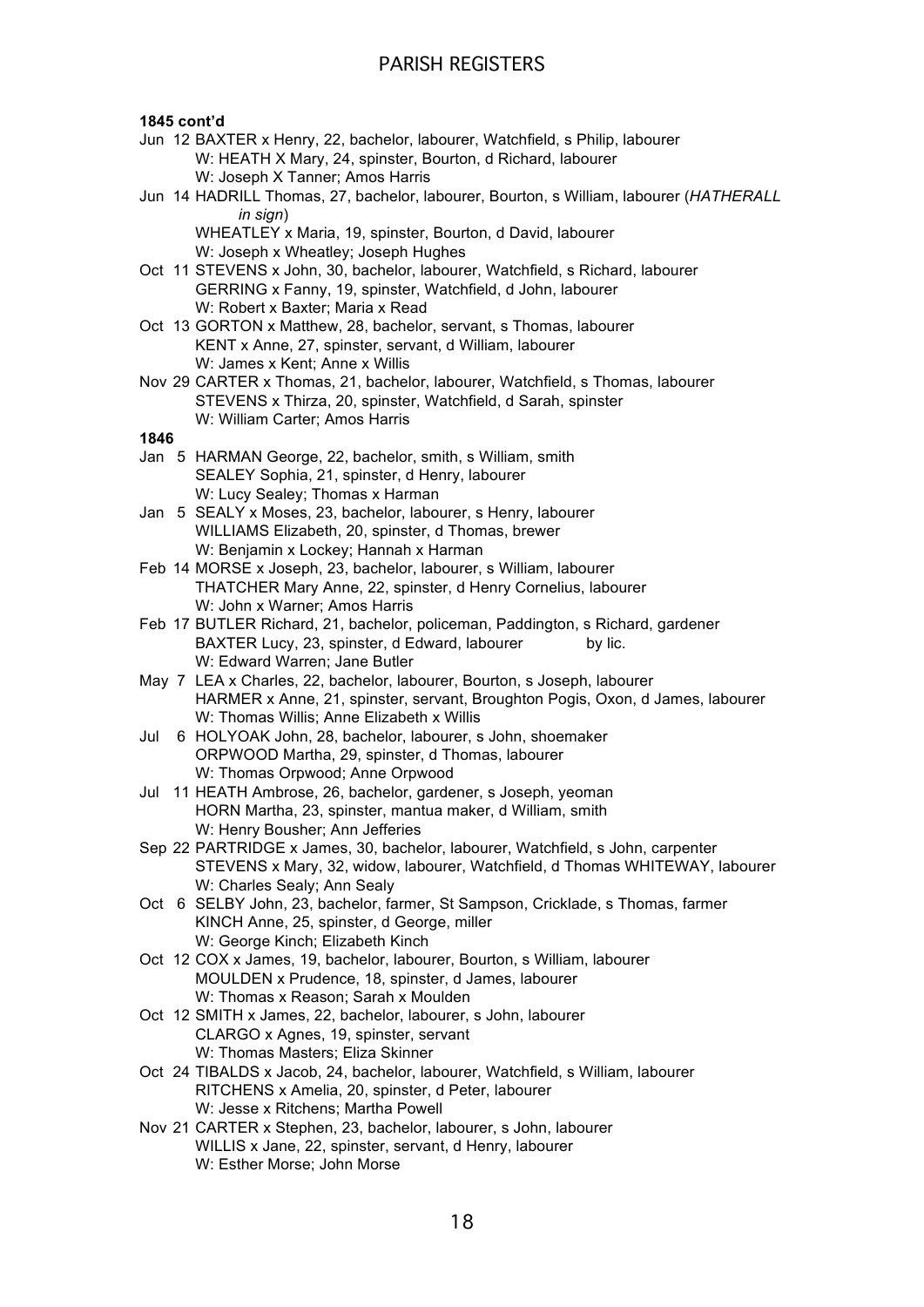### **1846 cont'd**

Dec 16 REEVES Henry, 21, bachelor, labourer, s William, carpenter HILL Martha, 28, spinster, d Thomas, labourer W: William Hill; Eliza Hill

- Jan 16 JEFFRIES George, 20, bachelor, shoemaker, s Isaac, shoemaker LYONS Anne, 22, spinster, servant, d William, labourer W: Caleb Thomas Smith; Ann Jefferies
- Jan 27 HEAVENS Elijah, 23, bachelor, labourer, Watchfield, s James, carpenter DOWLING x Elizabeth, 20, spinster, Watchfield, d William, labourer W: John Drew; Mary x Dowling
- Mar 21 RODBOURN x Henry, 25, bachelor, labourer, Bourton, s Thomas, labourer MILLER Eliza, 28, spinster, servant, Bourton, d James, labourer W: Edwin x Rodbourn; Mary Rodburn
- Jul 31 CHANDLER x William, 26, bachelor, labourer, Watchfield, s Thomas, labourer STEVENS x Mary Anne, 29, spinster, Watchfield, d William, labourer W: Robert Kelock; Joseph Hughes
- Aug 24 GREEN x Jonathan, 60, widower, labourer, s William, labourer CLARK x Susanna, 40, spinster, Beckett Leaze, d John, labourer W: Hannah Green; Joseph x Tanner
- Sep 15 POVEY Thomas, f.a., bachelor, farmer, Bourton, s John, farmer WHEATLEY x Mary, f.a., spinster, Bourton, d David, labourer W: Thomas Atherall; Maria x Atherall
- Oct 11 ALEXANDER x John, 23, bachelor, labourer, Highworth, s Richard, labourer GILES x Anne, 19, spinster, d Richard, mason W: Edward x Roberts; Joseph Hughes
- Nov 1 ANSTRUTHER James Hamilton Lloyd, f.a., widower, Esq., Hintlesham, Suff, s Robert, General
	- BARRINGTON Georgiana Christine, f.a., spinster, peer's daughter, d George, Viscount by lic.
	- W: Dartmouth; Barrington; R.A. Anstruther
- Nov 27 KNAPP Thomas, 19, bachelor, mason, Watchfield, s John, mason POCOCK Ann, 24, widow, Watchfield, d William WILLIS, shopkeeper W: James Knapp; Elizabeth Hill
- Dec 28 HADRILL x William, 25, bachelor, labourer, Bourton, s William, labourer WIRDNAM x Mary Anne, 18, spinster, Bourton, d William, labourer W: Thomas Atherall; Maria x Atherall
- **1848**
- Mar 25 WYATT x William, 20, bachelor, labourer, Watchfield, s Thomas, labourer SIMMONDS Sarah, 19, spinster, Watchfield, d John, mason W: John x Simonds; Joseph Hughes
- Apr 13 POWELL Thomas, 31, bachelor, coal merchant, s Daniel, coal merchant JENNER Susanna Sarah, 28, spinster, servant, d William, gardener W: Anne Clements; Henry Iles
- May 13 BAXTER x Robert, 21, bachelor, labourer, Watchfield, s Philip, labourer STONE Isabella, 20, spinster, Watchfield, d James, wheelwright W: George Belcher; Ellen x Baxter
- May 20 LAWRENCE x Isaac, 23, bachelor, labourer, Bourton, s Jacob, labourer GOSLING x Mary, 22, spinster, Bourton, d Henry, labourer W: John x Sealy; Anne x Constable
- Jun 26 LAWRENCE x William, 33, bachelor, labourer, s John, labourer LIDDIARD Susanna, 30, widow, d Anthony HAZELL, butcher W: William Hazell; Sarah x Hazell
- Jul 12 OAKLEY x Henry, f.a., widower, labourer, Bourton, s John, labourer ROWSE x Lucy Iles, f.a., widow, labourer, Bourton, d John MITCHELL, labourer W: Henry x Webb; Maria Webb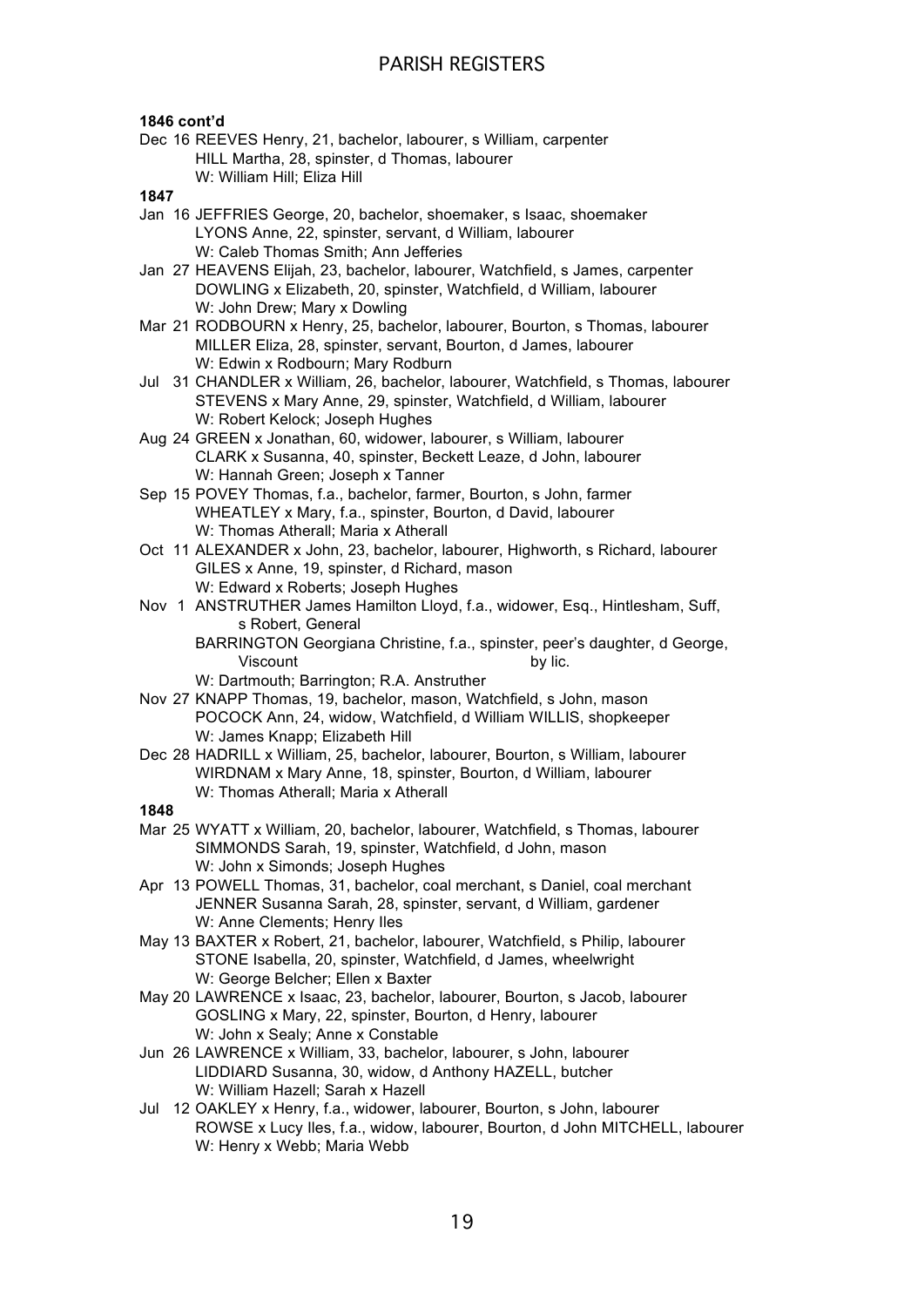### **1848 cont'd**

- Aug 5 PLUMMER Joseph, f.a., bachelor, farmer, s Thomas, farmer HEWER Jane, f.a., spinster, d Joseph, farmer by lic. W: Joseph Hewer; Elizabeth Hewer; Susan Ann Plummer
- Aug 30 HAZELL George, 25, bachelor, butcher, s Henry, beerhouse keeper NEW Sophia, 22, spinster, d David, farmer W: Joseph Hazell; Hannah New
- Sep 16 CAVEY x Henry, 25, labourer, s Edward, butcher GREEN x Catherine, 22, spinster, d Henry, labourer W: Harriet Green; Joseph Hughes
- Oct 11 STEVENS x William Henry, 21, bachelor, labourer, Friars Farm, s Thomas Anger, farmer

CULLY x Harriet, 20, spinster, Watchfield, d William, labourer W: Richard Anger; Elizabeth Anger

- Oct 11 FOWLER x William, 21, bachelor, labourer, Watchfield, s Mark, labourer READ x Anna Maria, 22, spinster, Friars Farm, d John Webb, labourer W: Richard x Stevens; Anne x Baxter
- Oct 21 FOWLER John, 22, bachelor, labourer, Watchfield, s Mark, labourer GARDNER x Charlotte, 23, spinster, Watchfield, d William, labourer W: Sopher Belcher; Charles Moss
- Oct 23 TOVEY x Thomas, 29, bachelor, labourer, Stanford in the Vale, s Richard, labourer CLIFFORD x Jane, 24, spinster, servant, d Stephen, labourer W: Thomas Richens; Mary x Franklin
- Oct 31 MOXHAM x William, 20, bachelor, servant, Bourton, s Charles, labourer GRUBB x Elizabeth, 25, spinster, Bourton, d Henry, labourer W: Martha Hughes; Charles Moss

### **1849**

Jan 30 STUBLEY William John, f.a., bachelor, master of a ship, Docking, Norfolk, s William, gentleman

LAMB Emma Thurlow, f.a., spinster, d Thomas, draper W: Laura Lamb; John Lamb by lic.

- Feb 4 SIMMONS x John, 21, bachelor, labourer, Watchfield, s Richard TOVEY, labourer TOVEY x Wellmott, 20, spinster, servant, Watchfield, d John SIMMONS, mason (*N.B. This is how it was put in the register, though I assume the fathers' names were put in the wrong places*)
	- W: Sarah Wyatt; Susanna x Tovey
- Mar 17 SEALY x Elijah, 23, bachelor, labourer, s William, labourer MORSE x Charlotte, 30, spinster, labourer, d William, labourer W: Anne Orpwood; William x Smith
- Apr 21 DOBSON x Henry, 22, bachelor, servant, Watchfield, s William, labourer READ x Sarah, 25, spinster, servant, Watchfield, d Mary, labourer W: Charles Dopson; Charles Moss
- May 9 WARREN William, of age, bachelor, bailiff to Mr Ferris at Stainswick, s Stephen, labourer

GOSLING Ann, of age, spinster, Stainswick, s Robert, labourer W: George Gosling; Hannah Warren

- May 10 SEALY x John, 33, bachelor, labourer, Bourton, s William, gardener POND Harriet, 32, spinster, Tottenham High Cross, Middx, d Jeremiah, farmer W: Isaac x Lawrence; Lucy Seary
- Jun 25 PAGE x Joseph, 24, bachelor, soldier, s James, labourer GOSLING x Susanna, 24, spinster, d Thomas, labourer W: Catherine x Carvey; Henry x Carvey
- Jul 8 GERRING x Benjamin, 20, bachelor, labourer, Watchfield, s William, labourer WYATT x Elizabeth, 18, spinster, Watchfield, d Thomas, labourer W: James x Titcomb; Joseph Hughes
- Sep 3 GERRING x John, 25, bachelor, labourer, Watchfield, s William, labourer SAUNDERS Catherine, 27, spinster, Watchfield, d Robert, barge master W: Charlotte Pocock; Joseph Hughes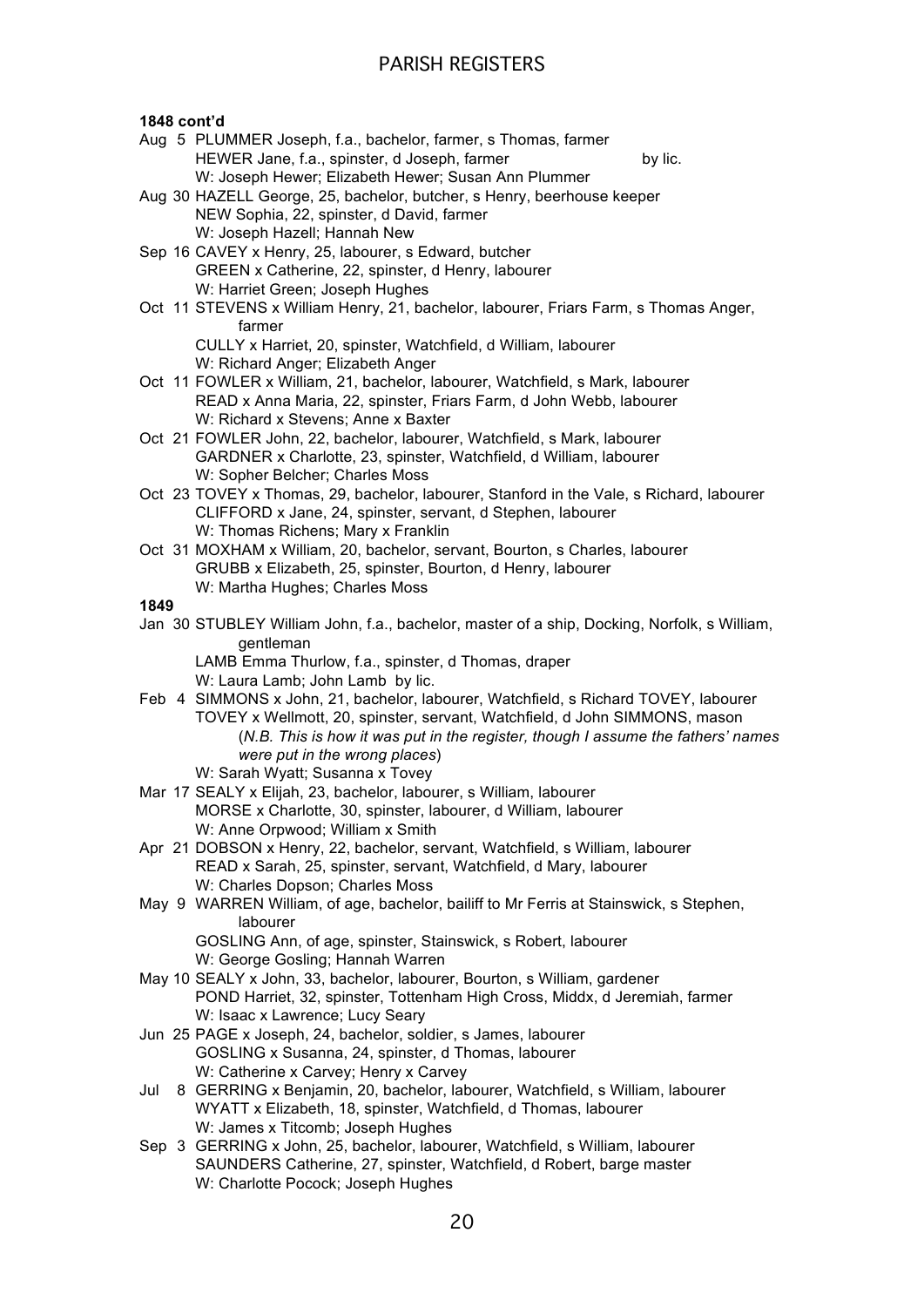### **1849 cont'd**

- Oct 1 ABEL Joseph, 29, bachelor, hairdresser, s William, hairdresser SMITH x Mary, 29, widow, d Benjamin ROBY, labourer W: Geo. Whitenor?; Mary Ann Lane
- Oct 11 REASON Charles, 26, bachelor, labourer, s Thomas, labourer COX x Jane, 24, spinster, servant, d Henry, mason W: Jane Mortimer; Mary Ann Newman
- Oct 11 REASON George, 22, bachelor, labourer, s Thomas, labourer WILLIS x Sarah, 25, spinster, servant, d William, labourer W: Jane Mortimer; Mary Ann Newman
- Nov 10 CARTER x Edwin, 26, bachelor, labourer, s John, labourer COX x Sarah, 18, spinster, Bourton, d William, labourer WW: Stephen x Carter; Charles Moss

- Jan 29 HOLYOAK Thomas, 28, bachelor, dealer, Watchfield, s John, labourer CHANDLER x Mary, 24, spinster, servant, Watchfield, d Thomas, labourer W: Richard Anger; Sarah Davis
- Apr 27 COX x Giles, 21, bachelor, labourer, Bourton, s William, labourer STRANGE x Elizabeth, 22, spinster, servant, Bourton, d James, labourer W:Charles Adtley?; Jane Strange
- Apr 30 BOWES Thomas George Lyons, Earl of Strathmore, adult, Rev. of Scotland, bachelor, Beckett, father deceased
	- BARRINGTON Charlotte Maria, adult, peer's daughter, spinster, d Viscount Barrington, Peer of Ireland by lic.
	- W: Barrington; Hardwicke; A. B. Ager?; Robert Grimston; Augustus Liddell; J. W. **Barington**
- Jun 3 TOWNSEND x John, 21, bachelor, labourer, Bourton, s William, labourer BRAIN x Jane, 21, spinster, servant, Hannington, Wilts, d James, labourer W: Elijah x Wheatley; Joseph Hughes
- Jun 6 GOSLING George, 23, bachelor, labourer, Beckett Leaze, s Robert, labourer SHAIL Harriet, 23, spinster, servant, d Thomas, labourer W: William Warren; Ann Warren
- Jun 24 RIDER Henry, 24, bachelor, servant, s Charles, shepherd MORTIMER Jane, 20, spinster, d Thomas, labourer W: Francis Mortimer; Jane Thatcher
- Aug 1 PARSONS George, f.a., bachelor, butler, Charlton Mackrell, s James, builder STEVENS Anne, f.a., spinster, lady's maid, Bourton, d Robert, coachmaker W: Henry Godfrey; Eliza Godfrey
- Aug 22 REEVES Henry, 26, bachelor, wheelwright, Watchfield, s William, baker & grocer SIMMONDS Mary Ann, 20, spinster, dressmaker, Watchfield, d John, bricklayer W: Anthony x Rogers; Sophia Belcher
- Oct 11 WILSON x Richard, 22, bachelor, servant, Fryers Farm, s Walter, labourer ILES x Jane, 23, spinster, servant, Fryers Farm, d Angel, labourer W: Elijah Iles; Sarah Iles
- Oct 19 WHEATLEY x Elijah, 21, bachelor, labourer, Bourton, s David, labourer WOOLFORD Diana, 21, spinster, servant, Bourton, d William, labourer W: Joseph x Wheatley; Edward Lamburn
- Oct 26 TAYLOR John, 27, bachelor, smith, Bourton, s William, smith BATT Anne, 21, spinster, Bourton, d Thomas, farmer W: William James Munday; Judith Keyte
- Oct 26 MORTIMER Francis, 24, bachelor, labourer, s Thomas, labourer MAXWELL x Anne, 20, spinster, servant, d Henry, labourer W: Henry Rider; Jane Mortimer
- Dec 7 HIGGS John, 28, bachelor, servant, s ---, labourer SMITH Rachel, 27, spinster, labourer, d William, labourer W: John Adams; Dinah Higgs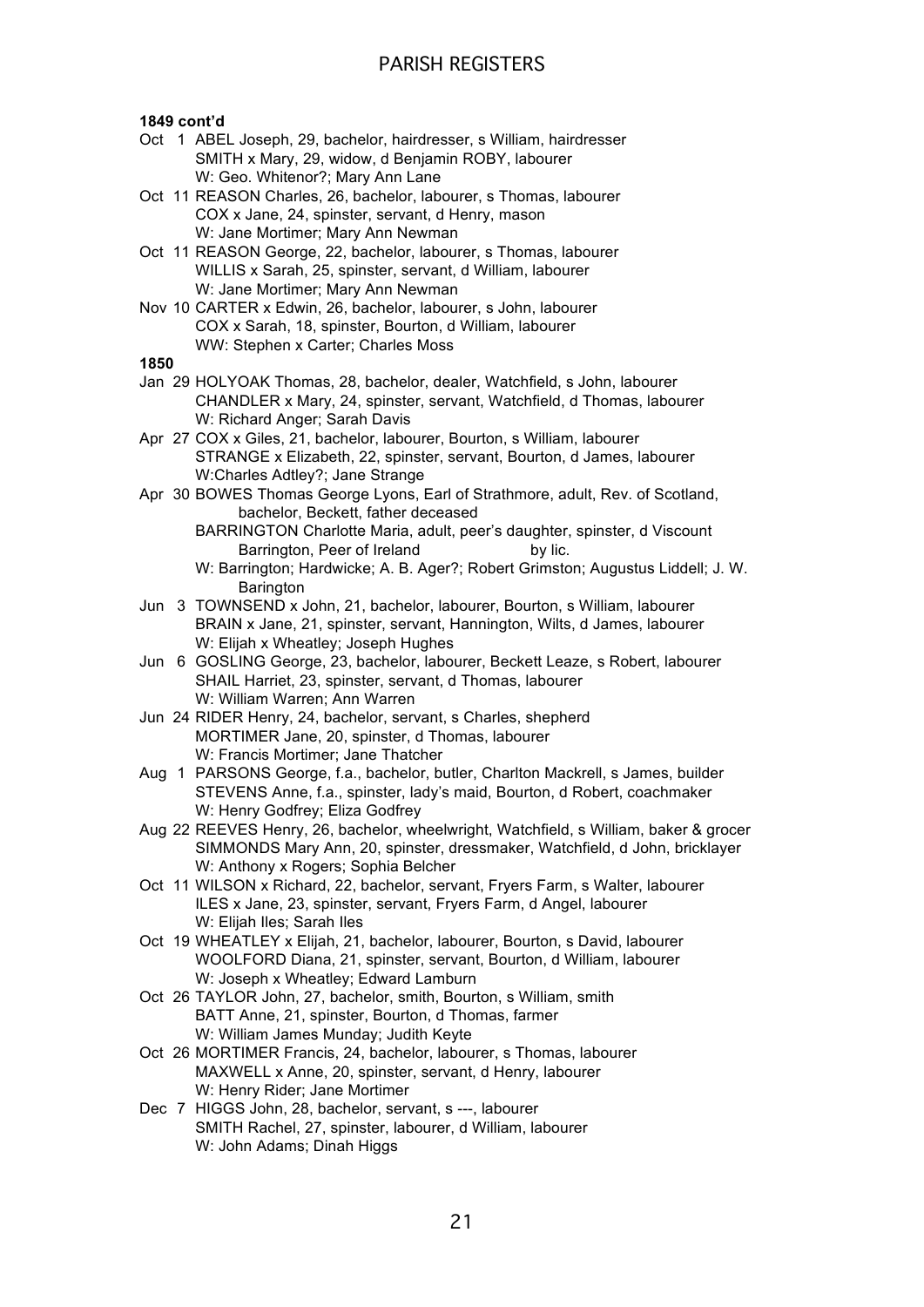**1851**

- Feb 13 GREEN Robert Fitton, 27, bachelor, grocer, s Thomas, cabinet maker DARLING Eliza, 31, spinster, d Thomas, baker W: Sarah Darling; Joseph Hughes
- Mar 11 NEW Thomas, 23, bachelor, servant, s David, farmer MASON Sarah, 27, spinster, servant, d John, shoemaker W: Daniel Day; Hanah Day
- Mar 20 BLAKE John Charles, f.a., bachelor, wine merchant, Oxford, s Nathaniel, farmer LAMB Laura, f.a., spinster, d Thomas, gentleman W: C. W. Lamb; W<sup>m</sup> Lamb
- Sep 1 WARMAN x Charles, 22, bachelor, labourer, Watchfield, s William, labourer NEWPORT x Anne, 21, spinster, servant, Watchfield, d William, labourer W: W. Camfield; Joseph Hughes
- Dec 23 MORSE John, 30, bachelor, labourer, s William, labourer GREEN Harriet, 20, spinster, d Henry, labourer W: William Clark; Edward Lamburn

- Feb 3 NEWPORT x John, 21, bachelor, labourer, Watchfield, s John, labourer WARMAN x Jane, 24, spinster, Watchfield, d William, labourer W: Thomas x Reade; C. Lamburn
- Mar 8 LEE x Thomas, 24, bachelor, sawyer, Bourton, s James, labourer DRAPER Mary Ann, 34, widow, Bourton, d Richard BUTLER, gardener W: Richard Butler; Lucy Butler
- Apr 10 POCOCK John, 20, bachelor, labourer, Watchfield, s John, labourer ANGER Elizabeth, 20, spinster, Watchfield, d Thomas, farmer W: Thomas Knapp; Hannah Hammond
- May 10 SMITH x William, 26, bachelor, labourer, s Richard, labourer CHURCH x Maria, 28, spinster, servant, Stallpits, d Thomas, shoemaker W: William x May; Jane x Smith
- May 11 THEOBALDS x Jacob, 30, widower, labourer, Watchfield, s William, labourer ANGER x Elizabeth, 45, widow, Watchfield, d Richard STEVENS, labourer W: William Henry x Stevens; Sophia x Stevens
- May 20 BELCHER George, 39, bachelor, butcher, Watchfield, s John, butcher NEW Anne, 41, widow, schoolmistress, d Richard FUCE, farmer W: Thomas New; Sarah New
- May 29 KNAPP Elisha, 60, widower, mason, s John, mason GARTON x Ann, 50, widow, d Joseph SEALY, labourer W: Henry x Sealy; Ann Lockey
- Jul 27 TOWNSEND x Charles, 24, bachelor, labourer, Bourton, s William, labourer MILLARD Ann, 22, spinster, servant, Bourton, d William, labourer W: Thomas x Wheatley; E. Lamburn
- Aug 17 READ John, 44, widower, carpenter, Watchfield, s Thomas, carpenter THOMAS x Hannah, 27, spinster, servant, at, d William, labourer W: William Dyer; John Partridge
- Sep 29 BAXTER x Joseph, 33, bachelor, labourer, Watchfield, s Philip, labourer HOLMES x Hannah, 40, spinster, Watchfield, d Edward, labourer W: Jane Baxter; C. Lamburn
- Oct 2 PLUMMER Edwin, f.a., bachelor, farmer, Beckett Tything, s Thomas, farmer WILSON Maria, f.a., spinster, Beckett Tything, d William, farmer W: William Wilson; Lucy Wilson
- Oct 30 GERRING x Charles, 22, bachelor, labourer, Bourton BROAD x Sarah Ann, 25, spinster, Bourton, d George, labourer W: Henry x Gillman; Alice x Broughton
- Nov 13 LAWRENCE x William, 24, bachelor, labourer, Bourton HISYARD Margaret, 22, spinster, Bourton, d Peter, labourer (*VIZARD in sign*) W: James Reeves; Sarah Reeves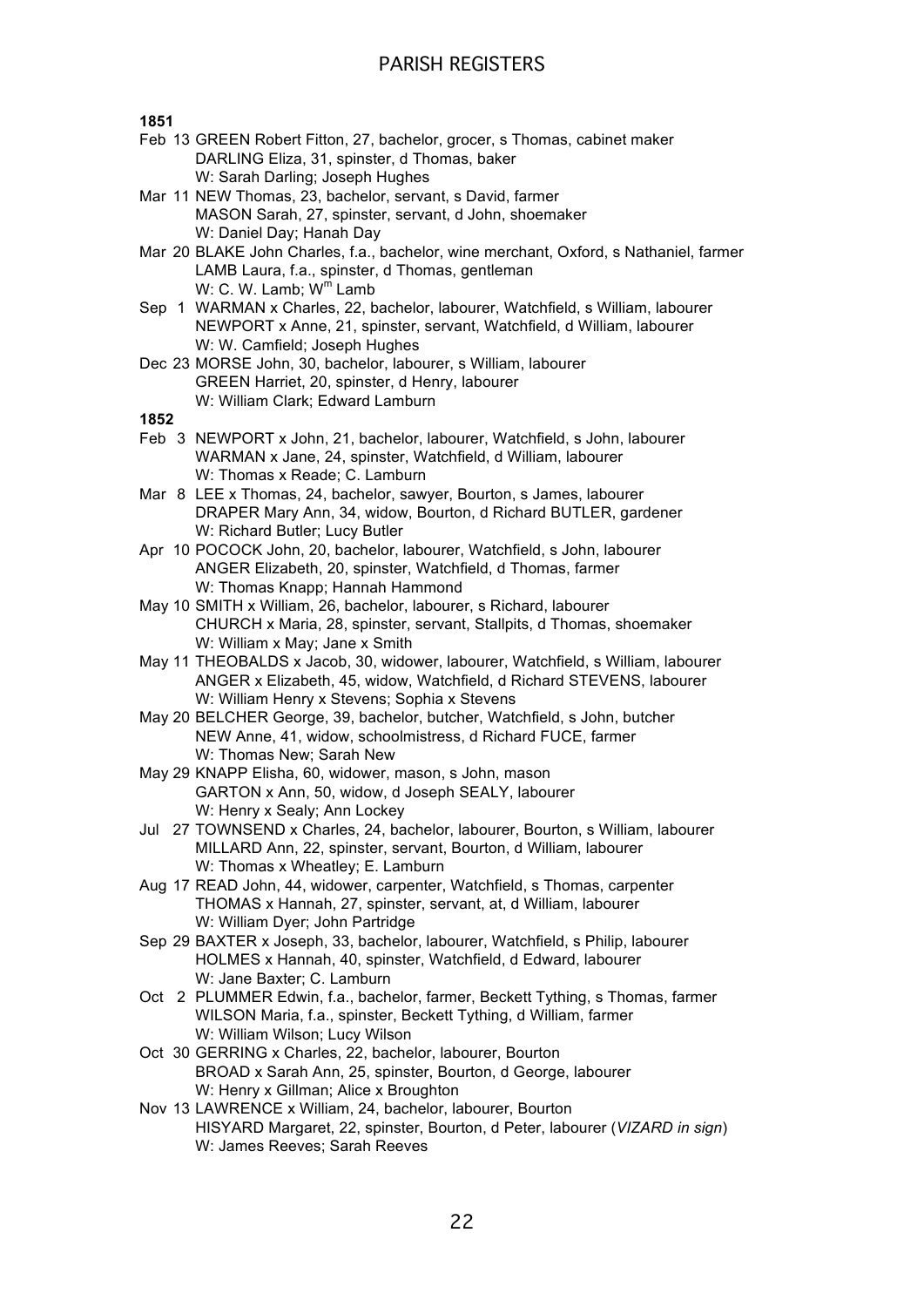### **1852 cont'd**

- Nov 27 IRVING Samuel, f.a., bachelor, draper, Birmingham, s David, farmer WILLIS Susanna, f.a., spinster, d William, draper W: Silvester Willis; Agnes Willis
- Dec 28 DAY Daniel, 22, bachelor, tailor, s Charles, shoemaker HALL x Jane, 24, spinster, d John, cattle dealer W: Alfred Honeybone; Mary Hall

### **1853**

- Jan 1 LEWIS Joseph, f.a., bachelor, butcher, s Thomas, butcher STANBROOK x Martha, 29, spinster, servant, d Stephen, stonemason W: Absalom Stanbrook; Jane Fuce
- Apr 16 WHITEHORN George, 27, bachelor, labourer, Bourton CURTIS x Mary, 22, spinster, servant, Bourton, d George, labourer W: John x Wilson; Martha x Grubb
- Sep 3 BEECHY x Joseph, 22, bachelor, labourer, Watchfield, s Thomas, labourer ANGER x Caroline, 20, spinster, Watchfield, d Thomas, farmer W: John Pocock; John Partridge
- Oct 8 HONEYBONE Alfred, 23, bachelor, stonemason, s John, stonemason WARREN Ann, 21, spinster, d Stephen, labourer W: William Cl---; Hannah Warren
- Nov 28 STONE x Richard, 55, widow, labourer, Bourton, s John, labourer LAMBOURN x Jane, 41, spinster, Bourton, d Robert, labourer W: Thomas x Farmer; Rebecca x Farmer
- Dec 10 MILES x Edward, 20, bachelor, labourer, Watchfield, s Thomas, labourer READE x Ann, 23, spinster, Watchfield, d James, labourer W: Thomas Reade; May Reade
- Dec 25 HAMMOND William, 22, bachelor, carpenter, Watchfield, s Thomas William, baker STANLEY Mary Ann MacDonald, 19, spinster, Watchfield, d Robert Henry MacDonald, painter
	- W: John x Pocock; Elizabeth Pocock

### **1854**

- Jan 26 EVANS x John, 24, bachelor, shepherd, s Jacob, labourer HILL Elizabeth, 24, spinster, d Thomas, labourer W: James Hathrill; Eliza Hathrill
- May 6 HUNT x Henry, 24, bachelor, labourer, Bourton, s Job, mason BROAD Ellen, 26, spinster, Bourton, d George, labourer W: Alice x Broad; Alfred x Broad
- Sep 12 ORPWOOD William, 36, widower, labourer, s Thomas, labourer BROOKS Maria, 37, spinster, Beckett, d Welham, plasterer W: Millicent Bates; George Reminton
- Oct 10 CLARK William, 25, bachelor, servant, s Thomas, tailor CLEWETT Emily, 25, spinster, servant, d Edwin, labourer W: James Reeves; Sarah Reeves
- Oct 11 CARTER x John, 22, bachelor, labourer, Watchfield, s Thomas, labourer READ x Louisa, 25, spinster, Watchfield, d Mary, spinster W: Henry x Simms; George Haynes
- Oct 17 BULLOCK George, 25, bachelor, butcher, Henley on Thames, s Charles, farmer BENNETT Caroline, 36, spinster, d John, yeoman by lic. W: John Bennett; Shean Bennett
- Oct 21 HIGGS John, 32, widower, labourer, s Dinah, spinster GLEED Mary, 28, spinster, d James, labourer W: Robert Gleed; Harriet Orpwood

### **1855**

May 7 ANGER Thomas, 21, bachelor, labourer, Watchfield, s Thomas, farmer BAXTER Jane, 15, spinster, Watchfield, d John, labourer W: John Pocock; Elizabeth Pocock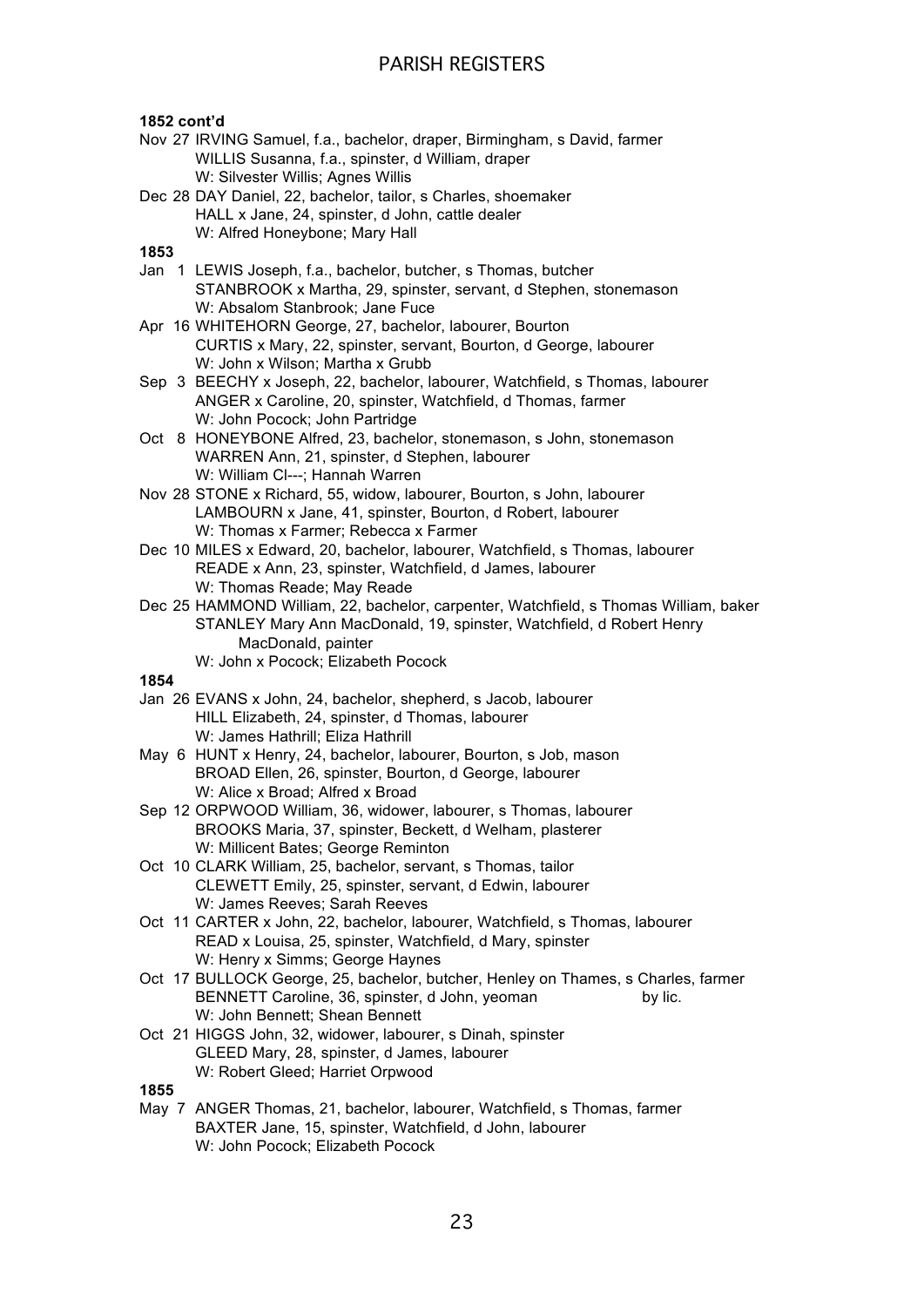### **1855 cont'd**

- Jun 9 BATT George, 31, bachelor, Bourton, s Thomas, farmer BUTLER Martha, 30, spinster, Bourton, d Benjamin, grocer W: Joseph Barnett; S. A. Butler
- Jul 21 COX x James, 21, bachelor, sawyer, Wanboro', s Isaac, labourer LEA Prudence, 20, spinster, Bourton, d James, labourer W: William x Lea; Caroline x Gunter
- Oct 1 LEADER Lawrence, 29, bachelor, labourer, s Thomas, labourer ORPWOOD Harriett, 25, spinster, d Thomas, labourer W: Sarah Orpwood; John Orpwood
- Nov 1 RICHARDS William John, f.a., widower, gentleman, Swindon New Town, Wilts, s John, gentleman

BURROWS Eliza, f.a., spinster, d John, mechanic by lic. W: John Burrows; Mary Haselgrove

- Nov 3 CARTER x Richard, 24, bachelor, labourer, Watchfield, s Robert, labourer WILLOUGHBY x Ann, 36, widow, Watchfield, d Joseph WOODHAM, labourer W: James Titcombe; Sarah x Stratton
- Nov 24 READ x William, 20, bachelor, labourer, Watchfield, s John, carpenter GERRING x Sarah Ann, 20, spinster, Watchfield, d William, labourer W: Alfred x Read; Mary Reade
- Dec 27 PHILLIPS James, 23, bachelor, engineer, Brighton, Sussex, s Joseph, carpenter FUCE Mary Ann, 22, spinster, d Henry, farmer W: Sarah Fuce; John Roberts
- Dec 31 JONES x William, 40, widower, labourer, Bourton, s Joseph, labourer GILBERT x Sarah, 50, widow, Bourton, d John GREEN, labourer W: Anne x Constable; Stephen Warner

**1856**

- Jan 9 MILSUM William, 39, widower, mealman, Bishopstone, Wilts, s John, farmer STREAT Sarah, 38, spinster, d William, farmer by lic. W: Elizabeth Streat; Thomas Streat
- Feb 21 CARTER William, 40, widower, beerhouse keeper, Watchfield, s Richard, farmer SLY Mary Ann, 25, spinster, Watchfield, d Mary Ann, spinster W: Mary Ann Sly; Min? Sly
- Apr 7 PETERS Jasper, 22, bachelor, labourer, Gallyherns Farm, s Samuel, labourer NEWMAN Prudence, 28, spinster, Gallyherns Farm, d Robert, labourer W: Sarah Newman; Thomas x Chesterman
- Apr 14 CARTER x Thomas Norris, 27, bachelor, labourer, Watchfield, s Robert, labourer WILLOUGHBY Mary, 19, spinster, Watchfield, d Thomas, brewer W: Edwin Carvey: Harriett x Carvey
- May 8 GODDARD Edwin, 25, bachelor, coal merchant, Shrivenham Station, s Richard, coal merchant

GODDARD Martha, 30, spinster, Shrivenham Station, d James, farmer W: Thomas Woolford; Emma Goddard

- Aug 9 HAYDEN John, 21, bachelor, labourer, Bourton, s Richard, carpenter BAXTER x Ann, 23, spinster, Watchfield, d John, labourer W: Thomas Anger; Jane Anger
- Aug 11 TITCOMB John, 26, bachelor, labourer, Watchfield, s James, labourer READ x Hannah, 20, spinster, Watchfield, d James, labourer W: Henry Cox; Jane x Titcombe
- Aug 14 BARTON Charles, 27, bachelor, purveyor, Basingstoke, s John, farmer WILSON Fanny, 27, spinster, Horne Leaze Farm, d William, farmer by lic. W: John Wilson; Sarah Wilson; Lucy Wilson; James Barton
- Aug 16 STEVENS x John, 43, widower, labourer, Watchfield, s Richard, labourer HAMMONDS x Maria, 44, widow, Watchfield, d William FORD, labourer W: William x Wyatt; Thurza x Carter
- Oct 8 LAWRENCE Joseph Belcher, 49, widower, gardener, s Joseph Belcher, gardener MILLARD Ann, 43, spinster, servant, d William, gardener W: Elizabeth Ann Willis; Jacob Tanner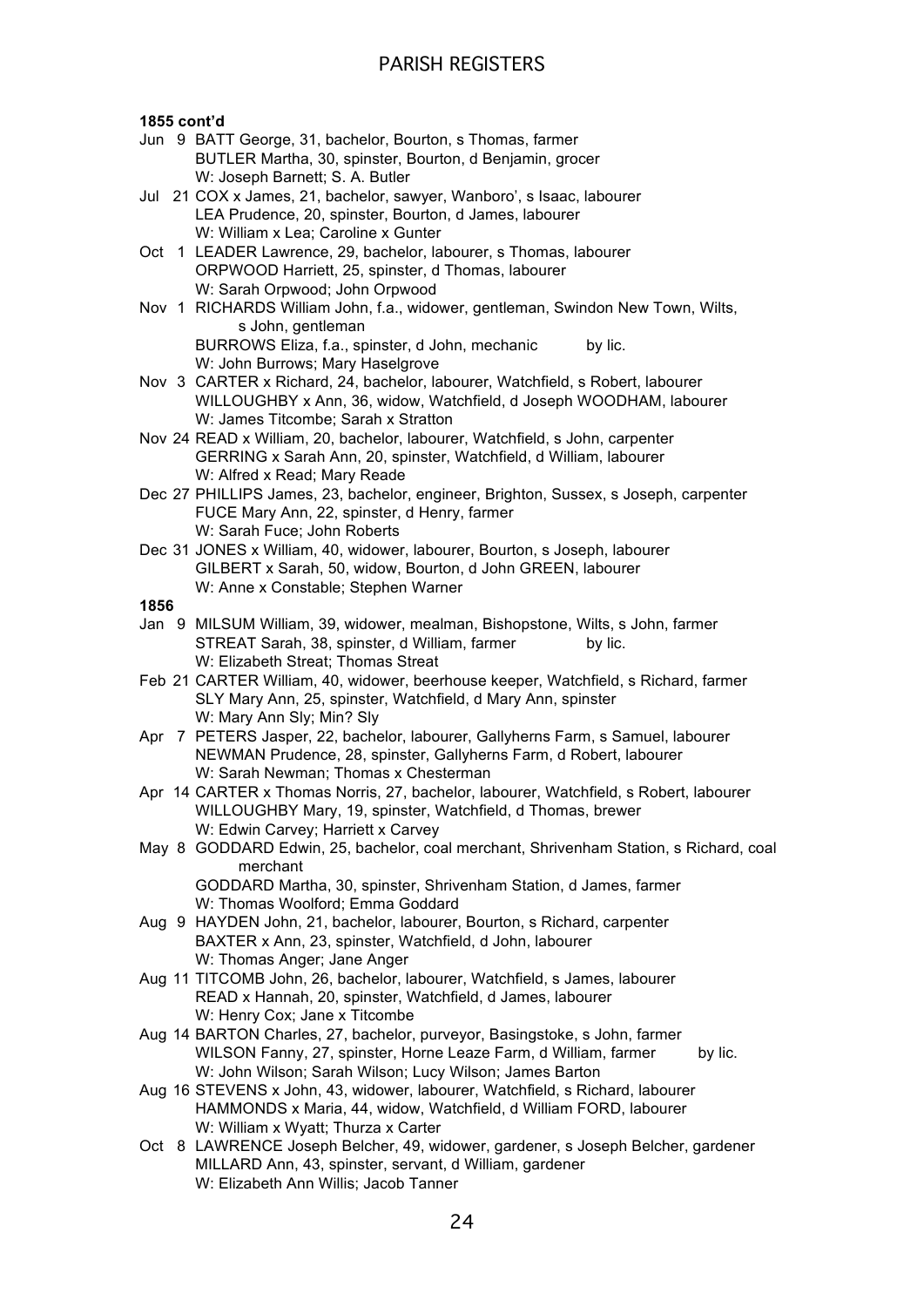### **1856 cont'd**

- Oct 28 SARTORIS Alfred, f.a., bachelor, Esq., Beckett House, s Witan, Esq. BARRINGTON Mary, f.a., spinster, d William Kepper, Viscount, Irish Peer W: Edward Pleydell Bouverie; Barrington; Augustus Barrington; Minna Tufnell; -----
- Oct 29 LAWRENCE William, 23, bachelor, gardener, s Joseph Belcher, gardener MITCHELL Eliza Jane, 23, spinster, servant, d John, labourer W: J. W. Watt; Anna Hansell
- Oct 30 CLACK John, 31, bachelor, carpenter & wheelwright, Clanfield, Oxon, s Samuel, labourer

HILLIER Elizabeth, 22, spinster, d William, shoemaker W: Mary Hillier; Thomas Lee

Oct 30 SLY William, 21, bachelor, labourer, Watchfield, s William, labourer POOLE Jane, 26, spinster, Bourton, d William, labourer W: Isaac Poole; Leah Poole

### **1857**

- Jan 23 NICHOLSON x James, 60, widower, labourer, Watchfield, s John, labourer YEATES x Charlotte, 55, widow, Watchfield, d John MIDWINTER, shoemaker W: Edmund Jefferies; Elizabeth Jeferes
- Mar 22 MORRIS Joseph John, 21, bachelor, Medical Staff Corps, Woolwel, s Henry, Superintendent of Nr Northerus Stone Pottery CURLING Mary Nothidge, 21, spinster, Watchfield, d William, clergyman by lic. W: Charles William Benjamin Morris; Mary Ann Carter
- Apr 28 FERIN x Stephen, bachelor, labourer, Bourton, s Thomas, labourer GOUGH Leah, spinster, Bourton, d John, labourer W: George Whitehorn; Mary x Whitehorn
- Aug 16 FRENCH John, 21, bachelor, boiler smith, Bourton, s George, labourer TAYLOR x Mary, 28, spinster, Bourton, d Neville, slater & plasterer W: Mary Ann Shurey; Edward x King

- Jan 2 COX x John, 20, bachelor, s William, labourer PINEGER x Mary, 20, spinster, d Humphry, labourer W: George Smith; Eliza Holyoak
- Feb 4 PINNOCK James, 25, bachelor, dealer, Lechlade, s James, cooper CARTER Caroline, 22, spinster, Watchfield, d John, farmer W: Elizabeth x Carter; Joseph Russell
- Feb 13 MAY Daniel, 26, bachelor, labourer, s Joseph, labourer MORTIMER x Mary, 19, spinster, d Thomas, labourer W: James Partridge; Elizabeth Peirnber? Moxfield
- Feb 13 WOODLEY x George, 24, bachelor, labourer, Goring, Oxon, s William, labourer CAVEY x Mary Anne, 28, spinster, d Henry, labourer W: Chales Carvey; Eliza Carvey
- Feb 15 REEVES James, 30, bachelor, labourer, s William, farmer CAVEY Mary, 23, spinster, d John, labourer W: Jane Cavey; Jacob Tanner
- Apr 10 COX Henry, 21, bachelor, labourer, Watchfield, s Henry, mason READ Mary, 23, spinster, Watchfield, d James, labourer W: Benim Lawrence: Elizabeth Faninrise?
- Apr 10 HILL William, 33, bachelor, labourer, Highworth, Wilts, s Thomas, labourer SLY Martha, 25, spinster, Highworth, d Mary Ann, spinster W: John Hewer; Mary Carter
- Apr 24 BAXTER x James, 23, bachelor, labourer, Watchfield, s Thomas, labourer THEOBALD x Mary Ann, 21, spinster, Watchfield, d William, labourer W: William x Theobald; Emma x Baxter
- May 8 LAURENCE x Joseph Sealy, 24, bachelor, labourer, s Mary, single woman PINNOCK x Diana, 23, spinster, d Walter, labourer W: William Henry x Laurence; Charlotte Sealy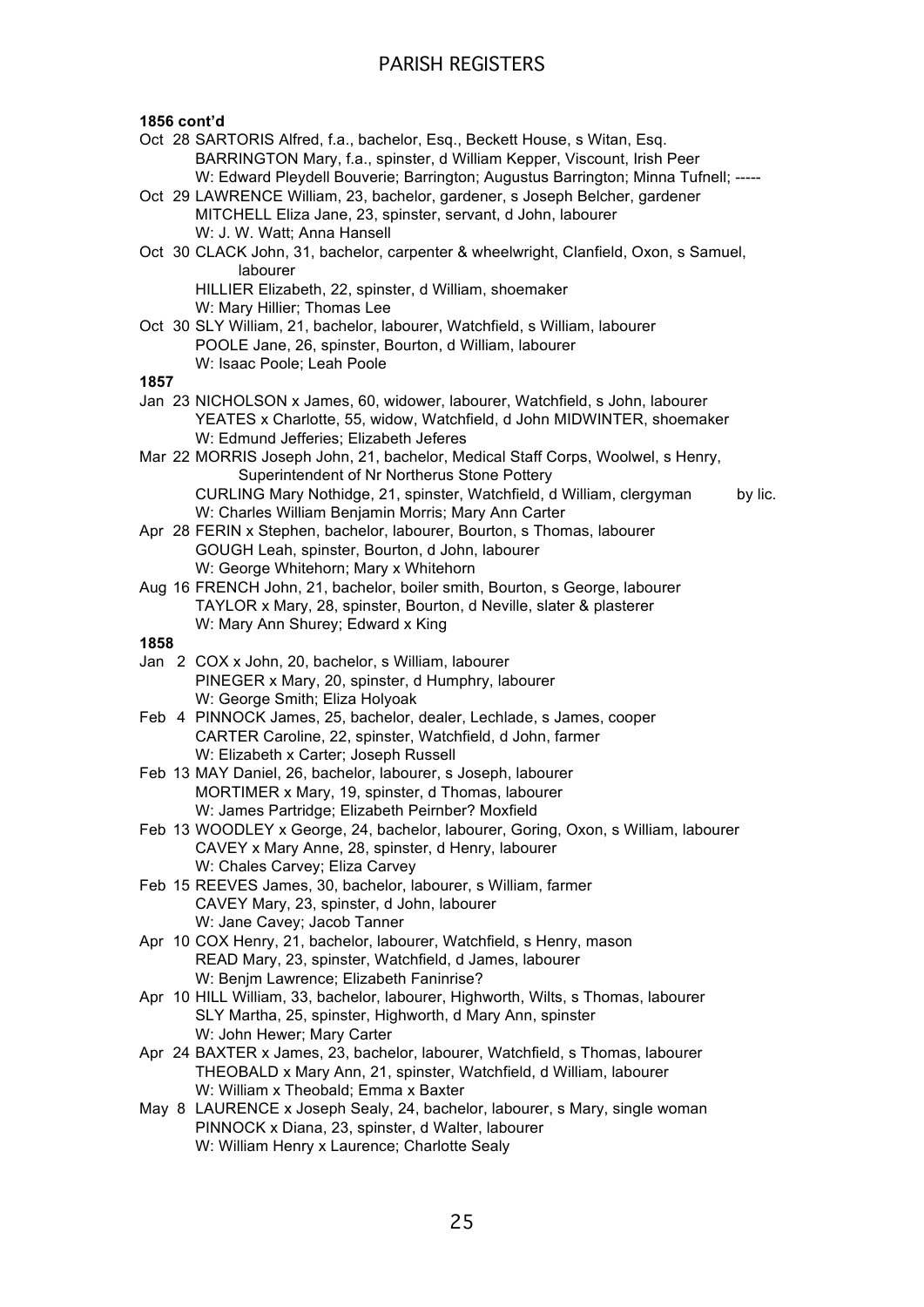**1858 cont'd** Jun 7 TITCHENER x George, 23, bachelor, Private in the Militia, Bourton, s John, labourer MAY x Susannah, 18, spinster, d Philip, labourer W: Elijah Gilbert; Charlotte Rebecca x Mortimer Sep 23 EVARD David Frederick, 49, bachelor, tavern keeper, St George, Hanover Sq., Middx, s Isaac Peter, yeoman DARLING Sarah, 44, spinster, d Thomas, baker by lic. W: Mary Adelaide Anstey; George Baker Sep 29 CAVEY Benjamin Kent, 25, bachelor, gardener, s Sarah, single woman KNAPP Anne, 20, spinster, d George, mason W: Susanna Knapp; Henry Knapp Oct 16 PARTRIDGE James, 24, bachelor, servant, Ashbury, s William, carpenter MAXWELL Elizabeth Priscilla, 20, spinster, d Henry, labourer W: Francis Mortimer; Ann Bunce **1859** May 10 WEEKS Thomas, 34, bachelor, farmer, Erlestoke, s Robert, farmer BARTON Sarah, 36, spinster by lic. W: Stephen Barton; Jane Barton Aug 8 GARDINER x William, 41, widower, labourer, s Thomas, labourer HEATH x Harriet, 4, spinster, labourer, d Thomas, labourer W: Robert Gardner; Anne Edmans Aug 13 GOSLING x William, 21, bachelor, Bourton, s Henry, labourer MOSS Harriet, 25, spinster, d Henry Green, labourer (*MORSE in sign*) W: Charles x Wheatley; Jane Green Dec 24 AYERS Richard, 23, bachelor, shepherd, Bourton, s Thomas, labourer LAKER Helen (*Ellen in sign*), 21, spinster, Bourton, d Robert, labourer W: Mary Ann Lea; William x Laker **1860** Feb 20 LOCKE George, 33, bachelor, Private 45<sup>th</sup> Regt, Bourton, s John, labourer THORNE x Ann, 32, spinster, d Charles, labourer W: Charles Locke; Belinda x Haines Apr 9 HUMPHRIES William, 24, bachelor, painter, s John, painter OWEN Louisa, 24, spinster, d John, wheelwright W: John Humphries; Sarah Anne Cox Jun 9 GILBERT Elijah, 27, bachelor, labourer, Bourton, s George, labourer MATTHEWS Elizabeth, 27, spinster, Bourton, d John Lawrence, labourer W: Benjm Lawrence; Martha Thatcher Jul 17 LAFFERD Joseph (*or LAWFORD*), 23, bachelor, policeman, Ealing, s John, labourer WALKER Mary, 19, spinster, servant, d John, labourer W: William Fowler; Jane Walker Aug 23 LEE John Cawley, 28, bachelor, commercial, Bristol, s Henry, builder LEE Mary Ann, 23, spinster, d Thomas, blacksmith W: Henry Stragnell; Hannah Maria Lee Sep 17 FOWLER William, 24, bachelor, labourer, Stanton Fitz Warren, s Joseph, labourer WALKER Jane, 21, spinster, d John, labourer W: Thomas x Fowler; Sarah Fowler Oct 9 ALLEN William, 19, bachelor, gardener, s George, labourer GOSLING Caroline, 23, spinster, d Robert, labourer W: Joseph Lane; Charlotte Allen Nov 28 BALFOUR Charles, f.a., bachelor, Esq., s James, Esq. BARRINGTON Adelaide, f.a., spinster, d William Keppel, Viscount, Irish Peer W: Barrington; Jane E. Barrington; Henry Arthur Herbert; Eleanor Balfour Dec 27 DREW Charles, f.a., widower, baker, s Charles, labourer GODDARD Emma, f.a., spinster, d Richard, coal merchant W: Edwin Goddard; Emma Wallford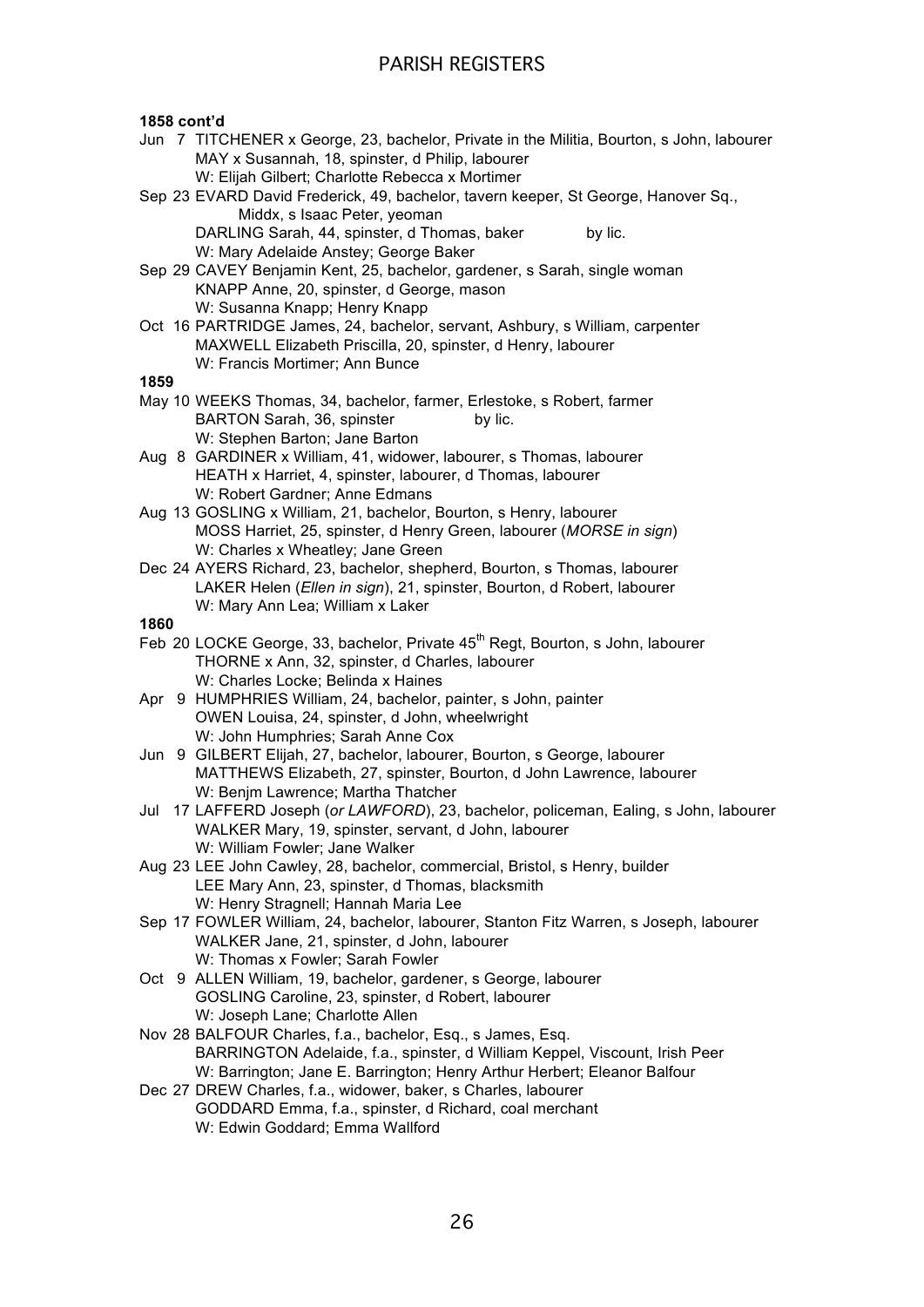**1861**

- May 29 YOUNG George, f.a., bachelor, policeman, s Daniel, carter DAY Eliza Ruth, under age, spinster, d Charles, shoe W: Miriam Day; Uriah Day
- Jul 5 OSBORNE Robert, 24, bachelor, labourer, Moredon, Wilts, s John, labourer HEWER Susannah, 25, spinster, d Jonathan, labourer W: Joseph Coles; Martha x Hewer
- Jul 11 DAY Uriah, f.a., bachelor, grocer, Wallingford, s Charles, shoe LEE Sarah Jane, 19, spinster, d Thomas, blacksmith by lic. W: J. Lee; M. A. Lee
- Oct 14 BARNES John, f.a., widower, blacksmith, Standlake, Oxon, s William, blacksmith POWELL Susannah Sarah, f.a., widow, d William JENNER, gardener by lic. W: George x Radbourn; Sarah Lawrence
- Nov 18 LOCKEY Benjamin, f.a., bachelor, groom, s John, labourer RUNACRES x Eve, f.a., widow, Chelsea, d Adam SMITH, labourer W: Thomas x Lockey; Mary Ann Selwood

### **1862**

- Jul 5 GEORG Perridge, 23, bachelor, carpenter, Bourton, s George, carpenter KNAPP Jane, 25, spinster, d John, mason W: John Iles; Hannah Knapp
- Jul 15 DYDE Seth Holloway, 42, widower, wheelwright, Blockley, s Robert, wheelwright HILLIER Cordelia, 25, spinster, d William, shoemaker W: Peter Harper; George William Hollier; Caroline Cordelia Richens; Anne Storony by lic.
- Sep 18 GIBBONS Richard, 22, bachelor, harness maker, s James, carpenter FUCE Martha, 20, spinster, d Martha, farmer W: William Painter Greenwood; Mary New
- Oct 1 CLARKE x Edward, 27, bachelor, baker, s James, labourer BAXTER Emma, 19, spinster, d Charles, labourer W: Charles x Baxter; Elizabeth Hamands
- Oct 30 PACKER x Joseph, 29, widower, labourer, s William, labourer GOLDING Elizabeth Ann, 21, spinster, d Henry, labourer W: Charles x Smith; Maria Golding; Jane Packer
- Dec 24 LAWRENCE Belcher, 22, bachelor, labourer, s Joseph, labourer SLY Mary Anne, 19, spinster, d Charles, soldier W: James Tiller; Charlotte x Sealey

- Feb 10 BUTCHER James, 24, bachelor, station master, s Frederick CANFIELD Elizabeth, 25, spinster, d George, farmer W: George Borslan; Fanny Canfield; Marie Godden
- Mar 10 MANNERS Alfred, 22, bachelor, farmer, Ashbury, s David, farmer NOBES Caroline, 24, spinster, d Joses, farmer by lic. W: Joses Nobes; Jane Manners
- Mar 28 TILLEN x James, 21, bachelor, labourer, s William, labourer SEALEY x Charlotte, 19, spinster, d Henry, labourer W: Robert x Sealey; Sarah x Sealey
- Mar 30 WEBB x George, 20, bachelor, labourer, s Thomas, labourer HEWER Sarah, 21, spinster, d Jonathan, labourer W: Robert Osborne; Charlotte May
- Apr 30 MORSE George, f.a., bachelor, baker, s George, postman GREEN Ann, f.a., widow, d Thomas DARLING, baker W: Charles Akins; Martha Morse
- Aug 22 PRINCE James, f.a., bachelor, farmer, s Joseph, farmer KNAPP Hannah, f.a., spinster, d John, builder by lic. W: John Knapp; Jane George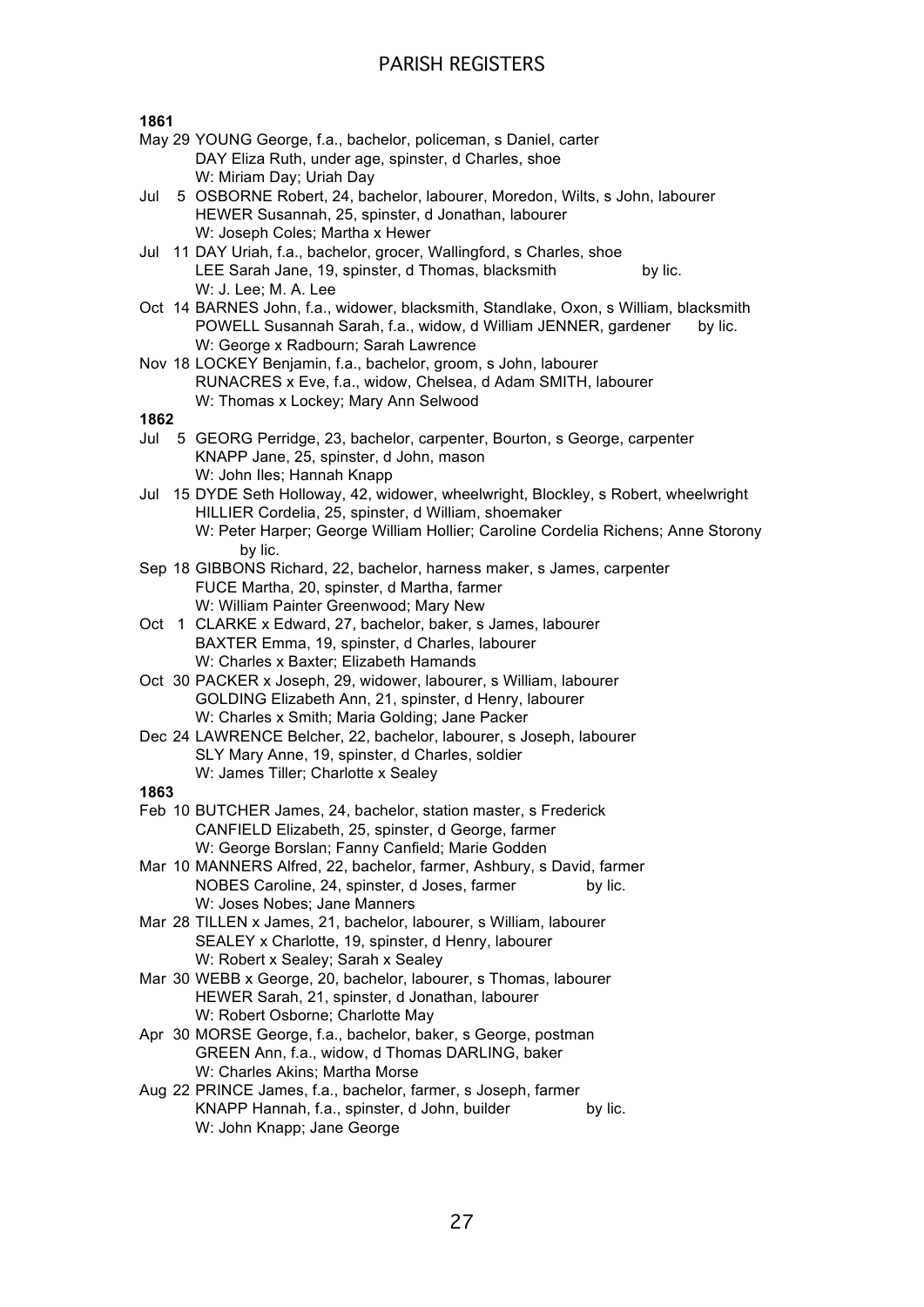**1864** Jan 21 GILES John, f.a., bachelor, farmer, Watchfield, s Alexander, farmer WEEKS Elizabeth, f.a., spinster, Watchfield, d Robert, farmer by lic. W: William Giles; Arabella Sophia Gills Apr 13 DEACON James Albert, 24, bachelor, farmer, Wanborough, Wilts, s George, farmer JEFFERIES Sarah Susannah, 20, spinster, Watchfield, d Edward, farmer W: Edward Jefferies; Rebecca Jefferies Apr 25 CARVEY William, 20, bachelor, labourer, s John, labourer AYERS Ann, 21, spinster, servant, d Jonathan, groom W: Edwin Ayers; Jane Carvey Apr 30 JONES Joseph, 25, bachelor, Railway porter, Bray, Bucks, s Daniel, labourer COUSENS Fanny, 23, spinster, d Henry, labourer W: John Cousens; Sarah Mansfield Oct 1 CARVEY x Henry, 41, widower, labourer, Bourton, s Edward, butcher OAKLEY x Lucy, 52, widow, Bourton, d John MITCHELL, labourer W: Robert x Seely; Martha x Ettwell Oct 8 WEBB Robert, 30, bachelor, labourer, s Thomas, labourer CAVEY Elizabeth, d Henry, labourer (*CARVY in sign*) W: George x Webb; Sarah Webb Oct 27 FISHER George, 26, bachelor, labourer, s George, labourer KIBBLEWHITE x Mary, 26, spinster, servant, Coleshill, d Henry, farm bailiff W: Joseph x Mattingly; Jane Mattineley Dec 15 TAYLOR John, 28, bachelor, carpenter, s Paul, carpenter DAY Harriet, 24, spinster, d Daniel, baker & grocer by lic. W: Daniel Day; Hannah Day **1865** Jan 7 CHIVERS William, 26, bachelor, carpenter, s Jacob, farmer BRAIN Alice, 31, spinster, maid servant, d James, tailor W: Jn<sup>o</sup> Brain; Ann Chivers Mar 30 HAYNES George, 26, bachelor, joiner, St Saviour's, Bath, s George, builder COLLINS Matilda Wadham, 23, spinster, servant, Bourton, d William Ebsworth, builder W: Edwin Wadham Collins; Harriet Collins Aug 17 HARRIS Oliver Samuel, 23, bachelor, pawnbroker, St Mary Radcliff, Bristol, s Thomas, timber merchant WILLIS Harriet, 25, spinster, d William, grocer by lic. W: Marey Margaret Ford; Cornelius Willis Aug 19 TUCKER x William Henry, 22, bachelor, collar maker, s David, labourer REEVES Maria, 23, spinster, d William, farmer W: W. Reeves; Agnes Reeves Oct 11 DOBSON Henry, 33, bachelor, labourer, Knighton, s Charles, labourer WILLOUGHBY Charlotte, 28, spinster, housemaid, d William, labourer W: B. Butler; E. Green Oct 17 TROTT Thomas, 34, bachelor, coachman, Sherborne, Warcs, s Thomas, miner BUTLER Martha Jane, 35, spinster, laundry maid, d Richard, gardener W: Richard Butler jun.; Elizabeth Butler Oct 21 MORTIMER x John, 31, bachelor, labourer, s Thomas, labourer REASON Frances, 26, spinster, servant, d Thomas, labourer W: George Reason; Maria Tucker **1866** Apr 1 HOLYOAK Robert, 23, bachelor, gardener, Swindon, Wilts, s Thomas, labourer SAVAGE Ann, 25, spinster, servant, d Henry, baker W: David Knapp; Maria Eaton May 5 BUTLER Benjamin, 30, bachelor, labourer, s Richard, labourer NEW Mary, 23, spinster, d David, dealer

28

W: Thomas x Lockey; Jane Butler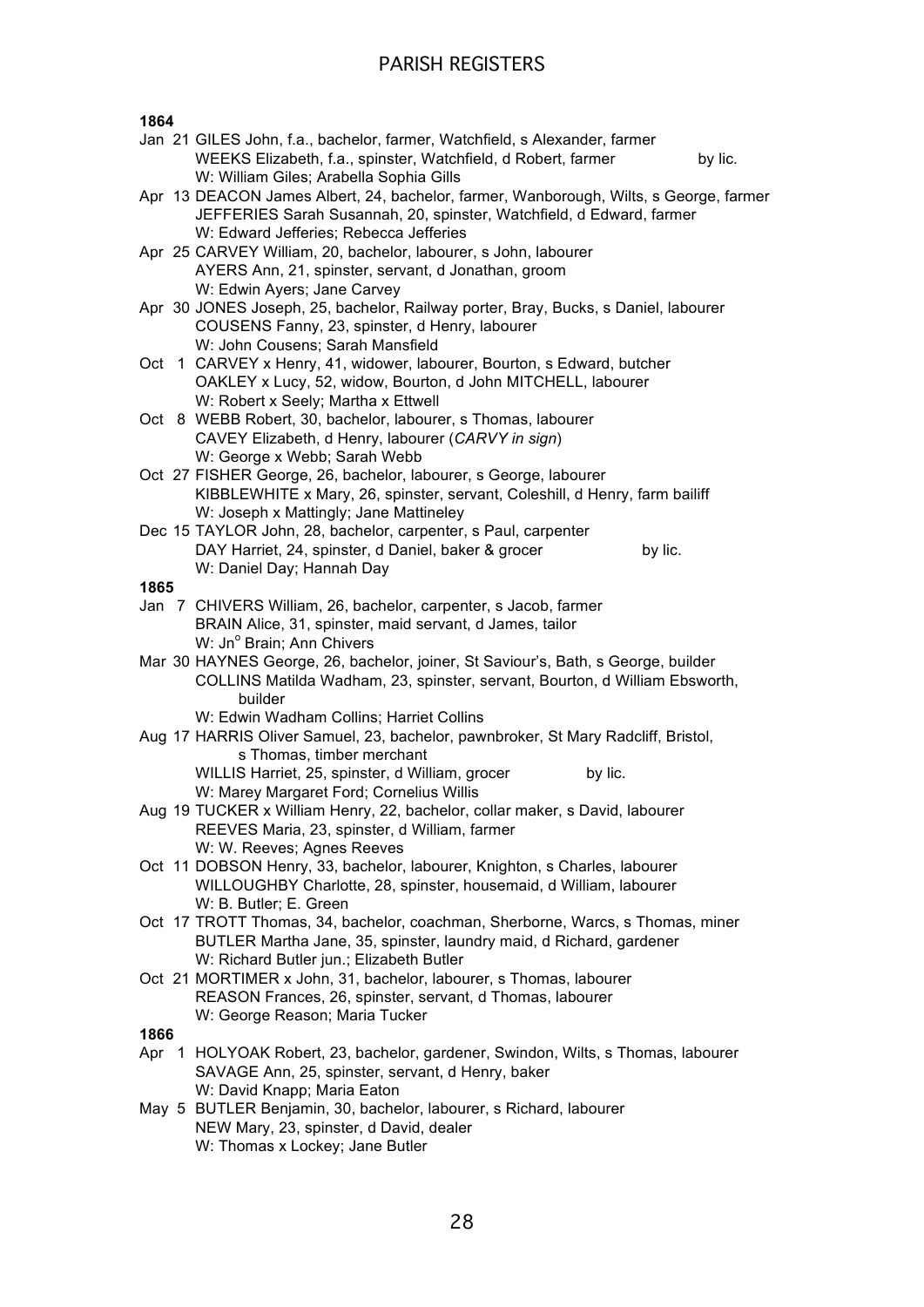### **1866 cont'd** May 26 READ George, 25, widower, labourer, Watchfield, s James, labourer WEBB Martha, 26, spinster, d Stephen, labourer W: George Webb; Sarah Ann Webb Aug 5 SLY Henry, 40, bachelor, labourer, s William, labourer BUTLER x Sarah, 31, spinster, d Richard, bricklayer W: Edmund Butler; Eliza Butler Sep 1 MARCHAM Charles, 25, bachelor, blacksmith, Bourton, s Joseph, blacksmith LAURENCE x Lucy, 19, spinster, d Joseph, labourer W: Thomas Lockey; Emily Holyoak **1867** Jan 17 GRIMSTON George, Earl of Craven, f.a., Peer of U.K., Ashdown Park, Berks, s William (deceased), Peer of U.K. BARRINGTON Evelyn Laura, 18, spinster, Beckett, d George William, Peer's eldest son by lic. W: G. Barrington; F. Harford; Barrington; W. E. Craven; Robert W. Craven Feb 12 WALTER Edwin Sherborne, f.a., bachelor, jeweller, St George's, Hanover Sq., London, s Edmund, silversmith LEE Ann Maria, f.a., spinster, d Thomas, blacksmith by lic. W: Edmund Walter; John Cawsey Lee; Henry Shusnell? May 8 PUGH James, f.a., bachelor, Minister of Baptist Chapel, Tottenham, Middx, s James, artist HAYNES Elizabeth, f.a., spinster, d George, carpenter W: George Haynes; Martha Jane Ayers; Louisa Haynes May 8 COOPER Arthur Leonard, f.a., bachelor, farmer, Whitcomb, Dorset, s John, farmer FERRIS Selina, f.a., widow, d Nicholas HOWARD, gentleman W: William Smith; Richard Nicholas Howard Nov 6 CANFIELD Charles, 28, bachelor, innkeeper, s George, innkeeper RICH Sarah, 20, spinster, d Thomas, dealer W: Thomas Rich; Mary Ann Rich Nov 10 OAKLEY John, 19, bachelor, labourer, s Henry, labourer SEALY x Jane, 24, spinster, d Henry, labourer W: Thomas x Sealey; Charlotte x Tilling Nov 23 WEBB George, 23, bachelor, labourer, s Stephen, labourer READE Martha, 22, spinster, Watchfield, d James, labourer W: James Reade; Elizabeth Reade Nov 28 JEFFERIES Edward, f.a., widower, farmer, Watchfield, s Robert, farmer NOBES Emily, f.a., spinster, Watchfield, d Joses, farmer W: John Jefferies; Mary Ann Lyford **1868** Jun 15 YEATES Edward, 32, widower, labourer, s Jonathan, confectioner STEVENS x Harriett, 39, widow, d William COLLEY, labourer W: William Allen; Caroline Allen Sep 30 PALK Lawrence Heskett, f.a., bachelor, Esq., s Sir Lawrence, Baronet BARRINGTON Constance Mary, f.a., spinster, d George William, Viscount, Irish Peer by lic. W: Barrington; Craven; Lawrence Palk; Jane E. Barrington Oct 12 BUSH x Thomas, f.a., bachelor, labourer, Watchfield, s William, labourer SKULL x Mary, f.a., spinster, Watchfield, d David, shoemaker W: David Skull; Jane Skull Dec 3 SEXTON Walter, f.a., bachelor, gamekeeper, s John, labourer MORGAN Letitia, f.a., spinster, Kilverstone, Norfolk, d John, labourer W: Frederick Bellinger; Ellen Gillbee Dec 16 HUGHES William Griffith, f.a., bachelor, clerk, Beaumaris, s James, carpenter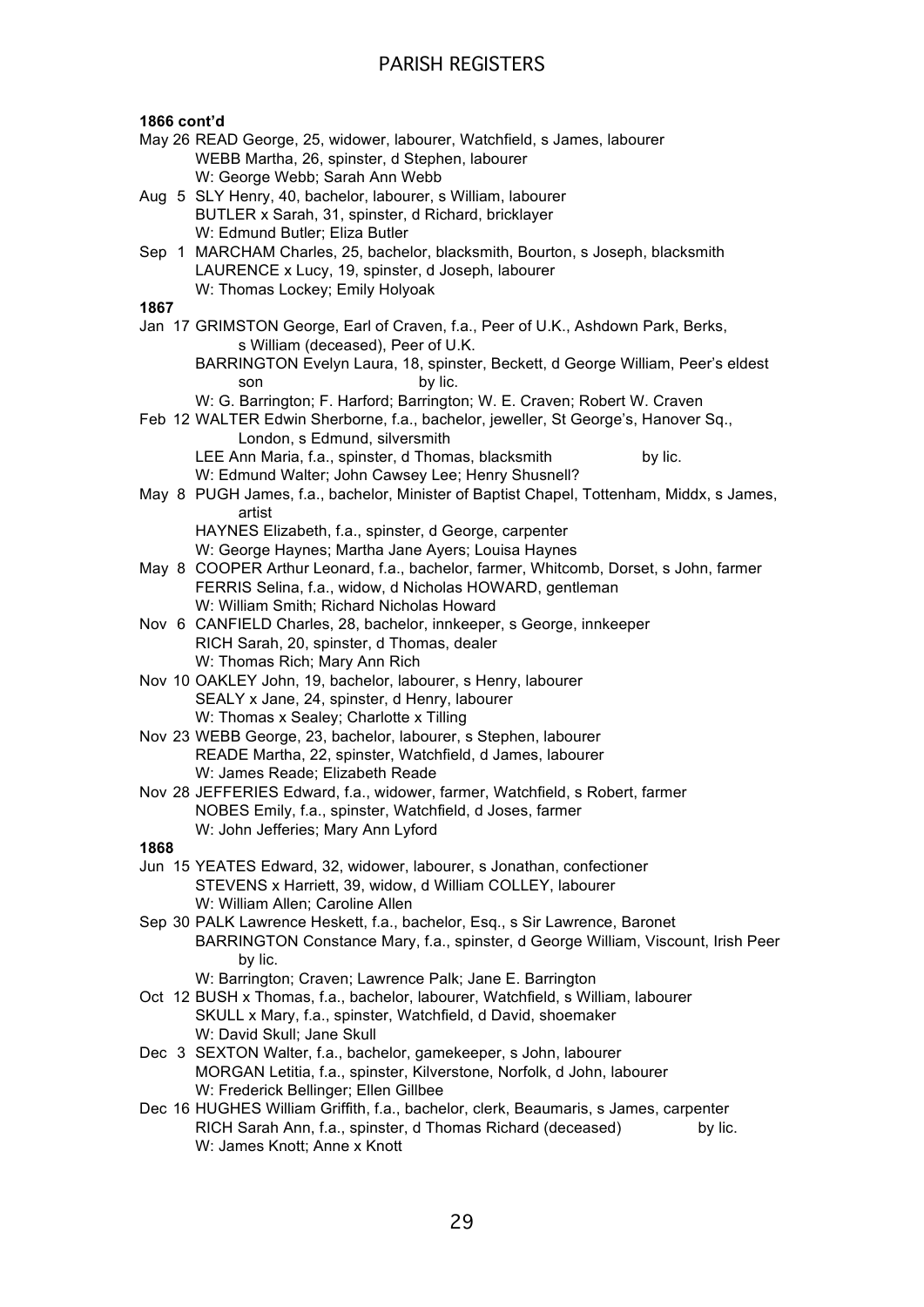### **1868 cont'd**

Dec 25 REEVES George, f.a., bachelor, labourer, s William, dairyman ANGER Mary Ann, f.a., spinster, Watchfield, d Thomas (deceased), farmer W: Thomas Hill; Anne Anger; Rose Reeves

### **1869**

- Mar 20 INGRAN x Elias Edwin, f.a., bachelor, shepherd, s Henry, labourer CARTER Mary Ann, f.a., spinster, d Edward, labourer W: Richard x Packer; Jane x Carter
- Jul 28 FAIRTHORNE William, f.a., bachelor, farmer, s Henry, farmer RICH Lucy, 18, spinster, d Thomas, dealer W: John Rich; Sarah Rich; Maria Rich
- Aug 19 KNAPP Charles, 20, bachelor, bricklayer, s George, bricklayer PARKER Maria, f.a., spinster, Paddington, Middx, d Thomas (deceased), carpenter W: Benjamin Kent Carvey; Mary Ann Wyatt
- Oct 26 HUNT Richard, 21, bachelor, labourer, s Thomas, labourer GREEN Emily, 28, spinster, d Henry, labourer W: George x Lawford; Louisa Runacers?
- Nov 24 COX x George, 21, bachelor, labourer, Bourton, s James, labourer CLACK Jane, 20, spinster, servant, d Joseph, (deceased), labourer W: Levi Adams; Mary Adams
- Nov 28 SIMMONDS Thomas, 28, bachelor, bricklayer, Watchfield, s John, bricklayer ANGER Ann, 27, spinster, Watchfield, d Thomas, farmer W; Thomas Anger; Elizabeth Reade

### **1870**

- Nov 21 LAWRENCE x Henry, 18, bachelor, labourer, s Joseph, labourer GIBBONS x Ann, 17, spinster, servant, d John, labourer W: T. Gardener; Emma x Holliday
- Nov 21 HUMPHRIES William, 35, widower, plumber, s John, plumber ANNELLS Caroline, 30, spinster, servant, d Thomas, labourer W: Thomas Hazell; Hannah Green

**1871**

May 31 NORLEY Percy, 24, bachelor, station master, s William Henry, Superintendent G.W.R.

CANFIELD Sarah, 23, widow, d Thomas RICH, dealer by lic. W: Maria Rich; --- Langston

- Jun 3 PHIPPS Thomas, 31, bachelor, coach builder, New Swindon, s William, coach builder BUSH Martha, 23, spinster, d James, road contractor W: William Chivers; Anna Nalizes?
- Jul 15 MOORING John, 34, bachelor, shepherd, Watchfield, s William, labourer BAUGHAN Elizabeth, 23, spinster, Watchfield, d Richard, labourer W: Moses Moulan; Ellen Baughan
- Aug 20 THRUPP x Thomas, 30, widower, labourer, s John, labourer WILTSHIRE x Mary, 26, spinster, servant, d Thomas, labourer W: William x Malbingby; Harret Wilson
- Nov 7 BOUCHER Thomas, 44, bachelor, ostler, s Richard, ostler SCAIFE Maria Annie, 34, spinster, d Robert, draper W: James Prinhall; Charles John Trup; Sarah Knapp
- **1872**
- Jan 1 MADDOX George, 23, bachelor, saddler, Peckham, Surrey, s Moses, saddler MCEWEN Eleanor, 21, spinster, servant, d Lawrence, commercial traveller W: Sam Kippler; Maria Wirdnham
- Jul 9 LOOKER George, 42, bachelor, miller, s John, labourer KEMBLE Emily, 40, spinster, St Mark's, Marylebone, Middx, d Charles, labourer W: Thomas Kemble; Mary Looker
- Aug 10 GOODENOUGH x William, 50, widower, mechanic, s Henry, labourer GARDINER Mary, 30, spinster, servant, d William, labourer W: William Gardiner; Ann Gardner; Marian Fowles; William Bloid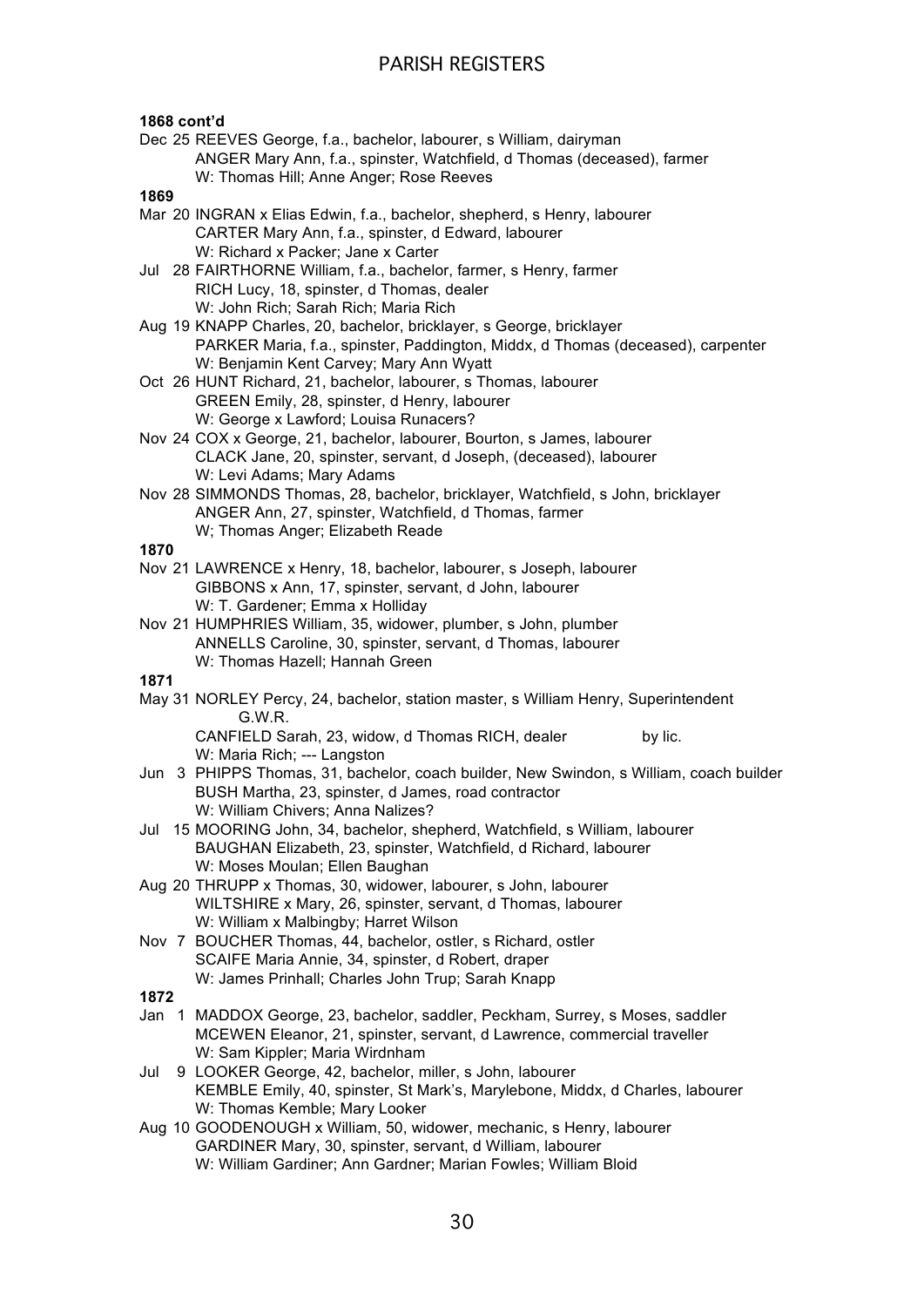| 1872 cont'd |                                                                                         |         |
|-------------|-----------------------------------------------------------------------------------------|---------|
|             | Oct 28 OAKLEY James, 19, bachelor, labourer, s Henry, labourer                          |         |
|             | CLAY x Eliza, 26, widow, Watchfield, d John STEVENS, labourer                           |         |
|             |                                                                                         |         |
|             | W: Thomas Gardener; Mary Ann Lewis                                                      |         |
|             | Nov 5 JONES John, f.a., widower, gamekeeper, Ashbury, s Stephen, gamekeeper             |         |
|             | KENT Mary, f.a., spinster, servant, d John, labourer<br>by lic.                         |         |
|             | W: Thomas Kent; Mary Goddard                                                            |         |
| 1873        |                                                                                         |         |
|             | Jan 11 CHEESLEY Henry, 36, bachelor, groom, s John, farmer                              |         |
|             | FIELD x Rachel, 35, spinster, servant, d James, labourer                                |         |
|             | W: Alfred Cheesly; Ann Cheesley                                                         |         |
|             | Feb 13 DAY Daniel William, 21, bachelor, grocer, s David, grocer                        |         |
|             | WARREN Sarah, 20, spinster, d William, estate agent<br>by lic.                          |         |
|             | W: William Warren; Thirza Day                                                           |         |
|             | Mar 19 SMITH x Francis, 22, bachelor, groom, s William, shepherd                        |         |
|             | WILLOUGHBY Diana, 23, spinster, servant, d William, labourer                            |         |
|             | W: Henry Sealey; Agnes Baxter                                                           |         |
|             | Nov 8 GARDENER William, 24, bachelor, labourer, s William, labourer                     |         |
|             | FOWLER Marian (At side of register it says 'The name should be Mary Ann' E. F. Hill     |         |
|             | $30th$ May 1921 – however the signature is Marian), 23, spinster, Watchfield,           |         |
|             | d William, labourer                                                                     |         |
|             | W: Mark Fowler; Mary Ann Iles                                                           |         |
|             | Dec 4 PEPPLER Sam, 27, bachelor, coachman, St George, Hanover Sq., London,              |         |
|             | s Richard, labourer                                                                     |         |
|             | PACKER Jane, 25, spinster, d Richard, labourer                                          |         |
|             | W: Richard x Packer; Ellen Gillbee                                                      |         |
| 1874        |                                                                                         |         |
|             | Jan 31 WALKER Albert, 23, bachelor, labourer                                            |         |
|             | HEWER Elizabeth Jane, 20, spinster, d Jonathan, labourer                                |         |
|             | W: James Thomas x Hewer; Martha Hewer                                                   |         |
|             | Mar 7 AXFORD Robert, 29, bachelor, saddler journeyman, s George, farmer                 |         |
|             | KENNETT Sarah, 29, spinster, d Peter, labourer                                          |         |
|             | W: Peter Kinnett; Fanncy Benner                                                         |         |
|             | Apr 14 GREENAWAY James, 41, widower, milk ---der, s Joseph, farmer                      |         |
|             | GREENWOOD Lucy Fanny, 27, spinster, d Charles, farmer                                   | by lic. |
|             | W: Chas Greenwood, senior; Sophia Greenwood                                             |         |
|             | Apr 18 WINNING John, 29, bachelor, servant, Highworth, s Richard, cooper                |         |
|             | HILL Mary, 28, spinster, d Thomas, sexton                                               |         |
|             | W: Thomas Hill; Sarah Hill                                                              |         |
|             | Apr 25 LAWRENCE x John, 24, bachelor, labourer, Longcot, s John, labourer               |         |
|             | GIBBS x Sarah Ann, 23, spinster, d Elijah, labourer                                     |         |
|             | W: Elijah Iles; Ann x Clack                                                             |         |
|             | May 16 MOSS x James, 22, bachelor, labourer, s William, labourer                        |         |
|             | PAGE x Maria, 19, spinster, servant, d John, labourer                                   |         |
|             | W: Richard Simmonds; Annie Morse                                                        |         |
|             | Nov 12 LONG Solomon, 23, bachelor, railway clerk, s James, Registrar                    |         |
|             | DAY Thirza, 25, spinster, d Daniel, grocer<br>by lic.                                   |         |
|             | W: C. McDonald; Ann Day                                                                 |         |
|             | Dec 23 DORE Peter, 62, bachelor, yeoman, Highworth, s Richard, yeoman                   |         |
|             | VINES Mary Matilda, 56, spinster, Watchfield, d William, miller                         | by lic. |
|             |                                                                                         |         |
| 1876        | W: Henry Reynolds; Elizabeth Reynolds                                                   |         |
|             | Jul 9 BARNER Richard, 40, widower, boiler smith, Stratton St Margaret, Wilts, s Thomas, |         |
|             | labourer                                                                                |         |
|             |                                                                                         |         |
|             | HEWER Martha, 38, spinster, servant, d Jonathan, labourer                               |         |
|             | W: Jonathan Hewer; Sarah Hill                                                           |         |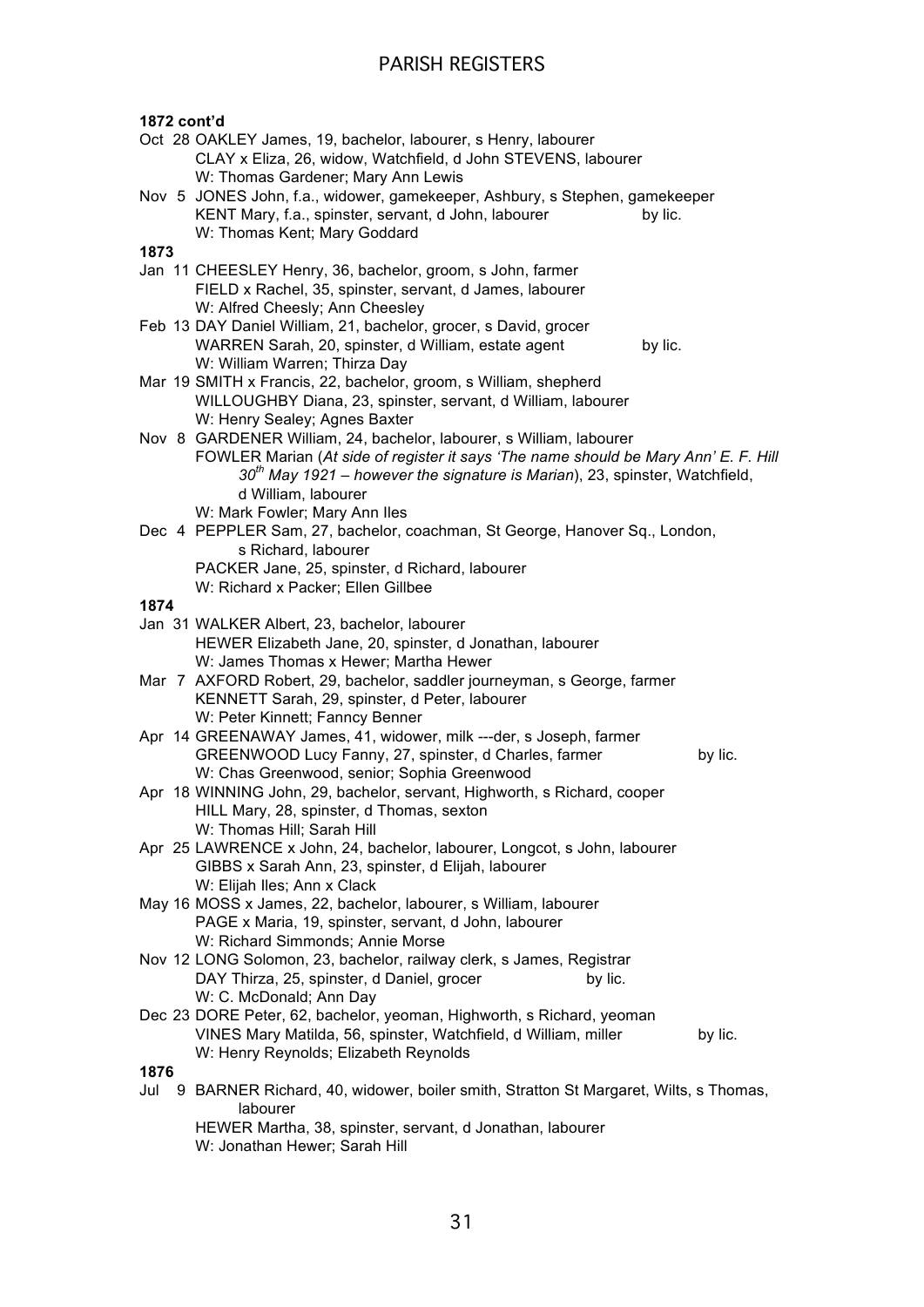### **1876 cont'd**

Oct 23 FARLEY George, 21, bachelor, carpenter, s Charles, carpenter & builder KNAPP Sarah, 25, dressmaker, d John, builder W: Charles Farley; Maria Knapp

### **1877**

- Mar 31 LEWIS Thomas, 21, bachelor, journeyman, s Joseph, labourer WEAVER x Louisa, 21, spinster, servant, Swindon, d John, labourer W: Thomas Angel; Mary Ann Lewis
- Nov 10 HALL Henry, 21, bachelor, labourer, s Edward, labourer MAPSOM Charlotte, 20, spinster, servant, d Walter, labourer W: William x Nippress; Esther Nippress

- Jun 1 ROBEY William, 22, bachelor, labourer, s Henry, labourer PAYNE Harriet, 23, spinster, servant, d John, labourer W: Minnie Payne; George Payne
- Jun 29 LOCKEY Thomas, 43, widower, labourer, s John, labourer CARTER x Jane, 53, widow, laundress, d Henry WILLIS, labourer W: Robert x Willis; Eve Lockey
- Jun 29 GILLS x James, 21, bachelor, labourer, s John, labourer SEALY Mary Ann, 25, spinster, d Henry, labourer W: George Ralph; Mary Ann Ralph
- Jul 6 RUMBALL George John, 26, bachelor, coachman, Stratford, West Ham, s George John, gardener TAYLOR Louisa, 25, spinster, servant, d John, smith W: John Taylor; Rosa Reeves; Thomas Taylor
- Sep 4 WHITE Harry, 25, bachelor, servant, s John, butcher CARVEY Fanny, 17, spinster, d Charles, groom W: Charles x Carvey; Minnie Rogesr
- Sep 26 WAKEFIELD William Henry, 20, bachelor, corn dealer, Highworth, s John, corn dealer WOODBRIDGE Alice, 22, spinster, d George, saddler W: William George Woodbridge; Agnes Kate Woodbridge
- Oct 16 BUNCE Charles, 20, bachelor, labourer, s William, labourer ADAMS Elizabeth Sarah, 19, spinster, servant, d Richard, labourer W: Henry Clark; Sarah Elizabeth Finch
- Nov 12 MACLAGAN William Dalrymple, 52, widower, Bishop of Lichfield, s David, physician to the Forces
	- BARRINGTON Augusta Ann, 42, spinster, Peer's daughter, d William Keppel, Viscount Barrington, Irish Peer by lic.
	- W: Barrington; Jane E. Barrington; Alfred Sartne; Normanton; Douglas Maclagan; Eric Barrington; William A. J. Barrington; Craven; J. Barrington
- Nov 14 BELCHER Stephen, 33, bachelor, groom, Crawley, Hants, s John, carpenter HILL Sarah, 19, spinster, d Thomas, sexton by lic. W: Thomas Hill; J. Thomas Hill, senior; S. E. Hill
- Dec 2 FOURACRE Frederick Tom, 24, bachelor, servant, s Aaron, labourer BEASANT Mercy, 20, spinster, servant, d Henry, policeman W: George Beasant; Lydia Beasant
- Dec 26 GREEN Edwin, 29, bachelor, cow leech, Gt Coxwell, s George, cow leech WOODBRIDGE Agnes Kate, 24, spinster, d George, saddler W: William Henry Wakefield; Elizabeth Woodbridge
- **1879**
- Jan 23 GODDARD Thomas Richard, 21, bachelor, coal merchant, s Edwin, coal merchant POCOCK Charlotte, 23, spinster, Watchfield, d John, dealer W: Charles Williams; Caroline Clack
- May 7 TYRRELL Frederick, 28, bachelor, surgeon, Ramsgate, s Timothy, draper FEREMAN Mary Elizabeth, 25, spinster, Watchfield, d James, farmer by lic, W: James Albert Fereman; Richard Tyrrell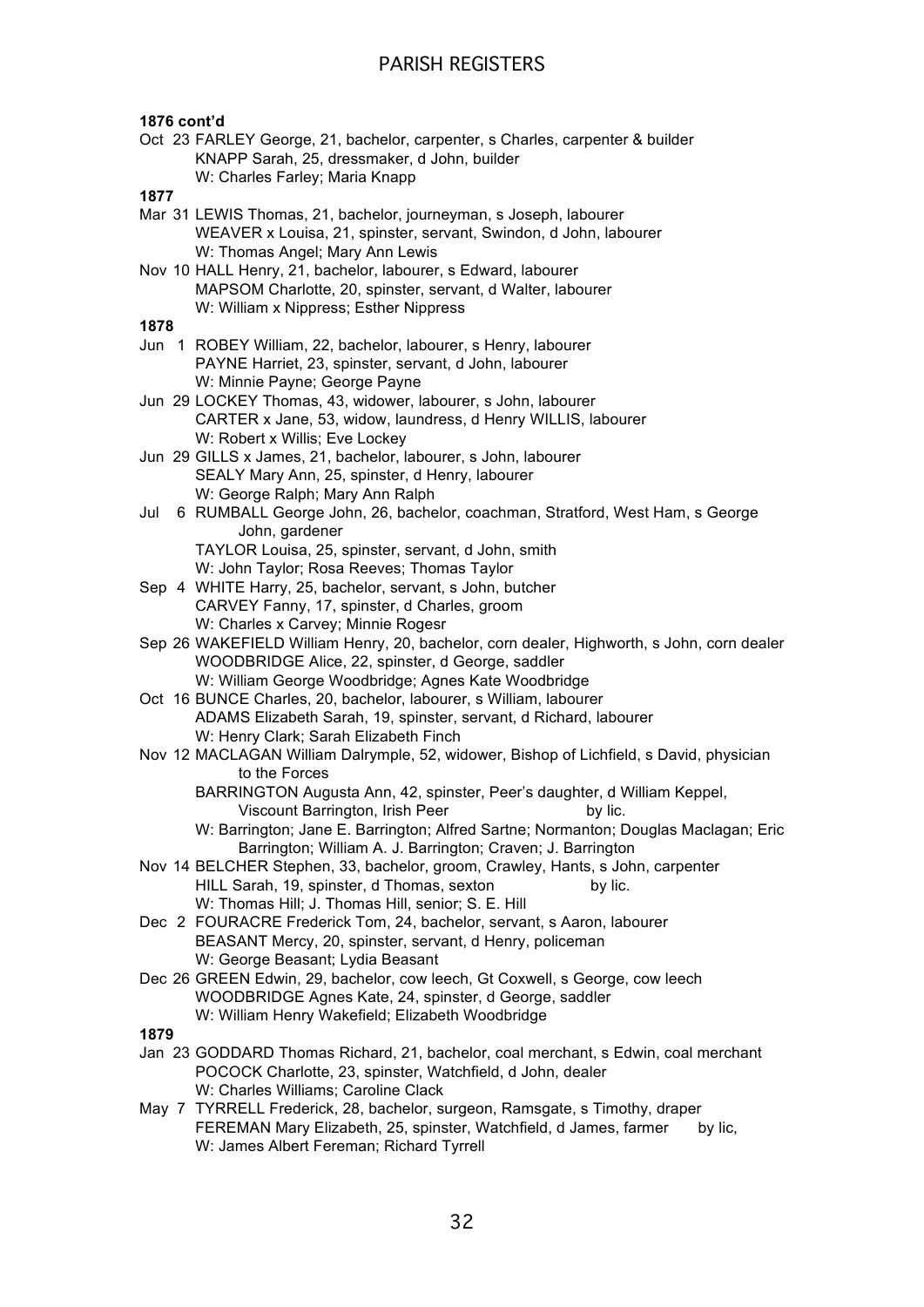### **1879 cont'd**

- Dec 4 RODBOURN x George, 60, widower, labourer, s Thomas, labourer LOCKEY Eve, 56, widow, d Adam SMITH, labourer
	- W: Wallace Winchcombe; Eliza Runacres

### **1880**

- Jan 24 LAURENCE Frederick, 27, bachelor, labourer, s John, labourer PULLING x Mary Ann, 19, spinster, Bishopstone, Wilts W: Edward Ayness; Emma Horton
- May 22 LAURIE Edward Charles, 22, bachelor, fitter, New Swindon, s William Charles, clerk BUSH Alice, 21, spinster, d James, road surveyor W: William Chivers; Martha Phipps

### **1881**

- Feb 28 BYATT Joseph, 37, bachelor, farmer, Edlaston, s William, farmer REDFORD Martha, 39, spinster, d Peter, steward W: Thomas Pope; Anne Redford; Mary Pope
- Jun 4 THATCHER Charles, 22, bachelor, cooper, St Mary, Reading, s Henry, labourer REASON Annie, 28, spinster, servant, d George, gardener W: George Reason; Mary Reason
- Nov 19 ROWLAND William, 38, bachelor, servant, s Charles, labourer MAISEY Ann, 26, spinster, servant, Watchfield, d Richard, labourer W: William Maisey; Elizabeth Maisey
- Dec 10 BROOKS Samuel Thomas, 25, bachelor, signal man, s John, labourer KEARSE Ann, 30, spinster, servant, Binfield, d John, railway policeman W: Charles Lovegrove; Mary Ann Wise
- Dec 24 REASON George, 54, widower, gardener, s Thomas, labourer BUTLER Fanney, 42, spinster, servant, Wootton Bassett, Wilts, d John, labourer W: William Messenger; Ellen Messenger
- **1882**
- Feb 25 WHEELER Joseph, 40, widower, beer house keeper, s Robert, contractor PRINCE Hannah, 37, widow, laundress, d John KNAPP, mason W: George Farley: Belinda Wheeler
- Mar 6 BOUCHER Thomas, 54, widower, ostler, s Richard, ostler DREW Emma, 48, widow, d Richard GODDARD, coal merchant W: Joseph Denton; Rebecca Denton

### **1883**

- Jan 25 WELCH John, 38, bachelor, saddler, Hemel Hempstead, Herts, s John, servant BERRY Eliza, 39, spinster, servant, d William, labourer W: Ernest Fowler; Ethel Grace Murray; Barrington B. Murray
- Jan 29 WESTELL Edward, 49, bachelor, farmer, Highworth, Wilts, s Robert, farmer LEWIS Eliza, 42, spinster, d Thomas, farmer W: Peter Westell; Mary Anne Westell
- Apr 30 WILSDON James, 30, widower, servant, s Edwin, gardener WEBB Elizabeth, 38, widow, d Henry CARVEY, labourer W: George Read; Sarah Read
- May 12 SMITH George, 23, bachelor, gardener, s  $W<sup>m</sup>$ , labourer BEDBROOK Catherine, 19, spinster, servant, d William, sailor W: William Messenger; Belinda Messenger
- Jun 16 DAVIS Daniel, 42, bachelor, labourer, s John, carpenter LAWRENCE x Harriet, 28, spinster, d William, labourer W: William Beckley; Thomas Hill
- Nov 15 HUTT Henry, 28, bachelor, farmer, Buckland, s Henry, farmer JEFFERIES Emma Maria, 24, spinster, d Edward, farmer W: Edward Jefferies; Arthur Edwin Hutt

**1884**

Mar 31 CLARK John, 23, bachelor, labourer, s Thomas, labourer PAGE Leah, 26, spinster, servant, d Henry, labourer W: James Hopward; Harriet Tibbles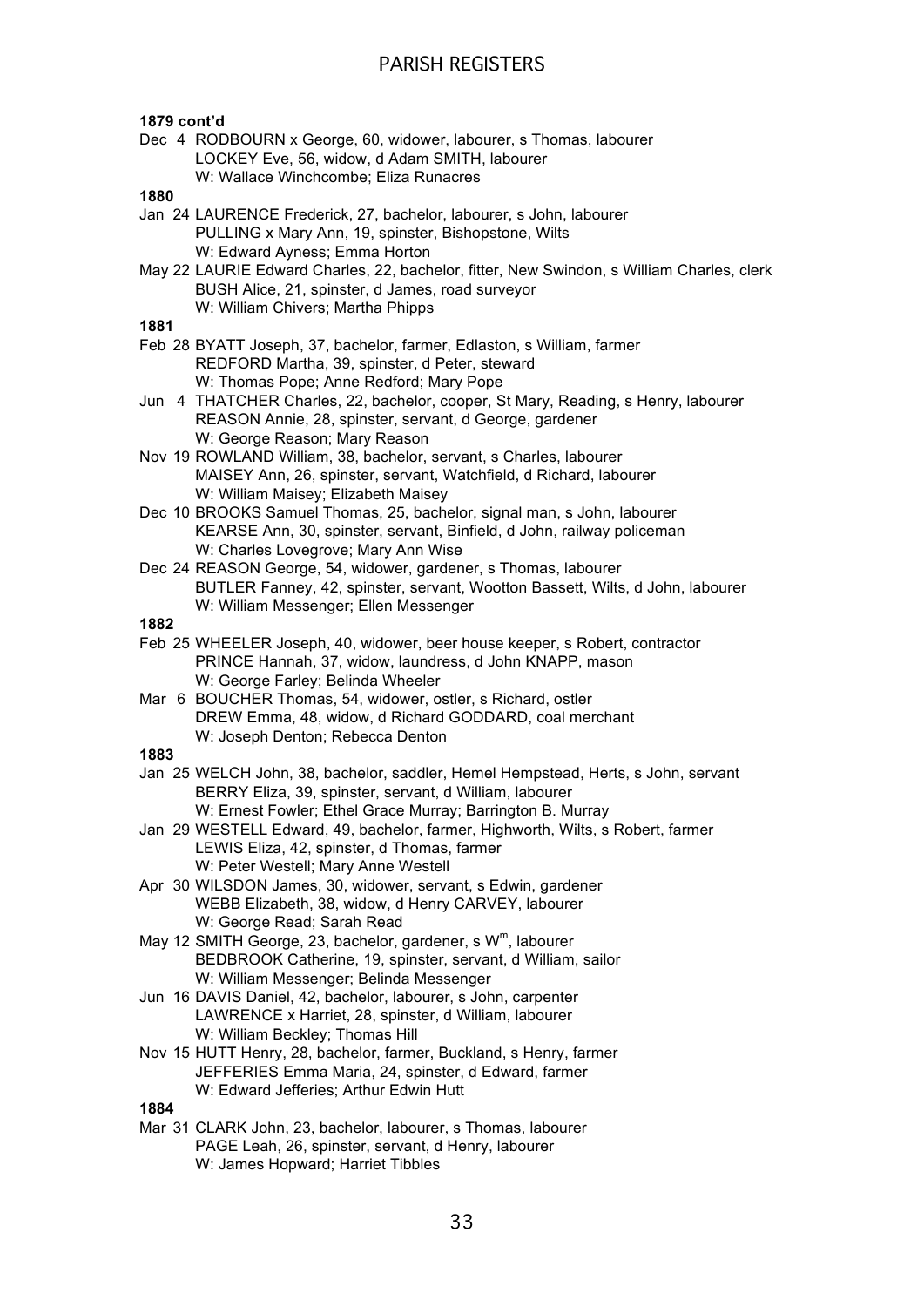### **1884 cont'd**

- Apr 14 HOLLAND John, 26, bachelor, policeman, St Peter's, Walworth, s John, labourer LEWIS Clara, 23, spinster, d Thomas, labourer W: Thomas Lewis; Annie Lewis
- Aug 7 HUGHES Walter Octavius Marsh, 24, bachelor, Clerk in Holy Orders, Houghton-le-Spring, Durham, s John Bickley, Clerk in Holy Orders FOWLER Jessie Louisa, 24, spinster, d Alfred, Clerk in Holy Orders W: Catherine Diana Fowler; Lewis Randolph Marriett Seir
- Sep 18 WOODBRIDGE Bartlett, 32, bachelor, saddler, s George, saddler WALKER Mary Ann, widow, innkeeper, d Henry SMITH, innkeeper W: William George Woodbridge; Rosetta Woodbridge
- Oct 14 BAXTER Charles, 25, bachelor, servant, Watchfield, s James, labourer MILES Hanah Maria, 23, spinster, servant, d Edward, labourer W: George William Cox; Jane Elizabeth Baxter
- Nov 13 INDGE Thomas, 47, widower, ex postman, Ashbury, s Richard, labourer ENSTONE Elizabeth, 27, spinster, servant, d Joseph, labourer W: Joseph Enstone; Jane Hancock; Mary Enstone
- Dec 18 DIKE William, 42, widower, innkeeper, Ashbury, s William, builder RICH Mary Ann, 36, spinster, d Thomas, dealer W: Thomas Lee; Louisa Frances Rich

### **1885**

- Feb 24 ALLEE William Robert, 23, bachelor, butcher, Bexford, s John William, farmer RICH Jane Elizabeth, 21, spinster, d Thomas, dealer W: James Brind; Louisa Frances Rich
- Mar 28 CANTER Edward James, 31, bachelor, groom, s Thomas, gardener ACKE Alice Mary, 26, spinster, servant, d William, signalman W: Henry Richard Ackerman; Susan Ackerman
- Apr 4 ANGELL Thomas, 28, bachelor, labourer, s John, labourer LEWIS Elizabeth, 24, spinster, d Joseph, labourer W: Abraham Henley; Mary Ann Angell
- Apr 18 BALDWIN x Robert, 40, widower, labourer, s William, labourer HEWER x Jane, 38, widow, Watchfield W: George Hewer; Leah Clark

- Mar 14 WEBB Frederick, 58, widower, smith, Watchfield, s John, servant MESSENGER Ellen, 50, widow, beer house keeper, d John, labourer W: George Tovey; Fanny Reason
- Apr 16 WALKER Henry, 20, bachelor, labourer ILES Harriet, 20, spinster, servant, d Elijah, labourer W: John x Iles; Martha Jefferies
- May 30 PRINCE Joseph James, 23, bachelor, stone mason, s Joseph James, labourer ALEXANDER Olive Lavinia, 25, spinster, servant, d George, farmer W: Julia Murray; Thomas William Guy; Alice Guy
- Oct 19 CARTER x John, widower, labourer, s William, labourer ALDER Elizabeth, spinster, d Thomas, labourer W: G. Evans; Sophia Lovegrove
- **1888**
- Apr 2 JONES Frederick, 20, bachelor, groom, Wootton Bassett, s William, farm bailiff MORTIMER Mary Ann, 20, spinster, d Francis, labourer W: Edward Jones; Selina Willis; J. Partridge; Emily Partridge
- Apr 10 MASLEN Ernest, 30, bachelor, farmer, Pusey, s Joseph, farmer HUBBARD Annie Sarah, 24, spinster, d Philip John, gentleman W: James Lawrence: Alice Frogly: Arthur Maslen
- Apr 23 REASON Jesse, 37, widower, signalman, s Robert, labourer PAGE Martha, 33, spinster, servant, d Henry, labourer W: Edmund James Jefferies; Elizabeth Jefferies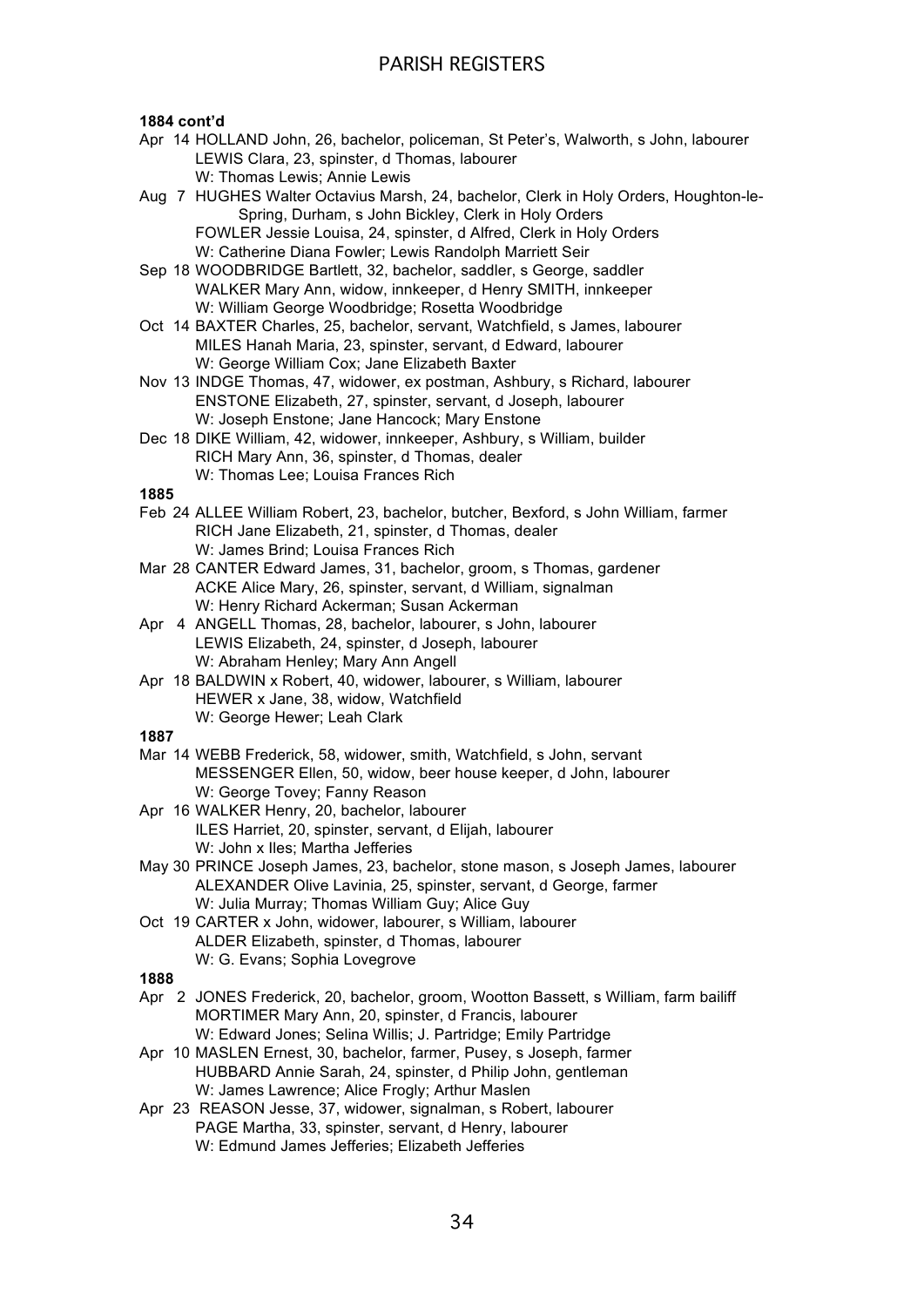### **1888 cont'd**

- Aug 20 COLLINS Henry, 26, bachelor, butcher, St Luke's, Chelsea, s Henry, farmer JEFFERIES Lilian Kate, 24, spinster, d Edward, farmer W: Edward Jefferies; Fannie Collins; Tho<sup>s</sup> W. Robinson; Edith Jefferies
- Oct 15 WILSON James Henry, 25, bachelor, farmer, Longcot, s Henry, gentleman HEDGES Caroline Mary, spinster, d Robert Whitfield, farmer W: William Hedges; Eva L. Hedges

### **1889**

- May 11 HAYDEN Henry, 25, bachelor, labourer, Bourton, s John, labourer ROBEY Elizabeth, 36, spinster, d Henry, labourer W: William Robey; Frances Town
- May 1 HAYDEN Charles, bachelor, labourer, Bourton, s John, labourer ROBEY Sarah, spinster, d Henry, labourer W: John Hayden; Alice Lewis
- Aug 29 CHIVERS John Albert, 25, bachelor, carpenter, s William, carpenter HALL Hannah, 28, spinster, servant, d Robert, seaman by lic. W: Thomas Fuller; Frances Hill

### **1890**

- Apr 5 FERRIS John, 29, widower, labourer, s Robert, labourer STOCKWELL Kate Kezia, 29, spinster, d James, labourer W: William Allen; Elizabeth Allen
- Apr 22 CROUCHER George Henry, 28, bachelor, grocer, Guildford, s Peter, gardener HONEYBONE Ellen, 30, spinster, d Alfred, stone mason W: John Honeybone; Fanny Honeybone
- May 24 BENNETT Samuel Thomas, 23, bachelor, tuber, New Swindon, s Thomas, labourer TAYLOR Elizabeth Jane, 23, spinster, d John, blacksmith W: John Taylor; Amelia Taylor; Mary Taylor
- Oct 9 ARNOLD Francis Havard, 36, bachelor, Major, Ordinance Store Dept., Gosport, s William Havard, solicitor BOGUS Edith Mary Sophia, 18, spinster, Bournemouth, d Charles Barter, Major 49<sup>th</sup> Regt by lic.
	- W: Walter Barrington; Augustus B. North; Mary I. Barrington
- Oct 22 GREENAWAY Arthur Thomas, 20, bachelor, farmer, Hinton, s William, farmer RICHENS Laura, 20, spinster, d Henry, farmer W: Henry Richens; Sarah Ann Greenaway
- Nov 15 KNAPP William, 22, bachelor, mason, s Francis, mason RATCLIFFE Eliza, 23, widow, d John WILLIAMS, market gardener W: Alfred Gardner; Lizzie Knapp
- Dec 27 COPE Robert George, 21, bachelor, woodman, Oxford, s Robert, woodman PACKER Clara Ann, 22, spinster, d Joseph, groom W: Joseph x Packer; Frederick Packer; Emily Holyoak

**1891**

- Apr 22 WIMBERLEY Frederick Herbert, 20, bachelor, cycle manufacturer, Coventry, s Conrad Christopher, doctor BROWNE Ellen Lucy, 25, spinster, d Charles, farmer by lic. W: John Thomas Browne; Mary Martha Hiscock
- Aug 4 GROVES John, 28, bachelor, licenced victualler, Stow on the Wold, s George, labourer

MONK Mary Jane, 26, spinster, d William, labourer W: William Monk; Lilian Falkey

Dec 26 HAYNES Charles Henry, 22, bachelor, grocer, s William Henry, carpenter GAMBLE Emma, 26, spinster, Watford, d Thomas, butler by lic. W: Frederick William Haynes; Thomas Wise; Louisa Jane Haynes

**1892**

Apr 18 BUTLER William James, 25, bachelor, labourer, s Edwin, labourer BEECHEY Mary Ada, 21, spinster, d George, labourer W: William Luker; Sophia Luker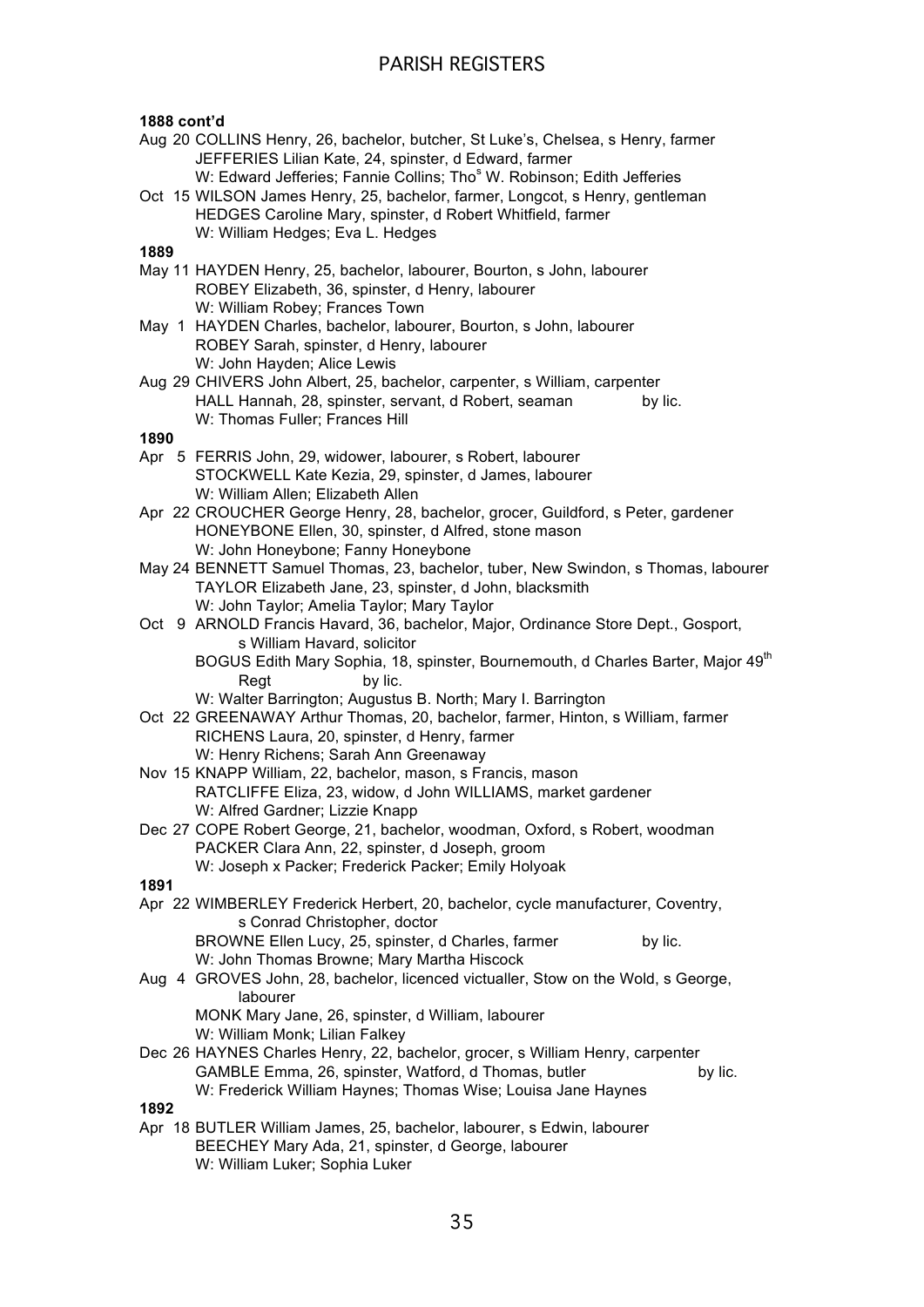### **1892 cont'd**

Apr 27 BROOKE John Charles Evelyn Hope, 33, bachelor, Hinton, Brackley, s John Brooke Johnson, Captain in Army

BARRINGTON Violet Mary, 19, spinster, d Walter Bulkley, Esq.

W: W. D. Barrington; Barrington; Mary I. Barrington; Lionel Selkell

Jun 15 GODWIN George William, 23, bachelor, police constable, Abingdon, s William, jeweller

WILLIAMS Annie, 27, spinster, domestic servant, d Evan, slate worker W: W. D. Barrington; Ruth Burt

- Jul 12 FORD Richard Ambrose, 23, bachelor, labourer, s Ambrose, labourer MILLARD Lucy, 21, spinster, d Robert, labourer W: George Stephen Bennett; Bessie Foard
- Oct 1 DAVIS Harry, 30, bachelor, general smith, Notting Hill, London, s Edward, carpenter CHIVERS Ann, 23, spinster, d William, carpenter W: John Chivers; Alice Jane Chivers; Elizabeth Davis
- **1893**
- Feb 20 PAGE Adam Henry, 26, bachelor, labourer, s Alexander, labourer WALKER Elizabeth Jane, 38, widow, d Jonathan HEWER, labourer W: Thomas Lockey Smith; Rhdaars? Titcomb
- Jun 15 WAINE William, 25, bachelor, labourer, s Frederick, blacksmith LAWRENCE Emma, 18, spinster, d William, labourer W: Walter Edmund Haynes; Emily Page
- Oct 18 CLACK James, 31, bachelor, farmer, Littleworth, s Richard, farmer JEFFERIES Frances Ellen, 33, spinster, d Edward, farmer W: Walter Edward Jefferies; Mabel Jefferies; Rich<sup>d</sup> Clack
- Dec 2 TAYLOR Thomas, 42, bachelor, blacksmith, s John, blacksmith REEVES Rosa, 44, spinster, d William, farmer W: William Reeves; Rose Jane Tucker

### **1894**

- Mar 28 CURTIS Reginald Salmond, 30, bachelor, Captain R. E., Aldershot, s Reginald, Major General, late R.A.
	- BARRINGTON Hilda Margaret, 19, spinster, d Walter Butchley, Peer's eldest son W; Barrington; Mary Isabella Barrington; Reginald Curtis; Walter D. Barrington
- May 9 RICHENS Albert, 21, bachelor, farmer, s Henry, farmer DIKE Harriett Jane, 22, spinster, d William, publican W: William J. Dike; Henry Richens; Thomas A. Pike
- Jul 23 CHIVERS John Albert, 29, widower, carpenter, Watchfield, s William, carpenter DENNIS Mary Ann, 26, spinster, d Walter, carpenter W: Charles A. Gudjuv-Foniau?; Lizzie Dennis
- Aug 22 BUTLER William, 29, bachelor, farmer, s George, port master BENNETT Louisa Sophia, 31, spinster, d John, farmer W: Henry Hutt: Geo Butler: Eliz<sup>th</sup> Butler: Susan Bennett
- Oct 1 PACKER Joseph Alexander, 29, bachelor, labourer, s Joseph, labourer SEALEY Edith, 16, spinster, d Robert, labourer W: Robert x Sealey; Frances Sealey
- Nov 1 BUTLER Edward, 31, bachelor, labourer, s Edmund, labourer MEAKES Elizabeth, 32, spinster, servant, d Joseph, blacksmith W: Clara Panter; Walter Fluck

- Feb 9 WARREN Frederick, 26, bachelor, labourer, Purton, Wilts, s William, labourer REEVES Louisa, 24, spinster, d James, labourer W: Henry Reeves; Minnie Reeves
- Sep14 MILDENHALL Edward, 23, bachelor, labourer, Bourton, s James, labourer LITTLE Sarah Jane, 21, spinster, d John, labourer W: Isaac Lawrence; Martha Lawrence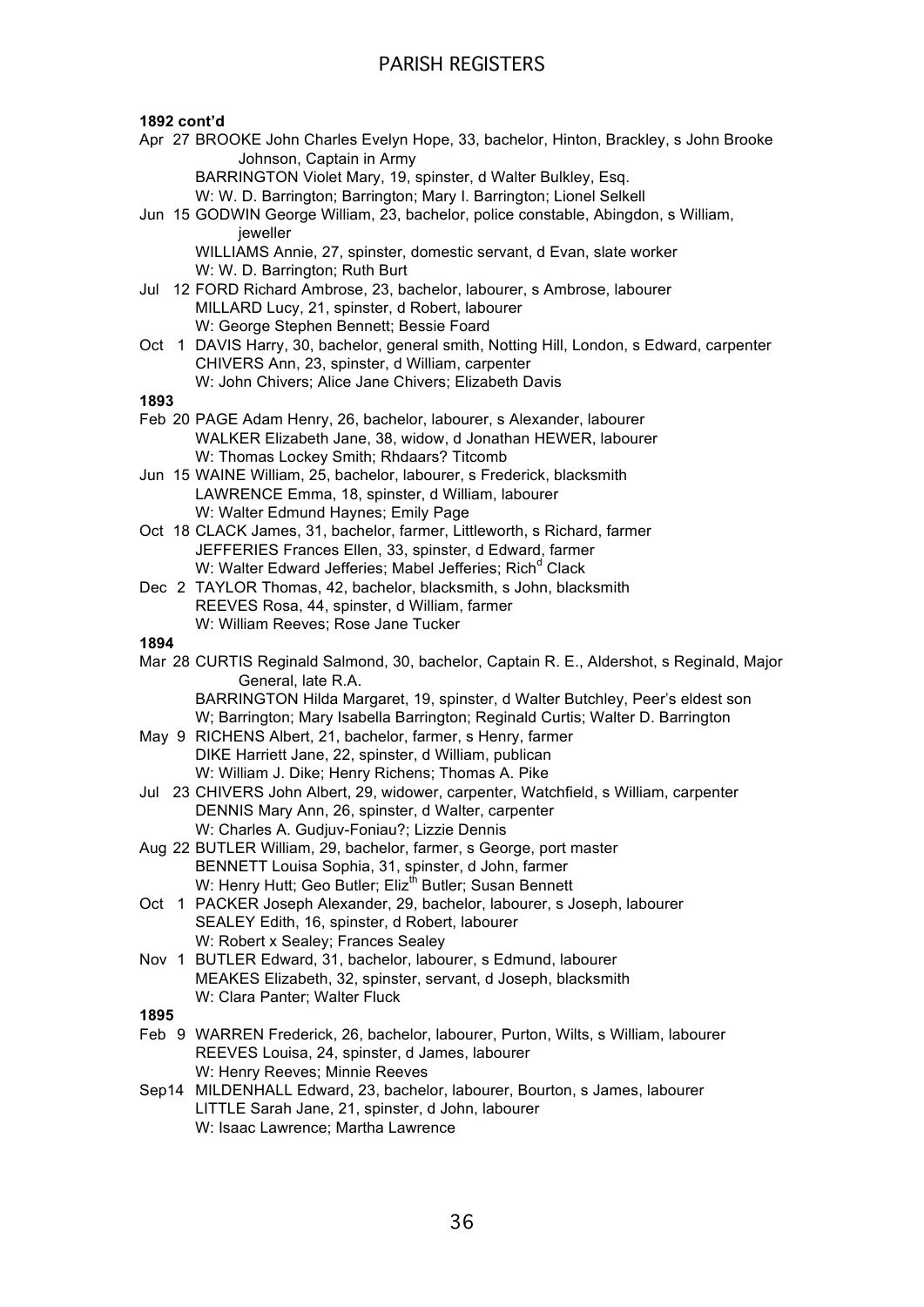**1896**

- Jan 23 WEBB Charles, 35, bachelor, butler, Warnham, Sussex, s Jeremiah, gardener REEVES Ada Annie Anger, 30, spinster
	- W: Joseph Hayden; Rosa Elizabeth Reeves; Ellen Reeves
- May 23 WILLIS Joseph, 50, widower, engineer, Faringdon, s Daniel, road surveyor BRAKER Kate, 43, spinster, d Harry, labourer
	- W: George Purchase; Henry George Purchase; William Bellworthy
- Jun 30 NEWELL John Holt, 27, bachelor, confectioner, Portmedoc, N. Wales, s Thomas, confectioner
	- COOPER Mary Anne, 25, spinster, d William, grocer
	- W: Hannah Cooper; Margaret Sarah Cooper; William Cooper; I. Griffith Newell
- Jul 4 FERRIS Frank, 34, bachelor, carpenter, Wraxall, Som, s John, carpenter TOWN Frances Minnie, 27, spinster, d Abel, railway servant W: Shedrack x Ferris; Emily Town
- Aug 31 HEDGES William, 34, bachelor, dairy farmer, Windsor, s Robert Whitfield, farmer LAWRENCE Beatrice Annie, 24, spinster, d James, farmer
- W: James Lawrence; Rob<sup>t</sup> W. Hedges; S. Hedges; Esther Lawrence Sep 23 DIKE Thomas, 23, bachelor, carpenter, s William, publican HONEYBONE Sarah Ann, 29, spinster, d Alfred, stone mason
	- W: Mary Ann Cocks; Kate Kent; John Honeybone; William John Dike

**1897**

Aug 4 DOWDEN Charles William, 28, bachelor, coastguard, Faversham, Kent, s Charles, labourer

BELLWORTHY Kate Florence, 26, spinster, d William Collins, coachman W: William Collins Bellworthy; Emily Elizabeth Bellworthy

- Aug 15 WAITES George, 29, bachelor, yard foreman, Stepney E., s John, G.W.R. inspector REEVES Agnes, 24, spinster, d George, yeoman W: Herbert Wright; Rosa Elizabeth Reeves
- Sep 1 RIDLEY Herbert Walter, 29, bachelor, electrical engineer, Clapham Common, s William Walford, merchant HALL Ada Selina, 24, spinster, d Henry Clifford, steward
	- W: H. C. Hall; Jessie Hall; William Walford Ridley; Lewis Arthur Ridley
- Sep 25 MORTIMER Charles, 31, bachelor, platelayer, s Joseph, machinist HOLYOAKE Emily, 27, spinster, d Edward, puddler W: George Edward Wheatley; Rosa Jane Tucker; Annie Wheatley
- Nov 11 WRIGHT Herbert, 26, bachelor, gardener, s Charles, railway servant REEEVES Rosa Elizabeth, 28, spinster, d George W: Charles Webb; Edith Mary Reeves; Amelia Wright

### **1898**

- Oct 1 STEVENS Arthur John, 24, bachelor, labourer, s William Henry, labourer EBSWORTH Mary Ann, 24, spinster, d Henry, labourer W: L. Stevens: Ann? Gavaghan?
- Oct 2 TITCOMB George, 21, bachelor, labourer, Watchfield, s John, shepherd DUNN Ellen Rose, 27, widow, d William Collins BELLWORTHY, coachman W: William Collins Bellworthy; Emily Elizabeth Bellworthy
- Oct 7 KENNARD David Gerald, 27, bachelor, doctor, s David, doctor FAIRTHORNE Madeline Brown, 26, spinster, d Amariah William, brewer W: Amariah W<sup>m</sup> Fairthorne; David Kennard; Reginald John Stilwell; Ella Jeannetta Kennard; Ethel Fairthorne
- Nov 30 HORSELL Frederick, 21, bachelor, corn merchant, Barrington Arms, s John, innkeeper

FOX Emily Ann, 22, spinster, 26 Morse St., New Swindon, d John, boiler smith by lic.

### W: John Horsell; Eleanor Annie Fox

### **1899**

Sep 11 KNAPP Edwin, 35, bachelor, butcher, Stratton St Margaret, Wilts, s Thomas, mason CHIVERS Alice Jane, 32, spinster, d William, carpenter W: G. K. Hoddmitt; Ann Hill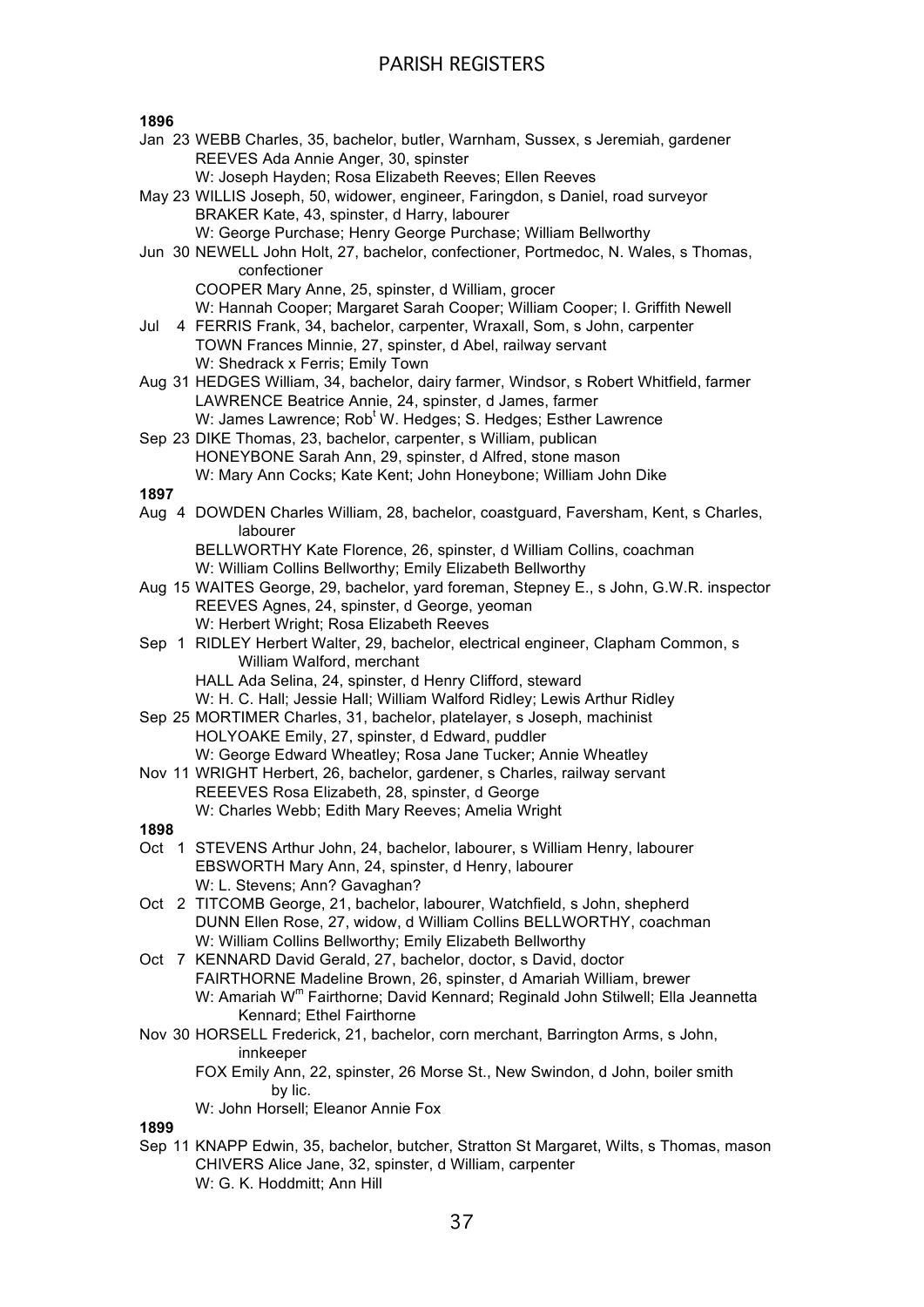### **1899 cont'd**

- Dec 26 DAY Frederick George, 25, bachelor, labourer, Rodbourne Cheney, Wilts, s Edwin, labourer
	- ADAMS Mary Priscilla, 29, spinster, d William, labourer

W: John Faulkner; Alice May Cox

Dec 27 RENSHAW Frederick, 25, bachelor, coachman, Broadstairs, Kent, s Samuel, labourer TUCKER Maria, 26, spinster, d William Henry, butcher W: William Henry x Tucker; Rosa Jane Tucker; Rosa Taylor

**1900**

- Feb 27 MESSENGER William Charles, 38, widower, labourer, s William, poulterer KINGSTON Caroline, 41, widow, Longcot, d John CROSBY, labourer W: Albert Ebsworth; Mary Ann x Enstone
- Mar 31 HEWER Joseph, 30, bachelor, labourer, s James, groom DAY Mary Anne, 40, spinster, d Charles, carpenter W: Arthur Hewer; Jennie Hall
- Jun 16 FOARD Thomas Baxter, 28, bachelor, machine man G.W.R. works, s Ambrose, labourer CROSS Mary Jane, 26, spinster, d Thomas, bootmaker

W: Thomas Cross; Richard Ambrose Ford; Bessie Foard

Jul 25 FRANKLING Herbert Felix, 28, bachelor, watchmaker, Notting Hill, London, s Christopher Samuel, baker HAYNES Louisa Jane, 25, spinster, dressmaker, d William Henry

W: Louisa Haynes; Walter Edmund Haynes; Francis Monteath Haynes

Aug 6 SMITH Richard Henry, 23, bachelor, grocer's assistant, Faringdon, s George, labourer

ADAMS Emily, 26, spinster, d Wadham, labourer W: Thomas Woods; Mary Priscilla Day

- Oct 16 PARTRIDGE Edward, 25, bachelor, labourer, Ashbury, s George, labourer PEARCE Edith Annie, 34, widow, d George WILTSHIRE, carter W: J. Willis; Selina Willis
- Dec 13 SNOOK William John, 31, bachelor, farmer, s John, farmer PERKINS Grace, 23, spinster, Ashbury, d Henry Thomas (deceased), farmer by lic. W: John Snook; John Bennett Perkins; Edith Snook

- Apr 11 RICHINGS Frederick John, 33, widower, postman, Faringdon, s Frederick, gardener BELLWORTHY Emily Elizabeth, 23, spinster, d William Collins, coachman W: William Collins Bellworthy; Kate Willis
- Apr 13 PITT Walter George, 31, bachelor, traveller, Chippenham, s Thomas, farmer HEDGES Blanche, 29, spinster, Watchfield, d Robert Whitfield, farmer W: Rob<sup>t</sup> N. Pitt; Charles N. Pitt; Letitia Pitt
- Aug 4 SAGE Edwin Banwell, 29, bachelor, butcher, Southwark, s George, farmer DAY Florence Amy, 27, spinster, d John George, farmer W: John George Day; Ann Day; Frank Lovebone
- Oct 28 COOPER Frederick Charles, 30, bachelor, soldier, Thorncliffe, s Thomas Francis, soldier HAYCOCK Eleanor, 30, widow, d George WOODMAN, farmer
	- W: Flora King; W. King; James Skentelbey?
- **1904**
- Jul 27 JEFFERIES Walter Edward, 29, bachelor, farmer, Penny Hooks, s Edward (deceased), farmer SNOOK Ethel Mary, 31, spinster, Sand Hill, d John, farmer
	- W: John Snook; Alice Snook; Arthur J. Jefferies; Edith Snook
- Oct 22 JEFFERIES John, 33, bachelor, shepherd, Cowleaze, s William, labourer DENNIS Lucy Richards, 43, spinster, dressmaker, d Walter, carpenter W: Edith Jefferies; John Chivers
- Dec 17 PAGE Joseph Charles, 31, labourer LUKER Rose, 20, spinster W: William Thomas Titcombe; Joseph Lucas; Lillie Agnes Jublee Titcomb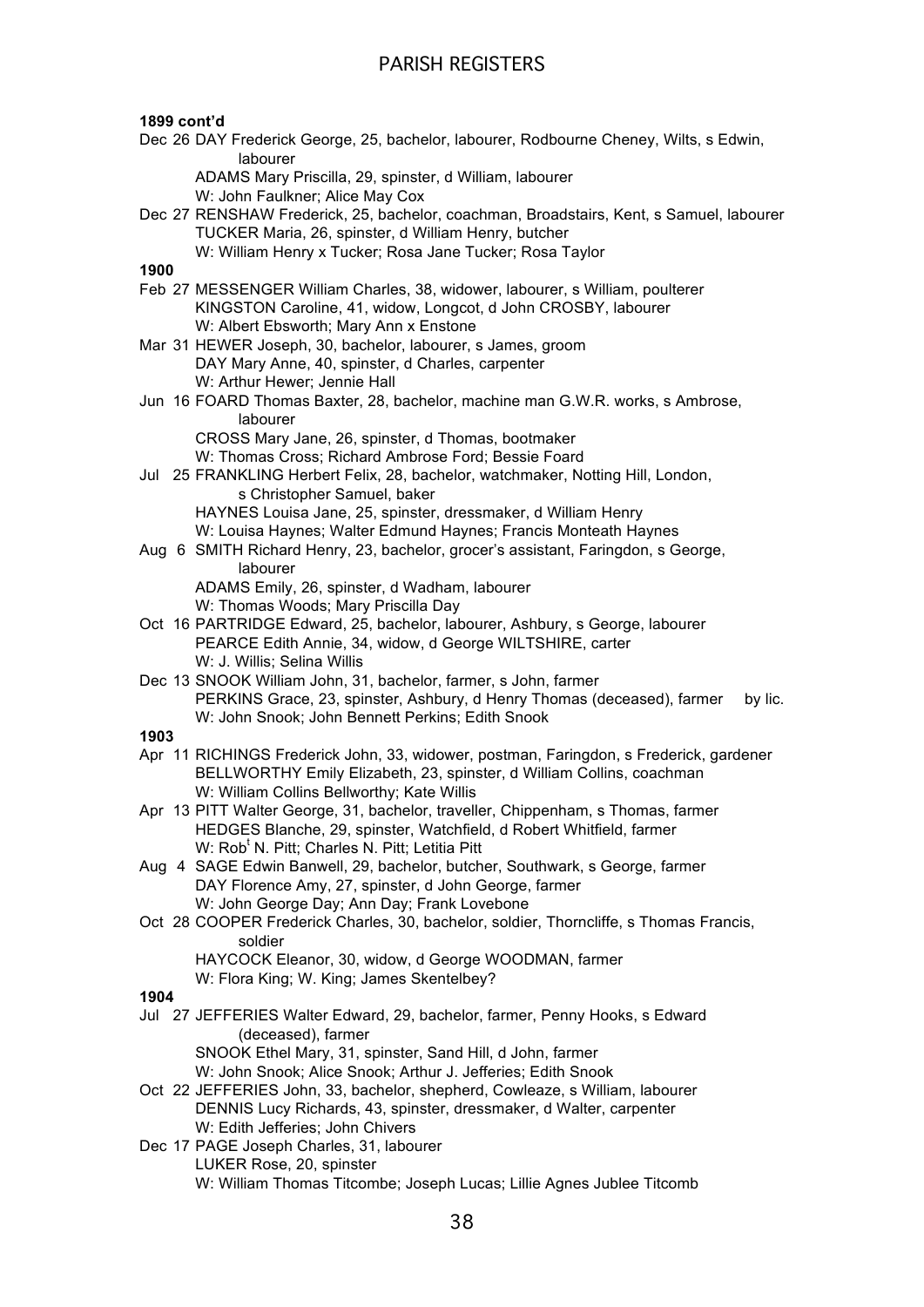### **1905**

| פטעו |                                                                                                                                                             |
|------|-------------------------------------------------------------------------------------------------------------------------------------------------------------|
|      | Feb 9 BARKER John, 42, bachelor, engineer, Swindon, s Edward (deceased), engineer                                                                           |
|      | FOARD Elizabeth, 43, spinster, d Ambrose, labourer<br>by lic.<br>W: R. A. Ford; Gertrude Bennett; T. B. Ford; Isabella Annie Lacey                          |
|      | Apr 26 COLEING Jethro Kinch, 46, bachelor, farmer, Highworth, Wilts, s John (deceased),                                                                     |
|      | farmer                                                                                                                                                      |
|      | LAWRENCE Ethel Marion, 28, spinster, d James, farmer                                                                                                        |
|      | W: James Lawrence; Edith Arkell; M. G. Lawrence; Agnes Lawrence; Thomas Arkell;                                                                             |
|      | George Henry Sykes                                                                                                                                          |
|      | Oct 7 FOARD Richard Ambrose, 36, widower, wood turner, s Ambrose, labourer                                                                                  |
|      | LACEY Isabella Annie, 33, widow, d George ROGERS, farm bailiff                                                                                              |
|      | W: Thomas Baxter Foard; Amy Hanson                                                                                                                          |
| 1906 |                                                                                                                                                             |
|      | Jan 1 HUDSON William David, 26, bachelor, soldier, New Brompton, Kent, s John Edwin                                                                         |
|      | Henry Herbert (deceased), engraver<br>ENSTONE Julia, 23, spinster, d George, labourer                                                                       |
|      | W: George Enstone; William Green; Bessie Enstone                                                                                                            |
|      | Feb 27 EDMONDS Frederick James, 24, bachelor, builder, Port Slade by Sea, Sussex,                                                                           |
|      | s James, mason                                                                                                                                              |
|      | HALL Martha Jane, 22, spinster, d Henry, labourer                                                                                                           |
|      | W: Henry Hall; Harry Ernest Edmonds; Annie Jane Edmonds                                                                                                     |
|      | Jun 14 PHIPPS Herbert, 26, bachelor, assistant hotel manager                                                                                                |
|      | FIELD Norah Emily, 21, spinster, Swindon, d Walter (deceased), musician                                                                                     |
|      | W: Thomas Phipps; William Sprackett; Robert Omerod Swift                                                                                                    |
|      | Jul 10 UNDERWOOD William John Amery, 25, bachelor, estate agent, Ravenswood,                                                                                |
|      | Ashtead, s James                                                                                                                                            |
|      | HALL Alice Hilda, 22, spinster, d Henry Clifford, steward                                                                                                   |
|      | W: H. C. Hall; E. Hall; Edward J. Underwood; James Underwood; T. H. Underwood<br>Aug 13 INGLE Charles Herbert, 25, bachelor, baker, London, s George Alfred |
|      | UNDERWOOD Lilian Charlotte, 26, spinster, d Adam, gardener                                                                                                  |
|      | W: Adam Underwood; Rose Underwood; Annie Simmons; Arthur John Ingle                                                                                         |
|      | Nov 19 TOWNSEND George, 26, bachelor, carter, Longcot, s Robert John, carter                                                                                |
|      | JEFFERIES Edith, spinster, d William, labourer                                                                                                              |
|      | W: John Jefferies; Matilda Townsend                                                                                                                         |
| 1907 |                                                                                                                                                             |
|      | Sep 19 VINES Henry Broom, 36, bachelor, farmer, Buckland, s Jacob Smith, farmer                                                                             |
|      | SNOOK Edith Jane, 35, spinster, d John, farmer                                                                                                              |
|      | W: John Snook; C. M. Snook; N. Vines                                                                                                                        |
|      | Nov 13 SHERWOOD Ernest, 31, bachelor, farmer, Clifton, Notts, s Henry, woodman                                                                              |
|      | REEVES Edith Mary, 25, spinster, d George (deceased)                                                                                                        |
|      | W: H. Sherwood; Ada A. Webb; Agnes Waites                                                                                                                   |
| 1908 |                                                                                                                                                             |
|      | Aug 25 PORTER George Edwin, 21, bachelor, labourer, Abingdon, s Edwin, labourer                                                                             |
|      | BELLWORTHY Amy Beatrice, 24, spinster, d William Collins, gardener                                                                                          |
|      | W: William Collins Bellworthy; Sarah Porter                                                                                                                 |
|      | Oct 31 GEARING Thomas, f.a., widower, coachman, s Thomas, labourer                                                                                          |
|      | SMITH Elizabeth Jane, f.a., spinster, d Edmund, labourer                                                                                                    |
|      | W: Elizabeth Shails; Mary Clarke; E. Brown                                                                                                                  |
|      | Nov 26 WOODWARD William, f.a, widower, postman, s Isaac, labourer                                                                                           |
|      | JONES Emily Sarah, f.a., spinster, domestic servant, d William, farmer                                                                                      |
|      | W: Daniel William Jones; Edith Mary Jones; George Underwood                                                                                                 |
| 1909 |                                                                                                                                                             |
|      | Jan 23 LAXTON John, 30, bachelor, carriage cleaner, s Thomas (deceased), labourer<br>REYNOLDS Kate, 24, spinster, d Richard (deceased), labourer            |

W: Richard Reynolds; Annie Ballett

Jun 5 KNAPP William, 25, bachelor, mechanic, Coventry, s Charles, stone mason HOLDER Sarah Matilda, 30, spinster, d Henry, labourer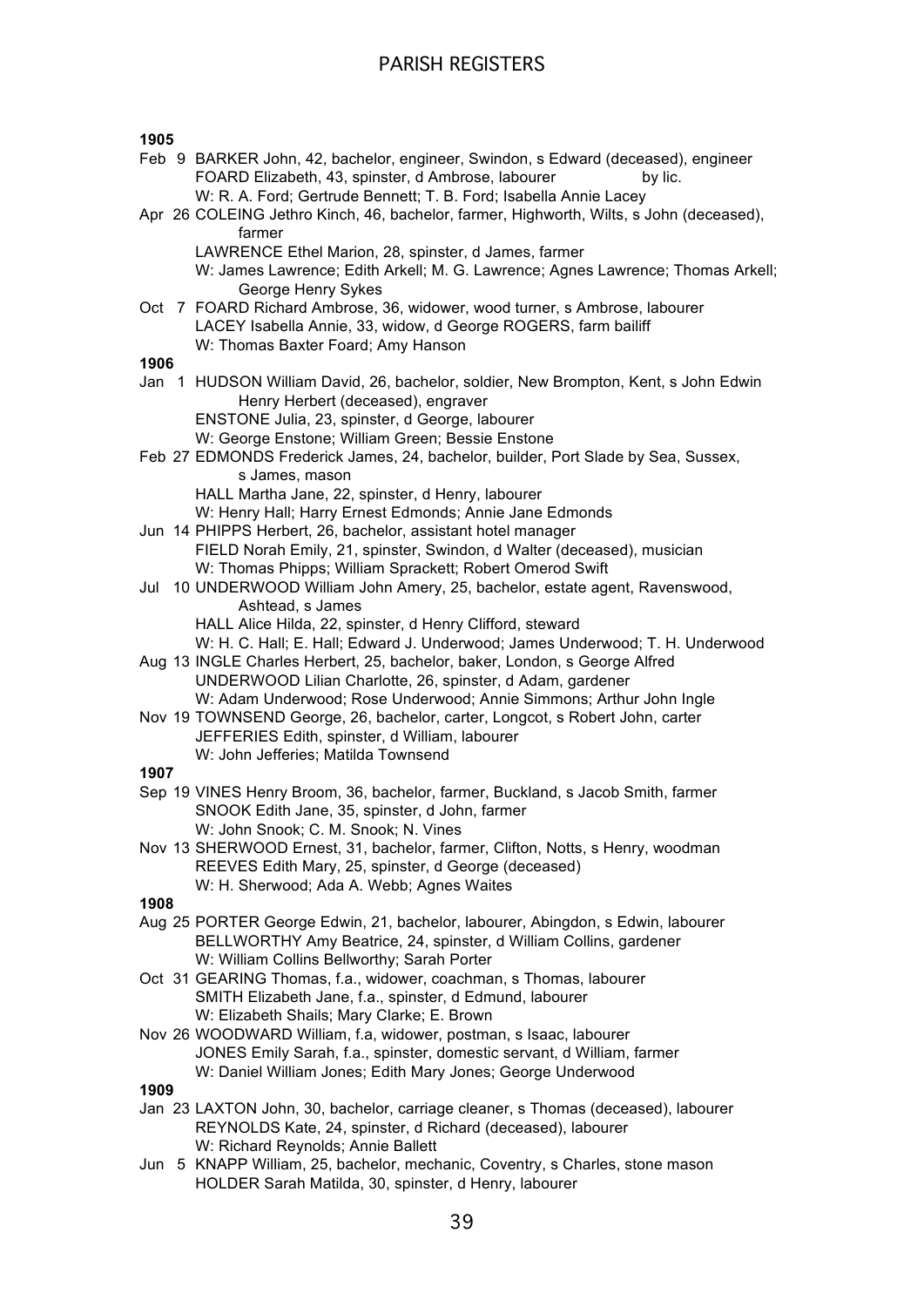PARISH REGISTERS W: Peter Henderson Clark; Annie Jane Marie Hill; Chas Knapp **1909 cont'd** Jun 17 ROSE Edwin William, 28, bachelor, carpenter, Lechlade, s John, carpenter SKUSE Louisa, 25, spinster, d George Ernest, gardener W: Harry Rose; Caroline bes Norris Sep 5 HALL Charles Edward, 28, bachelor, Sergeant, Wilts Regt, s Henry, carter BATT Ada Ellen, 29, spinster, d James (deceased), engine fitter W: Edward Hall; Elizabeth Batt Sep 29 MOORE Francis Dodsworth, 46, widower, farm bailiff, s John Dodsworth (deceased), mason CHAPMAN Martha Ann, 45, spinster, d Charles Salter (deceased), publican W: James Hassell; Ethel Kate Hassell Oct 11 BOWNE Edwin Thomas Alexander, 19, bachelor, porter, s Frederick James, ticket collector HALL Elizabeth Marice, 22, spinster, Wantage, d Richard, carter W: Frederick George Hall; Lydia Bowne Oct 16 HEDGES Ernest, 24, bachelor, pigman, s Henry, cowman MILES Alice Elizabeth, 19, spinster, d Jesse (deceased), carpenter W: Richard Parrott; Matilda Hedges Nov 13 BETTERTON Edwin, 29, bachelor, labourer, s Daniel, labourer TITCOMB Mary, 25, spinster, d James, labourer W: William Thomas Titcombe; Pamela Elizabeth Betterton; Percy George Betterton Dec 25 GLAZEBROOK Ernest Alfred, 42, bachelor, merchant seaman, on high seas, s John Henry, butcher POOLMAN Ellen, 32, widow, d George REEVES, labourer W: William George; Rosa Jane Tucker Dec 27 MINESS Edward Charles, 23, bachelor, farm labourer, s George, farm labourer BUCKLAND Helen, 40, widow, d Thomas WILLIS (deceased), lock keeper W: George Miness; Fanny Miness **1910** Aug 25 JEFFERIES Charles, 37, bachelor, farmer, Hinton, Wilts, s Edward (deceased), farmer FULLER Rose Ethel, 32, spinster, d Thomas, baker W: T. Fuller; Alice Fuller; Audrey Barlow; F. Jefferies; Nellie Fuller; Happy Fuller; Harry Collins **1911** May 6 FISHLOCK William, 22, bachelor, cowman, s William, carter JARVIS Gertrude Lucy, 21, spinster, Bourton, d Jesse Edwin, sawyer W: R. L. B. Jarvis; G. Hull Jun 8 CLACK Thomas Savin, 36, bachelor, farmer, Eaton Hastings, s Richard (deceased), farmer SNOOK Alice May, 32, spinster, d John (deceased), farmer

- W: Annie M. Snook; William J. Snook; William Tombs; Sarah Clack Aug 7 CADDY Sidney, 34, bachelor, groom, Sherborne, Dorset, s Emmanuel (deceased), farmer
	- HAYNES Edith Mary, 33, spinster, d William Henry (deceased), carpenter W: Walter Edmund Haynes; Louisa Haynes; Francis Monteath Haynes
- Aug 8 HAWKER Reginald James, 26, bachelor, civil servant, Fulham, s Charles Frederick, music engraver
	- OLLIVER Florence Elizabeth, 25, spinster, d Henry Charles Eaton, schoolmaster W: Henry Charles Eaton Olliver: Alice Jane Olliver: William Warren Miles:
		- C. J. Hawker; Evelyn Kate Olliver
- Sep 16 PEACEY John, 27, bachelor, fitter, Bourton, s Henry, sexton ROWLAND Ann, 29, spinster, d William, publican W: Robert Peacey; Eva Rowland
- Oct 21 GILES Charles Henry, 22, bachelor, rail motor conductor, Southall, Middx, Holy Trinity Parish, s Henry Thomas, plate layer BOULTER Florence Elizabeth, 22, spinster, d Charles, foreman plate layer
	- 40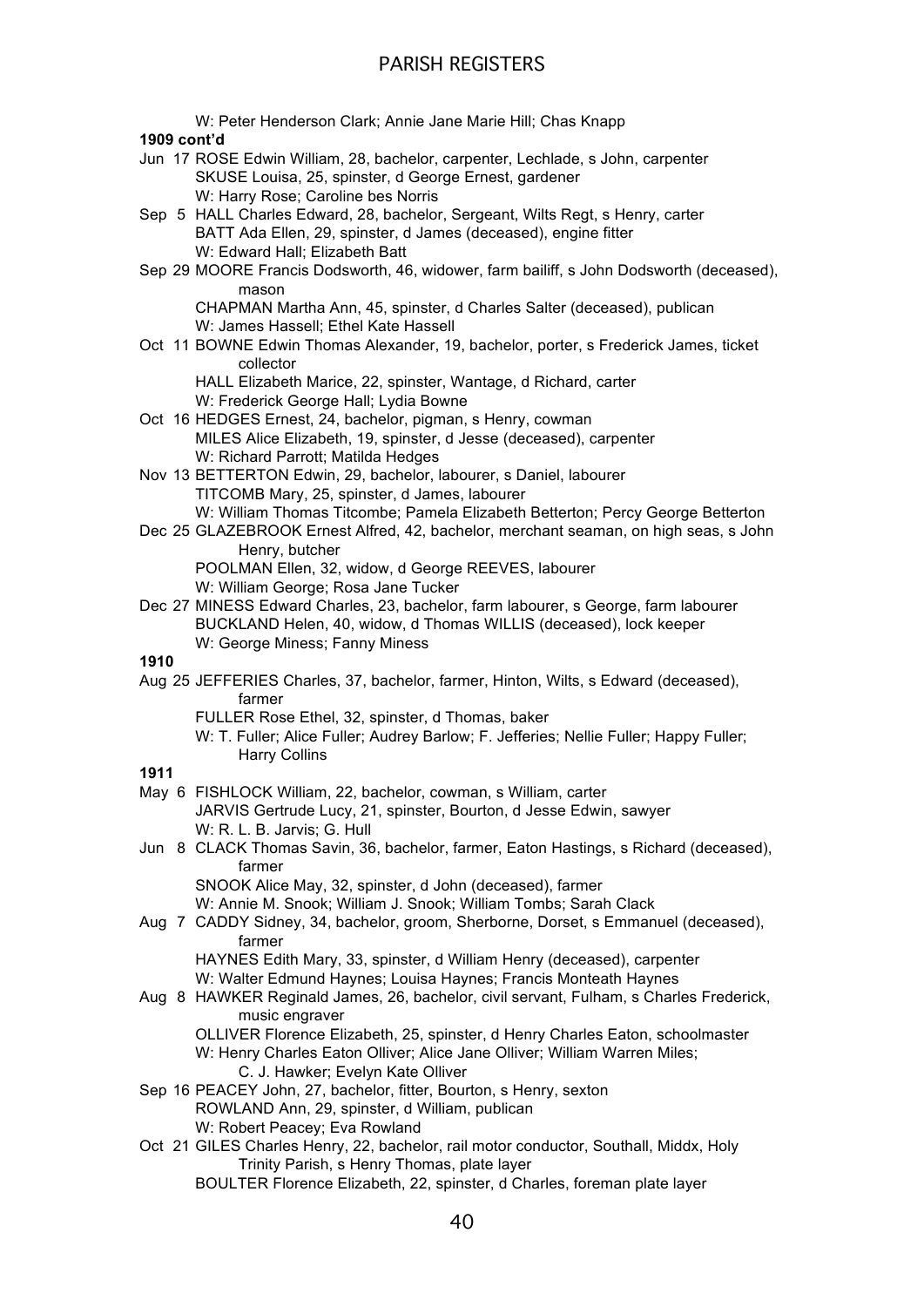W: George Alexander Prince; Annie Martin; Alice Giles **1912** Mar 26 WHATLEY Ebenezer Samuel, 33, bachelor, farmer, Chiseldon, Wilts, s Samuel Horder, farmer LAWRENCE Agnes Ellen, 31, spinster, d James, farmer W: James Lawrence; C. W. Whatley; Martha Y. Lawrence; M. W. Lawrence; N. L. Whatley; E. Whatley Jul 3 MILDENHALL Frederick, 26, bachelor, railway man, s David (deceased), labourer WILLIS Beatrice Louisa, 21, spinster, d Joseph, G.W.R. packer W: Joseph Willis; Albert Ericess? Maisey; Selina Willis Oct 30 BRADLEY Edward George, 29, bachelor, farmer, Wroughton, Wilts, s George, gentleman DAY Elsie Mabel, 34, spinster, d John George, farmer W: John George Day; Hannah Beatrice Day; Arthur Downes Bradley; Sarah Elizabeth Bradley Nov 30 SPARKES Albert Edward, 21, bachelor, gardener, Fawley, Bucks, s Albert Edward (deceased), gardener SEXTON Kate Catherine, 24, spinster, d Jesse, labourer W: Pearl Pinnegar; William Barefield; Elsie Norris **1913** Aug 6 FORDER William Henry, 37, bachelor, messenger, London, s Henry John, plateman MOSS Ethel Alma, 20, spinster, d Thomas, signalman G.W.R. W: Thomas Moss; Beatrice Kate Moss Sep 3 ANGRAVE John Henry, 28, bachelor, police constable, Eton, Bucks, s John James Broughton, hosiery hand UNDERWOOD Violet Elizabeth, 28, spinster, d Adam, gardener W: A. Underwood; May Caroline Underwood; Henry George Lambert **1914** Feb 11 MATTINGLEY Tom, 25, bachelor, labourer, s William, labourer BALDWIN Gertrude Florence, 23, spinster, d Robert (deceased), carter W: Norah Irene Carter; William Mattingley; Percy Hewer May 6 CARTER Albert John, 22, bachelor, farm labourer, Hannington, Wilts, s John, farm labourer EMBLING Alice Maud, 21, spinster, d Joseph, farm labourer W: Joseph x Embling; Katie Page May 28 LE CAPPELAIN Henry Arthur, 31, bachelor, clerk, Swindon, s George Philip, shipwright ALBINSON Elsie Mary Charlotte, 31, spinster, d Thomas Greenwood, engineer W: H. Alfred Albinson; G. H. Le Cappelain Nov 28 PEAPELL Ernest, 28, bachelor, farm labourer, s Thomas (deceased), dealer SMITH Mary Annie, 24, spinster, d Joseph, shepherd W: Thomas Dike; Abadalene Dike **1915** Mar 20 AMOR John, 24, bachelor, army, Wilts Regt, Marlborough, s George, labourer HISCOCK Emily, 45, spinster, d Thomas (deceased), soldier W: George Miness; Fanny Miness Aug 19 BROOKS Edward, 32,bachelor, coachman, Chiddington Causeway, Kent, s Edward, coachman WHEATLEY Eliza, 32, spinster, d William (deceased), labourer W: George Edward Wheatley; Annie Wheatley **1916** May 8 REEVES John Bourton, 22, bachelor, soldier, Swanage, Dorset, s Albert, farm labourer HEARNE Bessie Elizabeth, 24, spinster, d James, farm labourer W: James x Hearne; Belinda Hearne Jun 5 MARGETTS William, 29, bachelor, platelayer G.W.R., s Alfred, farm labourer TITCOMB Rose, 22, spinster, d Charles, shepherd W: Edwin Titcomb; Ellen Margetts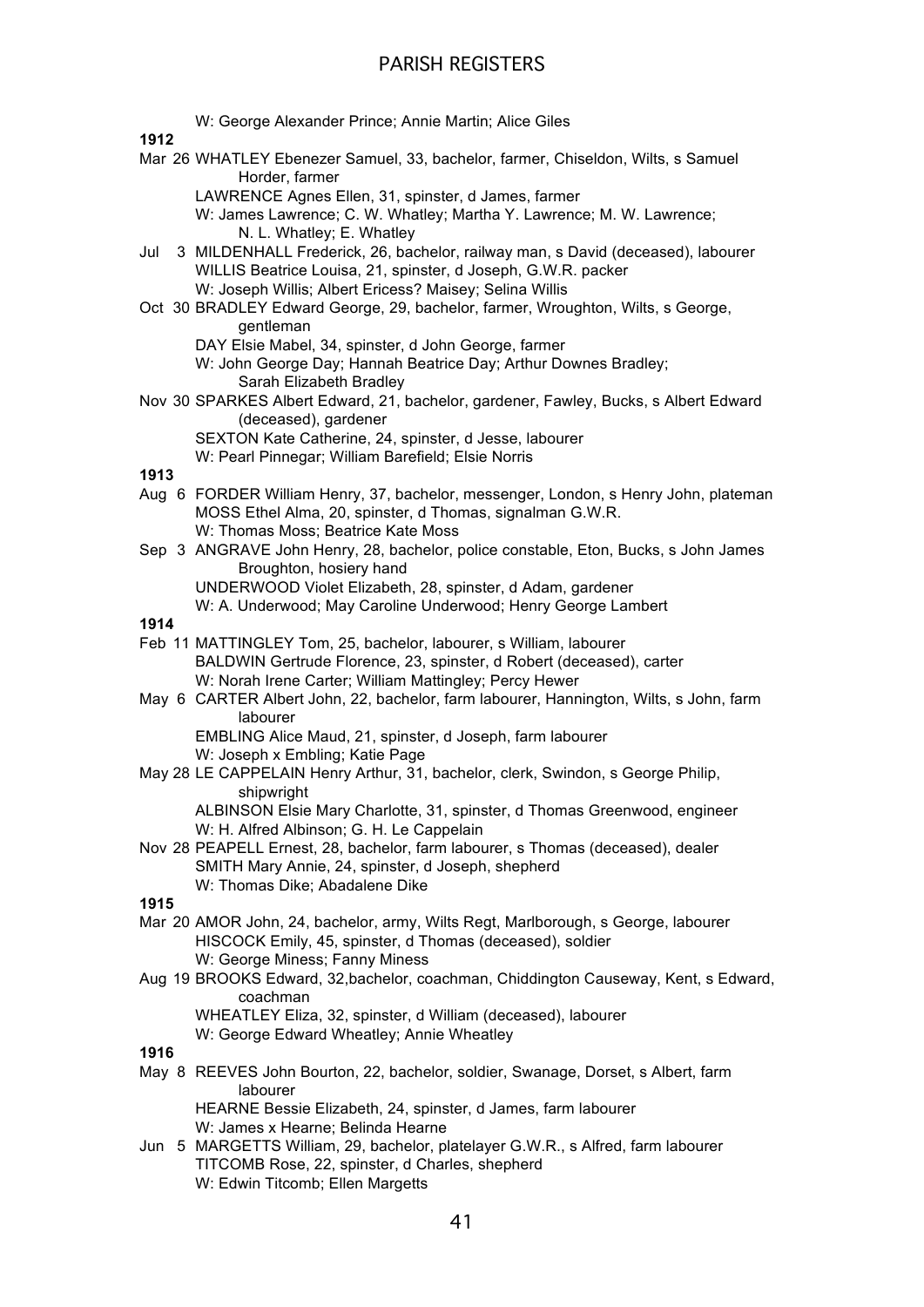| 1916 cont'd                                                                                                                                           |    |
|-------------------------------------------------------------------------------------------------------------------------------------------------------|----|
| Sep 16 MASON Samuel Jane Wade, 32, bachelor, soldier, East Sandling Camp, Kent, s<br>John (deceased), labourer                                        |    |
| WILLIS Dorothy Ellen, 23, spinster, d Joseph, platelayer G.W.R.<br>lic.                                                                               | by |
| : Joseph Willis; Joseph E. Willis; A. S. J. Titcomb<br>1917                                                                                           |    |
| Oct 2 PRINCE George Alexander, 26, bachelor, soldier, s Joseph James, mason                                                                           |    |
| LUCAS Olive Ellen, 28, spinster, Tingewick, Bucks, d William, baker<br>by lic.<br>W: Joseph James Prince; Marion Ruth Keylock                         |    |
| Nov 12 PITTICK Harry, 30, bachelor, grocer's assistant, Caversham, Berks, s Henry<br>(deceased), outfitter                                            |    |
| BINT Florence Kate, 30, spinster, d Charles, labourer                                                                                                 |    |
| W: Thomas Baxter Foard; Thursa Lily Bint; Ernest Belcher<br>Nov 21 SMALLBONE Frank, 31, bachelor, farmer, Streatly on Thames, s James, building       |    |
| contractor<br>COOPER Rose Hannah, 32, spinster, d William                                                                                             |    |
| W: William Cooper; E. G. Cooper; H. Smallbone; J. Holt Newell; W. Butt                                                                                |    |
| 1918                                                                                                                                                  |    |
| Oct 26 TUCKER Percy, 37, bachelor, Royal Marines, s William Henry (deceased), butcher<br>WHEATLEY Annie, 38, spinster, d William (deceased), labourer |    |
| W: G. E. Wheatley; William Reeves; Edith Wheatley<br>Nov 14 CHAPPELL x William, 30, bachelor, driver R.F.A., Hullavington, Wilts, s William, farm     |    |
| labourer                                                                                                                                              |    |
| HICKS Gladys, 26, spinster, d George, farm labourer<br>by lic.                                                                                        |    |
| W: George Hicks; Harry Hicks                                                                                                                          |    |
| Dec 26 TITCOMB Ernest Frank, 21, bachelor, gunner R.G.A., Woolwich, s Thomas, labourer                                                                |    |
| JUDD Lily May, 23, spinster, d David Herridge, labourer<br>W: David H. Judd; Nancy Winchcombe                                                         |    |
| 1919                                                                                                                                                  |    |
| Jan 23 BELLWORTHY Sidney Edgar, 32, bachelor, motor driver A.S.C., s William Collins,                                                                 |    |
| retired coachman                                                                                                                                      |    |
| COOMBS Amelia, 35, spinster, Bourton, d John (deceased)                                                                                               |    |
| W: Ethel Gertrude Bellworthy; William Coombs; William Head                                                                                            |    |
| Mar 1 GARDINER Percy Harold, 25, bachelor, soldier R.A.S.C., Wandsworth, London,<br>s Henry John (deceased), blacksmith                               |    |
| KNAPP Winifred, 28, spinster, spinster, d Frederick, ex police sergeant                                                                               |    |
| W: Frederick Knapp; Edwin George Gardiner; Sarah Knapp; E. Knapp                                                                                      |    |
| Nov 13 STRATTON Charles, 28, bachelor, labourer, s George, labourer                                                                                   |    |
| IRELAND Florence, 18, spinster, d John, labourer                                                                                                      |    |
| W: Myles Damson; Minnie Stratton                                                                                                                      |    |
| Jul 28 MAISEY Albert Ernest, 38, bachelor, platelayer G.W.R., Aberavon, Glam, s William<br>(deceased), sawyer                                         |    |
| WILLIS Elsie Mary, 32, spinster, d Joseph, platelayer G.W.R.                                                                                          |    |
| W: Joseph Willis; Selina Willis; Walter Francis Maisey; Helena Amy Willis                                                                             |    |
| Aug 2 HEAD William, 35, bachelor, signalman G.W.R., s John, carpet weaver                                                                             |    |
| FULLER Nellie Louisa, 29, spinster, d Thomas, retired baker                                                                                           |    |
| W: Tho <sup>s</sup> Fuller; John James Fuller; A. H. S. Fuller; Alice E. E. Fuller; F. Hucks?                                                         |    |
| Aug 4 TILLEY Charles John, 25, bachelor, labourer, Bishopstone, Wilts, s William, licenced<br>victualler                                              |    |
| FULLER Happy, 21, spinster, d Thomas, retired baker<br>by lic.                                                                                        |    |
| W: Bessie Gunton; Lacesa Fuller; Eliza Zane Tilley; A. H. Tilley; Tho <sup>8</sup> Fuller;                                                            |    |
| O. F. Fuller; John James Fuller                                                                                                                       |    |
| Dec 3 BANNISTER Thomas Christopher, 21, bachelor, motor proprietor, Durrington, Wilts,<br>s Herbert Henry, newsagent                                  |    |
| HALL Edith Kate, 19, spinster, d Henry, carter                                                                                                        |    |
| W: Arthur James Coop; Ellen Hall; Emily Fix                                                                                                           |    |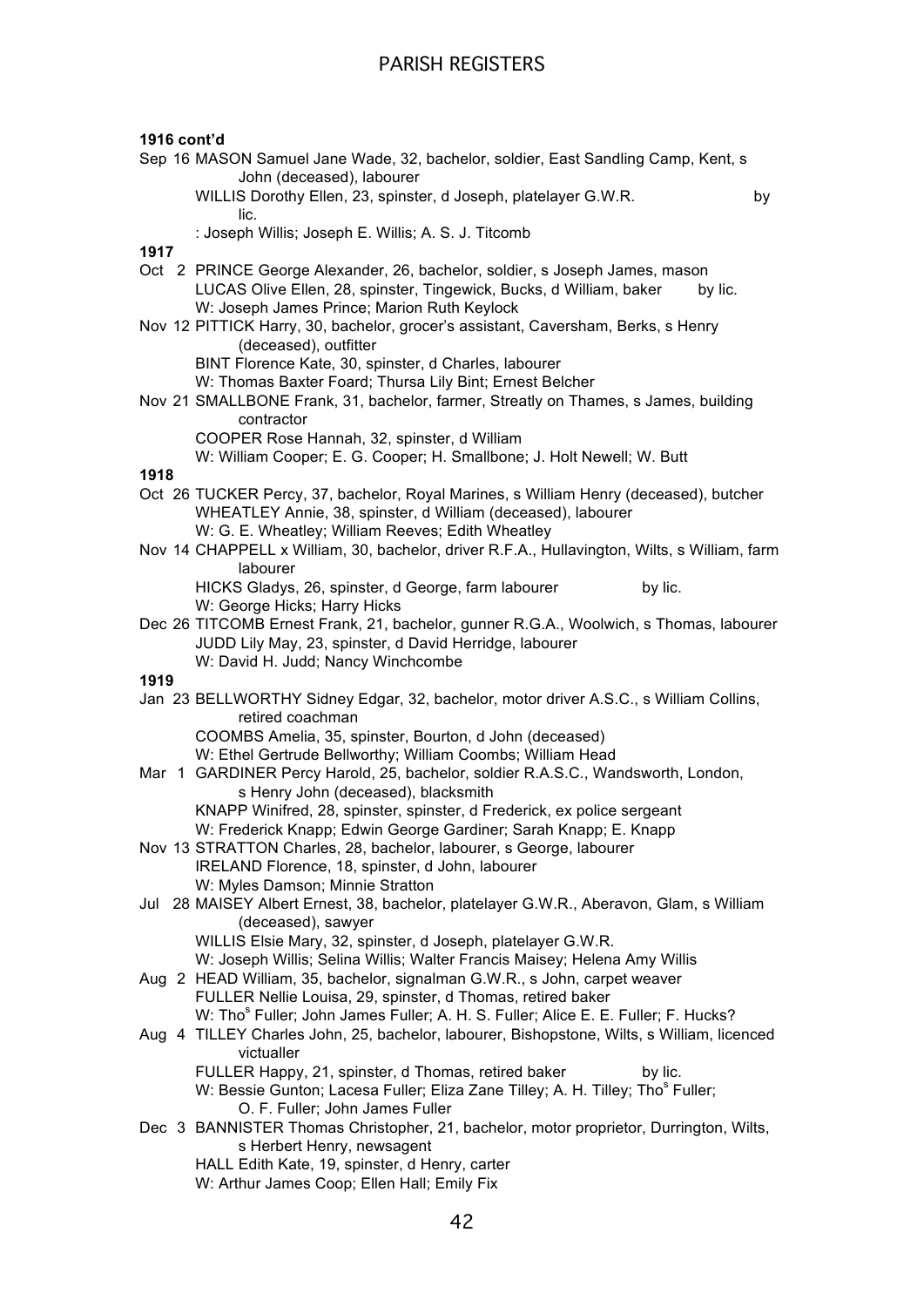### **1919 cont'd**

Dec 31 COATES John, 40, bachelor, Royal Navy, Rodbourne Cheney, Wilts, s Alfred (deceased), labourer TITCOMBE Lily Agnes, 31, spinster, d William Thomas (deceased), gardener W: William James Titcombe; Alice Titcombe; S. W. J. Blackman **1920** Feb 5 EDWARDS Albert Alfred, 30, bachelor, farmer, s Harry, saddler ILOTT Frances Edith Mary, 19, spinster, d James, grocer W: James Ilott; Cecilia Edwards; Robert H. Edwards Feb 11 HUNT William, 26, bachelor, farmer, Bishopstone, s Charles, farmer EDWARDS Elsie Gladys, 24, spinster, d Albert, hotel proprietor W: Alice Edwards; Frank Robey Cue Apr 10 WILLIAMS Alfred Harold, 33, bachelor, locomotive driver G.W.R., 7 Albert Rd., Colchester, Essex, s George, locomotive driver G.W.R. KNAPP Alice, 34, spinster, d Frederick, ex police sergeant W: Frederick Knapp; S. Knapp; H. L. Williams; F. G. Hermon Sep 15 DAVIES Charles, 24, bachelor, clerk, 107 Dean St., Swindon, s William Hurlbutt, iron moulder KNAPP Hylda May, 25, spinster, d Alfred, builder W: A. S. Davies; Norah Knapp Sep 18 SNOW William Henry, 28, bachelor, farmer, 60 Farrant St., Queens Park, W10, s William Henry, labourer WILLIS Susan, 25, spinster, d Joseph, platelayer W: Joseph Willis; Joseph Willis; Edith Willis **1921** Mar 26 WARREN Frederick James, 24, bachelor, wheelwright, s Frederick, packer G.W.R. WILLIS Edith Selina, 21, spinster, d Joseph, platelayer G.W.R. W: John Arthur Warren; Joseph Willis; Helena Amy Willis May 14 BALDWIN x William Herbert, 35, widower, platelayer G.W.R., s Robert, carter BOYLAND Margaret Elizabeth, 30, spinster, d Louis, cab proprietor W: Dorothy Edith Boyland; Mervyn Harry Price; Louis John Boyland Jun 25 EVANS William, 25, bachelor, gardener, Epsom, s George, estate labourer STRATTON Minnie, 25, spinster, d George, labourer W: George Stratton; Edith Stratton; Frederick Hibberd **1922** Jan 7 TIMBRELL Colin Matthew, 31, bachelor, labourer, Leigh, Wilts, s Thomas, publican COLLINGBOURNE Lilian Mary, 30, spinster, d Charles, wagon builder W: Joseph Charles Packer; Ada Collingbourne Oct 28 BUTLER Bernard St John, 26, bachelor, motor mechanic, s William EDWARDS Kathleen Emily, 23, spinster, d Albert (deceased), hotel proprietor W: Lancelot Henry Edwards; Susan Bennett **1923** Apr 2 CHAPLIN William Edward, 22, bachelor, farm labourer, Templecombe, Som, s John Henry (deceased), boiler maker HIGGS Emily, 29, spinster, d George, farm labourer W: Martha Ann Higgs; Frederick James Chaplin; Mary Higgs Sep 17 CLACK Charles Frederick, 27, bachelor gardener, s William, farm labourer WILLIS Helena Amy, 25, spinster, d Joseph, platelayer G.W.R. W: Albert Ernest Maisey; Thurza Elenor Adams Clack; Joseph Willis

- Mar 15 UNDERWOOD Cecil Frank, 25, bachelor, gardener, s Adam, gardener FORTY Laura Helena, 19, spinster, d Alfred Lewis, groom W: A. L. Forty; C. M. Forty; C. A. Clark
- Apr 19 PROVIS x Edward, 39, bachelor, farm labourer, s John, farm labourer BROOKS Lizzie Georgina Fanny, 25, widow, d William BROWN, farm labourer W: Edward Charles Uzzell; Mildred Alexandra Brown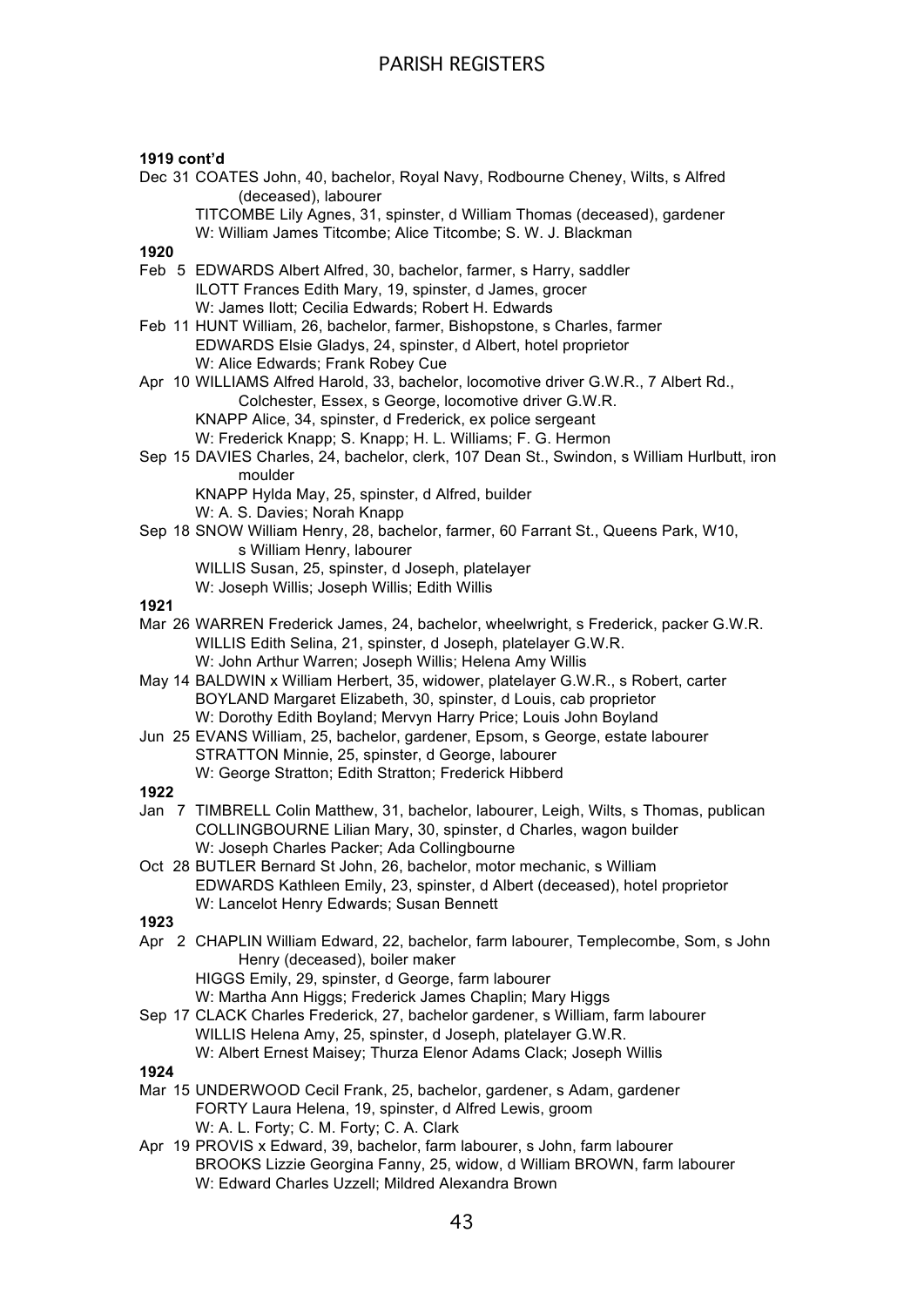### **1924 cont'd**

Dec 25 WHITE Stanley George, 31, bachelor, commercial traveller, Ashbury, s John (deceased), baker & grocer

POUND Gwendoline, 25, spinster, d Stephen, jeweller

W: Stephen Pound; Caroline Pound; Annie M. White; Charles White; Arthur ---

**1925**

Jun 6 DANCE John Seymour, 25, bachelor, platelayer G.W.R., s George, shepherd TITCOMBE Violet, 21, spinster, d William Thomas (deceased), gardener W: William James Titcombe; Archibald Goodenough

**1926**

Apr 5 SPANSWICK Edward George, 34, bachelor, chauffeur, Burbage, Wilts, s George Henry, ganger G.W.R.

PARROTT Edith Mary, 21, spinster, d Richard, herdsman W: Leonard C. Robins; R. Parrott; G. Parrott

Sep 6 MAISEY Francis Edward, 26, bachelor, manager for Swindon Oil Company, 16 Lethbridge Rd, Swindon, s William Clarence, journalist HARRIS Edna, 22, spinster, d Robert John, butcher

# W: William Maisey; Robert John Harris; Emma Eliza Harris; Florence M. Maisey

**1927** Mar 20 TITCOMBE Albert Joseph, 32, bachelor, labourer G.W.R., s William Thomas (deceased), gardener

WOODLIFFE Isabella, 28, spinster, d William, farm labourer

W: Albert George Titcombe; Lily A. Coates; George Francis Evans

- Oct 29 JEFFERIES Francis Godfrey, 27, bachelor, bus driver, Rodbourne Cheney, Wilts, s James, gardener
	- PARROTT Dorothy May, 29, spinster, d Richard, herdsman
	- W: R. Parrott; L. C. Parrott; M. Parrott

### **1928**

Apr 9 SMEAD Ernest Charles, 26, bachelor, salesman, 47 Palmerston Rd, Chatham, s James William, mariner PARROTT Gladys Matilda, 22, spinster, d Richard, herdsman

W: James Thomas Smead; Richard Parrott; M. Parrott

Oct 20 HEWLETT Percival Clarence, 27, bachelor, bricklayer, Bishopstone, Wilts, s Jesse, watercress cultivator CLIFTON Doris Elizabeth Mary, 25, spinster, d William, gardener

- W: William Joseph Hewlett: George Thomas Seymour
- Nov 3 HEK Trevor James Thomas, 25, bachelor, motor mechanic, Backwell, Som, s William Priddle, publican

COLE Dorothy Edith, 24, spinster, d George Henry, hay dealer

W: Florence A. Hek; Frank G. Hek; George Henry Cole

Dec 25 BREAKSPEAR Thomas, 28, bachelor, groom, Childrey, Berks, s Frederick (deceased), horse dealer

DANSON Margaret Elsie, 22, spinster, d Myles, labourer

- W: William N. Thorpe; Frederick W. Thorpe
- Dec 26 MINNS Harold Vernon, 23, bachelor, motor driver, 11 Union St, Swindon, s Vernon, dealer & book seller GROVES Gladys, 26, spinster, d George, labourer

W: J. S. Flower; George Groves

- **1929**
- Jul 27 GOODENOUGH Archibald, 26, bachelor, pantry worker, 9 Reece Mews, Sussex Place, South Kensington, s Herbert Masham, farmer DANCE Winifred Sarah, 25, spinster, d George, shepherd W: A. Dance; R. Dance
- Sep 30 LEWIS Alfred Sidney, 28, bachelor, commercial traveller, 50 Brunswick St, Swindon, s Mark, retired woollen merchant

HARRIS Joyce, 22, spinster, High St, d Robert John, butcher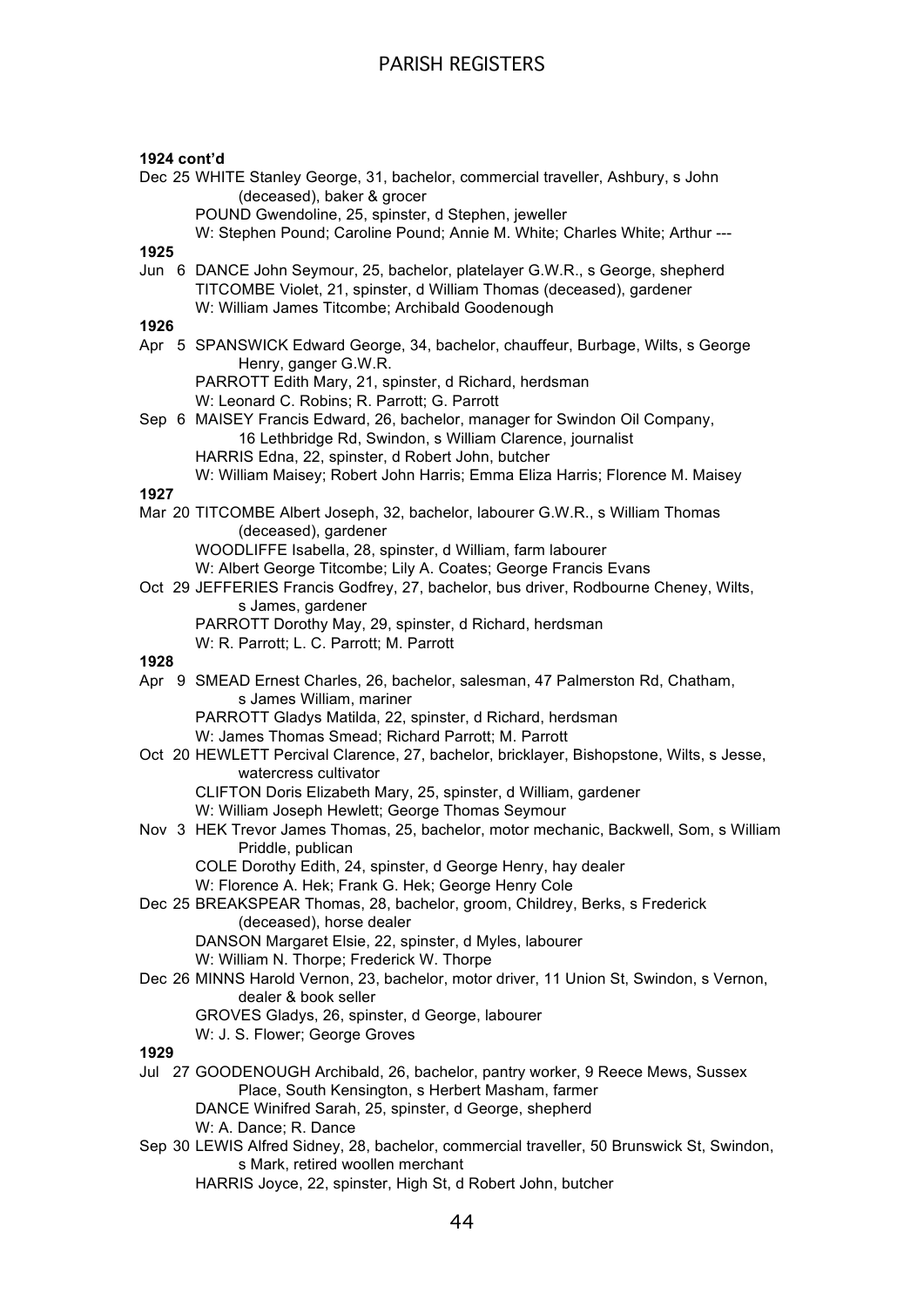W: R. J. Harris; A. Painter

**1930**

Apr 19 BUCKLE Reginald Harry, 29, bachelor, chauffeur, 11 Waterloo Rd, Wokingham, s Edward George, cowman

HAND Marjorie, 26, spinster, Beckett Gardens, d Sydney, gardener

- W: Norman William Buckle; Sidney Hand
- Apr 21 WAIT William Clifford, 25, bachelor, stockbroker's clerk, 50 Ormiston Rd, London W12, s William Edward, coach builder

THOMPSON Amy, 23, spinster, d Brash, farm hand

W: Brash Thompson; Stanley Guy Lucas

Aug 30 TITCOMBE Edric George, 25, bachelor, labourer, Watchfield, s George Frederick, labourer

CLIFTON Olive Gwendoline, 26, spinster, d William, market gardener W: George Seymour; Ada Titcomb

Nov 29 FAGAN Sydney Joseph, 23, bachelor, salesman, Chiseldon, Wilts, s Patrick Joseph, electrician

SIMS Eva Mary Gladys, 21, spinster, machinist, Watchfield, d William, shepherd by lic.

W: Frederick Fisher; William x Sims

### **1931**

Apr 8 MANNERS Ernest Henry, 38, widower, farm bailiff, Highworth, s Howard Henry, farm bailiff

BAKER Elsie Maud, 39, spinster, d Thomas (deceased)

W: Fred Manners; Cecil Thomas Baker; Bessie Manners; Pearl Pound

- Apr 15 RICHINGS Ernest Edward, 40, bachelor, carter, s Charles (deceased) HIGGS Mary, 35, spinster, d George (deceased) W: William Edward Chaplin: Frederick George Higgs
- Oct 17 DANCE Reginald Norman, 28, bachelor, labourer, s George (deceased) REASON Ivy May, 23, spinster, d Robert (deceased) W: Jesse Edmund Robert Reason; Hilda Dance

**1932**

Feb 6 TOWNSEND Arthur William, 32, bachelor, farm worker, Derry Hill, Calne, s George, retired

DANCE Hilda Margaret, 24, spinster, d George, shepherd W: Francis James Towsend; Albert Dance; Elsie Wilkins

- Mar 26 MORTIMER Charles Edward, 23, bachelor, telegraph dept G.W.R., s Charles, builder's labourer
	- HILL Elsie Emily, 23, spinster, Newmarket, d Arthur George Frederick, groom W: Reginald George Hill; Ernest Alan Mortimer; Emily Hill
- Apr 9 SKINNER Francis Daniel, 44, bachelor, bricklayer, s David, mason ROWLAND Eva?, 39, spinster, d William, innkeeper W: John Martinan? Barker; Madeline Dike; Charles Richard Rowland
- Apr 23 BURGESS Alfred Edgar, 24, bachelor, smith, Littleworth, s Edgar Ernest, smith FORTY Cicely Mary, 21, spinster, d Alfred Louis, groom W: Cecil Mark Underwood; Alfred L. Forty; Kathleen Margaret Forty
- Jul 14 READE John, 64, widower, retired bank manager, Windwood Bourne, Lincs, s George (deceased), yeoman COOK Ada Mary, 63, spinster, Homeleaze, d Henry (deceased), farmer

W: George Lewis Reade; N. J. Jef---

Jul 16 TILLING Percy Reginald, 29, bachelor, gardener, 12 Park Cottages, s Joseph, thatcher

JUDD Elsie May, 26, spinster, 12 Park Cottages, d David Herridge, labourer W: Charles Eli Judd; John Whitworth

Aug 1 JEROME Wilfred Albert Heath, 31, bachelor, clerk, 3 New Rd, Chiseldon, s William John, signalman

PARROTT Margaret Ruth, 23, spinster, Rhymes Villa, d Richard, herdsman W: Hilda Parrott; J. W. Munday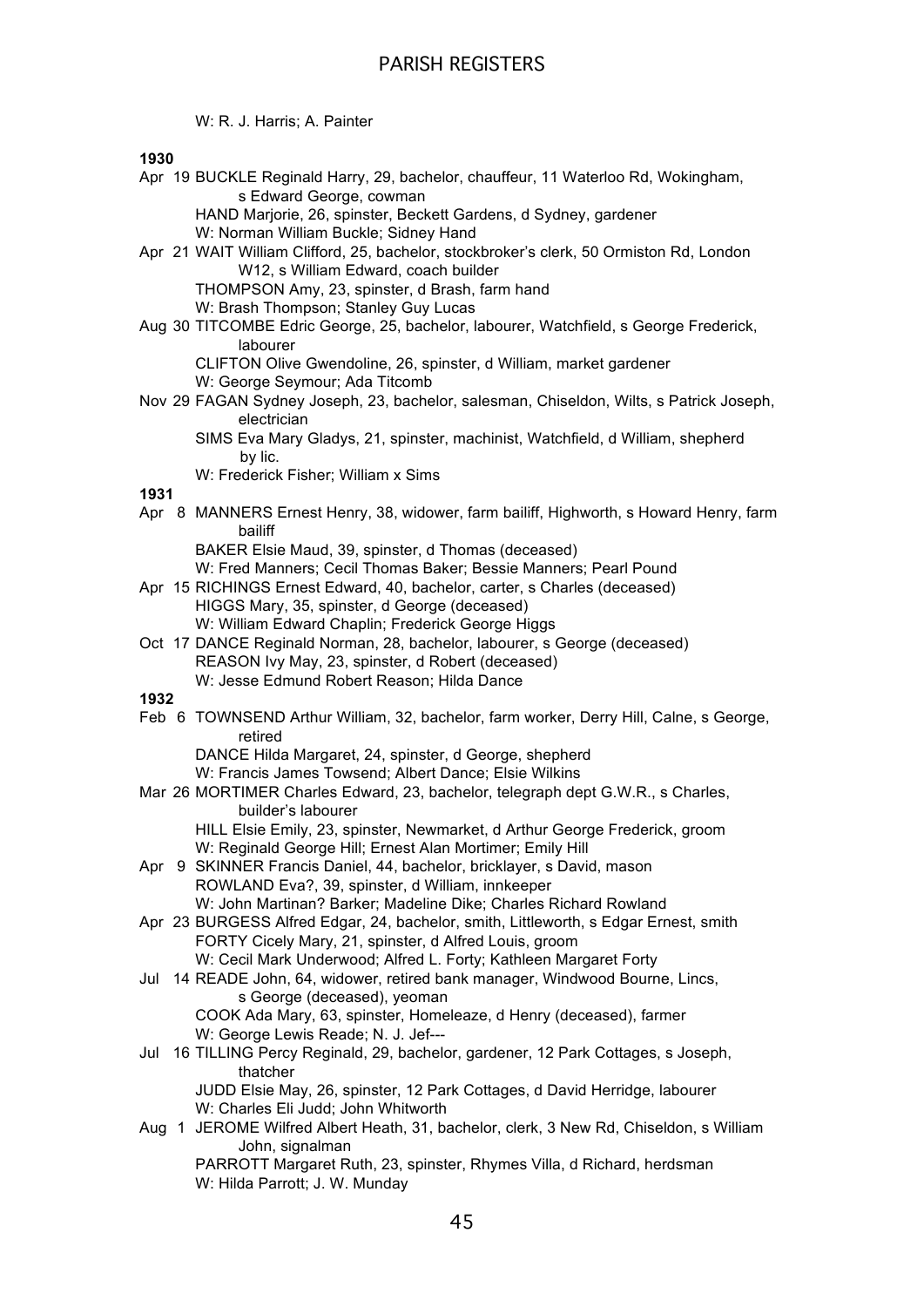#### **1932 cont'd**

Oct 22 BURROUGH Percy Frederick, 32, bachelor, G.W.R. cleaner, Hazel Lane, s Frederick Alexander, farmer

LOCK Gertrude Ethel, 38, spinster, The Post Office, d Thomas (deceased), miller

- Dec 26 EVANS Kenneth Henry James, 26, bachelor, sheet metal worker, 94A St Mary's Rd, Oxford, s George (deceased), C.E.R.A., R.N.
	- COSTAR Margaret Bertha, 28, spinster, Manor Cottages, d Arthur, gardener W: Madeline Dike; Arthur Costar; William H. Parsons

**1933**

- Jan 14 THORPE Frederick William Norman, 23, bachelor, farm labourer, West End, Bishopstone, Wilts, s William Norman, farm labourer GILES Edith Elenor, 20, spinster, Rimes Cottages, d John, farm labourer
	- W: Mary Norman Thorpe; Daisy Norman Thorpe
- Jan 21 DAY Reginald Robert Victor, 23, bachelor, engineer, Allyn House, Ashbury, Berks, s George Daniel, wheelwright TITCOMBE Mary, 19, spinster, 5 Beech Tree Cottages
	- W: Ernest Day; Albert Titcombe; Alice Titcombe
- Apr 3 WHITWORTH John, 25, bachelor, schoolmaster, Midmars, Chapel Lane, New Longton, s John (deceased), railway canvasser

TILLING Iris Ruby Gwendoline, 27, spinster, Wellington Lodge, d Joseph, ex soldier W: Doris Whitworth; John Hallard

- Apr 15 ROBINSON James Edmund, 22, bachelor, independent, 150 Birchfield Rd, Northampton, s James Augustus (deceased), master pork butcher MATTHEWS Alice Edna, 24, spinster, Barrington Arms, d Thomas Howard, farmer W: Ethel Maud Mason; Rose Eva Matthews
- Apr 24 MITCHAM Alfred George, 25, bachelor, tractor driver, 3 3 Fortis Green Av, E. Finchley, London, s William, farm labourer BROWN Gladys May, 23, spinster, Clifton Cottage, d Richard, sub-ganger W: Herbert Groves; Doris Brown
- Sep 9 BUTLER Herbert, 40, bachelor, poultry farmer, Clematis, Wannock Rd, Polegate, Sussex, s George (deceased), corn merchant KNAPP Sarah, 39, spinster, Clifton House, d Frederick, retired police sergeant

W: Frederick Knapp; George Butler; Alys Williams Sep 25 GREEN Lionel George, 33, bachelor, farmer, Sheppard's Farm, Draycott, Chiseldon,

s Thomas (deceased), farmer

EDWARDS Daisy Edith, 28, spinster, The Firs, d Albert (deceased), retired hotel proprietor

- W: Bernard St John Butler; John Norman Green
- Nov 15 SIMPSON Ronald John Richard, 25, bachelor, shop assistant, Ashbury, s Robert William, baker

CLACK Hilda Alice, 24, spinster, 7 Park View, d William, farm labourer

W: Charles Frederick Clack; R. W. Simpson; Celia Rose Simpson

- Nov 18 PARTRIDGE Reginald George, 27, bachelor, roadman, North Mill, Ashbury, s Edward Halsworth, farm labourer
	- TUCKER Alice Beatrice, 22, spinster, 45 Station Rd, d William, farm labourer W: Albert Edward Tucker; Doria May Law

### **1934**

Jun 16 ELLISON Francis Henry, 27, bachelor, machinist, 84 Graham St, Swindon, s Thomas, G.W.R. time keeper

FOARD Maud, 25, spinster, High St, d Thomas, retired insurance agent by lic. W: Thomas Baxter Foard; Leslie Ellison

#### **1935**

Jun 10 CAVILL Pursey Hill, 28, bachelor, motor driver, 18 Prospect Place, Cirencester, s James, motor driver

WARREN Ethel, 28, spinster, 2 Ashbury Rd, d Frederick (deceased), platelayer W: Frederick James Warren; Arthur Cavill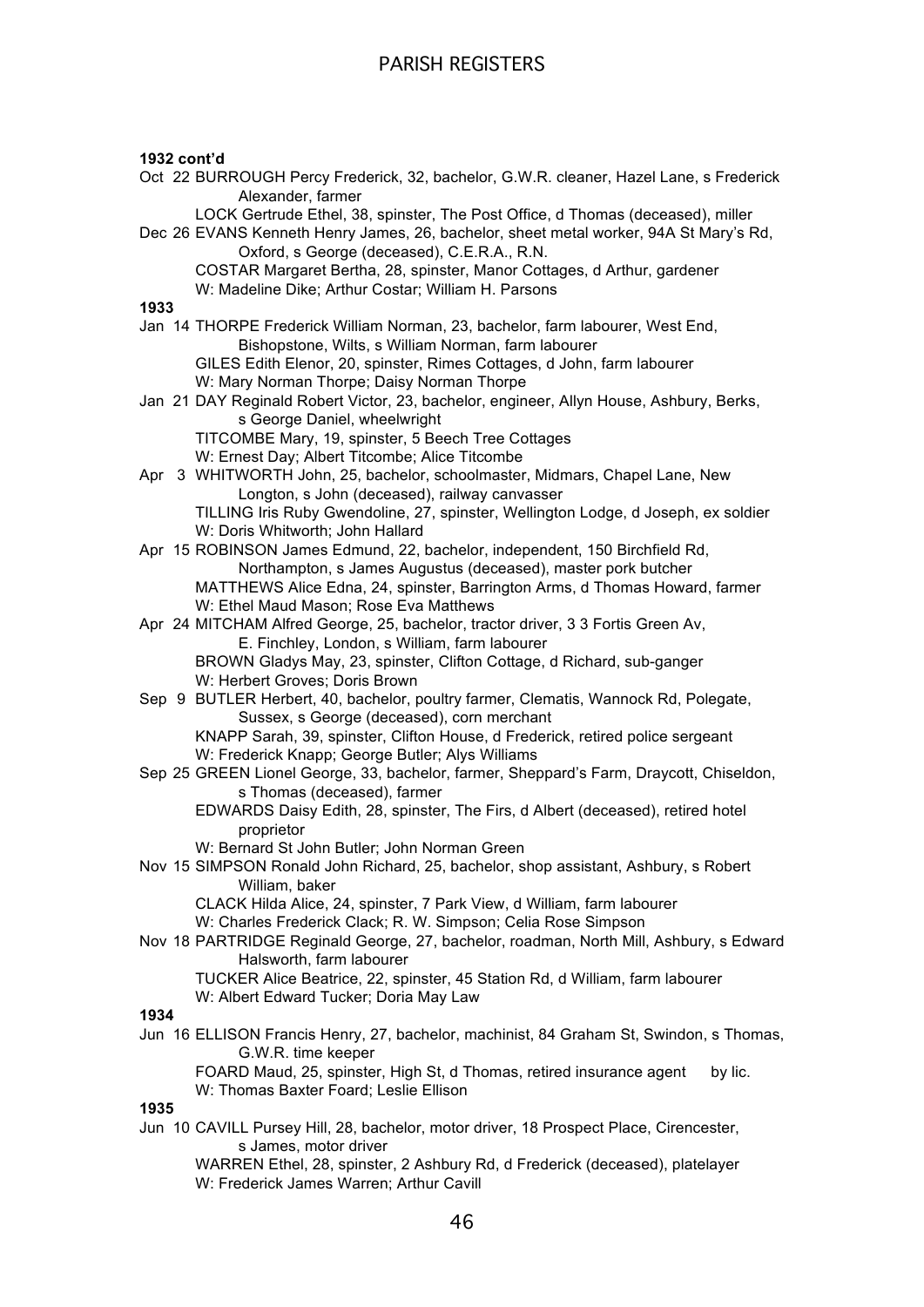#### **1935 cont'd**

Oct 19 PARTRIDGE Percy Charles, 27, bachelor, labourer, North Mill, Ashbury, s Edward, labourer

ANGER Jenny Ellen, 22, spinster, Stallpit Lane, d Percy, labourer W: R. Partridge; A. B. Partridge

### **1936**

- Jan 11 TITCOMBE Worthy, 38, bachelor, labourer, Watchfield, s James, farm labourer REEVES Winifred Alice, 34, widow, d Charles JAMES, innkeeper W: Louis G. Titcombe; Sidney J. Titcombe
- Feb 8 BAXTER Frederick George, 25, bachelor, builder's labourer, Park Cottages BALDWIN Molly Margaret, 22, spinster, Stallpits Lane, d William, G.W.R. platelayer W: Percy Tilling; Lois Baldwin
- Jul 11 MAYOR Fred Hoyland, 32, bachelor, fine art dealer, The Cavendish Hotel, London SW1, s William Frederick (deceased), artist

COLLEDGE Pamela Margaret, 24, spinster, Stallpits Farm, d John Theodore, barrister

W: J. T. Colledge; Winifred Colledge; Robin Mount; Richard Wyndham

Aug 29 CLIFTON Arthur Edward, 45, bachelor, C.C. lengthman, 48 West End, s William, smallholder

CLARK Alice Leah, 43, spinster, Beehive Cottage, d John, labourer W: Charles Clark; E. Phipps

- Sep 26 DIXON Joseph, 26, bachelor, house decorator, Bourton, s Walter, wheelwright FOARD Elizabeth Margaret, 25, spinster, High St, d Thomas Baxter, retired insurance agent
	- W: Thomas Baxter Foard; William G. Minall

### **1937**

Apr 24 GROVES Herbert, 26, bachelor, G.W.R. lengthman, 16 High St, s George (deceased), gardener

BROWN Doris Mary, 24, spinster, Clifton House, d Richard, G.W.R. sub-ganger W: Richard Brown; Alfred George Mitcham; Gladys Mitcham

- Jul 10 WILTSHIRE Herbert James Blakeman, 36, bachelor, farmer, Stud Farm, Eaton Hastings, s James Arthur, farmer
	- BUTLER Evelyn Florence Bennett, 40, spinster, The Firs, d William (deceased), farmer
	- W: Gwendoline G. J. Wiltshire; Bernard St John Butler
- Jul 10 PETTIFORD Walter Jesse, 28, bachelor, fitter & turner, 288 Cricklade Rd, Swindon, s Jesse, boiler smith

WHEELER Selina Annie, 29, spinster, High St, d George, publican

W: L. C. Dixon; G. Wheeler; D. B. M. Goater

#### **1944**

Feb 5 MULLINS Theodore, 37, bachelor, 1<sup>st</sup> Sgt U.S. Army, The Barracks, s John Bernard (deceased), school teacher

YEARELL Dorothy, 20, spinster, 9 Alms Row, d Samuel (deceased), farmer W: Albert King; Redden A. Brenur

- Feb 11 DANIELSON Edward Charles, 22, bachelor, T/Sgt U.S. Army, The Barracks, s Charles Edward, paper hanger HERROD Avelina, 21, spinster, The Barracks, d William, electrician by lic. W: Mary Kissard?; Donald Russoe?
- May 13 HENSLEY Charlie Edward, 25, bachelor, S/Sgt U.S. Army, The Barracks, s Ogle (deceased), farmer

GILDER Joyce Doreen, 23, widow, 50 Alfred St, Swindon, d William George PRITCHARD, butcher by lic.

- W: Victor Szefianski; George Eatwell
- Jul 8 WALLER Delbert Oscar, 24, bachelor, Pte U.S. Army, The Barracks, s William Russell (deceased), labourer

BEAVEN Evelyn Mary, 21, 3 Beckett Drive, d William Frank, farmer by lic.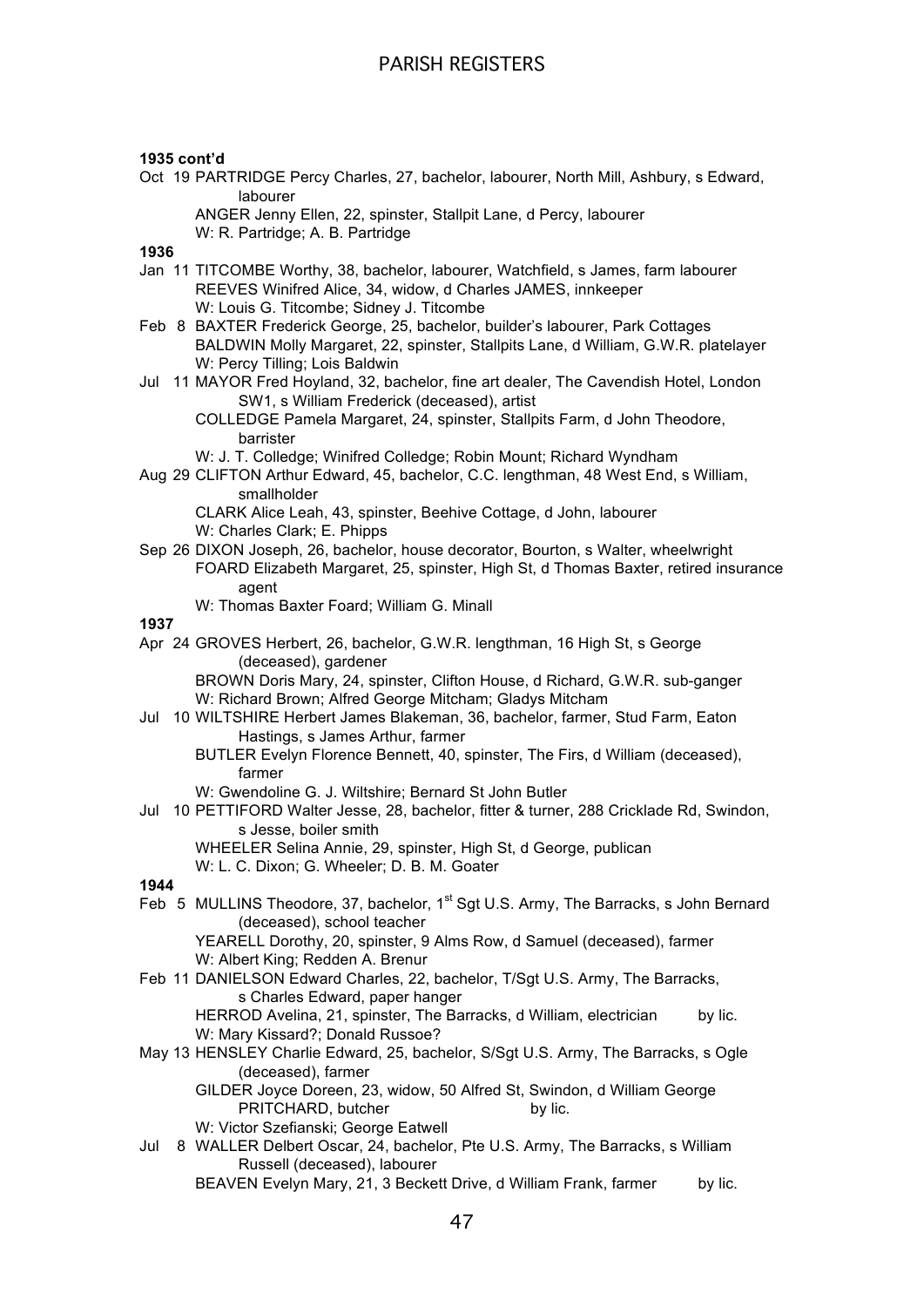W: D. L. Seam (*or Sean*); F. E. Daniels

### **1944 cont'd**

- Jul 29 CORDY-SIMPSON George Fitzroy, 30, bachelor, Captain 3<sup>rd</sup> Dragoon Guards, Home Farm, s Roger (deceased), Major West Kent Yeomanry MACGILLYCUDDY Patricia June, 27, spinster, Newhouse Farm, Gosling Heath, d Anthony John, farmer by lic. W: Anthony J. MacGillycuddy; Finovola Marshem; Diedre MacGillycuddy Aug 26 PAGEL William Charles, 25, bachelor, Cpl U.S. Army, The Barracks, s William Charles, salesman BLYTHEN Gwendoline Dorothy, 24, spinster, High St, d Andrew, Captain R.A. W: A. Blythen; H. F. Klockow? Oct 7 O'NEILL James Rudolph, 29, bachelor, Sgt U.S. Army, The Barracks, s Edward, engraver ANGER Kitty Mary, 25, spinster, 4 Coronation Cottages, d Charles, thatcher by lic. W: Leroy A. Merkhuse; E. F. Anger; E. C. Anger Dec 28 STEWART Ian Audley, 20, bachelor, Able Seaman, R.N., 28 Brabourne Rise, Beckenham, s George, engineer MORRIS Joan Mary, 21, spinster, Clifton House, d Henry (deceased), doctor W: Gertrude Louisa Grey; G. S. Stewart **1945** Feb 12 GREEN Jacob Bogard, 22, bachelor, Cpl U.S. Army, The Barracks, s Walter Raleigh, jeweller LYNN Jean, 18, spinster, 3 Council Houses, Gt Coxwell, d William, scaffolder W: William Lynn; Victor Wilson Mar 1 GRAY Russel Daniel, 23, bachelor, P/C U.S. Army, The Barracks, s Rolle Daniel, carpenter CURTIS Dorothy Edith, 20, spinster, 75 Compton Rd, d William Alfred, tractor driver by lic. W: Edith C. Curtis; Clarence D. Doucette Mar 5 EDWARDS Cyril Gerald, 19, bachelor, Able Seaman, R.N., High St, s Albert Alfred, boot maker READ Gwendoline Evelyn, 16, spinster, 117 Arthur St, Ryde, I.O.W., d Oliver Henry, riveter by lic. W: A. L. Halford; Jess Miller Apr 28 TAPPIN Leslie Harry, 28. bachelor, Sqt K.R.R.C., 33 Napier Rd, Bromley, Kent, s Edward (deceased), painter EDWARDS Maisie, 22, spinster, High St, d Albert Alfred, boot maker by lic. W: A. A. Edwards; B. Edwards Sep 18 PELTON Richard Bryant, 35, widower, Captain U.S. Army, The Barracks, s Bryant (deceased), lumber merchant KINARD Mildred Elizabeth, 38, spinster, American Red Cross Director, The Barracks, d Bedly Belton (deceased), farmer W: Andrew B. White; Ann R. Harrison Oct 17 RAINSFORD Basil Christopher, 21, bachelor, Lt S.A.A.F., Langsmead, s John Smith, shopkeeper DENT Ruth Judith Philippa, 26, bachelor, Small Cottage, d George, farmer by lic. W: A. Dent; E. F. Ms'thuizen **1946** Mar 9 WALLER George Albert, 25, bachelor, coach builder, 9 Hibernia St, Scarborough, s George Banks, builder's labourer RICHARDS Julia Sybil, 24, spinster, Holkham House, d John Reginald Paul, W.D. Clerk of Works W: J. P. Richards; M. Waller
	- Jun 29 TITCOMB Cyril Douglas, 29, bachelor, painter, Watchfield, s George Frederick, labourer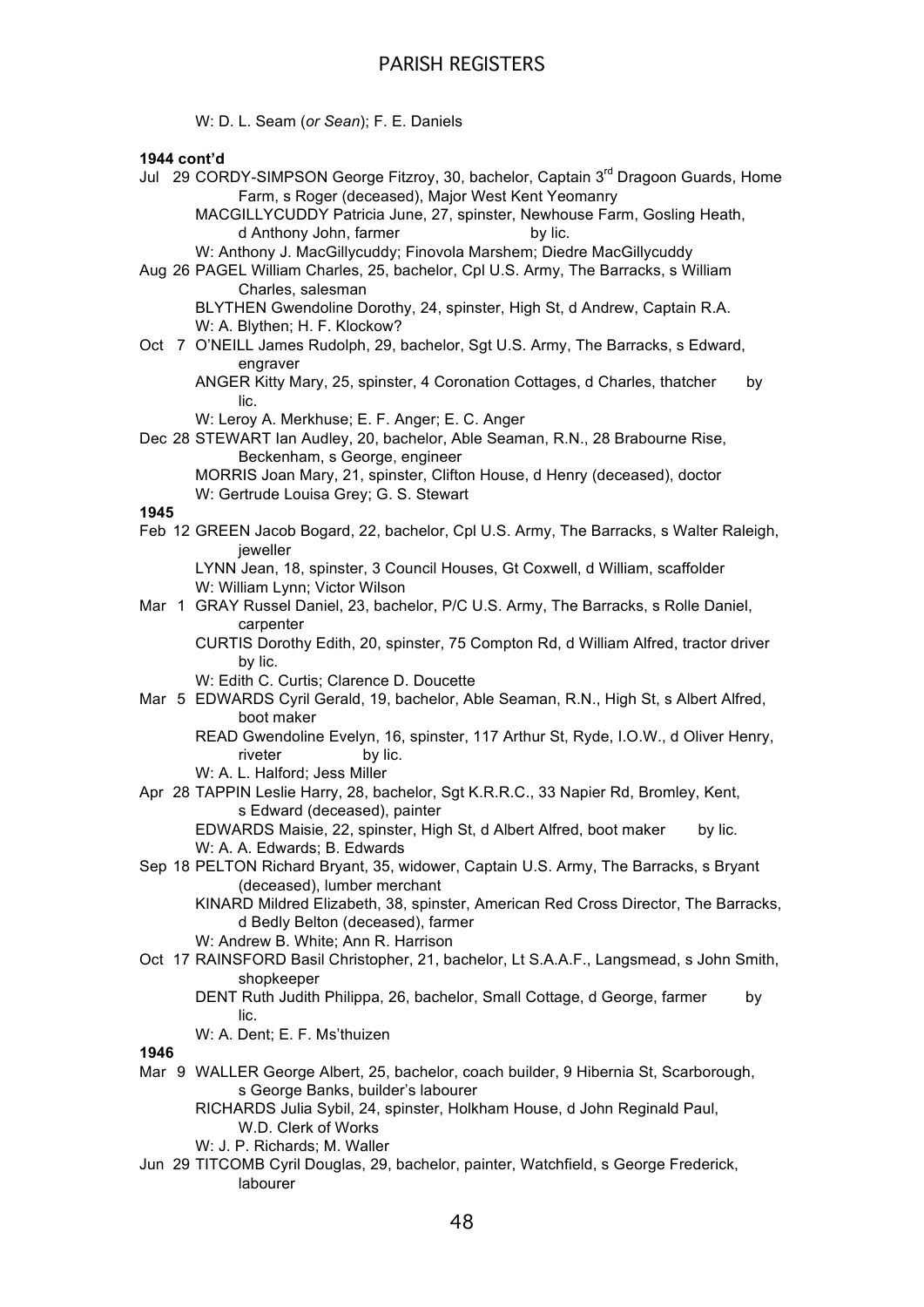GROVES Agnes Gertrude Rose, 23, spinster, 8 Council Houses, d Wallace, gardener W: W. Groves; G. Groves

### **1946 cont'd**

- Nov 24 HOAR Anthony, 27, bachelor, police constable, Marlborough St, Faringdon, s Augustus John, newsagent
	- PHILLIPS Marjorie Ivy, 20, spinster, Sandyground Estate, d Sidney Thomas, G.W.R. signalman

W: R. W. C. Wilkins; S. T. Phillips

**1947**

- Apr 5 CANN Roy William, 25, bachelor, civil servant, 18 Eton Av., Plymouth, s William Thomas, clerk
	- RICHARDS Margaret Elizabeth, 27, spinster, Holkham House, d John Reginald Paul, W.D. Clerk of Works

W: A. M. Richards; J. P. Richards; R. Kelirn?

- Apr 5 SCARTH Stanley, 22,bachelor, L/C Gordon Highlanders, The Barracks, s Stanley Leonard, Museum Superintendent
	- ALFORD Barbara Joyce Rosemarie, 19, spinster, A.T.S., The Barracks, d Reginald Albert, chauffeur by lic.
		- W: John McFarland: R. A. S. Millet?
- May 31 BEASLEY George Leonard, 20, bachelor, Gunner R.A., The Barracks, s Leonard Thomas, barge builder
	- JOHNSON Nellie Frances, 20, spinster, A.T.A., The Barracks, d George Henry, electrician
	- W: Richard P. Alexander; John Wressell
- Jun 28 DUNCAN Lancelot George, 25, bachelor, accountant, 37 Gordon Terrace, Stakeford, Choppington, Northumb, s Robert, retired signalman
	- HAYWARD Sybil Margaret, 21, spinster, Craven Cottage, d Ernest Evan (deceased), G.W.R. clerk by lic.
	- W: M. L. Hayward; K. L. Haywardd; V. W. Hayward
- Dec 13 HARRIS Leonard Arthur, 25, bachelor, cement tester, 3 Dorking Place, Hulborough Shodland, Kent, s Henry Amos, rotary kiln greaser
	- ROBERTS Rose Winifred, 20, spinster, A.T.S., The Barracks, d John Thomas (deceased), electrical welder
	- W: F. F. Harries; B. W. Brawhurst

### **1948**

- Jan 29 HUGHES Hugh Holmes, 21, bachelor, butcher, 52 Bellville St., Greenock, s William, master butcher
	- STOKES Elizabeth Alice, 17, spinster, 3 Beckett Drive, d Frederick John, G.W.R. boiler maker by lic.
	- W: M. K. Forty; Frederick John Stokes
- Jul 31 HANDLEY Albert Edward, 28, bachelor, staple operator, 8 Stevenson Cresc, St Helens, Lancs

DANCE Betty, 21, spinster, 7 Stallpits Lane, d John Seymour, storekeeper W: W. J. Dance; Y? M. Dance; W. Measures

- Sep 11 WARRINGTON Herbert George, 27, bachelor, shop assistant, 1 Coneyhurst Lane, Ewhurst, Surrey, s Herbert Frederick, gardener BARRETT Vera May, 22, spinster, 34 Stallpits Lane, d William, farm labourer W: W. G. Eldridge: A. Macgregor
- **1949**
- Jan 1 DANIELS Thomas Cedric, 23, bachelor, lecturer Military College of Science, 7 Axis Rd, Watchfield, s Idris, C.W.S. transport clerk
	- FRANKLING Madge Edwina, 21, spinster, 497 Gower Rd, Killay, Swansea, d Herbert Leslie, commercial traveller
	- W: Derek A. Deel; Herbert L. Frankling; Idris Daniels
- Jan 22 RICHARDSON Arthur John, 30, bachelor, scientific assistant, 11 Stallpits Lane, s Frederick John, civil servant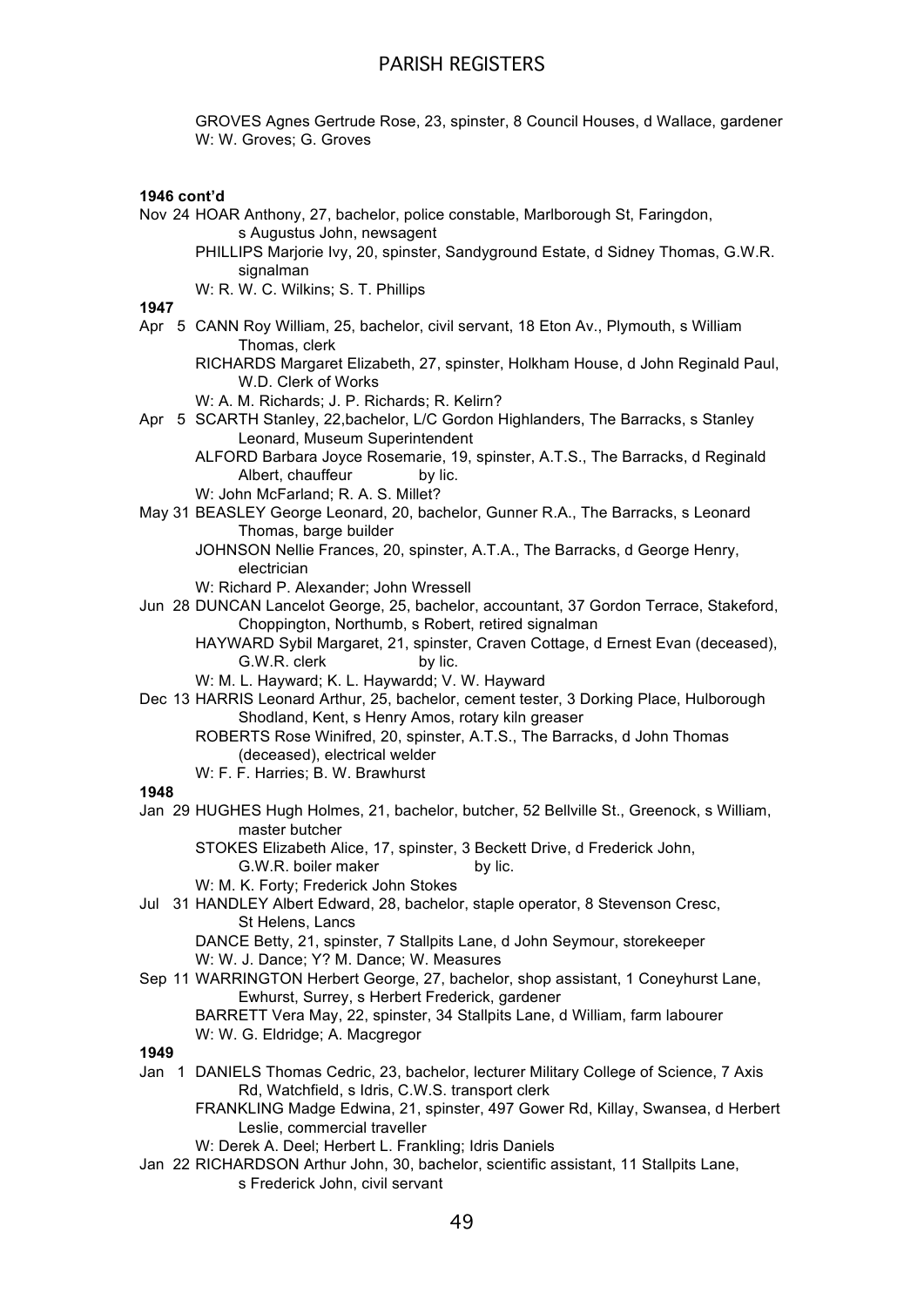- POPE Gladys Elizabeth, 26, spinster, 11 Stallpits Lane, d Maurice Allen (deceased), gardener
- W: Charles Frederick Richardson; Beatric Emily Pope

### **1949 cont'd**

- May 7 JONES Roy Charles, 20, bachelor, Cpl RASC, 26 Oak Rd, Luton, Beds, s Charles Leonard, engineer
	- FORTY Margaret Kathleen, 27, spinster, 18 Stallpits Lane, d Alfred Lewis (deceased), groom
	- W: F. Forty; M. Underwood
- Jun 4 FOSTER Derrick Geoffrey, 24, bachelor, P.C., Police Station, High Rd, Felixstowe, s Geoffrey Owen, linotype operator
	- WEST Elsie Emily, 22, spinster, RAF Station, Watchfield, d Richard Edward (deceased), county council employee

W: J. Pool; D. Fuller

Jul 22 CUBBERLEY John Reginald, 26, bachelor, Captain Royal Signals, 4 Medler Rd, s Reginald Thomas, garrison engineer

DRISKELL Doris Margaret, 21, spinster, 4 Medlar Rd, d Arthur Thomas Evans, Lt. Col.  $3^{rd}$  D.G.

W: A. T. E. Driskell; R. T. Cubberley; K. Ramsay

Aug 13 WILSON Frederick, 22, bachelor, aircraft rigger, Bishopstone, Wilts, s Stanley, journeyman decorator

MARKS Brenda Iris, 27, spinster, 18 Stallpits Lane, d William Thomas, pensioner W: M. A. Marks; J. Fletcher

- Aug 18 RUSSELL Ernest Arthur, 35, widower, quantity surveyor, 37 Cannon Hill Rd, Birmingham, s George Charles, retired surveyor BRICKELL Bessie, 25, spinster, High St, d Robert James, retired publican by lic. W: B. A. Brickell; W. Brickell
- Aug 25 BUCKLAND Denis Charles, 28, bachelor, fitter, Hillside Cottage, Watchfield, s Alfred Charles, boiler attendant

BENFORD Nina May, 24, spinster, High St, d George, grocer

- W: S. E. Buckland; F. A. Buckland; G. Benford
- Nov 26 STROUDE Thomas William, 22, bachelor, P.C., MacNagten House, Compton Place, W.C.1, s Thomas George Harrison, railway employee

DULANSKY Elfriede Leopoldine, 21, spinster, Elm Tree House, d Ernest Josef (deceased), clerk

W: Bertha Stroude: E. ---

**1950**

Feb 11 CUSS William Albert Daniel, 32, bachelor, storeman REME, Lt Coxwell, s William Albert (deceased), carrier

DANCE Nancy Joy, 22, spinster, 10 Stallpits Rd, d Sidney Arthur, railway ganger W: J. W. Blackford; S. Dance; R. M. Cuss

- Mar 4 WILTSHIRE Victor, 29, bachelor, M.T. driver, Haremore, Littleworth, Berks, s Harry, farm labourer
	- THOMAS Lavinia Audrey Adelaide, 22, spinster, 5 Stallpits Rd, d Albert Edward, retired railway guard

W: A. E. Thomas; M. E. Thomas

May 13 LAKEMAN Robert Stanley, 23, bachelor, Cpl Rifle Brigade, Borgard Hall, s Robert John, builder

KIMBER Olwyn Elvira, 33, spinster, Beckett Hall, d David William, miner by lic. W: William Wilson; D. Needham

Aug 5 WRIGHT Cyril Francis, 24, bachelor, engineer, 38 Stallpits Rd, s Frederick John, caretaker

DANCE Ivy Rose, 22, spinster, 7 Stallpits Rd, d John Seymour, storeman W: F. Wright: V. M. Dance

Sep 16 HARDING Alexander, 28, bachelor, L/C Queens Own Cameron Highlanders, The Barracks, s John Thomas, gamekeeper

TAYLOR Pamela Jean Sadie, 21, spinster, High St, d David, butcher by lic.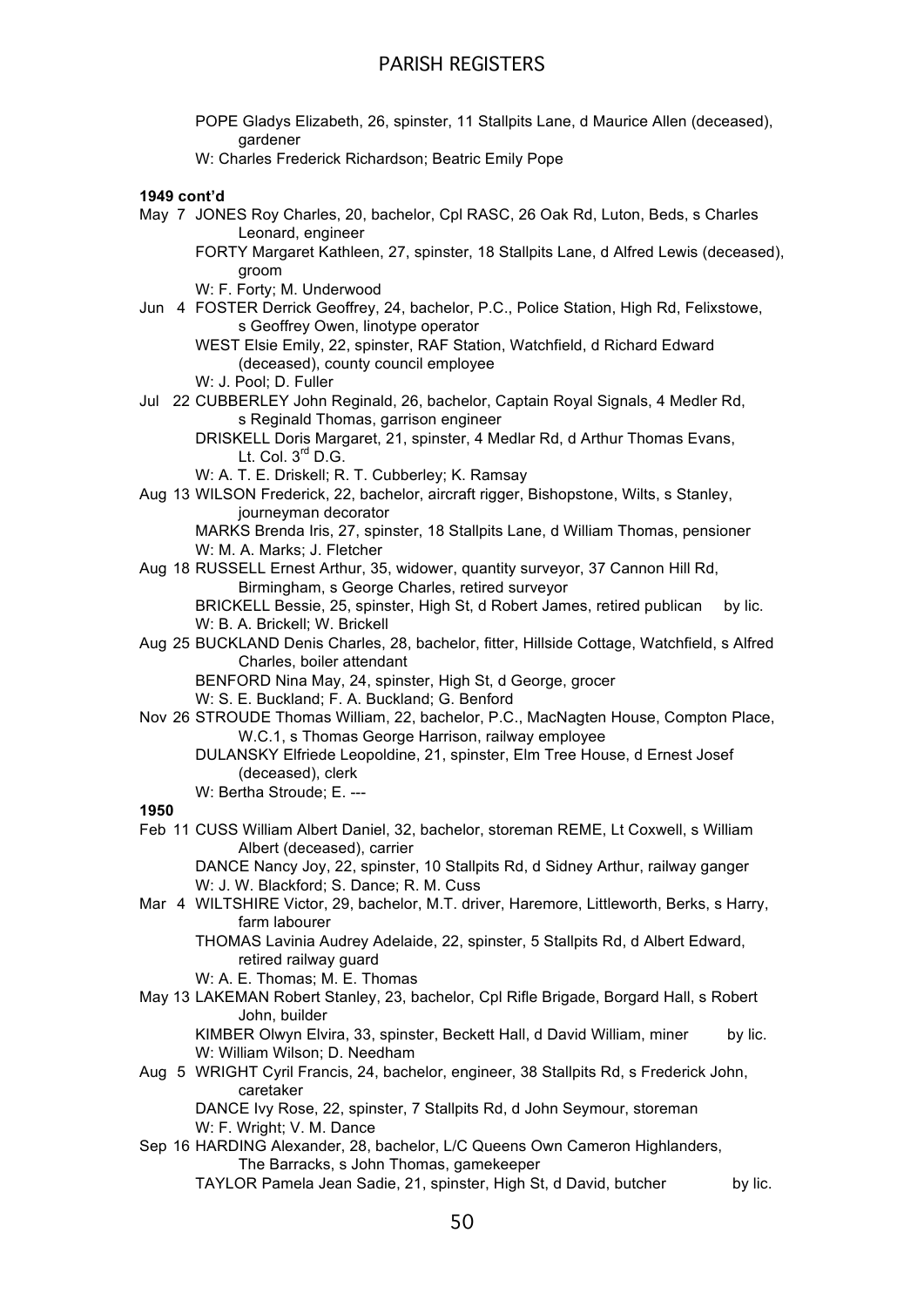W: C. H. Taylor; E. K. M. Taylor; R. McLean

### **1950 cont'd**

- Sep 16 MATHEWS Robert Frank, 29, bachelor, L/C R. Ellie, 20 Cecil Park, Crouch End, London N.8, s Robert Henry, electrical contractor COTTIS Eveline Mary, 19, spinster, The Barracks, d William James by lic.
	- W: A. E. Can---; F. L. Cousins
- Oct 6 BORROWS John Evan, 20, bachelor, Pte Queens Own Cameron Highlanders, The Barracks, s William, Captain Merchant Navy
	- ROBERTSON Janet Johnson, 20, spinster, The Barracks, d Edward, chemical worker W: A. J. Dunne; M. J. - opert; J? Harding
- Oct 28 SARGANT Arthur Leslie, 22, bachelor, Pte Seaforth Highlanders, The Barracks, s Albert, timekeeper
	- WILLIAMS Mary, 23, spinster, Cpl WRAC, The Barracks, d Thomas William, miner by lic.

W: W. Moren; B. G. Clovelly

- Nov 10 RESEIGH Ronald Charles, 19, bachelor, Lac RAF, 12 Rose Av, Dagenham, Essex, s Richard Charles, chauffeur
	- DUNNE Anne Josephine, 25, spinster, L/C WRAC, The Barracks, d John, farmer by lic.
	- W: Frank Timbrell; Harvey Hobbs

### **1951**

- May 12 VOISARD James Laverne, 20, bachelor, Pte 620 Aviation Maintenance Corp, U.S. Army, R.A.F. Station, Brize Norton, Oxon, s Cletus August, moulder
	- BRADFIELD Thelma Isabel Joyce, 23, spinster, 17 Sandhill Estate, d Thomas, herdsman by lic.
	- W: Thomas Bradfield; Florence Bradfield; George Albert Wyman
- Jul 14 GOODMAN Ivor Jerome, 26, bachelor, storeman, 20 Stallpits Lane, s Ivor, boiler clothier

MEREDITH Peggy, 22, spinster, telephonist, 8 New St, Uttoxeter, Staffs by lic. W: I. Goodman; A. Goodman

- Aug 6 TURNER Peter Arthur, 20, bachelor, taxi dreiver, 4 Temple St, Swindon, s Frederick Austin (deceased), hairdresser
	- PHILLIPS Sheila June, 21, spinster, Sandy Ground Estate, d Sidney Thomas, signalman
	- W: D. D. Phillips; E.E. Greer
- Sep 1 O'DRISCOLL Robert Raymond, 21, bachelor, labourer, 14 Park Cottages, s Francis Christopher, foundry hand
	- FLETCHER Lucy Joan, 27, spinster, 75 Compton Rd

W: G. Hemming; F. C. O'Driscoll

### **1952**

Aug 2 BARRETT Norman Leslie, 32, bachelor, butcher, High St, s William (deceased), butcher

ILOTT Pamela Pearl, 23, spinster, High St, d Walter James, engineer W: N. H. Lawson; W. J. Ilott

- Aug 7 ARCHER Charles David, 23, bachelor, coffee farmer, Kabeti, Nairobi, Kenya, s Charles Kenneth, solicitor PRATT Audrey Barbara, 23, spinster, 2 Beckett Drive, d Stephen Robert, clerk
	- W: S. R. Pratt; Christopher Archer
- Nov 12 BRADLEY Henry Joseph, 25, bachelor, Captain REME, Military College of Science, s John Edward, baker
	- KITCHEN Elizabeth, 21, spinster, Military College of Science, d Joseph Albert, farm labourer
	- W: I. Humphries; J. Hanblen?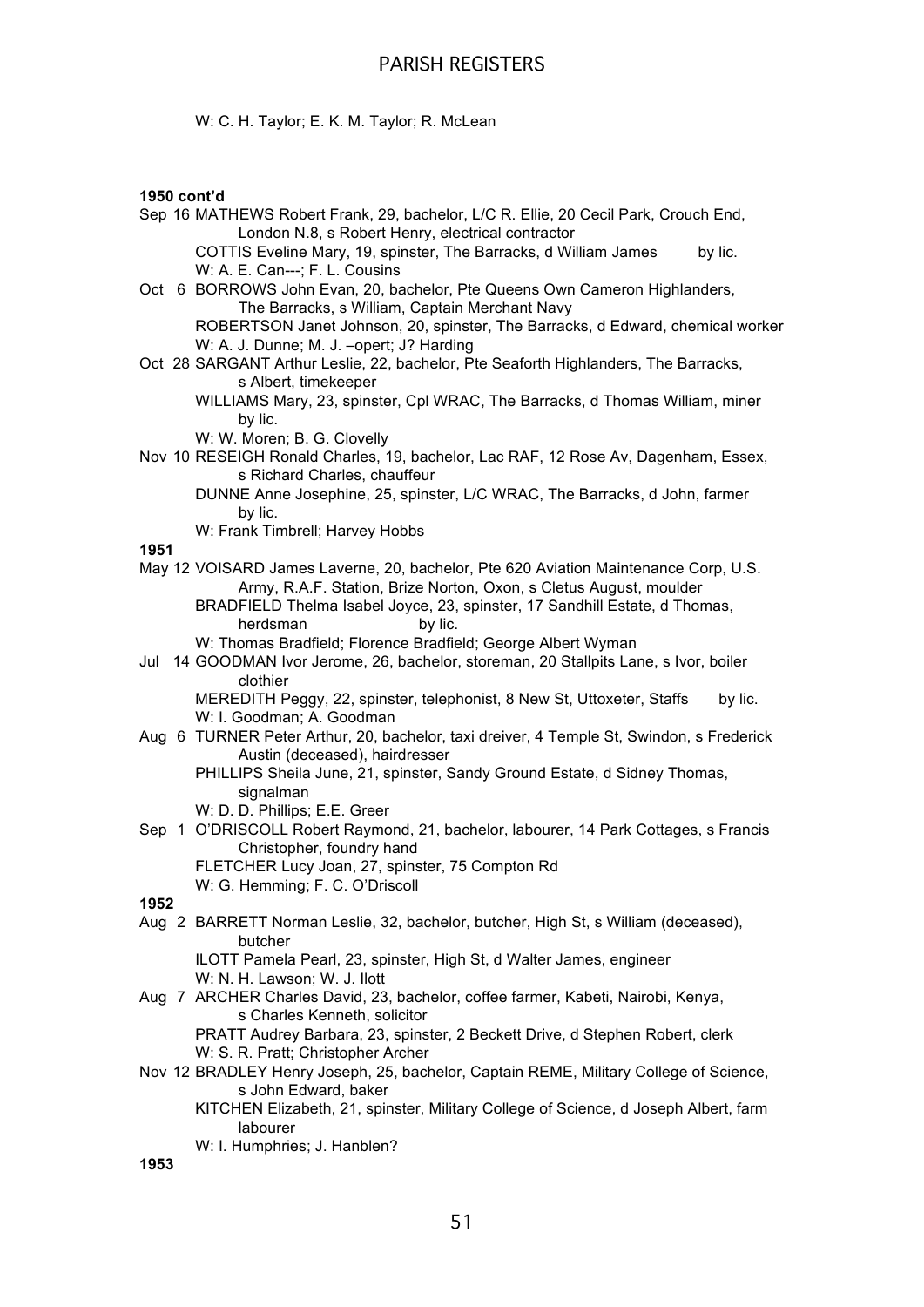Jul 11 HARVEY Walter John, 22, bachelor, greengrocer, Acre House, Watchfield, s Edwin Charles John, boilerman

BENFORD Joyce Margaret, 18, spinster, d George (deceased), grocer W: J. W. Benford; E. Edi---?

### **1953 cont'd**

Jul 11 COLES Dennis Charles John, 22, bachelor, wood machinist, High St, Watchfield, s John Charles, labourer

CLAUSON Joy Mary Vivienne, 19, spinster, 8 Sandhill Estate, d Edmund Sidney, fitter & turner

- W: E. S. Clauson; P. J. F. Clauson
- Jul 11 GLEED Frank Alan, 21, bachelor, craftsman REME, Personnel wing, Royal Military College of Science, s William John, storeman

- W: W. G. Salter; J. Carbery
- Jul 25 BOTTLE Thomas Edward, 25, bachelor, Sgt REME, Royal Military College of Science, s George Leonard (deceased), gaoler
	- BELL Barbara Mary Sophia, 22, spinster, Zebra Camp, Watchfield, d Albert Edward, agricultural labourer by lic. W: W. E. Phillips; M. Young
- Aug 5 HENRY Robert William Herbert, 35, bachelor, schoolmaster, Eastfield, Church St, Faringdon, s Herbert George Murdock Henry (deceased), doctor CARTER Ella Susannah Lucy, 32, spinster, Recreation Ground, d George
	- (deceased), maintenance worker
	- W: K. G. S. Carter; David J. Leross
- Dec 5 HENDERSON Henry Bellamy, 23, bachelor, draughtsman, 163 Rugby Rd, Leamington Spa, s Richard Henry, supervisor
	- PRIME Beryl Kathleen, 21, spinster, 31 Hill Rd, Watchfield, d Frederick John, leading draughtsman
	- W: F. J. Prime; E. B. Avery
- **1954**
- Jan 2 SYMONDS Stuart James, 22, bachelor, Lt R.E., Royal Military College of Science, s James Blakeney, chartered architect

MATHIAS Linda, 21, spinster, Beckett Drive, d Gordon William Wentworth, bank clerk W: G. W. W. Mathias; J. B. Symonds

- Jan 16 DIBBLE John Arthur, 20, bachelor, Pte R.A.O.C., Royal Military College of Science, s James, paper manufacturer
	- PALMER June Mary, 20, spinster, Royal Military College of Science, d Clarence Herbert, builder by lic.
	- W: A. Str—ter; Y. Y. Lamerton
- Feb 9 HEARD Brian John, 20, bachelor, chauffeur, 43 Hill Rd, Watchfield, s Frederick George, mechanic
	- CAMPBELL June Patricia, 19, spinster, 26 Wellington Square, Watchfield, d James Rae, bus driver
	- W: G. Foster; J. R. Campbell; Y. Y. Lamerton
- Mar 27 WHEELER Gordon Lorton Holly, 22, bachelor, gardener, 10 Blackford St, Birmingham, s Holly, carpenter

TITCOMB Gwendoline Elizabeth, 21, spinster, The Bungalow, West End, d Eric George, bricklayer

- W: Edric G. Titcomb; John W. Vernon
- May 22 WHITELEY John, 19, bachelor, gunner R.A., Royal Military College of Science, s William, cinema manager
	- BURDEN Betty Elizabeth, 20, spinster, Royal Military College of Science, d Robert, docker
	- W: M. Hart; M. Su-eus
- Jun 8 FOSTER Monteith Alastair Charles, 31, bachelor, Sgt R.A., Royal Military College of Science, s Thomas Charles (deceased), prison governor

SALTER Beryl Mavis, 21, spinster, 52 Stallpits Lane, d Walter George, gasworks foreman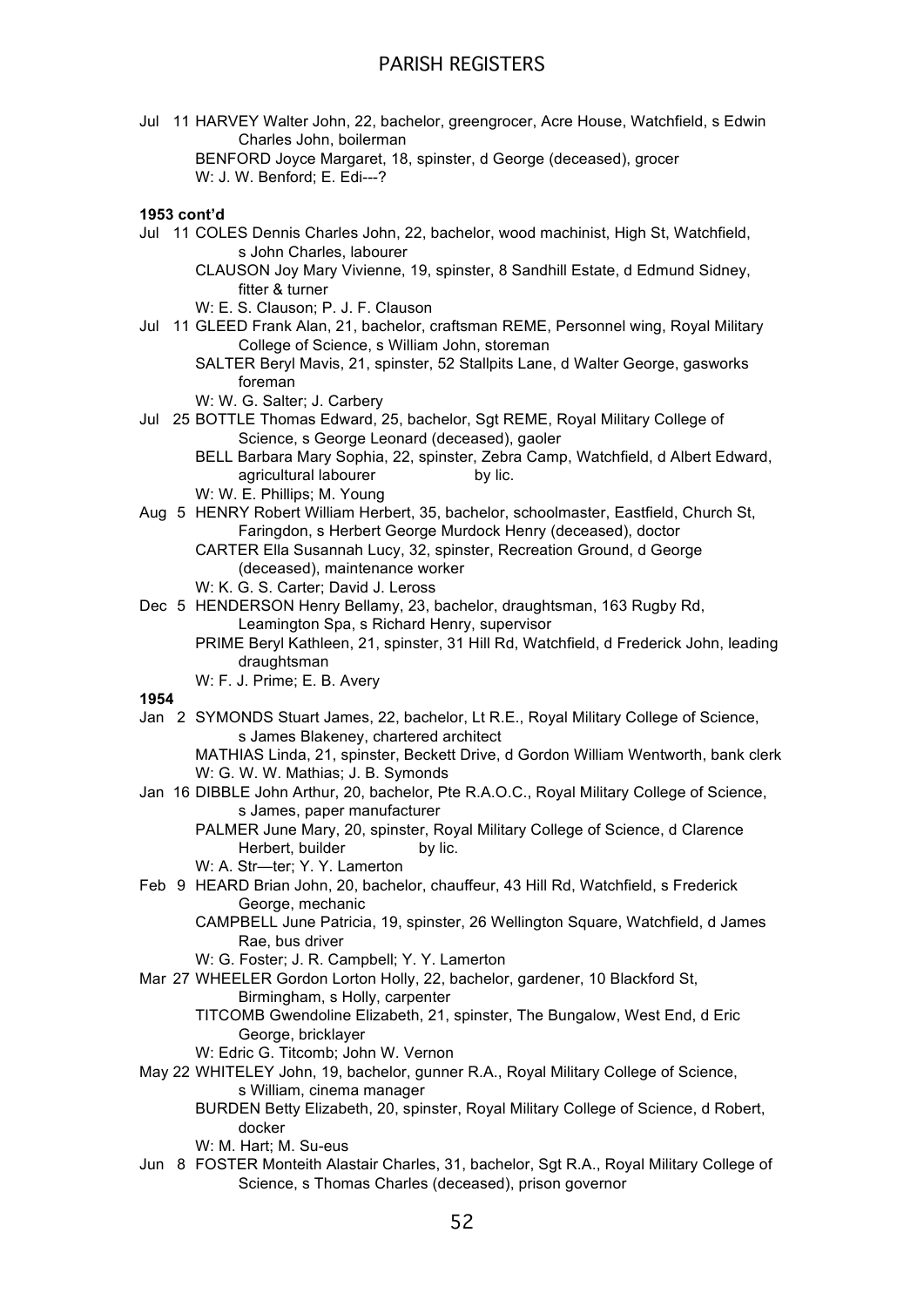VESSEY Ruth Alison, 22, spinster, Royal Military College of Science, d James Rudolph, watchmaker

W: James R. Vessey; D. –oyser

### **1954 cont'd**

Aug 12 ISGAR Walter Tyley, 66, widower, retired farmer, Acorn Way, s Walter (deceased), farmer

FOLLETT Florence Mary, 45, spinster, bank clerk, 61A Penn Hill Av, Parkstone, Dorset, d Robert (deceased), municipal officer by lic.

W: H. E. Maundrell; J. K. Eram

- Aug 14 NASH Harold Aubrey, 24, bachelor, labourer British Railways, 40 Salisbury St, Swindon, s Albert Harold, water fitter
	- BEVAN Janice Pauline, 21, spinster, 25 Watchfield Rd, Watchfield, d James Purcell, Clerk of Works
	- W: E. E. Nash; J. P. Bevan
- Oct 16 KEMP Douglas Frederick, 24, bachelor, Sgt RAF, Kingston Winslow, Ashbury, s Frederick, lorry driver
	- CHAPMAN Elsie Winifred, 20, spinster, 41 Sandhill Estate, d John Frederick, retired fitter
	- W: J. F. Chapman; F. Kemp
- Oct 23 WOOLFORD Thomas Peter, 23, bachelor, pig herdsman, Rhymes Cottages, s Thomas, herdsman
	- VEITCH Daphne Joan, 18, spinster, 9 The Lodge, Sevenhampton, Wilts, d Harry Wootton, herdsman
	- W: H. W. Veitch; T. Woolford
- Oct 30 GASH Peter Kenneth, 19, bachelor, driver R.A.S.C., Royal Military College of Science, s Albert George, labourer
	- SEMPLE Eunice, 20, spinster, Royal Military College of Science, d Matthew, platelayer
	- W: R. H. Mitchell; H. J. Payne

**1955**

- Mar 12 RICH Brian, 22, bachelor, bricklayer, Willerby, Ashbury Rd, s Arthur, factory operator DANCE Gwendoline Ruth, 22, spinster, 36 Stallpits Rd, d Norman Reginald, carpenter
	- W: N. R. Dance; A. Rich
- Mar 26 BARRETT John Stanley, 21, bachelor, general labourer, 34 Stallpits Rd, s William (deceased), farm labourer
	- JACKSON Ethel, 23, spinster, Royal Military College of Science, d Frank William (deceased), general labourer
	- W: G. E. Barrett; P. Barrett
- Jun 18 BARKER Roy, 23, bachelor, soldier, Chiseldon, Wilts, s Roy William, Lt. Col. Royal **Signals**

COCHRANE Joyce Elizabeth, 25, spinster, Royal Military College of Science, d Wilfred Douglas (deceased), water works engineer

- W: F. G. Radford; S. Goodwin
- Aug 5 DENNIS Robert George, 18, bachelor, Pte U.S.A.F., U.S.A.F. Station, Fairford, Glos, s Clement Jerome, factory hand

SIMMONDS Frances, 19, spinster, Royal Military College of Science, d Kenneth Samuel Albert, soldier

- W: M. B. Jamieson; Frank Timbrell
- Aug 6 MCCULLOCH Donald Basil, 23, bachelor, physicist, Ridgeway House, Harwell, Berks, s Walter, radio dealer
	- HOLT-SMITH Jill, 24, spinster, 1 Park Av, d Charles, Professor, Royal Military College of Science
	- W: C. Holt Smith; Robert J. Johnston
- Aug -6 THOMPSON Godfrey Alan, 25, bachelor, Lt Royal Signals, Royal Military College of Science, s Thomas William, civil servant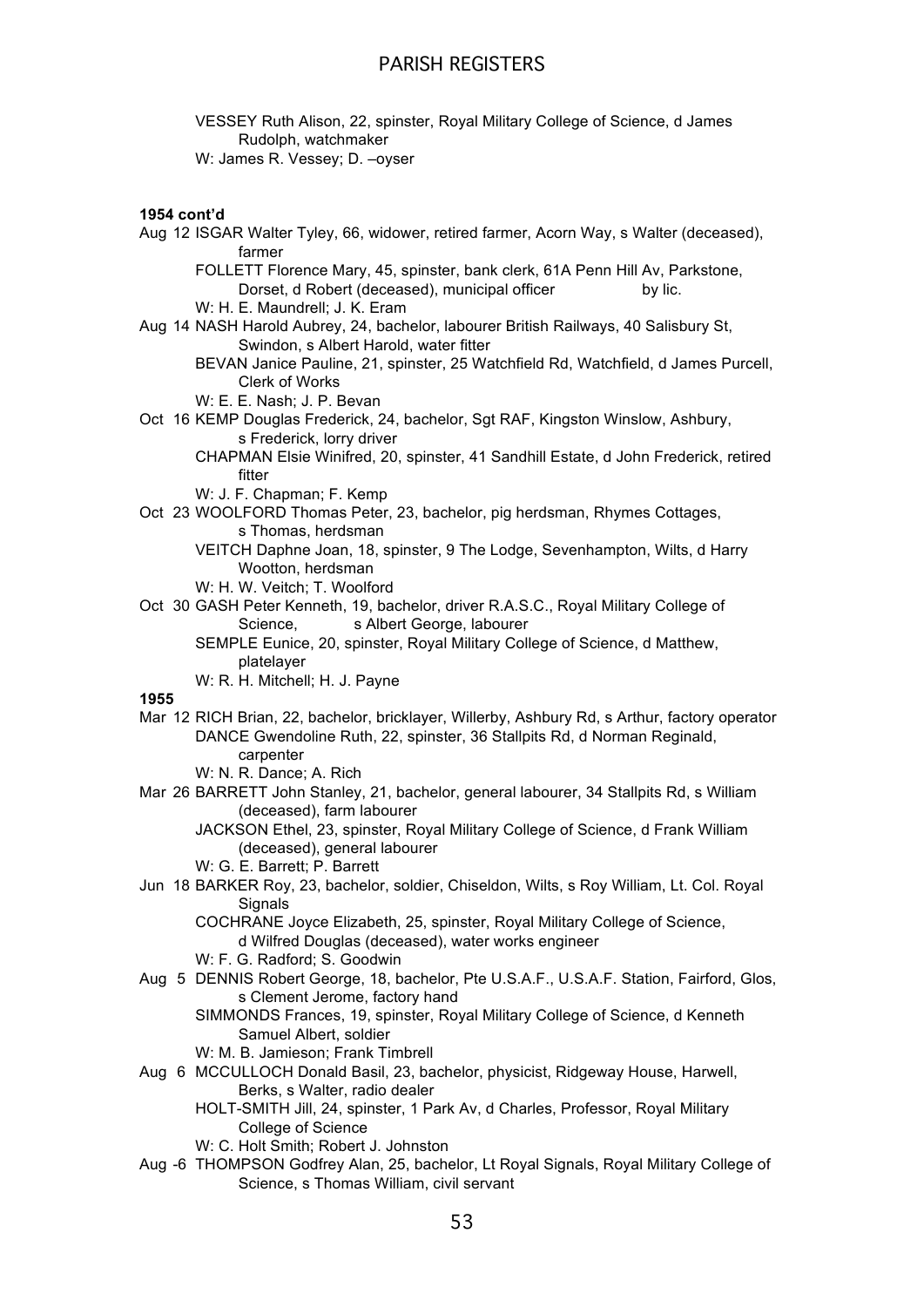- NOLAN Colleen Madge Ethel, 19, sp, 64 Folly Crescent, Watchfield, d Basil Edward, engineer
- W: M. Thompson; P. A. Wing, Captain

### **1956**

- Mar 24 HALL Percy William Charles, 27, bachelor, storeman, 27 Cross Roads, Baydon, Wilts, s Walter James, farm worker
	- REEVES Hilda Alice, 25, spinster, 12 Stallpits Lane, d Frederick Charles (deceased), railway worker
	- W: W. Titcombe; R. Hall
- Apr 7 MOON John Patrick Robertson, 28, bachelor, estate agent, Tyddyullam, Lldrndrillo, s Norman Leslie, farmer
	- SYME Heather Curzon, 21, spinster, 9 Beckett Av, d Ralph Noel, retired Lt. Col. W: Norman L. Moon; M. Innes
- Jul 14 SAVAGE Brian Thomas, 21, bachelor, machinist, 7 Sandhill Estate, s Thomas, decorator
	- BRIDGEWATER Pamela Edwina Thelma, 18, spinster, 7 Sandhill Estate, d Walter, panel beater
	- W: W. Bridgewater; R. Fairley
- Jul 21 DAY Victor George, 23, bachelor, Royal Marine, Beech Tree Cottage, s Reginald Robert Victor, agricultural engineer
	- MARSH Edna Mary, 21, spinster, 16 Pine Green, Dudley, Worcs, d Richard, waggon builder
	- W: R. R. V. Day; Richard Marsh
- Jul 21 BUSHNELL Alfred John, 26, bachelor, electrician, 36 Sandhill Estate, s Alfred Thomas, sawyer
	- ASH Joan Rosaline May, 21, spinster, 36 Sandhill Estate, d Alfred Stanley George, boilerman
	- W: A. S. G. Ash; D. E. Bushnell
- Nov 24 SHERRATT Joseph Leslie, 28, bachelor, Sgt R.E.M.E., Sergeants' Mess, Royal Military College of Science, s Enoch, retired boilerman
	- LEONARD Doreen Elsie, 22, spinster, 39 Upham Rd, Swindon, d Edmund Roy, B.R. trials inspector
	- W: E. R. Leonard; M. Gaff
- Dec 15 VAUGHAN Cyril Leonard, 21, bachelor, butcher's assistant, 9 Wellington Close, Longcot, s Arthur Charles (deceased), farm labourer
	- ASELFORD Ida Elizabeth Anne, 28, spinster, 39 Alfred St, Swindon, d William Joseph (deceased), nurseryman
	- W: William John Aselford; A. G. Vaughan

#### **1957**

- Mar 23 FLOOK Stephen, 30, bachelor, B.R. passenger guard, 61 Groundwell Rd, Swindon, s Charles (deceased), blacksmith
	- PARTRIDGE Pamela Joan, 20, spinster, 52 Stallpits Lane, d Reginald George, machinist
	- W: Alice B. Partridge; A. Jenkins
- May 18 TRUMAN Derick Everard, 26, bachelor, Corporal R.A.F., R.A.F. Station, Lyneham, s Percy Everard, miner

CALVER Ann Christine, 18, spinster, 25 Sandhill Estate, d William, chargehand W: W. Calver; B. Roberts

Aug 31 EMBLING Gordon, 31, bachelor, salesman, Nythe Farm, Stratton St Margaret, Wilts, s George Henry, retired miner

WARREN Beryl Daphne, 25, spinster, Church Av, d Frederick James, carpenter W: F. J. Warren; G. C. Embling

**1958**

Apr 5 OLLIVENT Kenneth, 29, bachelor, Corporal RAF, 26 Nottingham St, Rotherham, Yorks, s John Thomas, bricklayer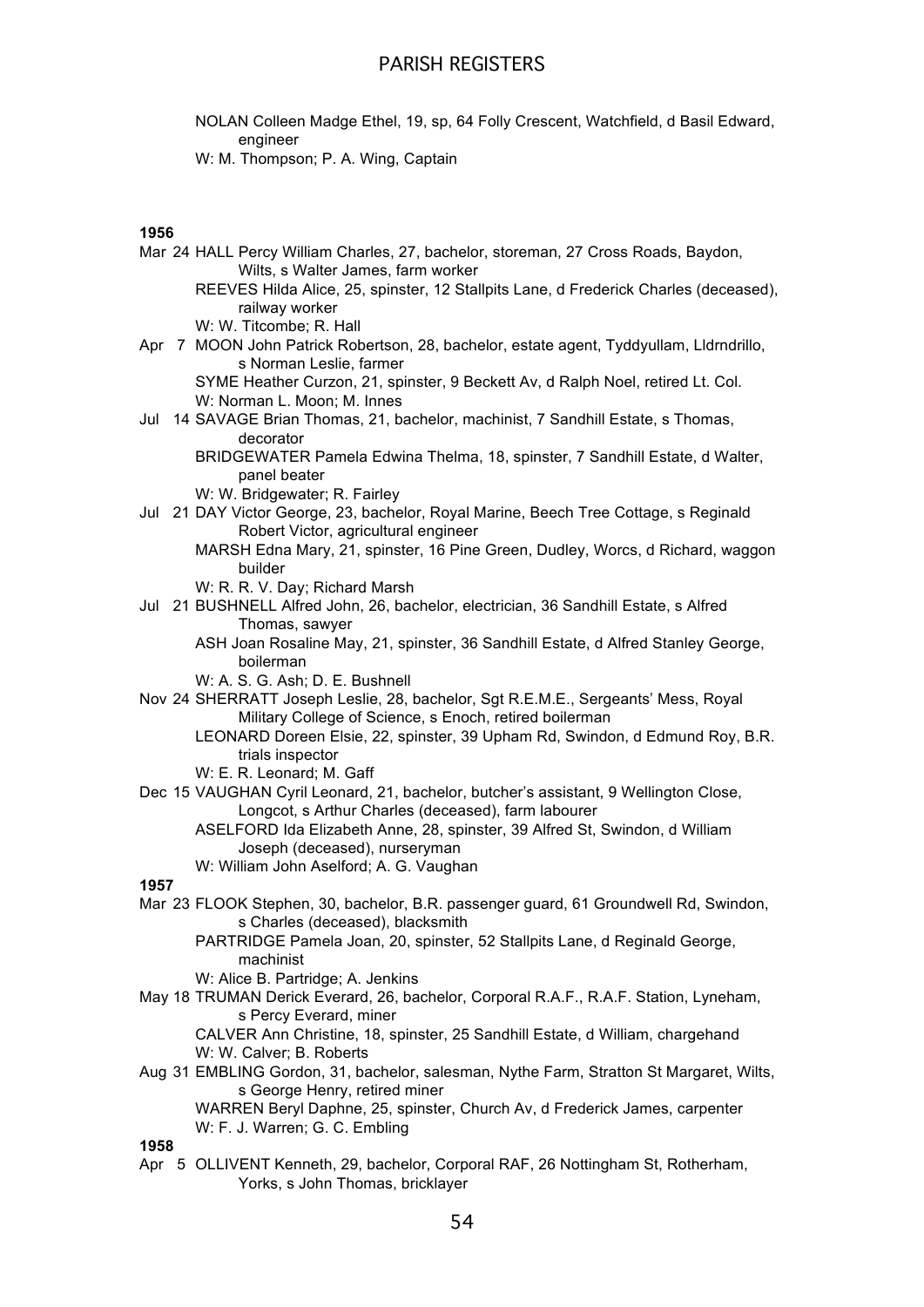WILKINS Jean Louisa, 27, spinster, 3 Stallpits Lane, d Sidney Joseph, roofer

W: J. Ollivent; J. Scrivens (*Note in margin for WILKINS read FAGAN – corrected on 19th Dec 1958 by declaration made by Jean Louisa Ollivent, woman married, & Eva Mary Gladys, woman's mothe*)

**1958 cont'd**

- May 3 LAIRD Richard Alan, 30, bachelor, Captain R.A., Roberts Hall, Royal Military College of Science, s Joseph Clark (deceased)
	- BEDFORD Dorothy Joan, 29, spinster, physicist, 9 Paget Rd, Ipswich, Suff, d John Percy, barley merchant by lic.
	- W: D. Bedford; J. P. Bedford; J. Parker, Captain
- Aug 2 WRIGHT Brian Henry, 21, bachelor, storeman, 3 Pound Piece, Ashbury, s Percival (deceased), blacksmith
	- DICCOX Maureen Edna, 19, spinster, sales assistant, Fairvale, Compton Rd, d Roy, fireman
	- W: Roy E. Diccox: F. B. Tilling
- Aug 30 KILMINSTER Michael Paul, 23, bachelor, hairdresser, Homeleigh, Cherry Orchard, Highworth, s Francis George, hairdresser
	- HENRY Maureen Lilian, 20, spinster, factory hand, 22 Faringdon Rd, d Robert Henry, Warrant Officer H.M. Forces
	- W: R. Henry; F. Wills
- Sep 6 WICKHAM David Townshend, 25, bachelor, schoolmaster, Twyford School, Nr Winchester, Hants, s Robert George, headmaster
	- SMITH Jennifer Anne, 23, spinster, schoolteacher, Coplow House, d Hugh Colin, company director
	- W: Robert G. Wickham; Hugh C. Smith
- Nov 22 DAY Brian Peter, 21, bachelor, driver, Beech Tree Cottage, s Reginald Robert Victor, fitter
	- LAMIG Grete Susi Veronika, 30, spinster, shop assistant, Beech Tree Cottage, d Boleslaus (deceased), German Police by lic.
	- W: Mary Day; R. R. V. Day
- Dec 13 WHITNEY Peter, 22, bachelor, storeman, 7 Sandhill Estate, s Thomas Cadogan, Dock Board worker
	- BRIDGEWATER Christina Iris, 19, spinster, machinist, 7 Sandhill Estate, d Walter, press operator
- Dec 13 JACKSON Raymond Philip, 21, bachelor, Lt R.E., Roberts Hall, Royal Military College of Science, s Henry Thomas, civil servant
	- ROADS Barbara Joan, 26, spinster, shorthand typist, 40 Marlborough Rd, Oxford, d Cecil Albert (deceased), regular Army
	- W: G. Aitken; L. Roads; G. Oram; M. Jackson
- Dec 26 DREW Michael William Henry, 22, bachelor, farm worker, Kingston Winslow, Ashbury, s Chevely, farm worker
	- MEPHAM Veronica May, 17, spinster, factory worker, 5 Sandhill Estate, d Harry (deceased), farm worker
	- W: P. S. M. Mepham; G. Drew; E. Barefoot

- Feb 7 ANTONI Panayiotis, 22, bachelor, Royal Pioneer Corps, 48 Sandhill Estate, s Michael, farmer
	- HILL Marcia, 20, spinster, batwoman, 48 Sandhill Estate, d John Clement, engineer (toolmaker) by lic.
	- W: A. F. Lanham; A. M. Dodd; H. Dodd
- Feb 7 DAWSON George, 20, bachelor, farm worker, 18 Stallpits Lane, s Alfred, pitman HUMPHREYS Rosemary, 17, spinster, 18 Stallpits Lane, d James, electrician by lic. W: H. Humphreys; E. J. Humphreys; E. Humphreys; D. Humphreys
- Feb 28 HOWELL Alan, 21, bachelor, labourer, 40 Rectory Rd, Hounslow West, Middx TITCOMBE Betty, 21, spinster, clerk, 12 Stallpits Lane, d Worthy W: D. Howell; W. Titcombe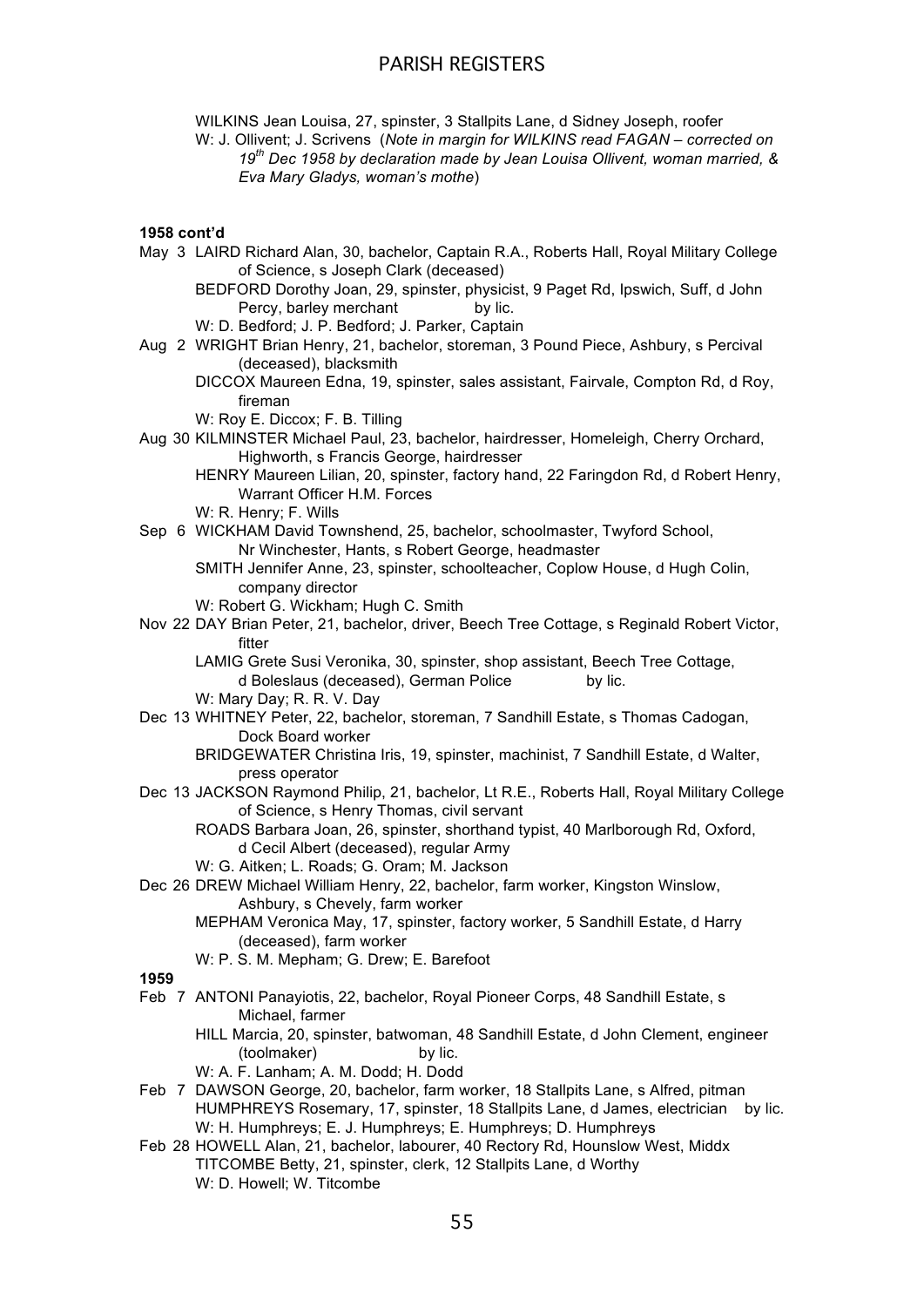- Mar 21 WHARTON John Samuel Davie, 22, bachelor, officer in H.M. Forces, Royal Military College of Science, s Cecil
	- GOULDING Valerie Helen, 21, spinster, secretary, 52 Stallpits Lane, d William, civil engineer
	- W: A. J. Wharton; ----

### **1959 cont'd**

- Jul 28 GRAY Seton Nigel Hilary, 27, bachelor, teacher, Newland Park, Chalfont St Giles, Bucks, s Charles Alexander (deceased)
	- MILES Stella Elizabeth, 22, spinster, teacher, Hillview, High St, d Christopher Edgar John (deceased)
	- W: Vera C. Gray; Mollie B. Hardy
- Jul 31 SANDERS Kenneth, 23, bachelor, electrician, The Cottage, Station Rd, s Henry (deceased)
	- NEWMAN Mary Roberta, 21, spinster, telephonist, The Cottage, Station Rd, d John Franklyn, cabinet maker
	- W: Bennie M. Allison; Hilary Newman
- Aug 29 TIMMS Reginald John, 24, bachelor, carpenter, Manor Cottage, s William Henry, storeman

WARREN Joan, 21, spinster, machinist, Bourton, d Sidney, farm labourer W: Sidney Warren; Nellie Warren; N. P. Woodwards

Sep 5 FREETH Derek Bryce, 22, bachelor, R.N., H.M.S. Drake, Devonport, s Wilfred Byrce, trailer controller

THOMAS Joyce, 19, spinster, secretary, 43 Sandhill Estate, d Albert Cyril, B.R. signalman

- W: E. J. Thomas; Wilfred B. Freeth; R. H. Freeth
- Sep 26 NEWSON Robin Mitford, 25, bachelor, research student, Wayside, 5 Lyndhurst Rd, B---, Newcastle on Tyne, s John Everard, metallurgist

DAWSON Catherine Mary Janet, 23, spinster, research student, 5 Medlar Rd, d Frederick Graham Leslie, medical practioner

W: F. G. L. Dawson; M. Dawson; John E. Newson; D. M. Newson

Dec 23 MAIR William Henry, 25, bachelor, H.M. Forces, Royal Military College of Science PLUMB Mary Valerie, 27, bachelor, secretary, Knighton Cottage, Compton Beauchamp, d Charles, retired civil servant

W: J. G. Whittome; ---

### **1960**

Jan 9 GREGG Geoffrey Harry, 20, bachelor, student, Beckett Hall, Royal Military College of Science, s Harry, builder's contract manager

ORMEROD Judith, 19, spinster, 6 Medlar Rd, d Arthur, lecturer

- W: M. G. Ormerod; S. G. Cuff; H. Gregg
- Feb 13 HUTCHINGS Roy, 21, bachelor, machine operator, The Cottage, High St, Watchfield, s Frederick Charles, miner
	- ASH Daphne Elizabeth, 17, spinster, batwoman, 15 Barrington Rd, Watchfield, d Frederick, batman
	- W: F. Ash; D. M. Ash; T. Hughes
- Feb 20 TUBB Bernard Gilbert, 23, bachelor, teacher, Northford, s Gilbert, bricklayer COLES Janet May, 23, spinster, factory worker, 8 Norman Rd, Sharnbrook, Beds, d Leonard, railway worker
	- W: Robert A. Priestley; Gladys M. Tubb; Ann D. Tubb
- Mar 13 MILES George Henry, 24, bachelor, labourer, Terry House, Marlborough St, Faringdon, s Albert Henry, labourer
	- PHILLIPS Dorothy Daisy, 24, spinster, civil servant, 32 Sandy Lane, d Sidney Thomas, signalman
	- W: Daisy Phillips; Florence May Miles
- May 28 HARTLEY Victor Sidney Ralph, 28, bachelor, vehicle examiner, 47 Watchfield Rd, Watchfield, s Thomas Sidney, coach painter

HILTON Beryl, 21, spinster, typist, Oakdene, Watchfield, d Harold Ernest, traveller W: T. Hartley; T. Hart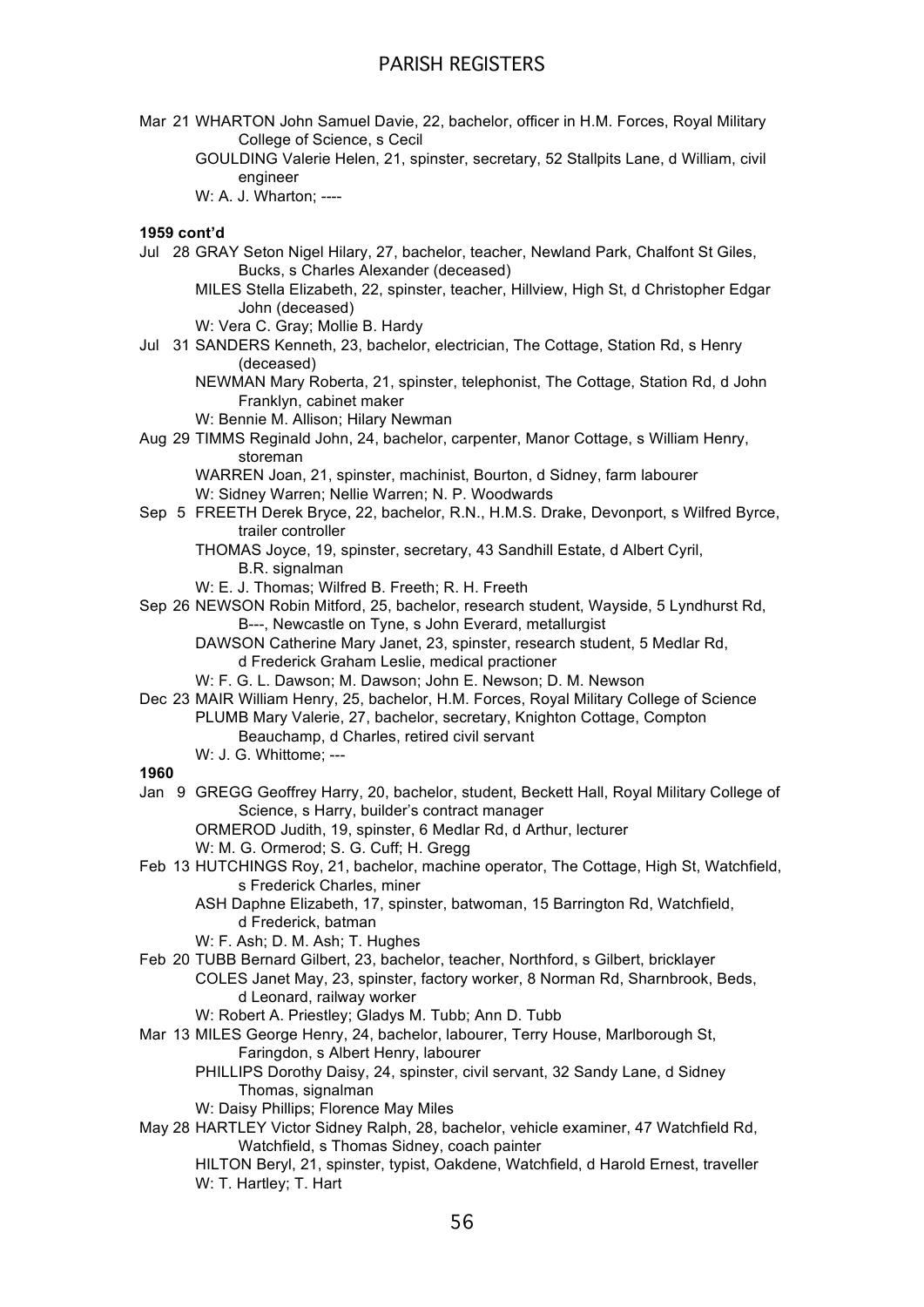- Jul 14 SKINNER Richard John, 22, bachelor, H.M. Forces, Royal Military College of Science, s Hubert Wallace, commercial clerk
	- WILLIS Madeline Anne, 21, spinster, civil servant, Ivy House Farm, Longcot, d John Maurice, farmer
	- W: J. M. Willis; H. W. Skinner; F. Denm---; M. L. Skinner

### **1960 cont'd**

- Jul 16 EDWARDS Kenneth, 20, bachelor, machine operator, 44 Stallpits Rd, s Albert Alfred, electro-plater
	- SMITH Janet Margery, 20, spinster, typist, 2 Henley Rd, Walcot, Park South, Swindon, d Stanley Robert, electrician
	- W: Stanley R. Smith; Cyril Edwards
- Oct 8 ADAMSON David Gerald Edward, 23, bachelor, agricultural worker, Rambler Cottage, Longcot, s David Gerald, P.S.V. driver
	- OWENS Anne Elizabeth, 20, spinster, typist, Lilac Cottage, Manor Lane, d Ivor Edward, insurance agent
	- W: A. M. Owens; K. M. Adamson

### **1961**

- Mar 25 LARKIN James Patrick, 22, bachelor, H.M. Forces, Rose Cottage, Longcot, s John Batchelor, boilerman
	- DICCOX Kathleen Olive, 19, spinster, sales assistant, Fair Vale, Compton Rd, d Roy Edgar, fireman
	- Roy E. Diccox; C. Jefferies
- Apr 3 HENDY Jeffrey Alan James, 25, bachelor, electric engineer, 71 Hollybank Close, Hythe, Southampton, s Ronald James, oil refinery process worker DAISH Mary Kathleen, 21, spinster, librarian, 14 Medlar Rd, d Cyril Bertie, lecturer Royal Military College of Science
	- W: R. Hendy; C. B. Daish
- Apr 3 ANGER Peter Larkin, 33, bachelor, thatcher, 4 Coronation Cottages, s Charles (deceased)

WITHERELL Cheryl Perry, 23, spinster, shorthand typist, 8 Cricklade Rd, Highworth, d Maynard Osbourne, lawyer

- W: E. C. Anger; F. J. Sawyer
- Jul 15 ROBERTS Bryan John, 22, bachelor, H.M. Forces, 22 Stalin Rd, Rushall, Staffs, s Charles, toolmaker
	- DANCE Hilary May, 17, spinster, clerk, 36 Stallpits Rd, d Reginald Norman, British Railways
	- W: Terence Ballard; N. R. Dance
- Aug 26 ROBERTS Ian Martyn, 29, bachelor, Royal Navy, Radnor Arms, Coleshill, s Reginald Fred, publican

FREETH Helen Jennifer, 22, spinster, librarian, Downsfield, Stallpits Rd, d Wilfred Byrce, retired timber controller, British Railways

- W: Michael Roberts; Rose H. Freeth; Wilfred Freeth
- Oct 7 MOSLEY Derek John, 26, bachelor, carpenter & joiner, High St, Watchfield, s Henry (deceased)
	- BRITTAIN Jean Elizabeth, 20, spinster, tracer, 2 Sandhill Estate, d Bernard Walter, fitter's mate
	- W: B. W. Brittain; P. Wilkins
- Dec 9 HANDFIELD-JONES Michael Robert, 23, bachelor, Regular Army Officer, Royal Military College of Science, s Ranald Montague, retired surgeon
	- BIGLAND Victoria Helen Sigal, 23, spinster, The High House, Addingham, Nr Ilkley, Yorks, d Oscar Leonard, insurance broker by lic.
	- W: Susan Bowden; Ranald Philip Clayton Handfield-Jones; David Henry George Comllis

**1962**

Mar 31 TAYLOR James Howard, 22, bachelor, engineer, 78 Hobson Rd, Nelson, Lancs, s Arthur Selwyn, works manager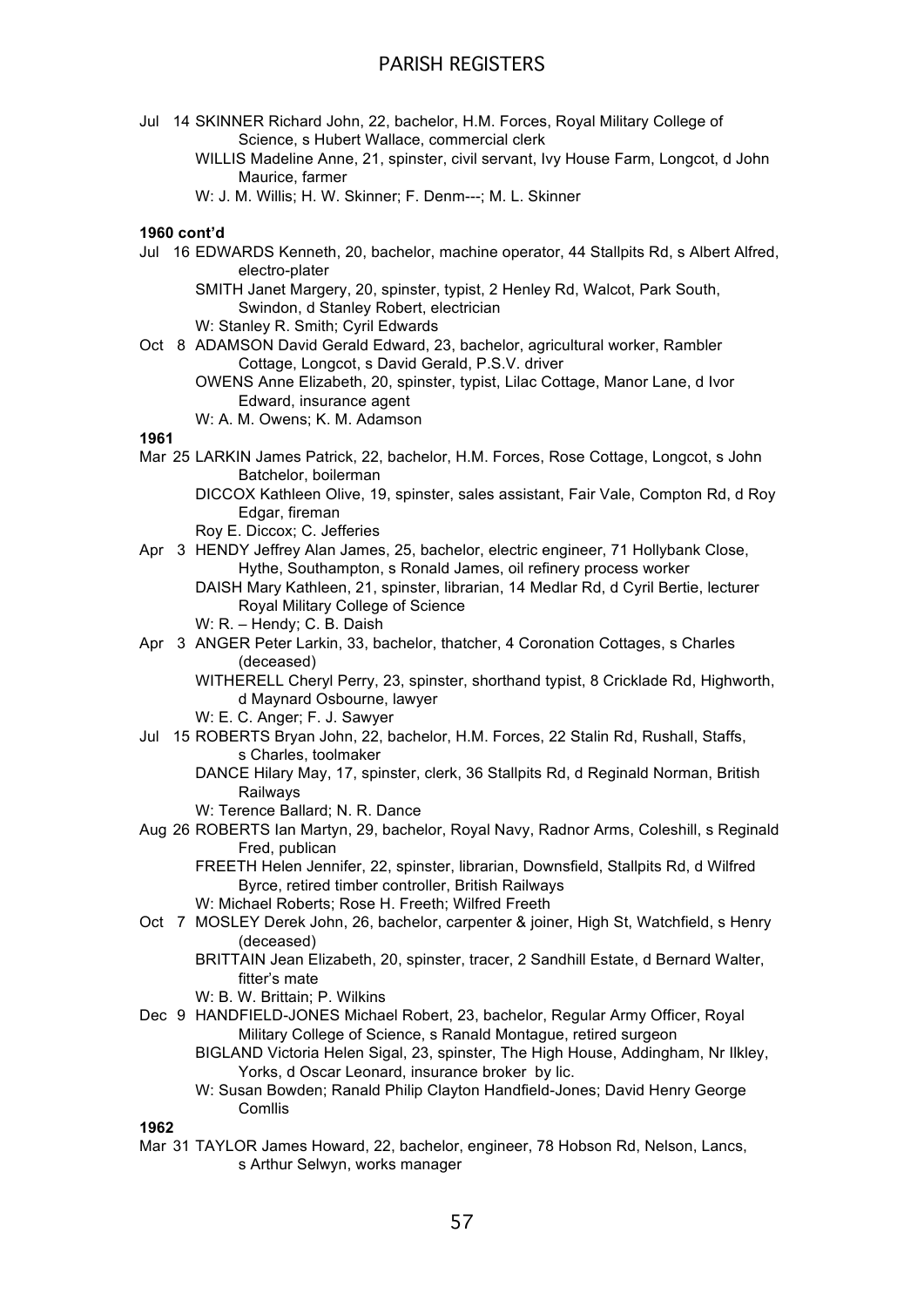PATIENT June Elizabeth, 21, spinster, shorthand typist, 2 Axis Rd, Watchfield, d Harold Frederick James, civil servant W: Frank Edward Taylor; Patricia Mary Timbrell

### **1962 cont'd**

Jul 14 DOWDELL Terence Keith, 24, bachelor, fitter, Berrycroft House, Ashbury, s William Henry Frederick, farm labourer

GORTON Marion, 22, spinster, domestic worker, Berrycroft House, Ashbury, d William George, farm worker

W: Vera G. Gorton; W. H. F. Dowdell; Julia E. Sykes

Aug 4 PECK Rich<sup>d</sup> Leslie, 25, bachelor, H.M. Forces, Royal Military College of Science, s Frank Archibald, company director

BRADLEY Elizabeth Ann, 18, spinster, clerk, May Tree Cottage, d Denis James, civil servant

W: David A. Peck; Barbara Bradley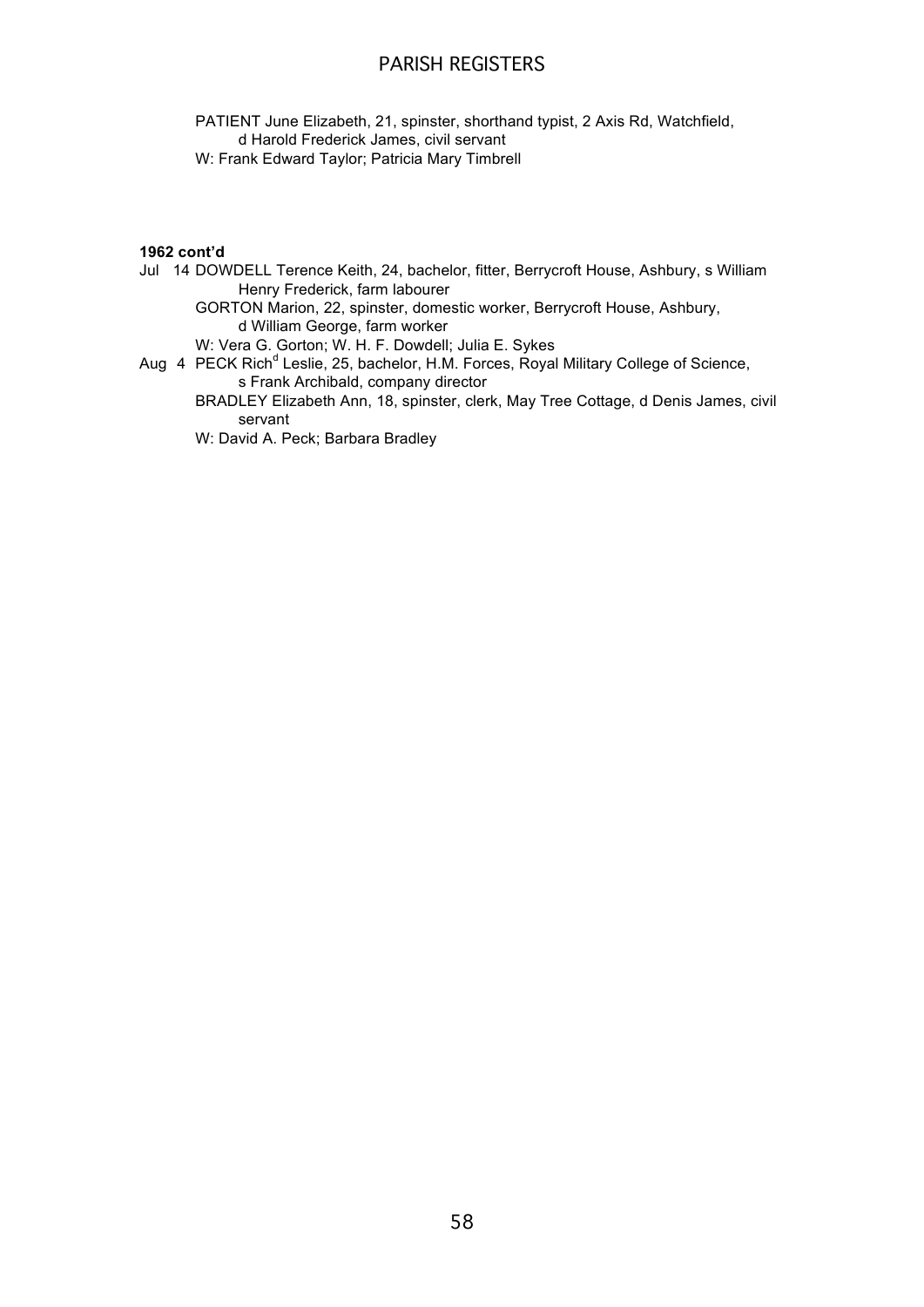# **A**

ABEL 849 Aberavon, Glam, Page 42 Abingdon, Berks, Pages 36, 39 ABRAMS 828 ACKE 885 ACKRILL 834 ADAMS 826, 878, 899, 900 ADAMSON 960 Addingham, Nr Ilkley, Yorks, Page 57 AICOTT 829 AKERMAN 837 AKERS 827 AKRILL 833, 841 ALBINSON 914 Aldbourn, Wilts, Page 10 ALDER 887 Aldershot, Hants, Page 36 ALEXANDER 820, 847, 887 ALFORD 947 ALLEE 885 ALLEN 860 Alvescot, Oxon, Page 10 AMOR 915 ANGEL/ ANGELL 760, 820, 829, 885 ANGER 820, 840, 852(2), 853, 855, 868, 869, 935, 944, 961 ANGRAVE 913 ANNELLS 870 ANSTRUTHER 847 ANTONI 959 ARCHER 820, 952 ARNOLD 890 ASELFORD 956 ASH 956, 960 Ashbury, Berks, Pages 10, 11, 15, 26, 27, 31, 34, 38, 44, 46, 47, 55, 58 Ashdown Park, Berks, Page 29 ASKINS 811 AXFORD 874 AYERS/ AIRES 817(2), 819, 828, 859, 864

# **B**

Backwell, Som, Page 44 BADCOCK 817, 839 BAKER 931 BALDWIN 885, 914, 921, 936 BALFOUR 860 BALL 811, 817, 821, 828 Bampton, Oxon, Page 2 BANNISTER 919 BARKER 905, 955 BARNER 876 BARNES 861

BARNITT 825 BARRETT 834, 948, 952, 955 BARRINGTON 843, 847, 850, 856, 860, 867, 868, 878, 892, 894 BARTON 856, 859 Basingstoke, Hants, Page 24 BASTING 832 Bath, Som, Page 28 BATT 833, 850, 855, 909 BAUGHAN 871 Baunton, Glos, Page 16 BAXTER 829, 831, 833, 835, 845, 846, 848, 852, 855, 856, 858, 862, 884, 936 Baydon, Wilts, Page 54 BAYLISS 820 BEASANT 878 BEASLEY 947 Beaumaris, Page 29 BEAVEN 944 Beckenham, Kent, Page 48 BECKETT 834 BEDBROOK 883 BEDFORD 958 *Bedfordshire – Clapham; Luton; Sharnbrook* BEECHEY/ BEECHY 839, 853, 892 BELCHER 835, 839(2), 852, 878 BELL 953 BELLINGER 834, 843 BELLWORTHY 897, 898, 903, 908, 919 BENDEL 812 BENFORD 839, 949, 953 BENNETT 854, 890, 894 *Berkshire – Abingdon; Ashbury; Ashdown; Binfield; Bourton; Boxford; Bray; Buckland; Buscot; Caversham; Childrey; Chilton; Coleshill; Compton Beauchamp; East Challow; Eaton Hastings; Faringdon; Fawley; Great Coxwell; Great Shefford; Harwell; Hinton; Idstone; Kingston Lisle; Kingston Winslow; Knighton; Lamborne; Littleworth; Longcot; Longworth; Little Coxwell; Newbury; Pusey; Radcot; Reading; Shellingford; Stanford; Streatley; Wallingford; Wantage; Watchfield; Windsor; Wokingham* BERRY 883 BETTERTON 909 BEVAN 954 BIGLAND 961 Binfield, Berks, Page 33 BINT 917 Birmingham, Warcs, Pages 23, 50, 52 Bishopstone, Wilts, Pages 1, 5, 6, 15, 16, 24, 33, 42, 43, 44, 46, 50 BLAKE 851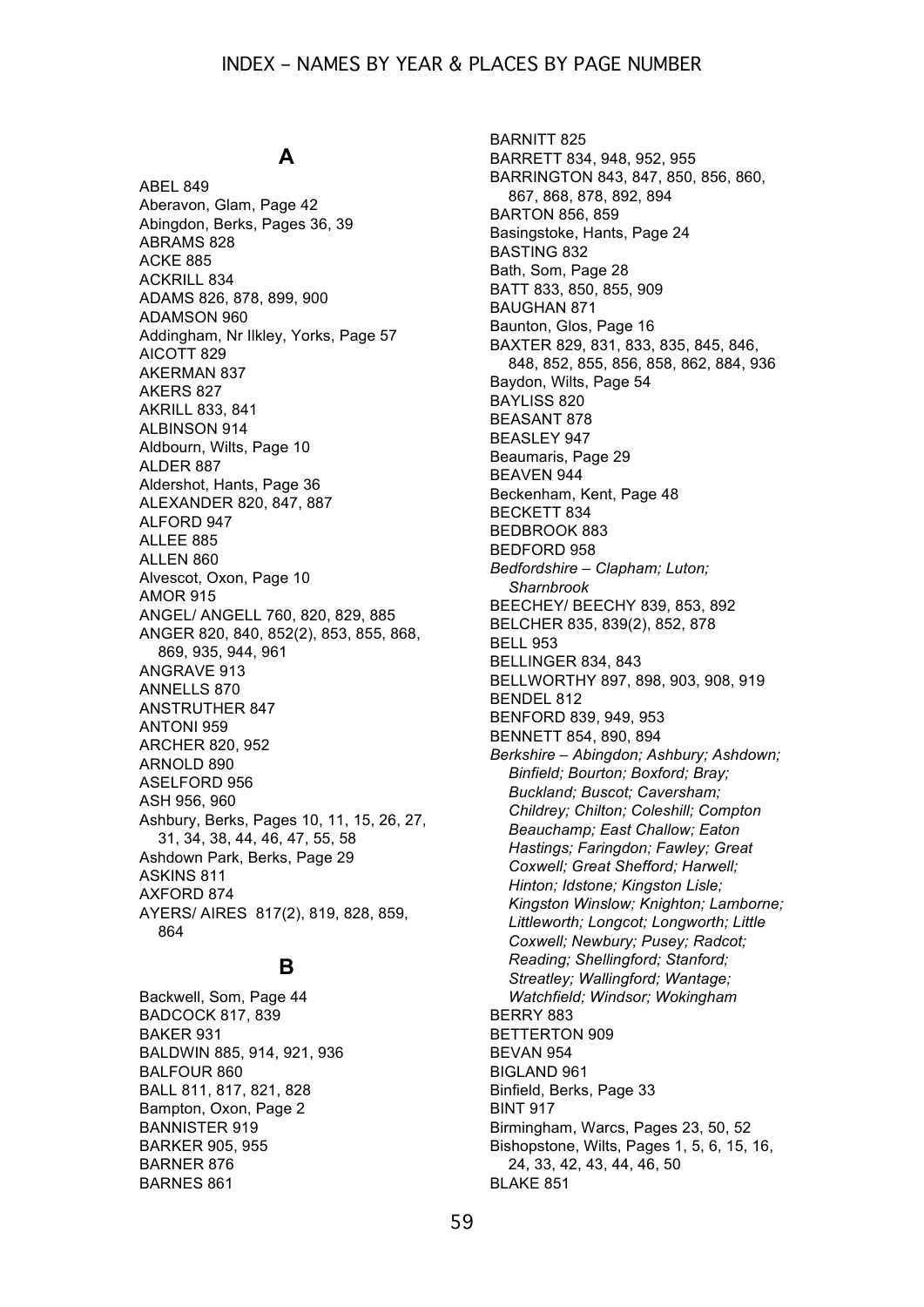Blockley, Worcs, Page 27 BLOSSOM 839 BLYTHEN 944 BOGUS 890 BORROWS 950 BOTTING 840 BOTTLE 953 BOUCHER 821, 871, 882 BOULTER 911 Bournemouth, Hants, Page 35 Bourton, Berks, Pages 3, 4, 5, 7, 8, 9, 10 BOWES 850 BOWLER 801 BOWNE 909 Boxford, Berks, Pages 3, 7, 34 BOYLAND 921 BRADFIELD 951 BRADLEY 912, 952, 962 BRAIN 850, 865 BRAKER 896 Bray, Berks, Page 28 BREAKSPEAR/ BREAKSPEARE 822, 928 BRICKELL 949 BRIDGEWATER 956, 958 Brighton, Sussex, Page 24 Brinkworth, Wilts, Page 2 BRINSDON 822 Bristol, Glos, Pages 17, 26, 28 BRITTAIN 961 Brize Norton, Oxon, Page 51 BROAD 852, 854 Broadstairs, Kent, Page 38 Bromley, Kent, Page 48 BROOKE/ BROOKS 854, 881, 892, 915, 924 Broughton Pogis, Oxon, Page 18 BROWN/ BROWNE 891, 924, 933, 937 *Buckinghamshire - Chalfont St Giles; Eton; Tingewick* Buckland, Berks, Pages 33, 39 BUCKLAND 909, 949 BUCKLE 930 BULLOCK 854 BUNCE 878 Burbage, Wilts, Page 44 BURDEN 954 Burford, Oxon, Page 13 BURGESS 932 BURROUGH 932 BURROWS 855 Buscot, Berks, Page 1 BUSH 868, 871, 880 BUSHNELL 956 BUTCHER/ BUCHER 824, 863 BUTLER 795, 819, 820, 830, 840, 846, 852, 855, 865, 866(2), 881, 892, 894(2), 922, 933, 937 BYATT 881

# **C**

CADDY 911 Calne, Wilts, Page 45 CALVER 957 Camberwell, Surrey, Page 15 CAMPBELL 954 CANFIELD 818, 819, 863, 867, 871 CANN 947 CANTER 885 CARTER 825(2), 826, 827, 834, 842, 845(2), 846, 849, 854, 855, 856(2), 858, 869, 878, 887, 914, 953 CARVEY/ CARVY 829, 864(2), 878, 883 see also CAVEY Caversham, Berks, Page 42 CAVEY 824(2), 829, 832(2), 845, 848, 858(3), 864 see also CARVEY CAVILL 935 Chalfont St Giles, Bucks, Page 56 CHANDLER 820, 824, 825, 847, 850 CHAPLIN 923 CHAPMAN 909, 954 CHAPPELL 918 Charlton Mackrell, Som, Page 21 Chatham, Essex, Page 44 CHEESLEY 873 Chelsea, Middx, Pages 27, 35 Cheltenham, Glos, Page 7 Chiddingstone Causeway, Kent, Page 41 Childrey, Berks, Page 44 Chilton, Berks, Page 5 Chippenham, Wilts, Page 38 Chiseldon, Wilts, Pages 1, 41, 45, 53 CHIVERS 820, 839, 865, 889, 892, 894, 899 Choppington, Northumb, Page 49 CHOWLES/ CHOULES 821, 833 CHURCH 852 Cirencester, Glos, Pages 9, 46 CLACK 823, 844, 856, 869, 893, 911, 923, 933 Clanfield, Oxon, Page 25 Clapham Common, Beds, Page 37 CLARE 831 CLARGO 846 CLARK/ CLARKE 830, 834, 835, 847, 854, 862, 884, 936 CLAUSON 953 CLAY 872 Clerkenwell, Middx, Page 15 CLEWETT 854 CLIFFORD 848 CLIFTON 928, 930, 936 Clifton, Notts, Page 39 CLUTTER 827 CLUTTON 839 COATES 919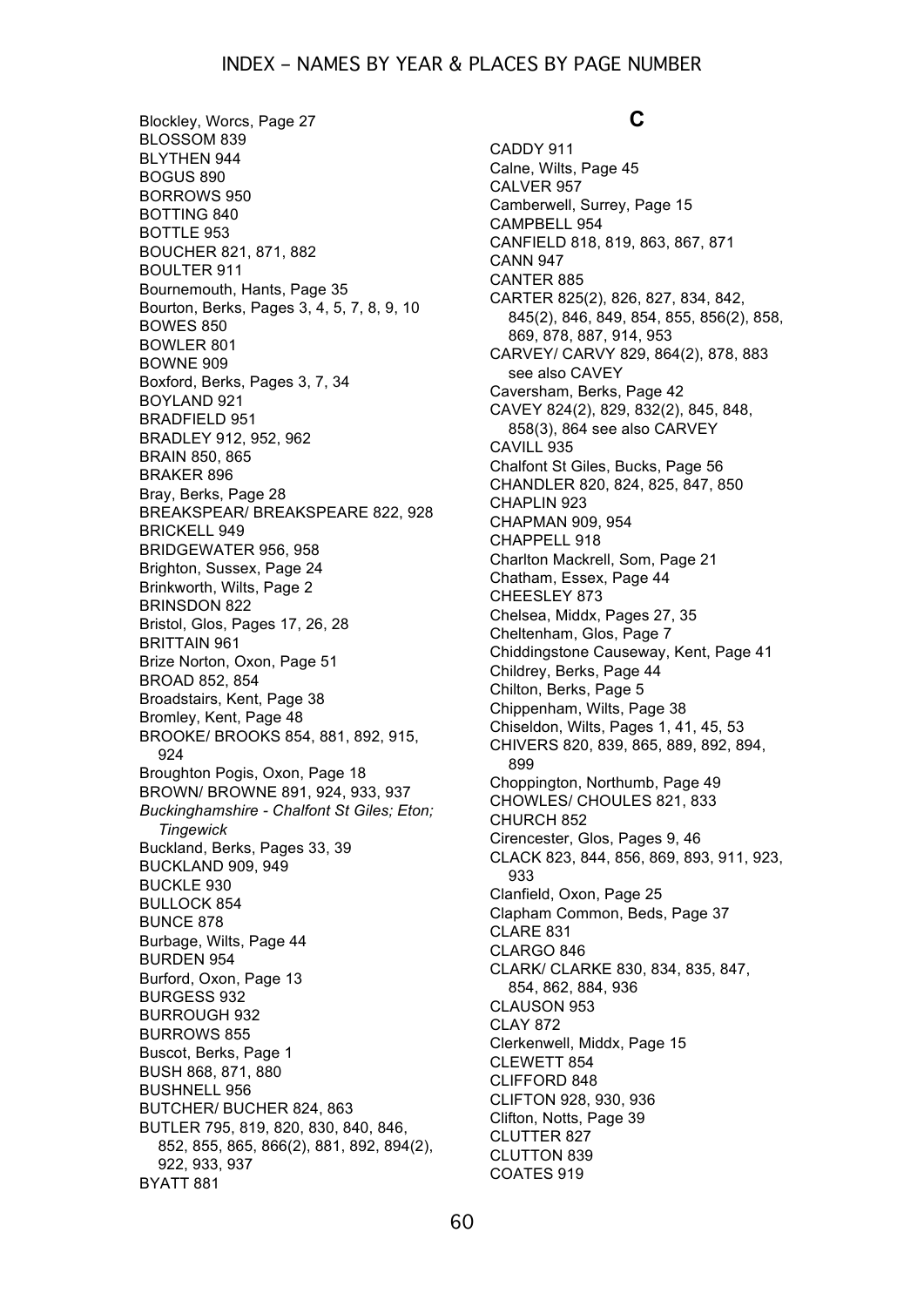### INDEX – NAMES BY YEAR & PLACES BY PAGE NUMBER

COCHRANE 955 COCKELL 793 Colchester, Essex, Page 43 COLE 928 COLEING 905, 953, 960 Coleshill, Berks, Pages 1, 2, 4, 16, 28, 57 COLLEDGE 936 COLLEY 868 COLLIER 832 COLLINGBOURNE 922 COLLINS 865, 888 Compton Beauchamp, Berks, Page 56 CONSTABLE 819 COOK 822, 831(2), 932 COOMBS 819, 919 COOPER 867, 896, 903, 917 COPE 890 CORDY-SIMPSON 944 COSTAR 932 COTTIS 950 COUSENS 864 Coventry, Warcs, Pages 35, 39 COWLS 768 COX 828, 830, 837, 844, 846, 849(2), 850, 855, 858(2), 869 Crawley, Hants, Page 32 CREBER 841 Cricklade, Wilts, Pages 2, 18 CRIPPS 830, 838 CROSBY 900 CROSS 900 CROUCHER 890 CUBBERLEY 949 CULLY 848 CURLING 857 CURTIS 853, 894, 945 CUSS 950

# **D**

Dagenham, Essex, Page 51 DAISH 961 DANCE 925, 929, 931, 932, 948, 950(2), 955, 961 DANIELS 949 DANIELSON 944 DANSON 928 DARLING 851, 858, 863 DAVIES/ DAVIS 827, 842, 844, 883, 892, 920 DAWSON Catherine, 56 DAWSON 828, 959 DAY 852, 861(2), 864, 873, 874, 899, 900, 903, 912, 933, 956, 958 DEACON 864 DENNIS 894, 904, 955 DENT 945 *Derbyshire – Edlaston* 

*Devon – Devonport; Plymouth* Devonport, Devon, Page 56 DIBBLE 954 DICCOX 958, 961 DIKE 884, 894, 896 DIXON 822, 936 DOBSON 849, 865 Docking, Norfolk, Page 20 DORE 874 *Dorset – Parkstone; Sherborne; Swanage; Whitcomb* DOWDELL 962 DOWDEN 897 DOWLING 817, 847 Down Ampney, Glos, Page 2 DRAPER 840, 852 Draycott, Chiseldon, Wilts, Page 46 DREW 829, 835, 860, 882, 958 DRISKELL 949 DUCK 819 Dudley, Worcs, Page 54 DULANSKY 949 DUNCAN 947 DUNN/ DUNNE 822(2), 898, 950 *Durham – Houghton-le-Spring; Walworth* Durrington, Wilts, Page 42 DYDE 862

### **E**

E. Finchley, Middx, Page 46 EAGLETON 823 East Challow, Berks, Page 11 EAST 825, 841 East Sandling Camp, Kent, Page 42 EASTAWAY 844 Eaton Hastings, Berks, Pages 40, 47 EBSWORTH 898 EDGINGTON 837 Edlaston, Derbyshire, Page 33 EDMONDS 906 EDWARDS Albert 920(2), 922, 933, 945(2), 960 EILKINS 845 Eisey, Wilts, Pages 1, 2 ELDRIDGE 824 ELLISON 934 EMBLING 833, 842, 914, 957 ENSTONE 884, 906 Epsom, Surrey, Page 43 Erlestoke, Wilts, Page 26 *Essex – Chatham; Colchester; Dagenham* Eton, Bucks, Page 41 EVANS 808, 854, 921, 932 EVARD 858 EWER 830 Ewhurst, Hants, Page 49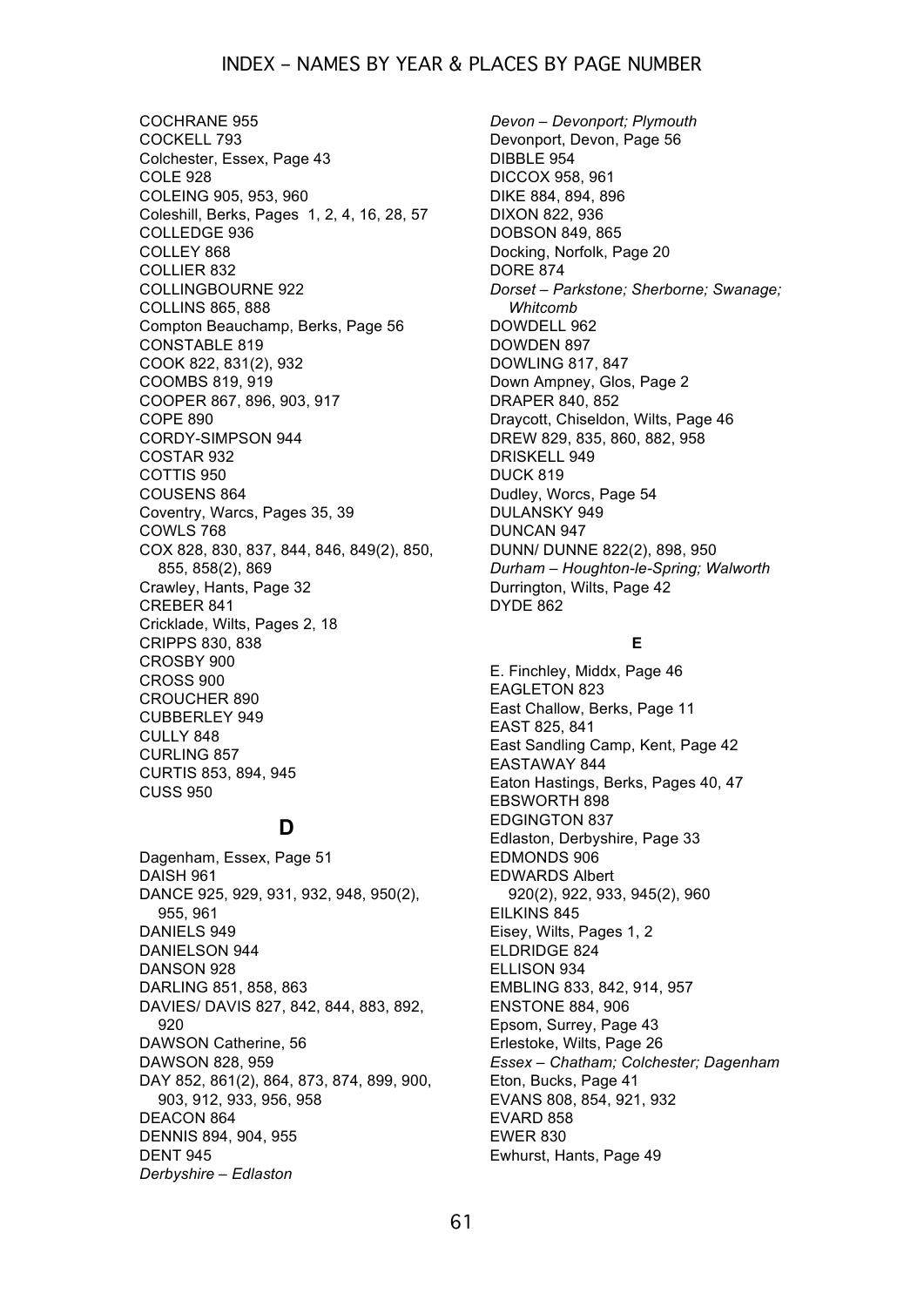### **F**

FAGAN 930, 958 Fairford, Glos, Pages 15, 53 FAIRTHORNE 869, 898 FAR 821 Faringdon, Berks, Pages 8, 37, 38, 49, 52, 56 FARLEY 876 FARMER 817 Faversham, Kent, Page 37 Fawley, Berks, Page 41 Felixstowe,Suff, Page 50 FEREMAN 879 FERIN 857 FERRIS 824, 867, 890, 896 FIELD 873, 906 FISHER 821, 822, 864 FISHLOCK 911 FLETCHER 838, 951 FLOOK 957 FOLLETT 954 FORD/ FOARD 856, 892, 900, 905(2), 934, 936 FORDER 913 FORTY 924, 932, 949 FOSTER 949, 954 FOURACRE 878 FOWLER 848(2), 860, 873, 884 FOX 898 FRAMPTON 827 FRANKLIN/ FRANKLING 802, 900, 949 FREEMAN 802, 820 FREETH 959 FRENCH 857 FUCE 817, 824, 852, 855, 862 Fulham, Middx, Page 40 FULLER 910, 919(2)

### **G**

GAIGER 825 GALE 812 GAMBLE 891 GARDENER/ GARDINER/ GARDNER 793, 831, 832, 839, 848, 859, 872, 873, 919 GARNE 842 GARRETT 830 GARTON 852 GASH 954 GEARING/ GERRING 763, 820, 822(2), 823, 827, 829, 830, 832, 833, 842, 843, 845, 849(2), 852, 855, 908 GEORG 862 GIBBONS 862, 870 GIBBS 764, 874 GILBERT 826, 855, 860 GILDER 944

GILES 818, 825, 826, 839, 847, 864, 911, 933 GILLS 878 GLAZEBROOK 909 GLEED 854, 953 *Gloucestershire – Baunton; Bristol; Cheltenham; Cirencester; Down Ampney; Fairford; Lechlade; Miserden; Painswick; Stow on the Wold* GODDARD 856(2), 860, 879, 882 GODWIN 844, 892 GOLDING 862 see also GOULDING GOODENOUGH 812, 872, 929 GOODMAN 951 GOOLD 831 Goring, Oxon, Page 25 GORTON 811, 823, 845, 962 GOSLING 817, 819, 823, 831, 838, 848, 849(2), 850, 859, 860 Gosling Heath, Page 48 Gosport, Hants, Page 35 GOUGH 857 GOULDING 959 see also GOLDING GRAY 945, 959 Great Coxwell, Berks, Pages 3, 4, 32, 48 Great Shefford, Berks, Page 8 GREEN 808, 820(2), 822, 834, 847, 848, 851(2), 855, 863, 869, 878, 933, 945 GREENAWAY 874, 890 Greenock, Page 49 GREENWOOD 821, 874 GREGG 960 GRIFFIN 824 GRIMSTON 867 GROVES 891, 928, 937, 946 GRUBB 848 GRUNDY 825 Guildford, Surrey, Page 35 GUNTER 829

# **H**

HACKER 823 HADDRILL/ HADRELL/ HADRILL 821, 829, 835, 837, 838, 842, 845, 847 see alsi HATHERILL **HALE 825** HALL 852, 877, 889, 897, 906(2), 909(2), 919, 956 HALLETT 825, 826 HAMMOND/ HAMMONDS 853, 856 *Hampshire – Aldershot; Basingstoke; Bournemouth; Crawley; Ewhurst; Gosport; Hythe; Winchester* **HAND 930** HANDFIELD-JONES 961 HANDLEY 948 Hannington, Wilts, Pages 2, 4, 21, 41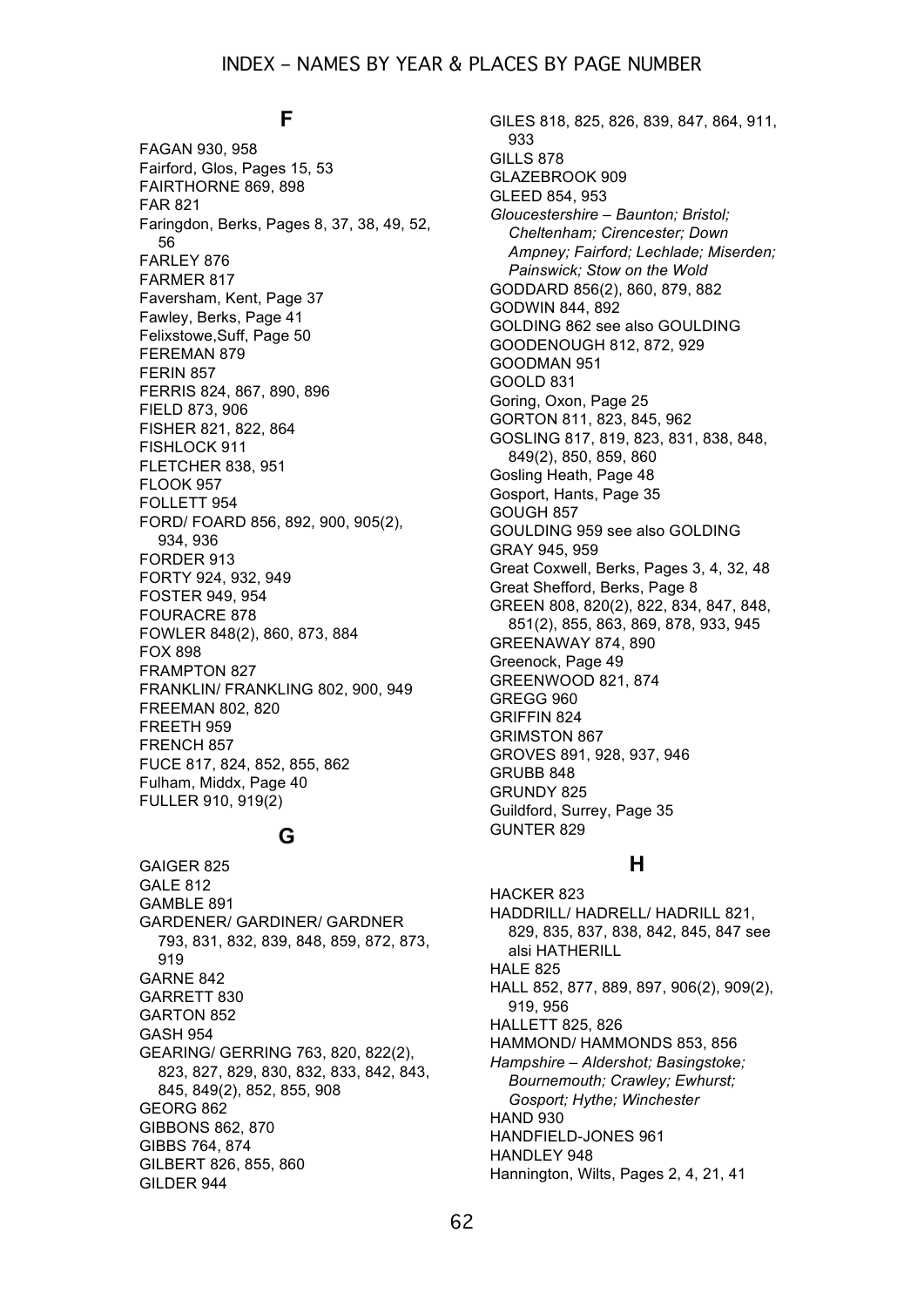HARDING 769, 950 HARMAN 821, 846 HARMER 846 HARRIS 865, 926, 929, 947 HART 764, 817, 835 HARTLEY 960 HARVEY 953 Harwell, Berks, Page 53 HATHERILL 831 see also HADDRILL HAVILAND 835 HAWKER 911 HAYCOCK 903 HAYDEN/ HAYDON 822, 843, 856, 889(2) HAYNES 833, 865, 867, 891, 900, 911 HAYWARD 947 HAZAEL/ HAZELL 755, 817, 819, 821, 822, 825, 829, 840, 842, 848(2) HEAD 919 HEARD 954 HEARNE 916 HEATH 811, 821, 822, 825, 834(2), 845, 846, 859 HEAVENS 817, 847 HEDGES 888, 896, 903, 909 HEK 928 Hemel Hempstead, Herts, Page 33 HENDERSON 953 HENDY 961 Henley on Thames, Oxon, Page 23 HENRY 953, 958 HENSLEY 944 HERROD 944 HERT 759 *Hertfordshire – Hemel Hempstead; Watford* HEWER 839, 842, 848, 861, 863, 874, 876, 885, 893, 900 HEWLETT 928 HICKS 918 HIGGES/ HIGGS 820(2), 850, 854, 923, 931 Highworth, Wilts, Pages 1, 4, 19, 25, 31, 32, 33, 39, 45, 55, 57 HILL 808, 829(2), 830, 845, 846, 854, 858, 874, 878, 932, 959 HILLIAR/ HILLIER 822, 856, 862 HILTON 960 HINDER 820 Hintlesham, Suff, Page 19 Hinton, Berks, Pages 35, 36 Hinton, Wilts, Page 40 HINXMAN 829 HIPPISLEY 831 HISCOCK 915 HISYARD 852 HOAR 946 HOBBS 793 HOLDER 909

HOLIDAY 822, 833 HOLLAND 884 HOLLICK 817 HOLMES 852 HOLT-SMITH 955 HOLYOAK/ HOLYOAKE 838(2), 846, 850, 866, 897 HONEYBONE 853, 890, 896 HONGOLD 844 HORN 820, 825, 827(2), 846 HORSELL 898 Houghton-le-Spring, Durham, Page 34 Hounslow West, Middx, Page 55 HOWARD 867 HOWELL 959 HUBBARD 888 HUDSON 906 HUGHES 807, 817, 819, 826, 829, 837, 868, 884, 948 Huish, Wilts, Page 10 Hulborough Shodland, Kent, Page 49 Hullavington, Wilts, Page 42 HUMPHREYS/ HUMPHRIES 860, 870, 959 HUNT 819, 839, 843, 854, 869, 920 HUNTER 832 HUTCHINGS 817, 960 HUTT 883 Hythe, Southampton, Hants, Page 57

### **I**

Idstone, Ashbury, Berks, Page 14 ILES/ EILES 814, 850, 887 ILEY 816 ILOTT 920, 952 INDGE 884 INGLE 906 INGRAN 869 Ipswich, Suff, Page 55 IRELAND 919 IRVING 852 ISGAR 954 *Isle of Wight – Ryde*

### **J**

JACKSON 955, 958 JAMES 818, 832, 936 JARVIS 833, 911 JEFFERIES/ JEFFRIES 819, 820(2), 840, 847, 864, 867, 883, 888, 893, 904(2), 906, 910, 927 JENNER 818, 848, 861 JEROME 932 JOHNSON 818, 830, 839, 947 JONES 823, 827, 841, 855, 864, 872, 888, 908, 949 JORDAN 824, 833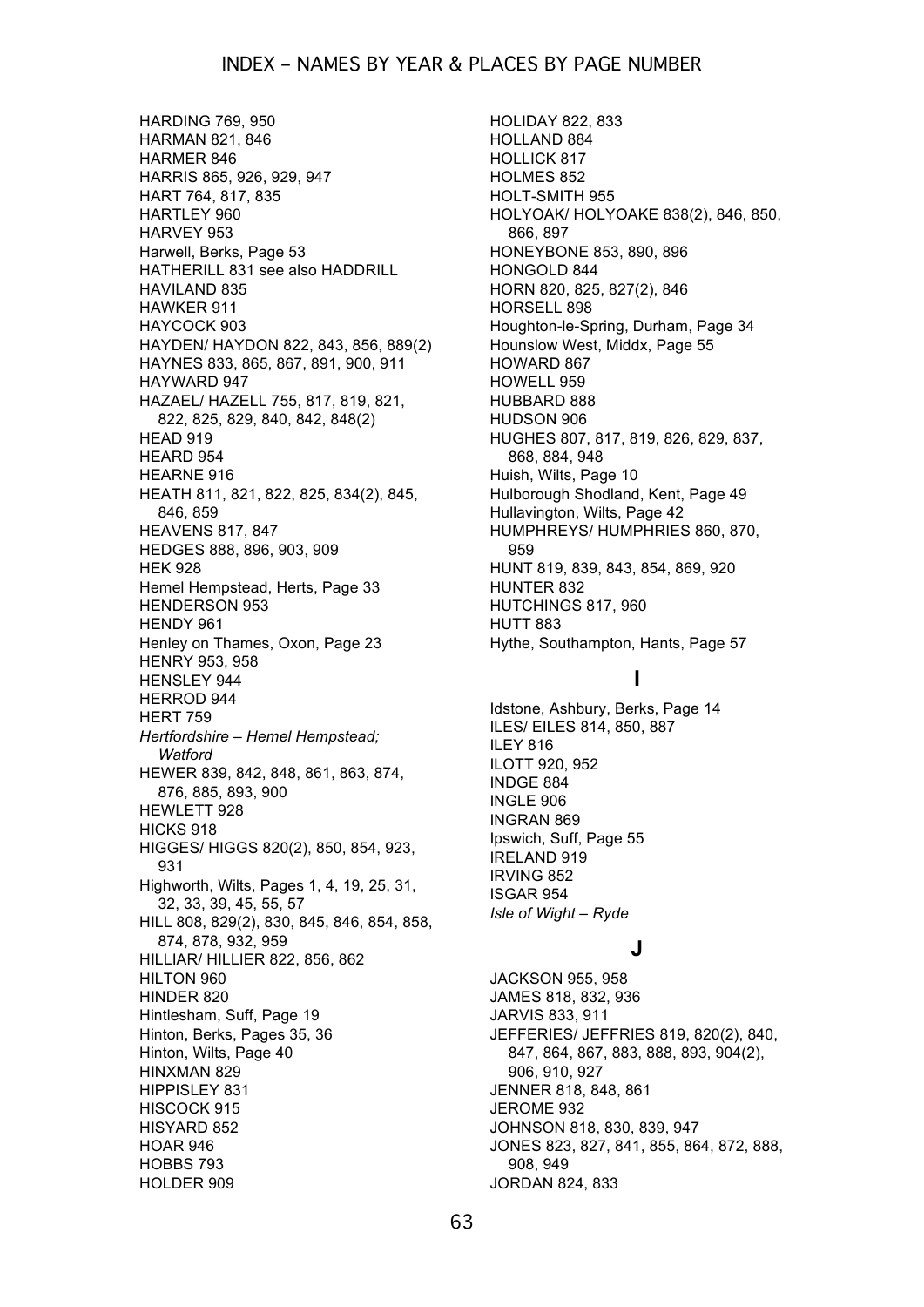JUDD 918, 932

# **K**

KEARSE 881 KEATES 840 KEMBLE 872 KEMP 954 KEMPSTER 840 KENNARD 898 KENNETT 874 *Kent – Beckenham; Broadstairs; Bromley; Chiddingstone; East Sandling; Faversham; Hulborough Shodland?; New Brompton; Ramsgate; Woolwich* KENT 826, 838, 845, 872 *Kenya – Nairobi* KIBBLEWHITE 864 KILMINSTER 958 Kilverstone, Norfolk, Page 29 KIMBER 950 KINARD 945 KINCH 816, 846 KINCHAM 808 KINGSTON 900 Kingston Lisle, Berks, Pages 2, 5, 16 Kingston Winslow, Berks, Pages 53, 55 KIRBY 838 KITCHEN 952 KITCHENER 807 KNAPP/ KNAP 759, 827, 829, 831, 843, 847, 852, 858, 862, 863, 869, 876, 882, 890, 899, 909, 919, 920(2), 933 Knighton, Berks, Page 28

### **L**

LACEY 901 LAFFERD/ LAWFORD 860 LAIRD 958 LAKEMAN 950 LAKER 859 LAMB 849, 851 Lamborne, Berks, Page 8 LAMBOURN 853 LAMIG 958 *Lancashire – Nelson; New Longton; St Helens* LANE 825 Langford, Oxon, Page 8 LARKIN 961 LAURIE 880 LAWRENCE/ LAURENCE 820, 823, 824, 831, 833(2), 837, 839, 840, 842, 848(2), 852, 856(2), 858, 862, 866, 870, 874, 880, 883, 893, 896, 905, 912 LAXTON 909 LE CAPPELAIN 914 LEADER 855

LEAKE 829 Leamington Spa, Warcs, Page 52 Lechlade, Glos, Pages 25, 40 LEE/ LEA 819, 821, 822, 842, 843, 846, 852, 855, 860(2), 861, 867 Leigh, Wilts, Page 43 LEONARD 956 LEWINGTON 821 LEWIS 768, 833, 834, 853, 877, 883, 884, 885, 929 Lichfield, Staffs, Page 32 LIDDELL 843 LIDDIARD 840, 848 Liddington, Wilts, Pages 6, 14 *Lincolnshire – Windwood Bourne* LING 801 LINSELL 827 LITTLE 816, 817, 895 Little Coxwell, Berks, Pages 1, 50 Little Hinton, Wilts, Pages 1, 2, 3, 4 Littleworth, Berks, Pages 3, 36, 45, 50 LOCK 932 LOCKE 760, 860 see also LOCKEY LOCKEY 820, 823, 861, 878, 879 see also LOCKE London, Pages 39, 41, 45, 47, 51 LONG 874 Longcot, Berks, Pages 3, 6, 31, 35, 38, 39, 54, 56, 57 Longworth, Berks, Page 2 LOOKER 821, 872 see also LUCKER LUCAS 917 LUCKER 829 see also LOOKER LUKER 904 Luton, Beds, Page 50 Lydiard Tregoze, Wilts, Page 16 Lyneham, Wilts, Page 54 LYNN 945 LYONS 847

### **M**

MACGILLYCUDDY 944 MACLAGAN 878 MADDOX 872 MAIR 959 MAISEY 881, 919, 926 MANNERS 863, 931 MAPSOM 877 MARCHAM 821, 839, 842, 866 MARGETTS 916 MARKS 949 Marlborough, Wilts, Pages 14, 41 MARSH 956 Marston, Highworth, Wilts, Page 2 MARTIN 795, 830 Marylebone, Middx, Page 30 MASLEN 888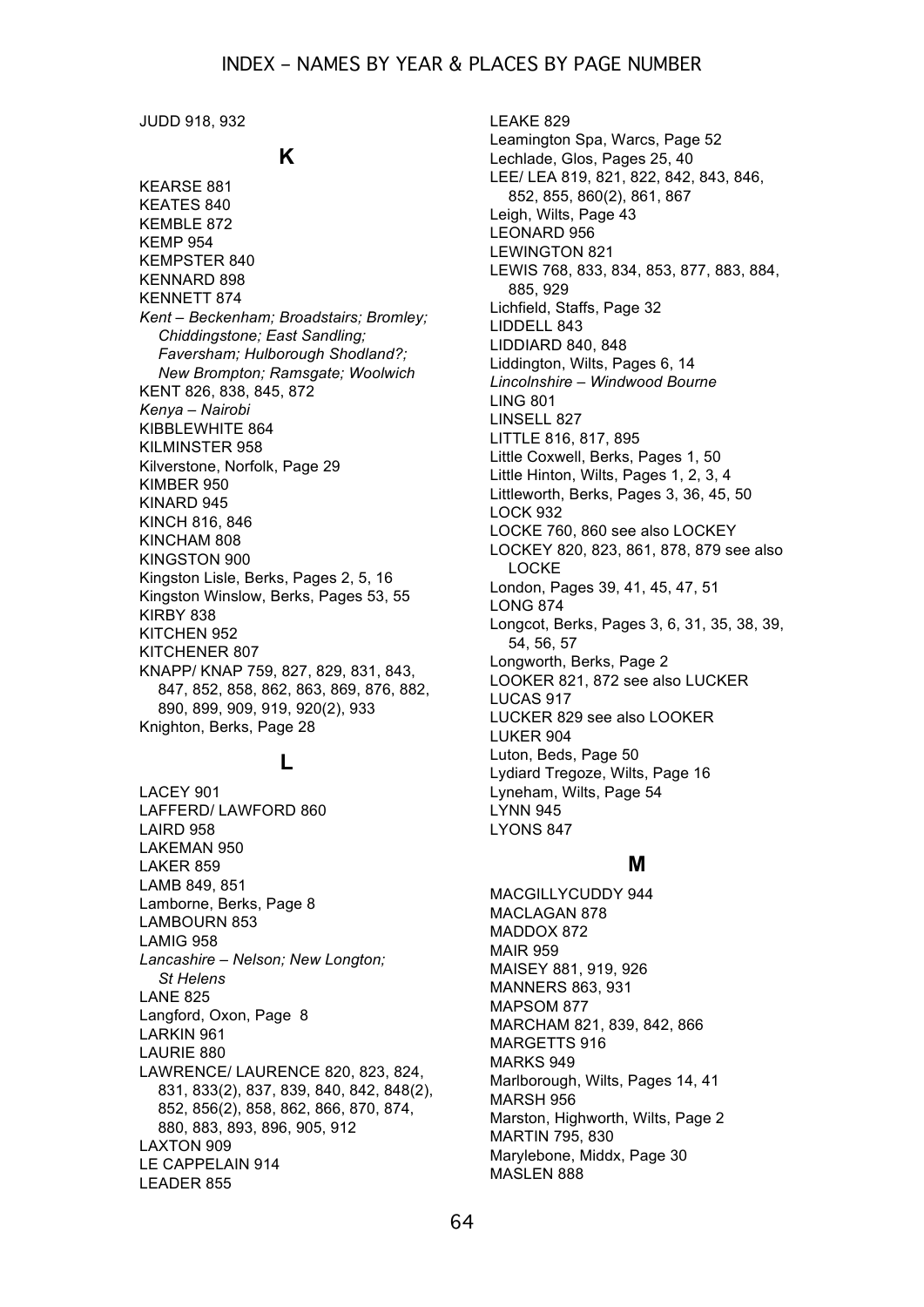MASON 851, 916 MATHEWS 950 MATHIAS 954 MATTHEWS 823, 838, 841, 860, 933 MATTINGLEY 914 MAXWELL 830, 850, 858 MAY 828, 833, 841, 858(2) MAYO 825 MAYOR 936 MCCULLOCH 955 MCDONALD 841 MCEWEN 872 MCILGHAM 820 MEAKES 894 MEPHAM 958 MEREDITH 951 MERIFIELD/ MERRIFIELD 819, 820, 829, 832, 834 MESSENGER 887, 900 *Middlesex – Chelsea; Clerkenwell; East Finchley; Fulham; Hounslow; Marylebone; Notting Hill; Paddington; South Kensington; Southall; St Luke's; Stepney; Tottenham* MIDWINTER 857 MILDENHALL 895, 912 MILES 842, 853, 884, 909, 959, 960 MILLARD 847, 852, 856, 892 MILSUM 856 MINESS 909, 928 Miserden, Glos, Page 1 MITCHAM 933 MITCHELL 840, 848, 856, 864 MONK 891 MOON 956 MOORE 909 MOORING 821, 871 Moredon, Wilts, Page 27 MORGAN 868 MORRIS 843, 857, 944 see also MORSE MORSE 821, 827, 833, 837, 840, 842, 843, 846, 849, 851, 859, 863 see also MORRIS MORTIMER 834, 841, 843, 850(2), 858, 865, 888, 897, 932 MOSLEY 961 MOSS 807, 833, 859, 874, 913 MOULDEN 840, 846 MOXHAM 825, 826, 827, 848 MULCOCK 842 MULLINS 944

### **N**

Nairobi, Kenya, 51 NANSCAWEN 829 NASH 954 Nelson, Lancs, Page 57 NEW 852 New Brompton, Kent, Page 39 New Longton, Lancs, Page 46 NEW 825, 832, 837, 848, 851, 866 Newbury, Berks, Page 3 Newcastle on Tyne, Northuimb, Page 56 NEWELL 896 NEWMAN 856, 959 Newmarket, Suff, Page 45 NEWPORT 821, 851, 852 NEWSON 959 NICHOLLS 831 NICHOLSON 857 NOBES 833, 841, 863, 867 NOLAN 955 *Norfolk – Docking; Kilverstone* NORLEY 871 NORRIS 827 Northampton, Northants, Page 46 *Northumberland – Choppington; Newcastle on Tyne Nottinghamshire – Clifton* Notting Hill, Middx, Pages 36, 38 NOYES 840

# **O**

O'DRISCOLL 951 O'NEILL 944 OAKLEY 818, 845, 848, 864, 867, 872 Ogbourne St George, Wilts, Page 1 OLLIVENT 958 OLLIVER 911 ORMEROD 960 ORPWOOD 840, 846, 854, 855 OSBORNE 861 OWEN/ OWENS 826, 860, 960 Oxford, Oxon, Pages 22, 35, 46, 55 *Oxfordshire – Alvescot; Bampton; Brize Norton; Broughton Pogis; Burford; Clanfield; Goring; Henley on Thames; Langford; Oxford; Standlake*

# **P**

PACKER 862, 873, 890, 894 Paddington, Middx, Pages 18, 30 PAGE Adam 831, 834, 837, 839, 849, 874, 884, 888, 893, 904 PAGEL 944 Painswick, Glos, Page 9 PAINTER 820, 832 PALK 868 PALMER 843, 954 PARKER 869 Parkstone, Dorset, Page 53 PARROTT 926, 927, 928, 932 PARSONS 850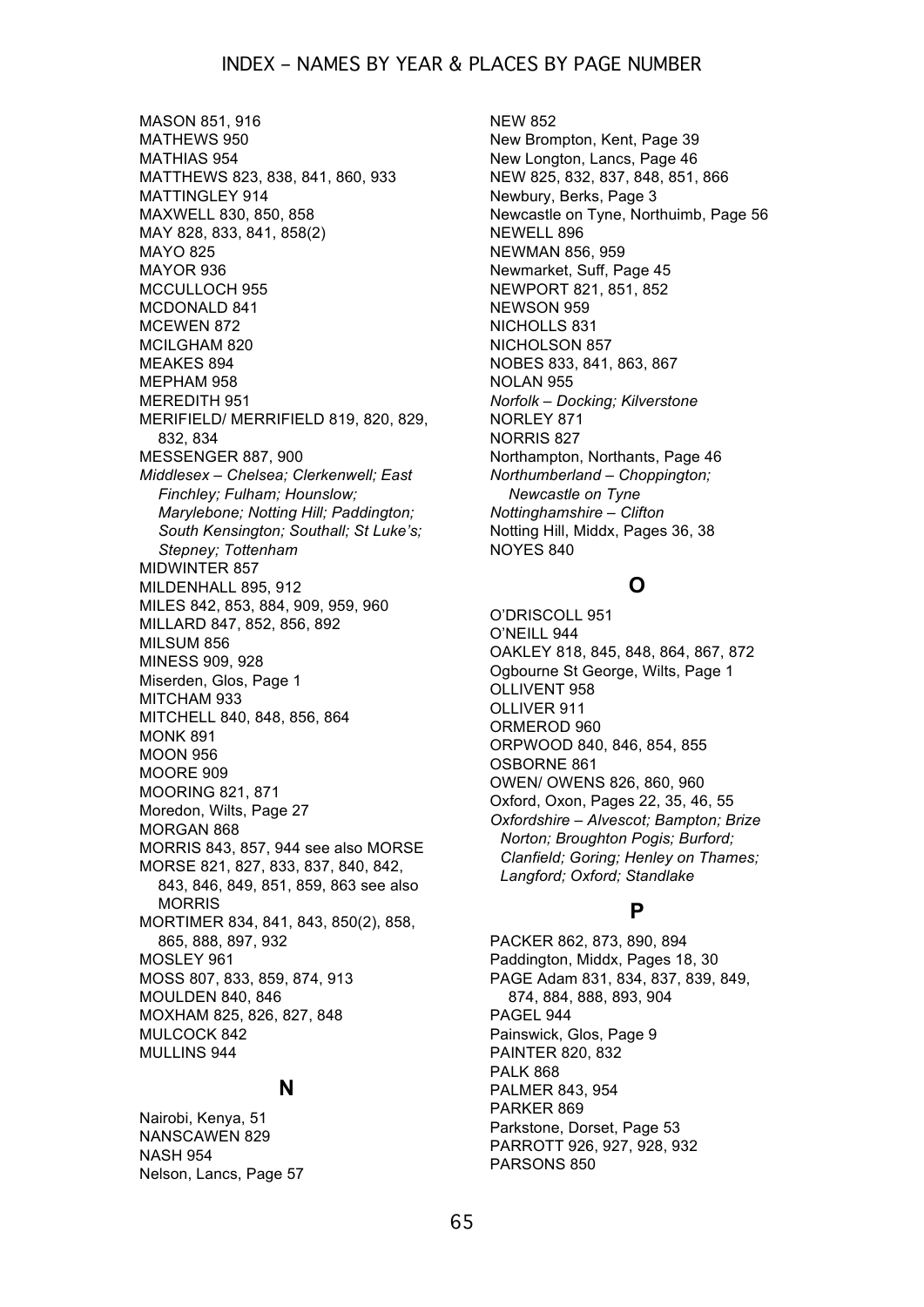PARTRIDGE 829, 830, 832, 843, 846, 858, 900, 933, 935, 957 PATIENT 962 PAWLIN 802 PAYNE 878 PEACEY 911 PEAPELL 914 PEARCE 900 PEART 841 PECK 962 Peckham, Surrey, Page 30 PELTON 945 PENDEL 831 PEPPLER 873 PERKINS 900 PERRIN 823 PETERS 856 PETTIFORD 937 PHILLIPS 839, 855, 946, 951, 960 PHIPPS 871, 906 PINEGER 858 PINNOCK 858(2) PITCHER 839 PITT 903 PITTICK 917 PLUMB 959 PLUMMER 835, 842, 848, 852 Plymouth, Devon, Page 49 POCOCK 822, 841, 847, 852, 879 Polegate, Sussex, Page 46 POND 849 PONTING 823, 843 POOLE 856 POOLMAN 909 POPE 949 Portslade by Sea, Sussex, Page 39 PORTER 908 Portmedoc, N. Wales, Page 37 POUND 924 POVEY 830, 831, 833(2), 843, 847 POWELL 826, 834, 848, 861 PRATT 952 PRIME 953 PRINCE 863, 882, 887, 917 PRITCHARD 944 PROVIS 924 PUGH 867 PULLING 880 Purton, Wilts, Pages 2, 36 Pusey, Berks, Page 34

# **Q**

Queens Park, W10, London, Page 43

# **R**

Radcot, Berks, Page 7 RAINSFORD 945

RALPH 820, 829 Ramsgate, Kent, Page 32 RATCLIFFE 890 Ravenswood, Ashtead, Surrey, Page 39 READ/ READE 791, 817, 829(2), 831, 843, 848, 849, 852, 853, 854, 855, 856, 858, 866, 867, 932, 945 Reading, Berks, Page 33 REASON 822(2), 823, 849(2), 865, 881(2), 888, 931 REDFORD 881 REEEVES 826, 846, 850, 858, 865, 868, 893, 895, 896, 897(2), 907, 909, 916, 936, 956 RENSHAW 899 RESEIGH 950 REYNOLDS 909 RICH 840, 867, 868, 869, 871, 884, 885, 955 RICHARDS 855, 946, 947 RICHARDSON 949 RICHENS/ RICHINGS/ RICHINS/ RITCHENS 809, 819, 821, 843, 846, 890, 894, 903, 931 RICKARDS 823, 835(2) RIDER 850 RIDLEY 897 RIVER 830 RIX 841 ROACH 830 ROADS 958 ROBERTS 826, 845, 947, 961(2) ROBERTSON 950 ROBEY/ ROBY 840, 849, 878, 889(2) ROBINSON 933 RODBOURN/ RODBURN 817, 824, 834, 843(2), 844, 847, 879 Rodbourne Cheney, Wilts, Pages 38, 43, 44 ROGERS 842, 905 ROSE 909 Rotherham, Yorks, Page 54 ROUSE 840 ROWLAND 826, 881, 911, 932 ROWSE 848 RUMBALL 878 RUNACRES 861 Rushall, Staffs, Page 57 RUSSELL 949 Ryde, I.O.W., Page 48

# **S**

SADLER 791, 829 SAGE 903 SALTER 953 SAMUDA 828 SANDERS 959 see also SAUNDERS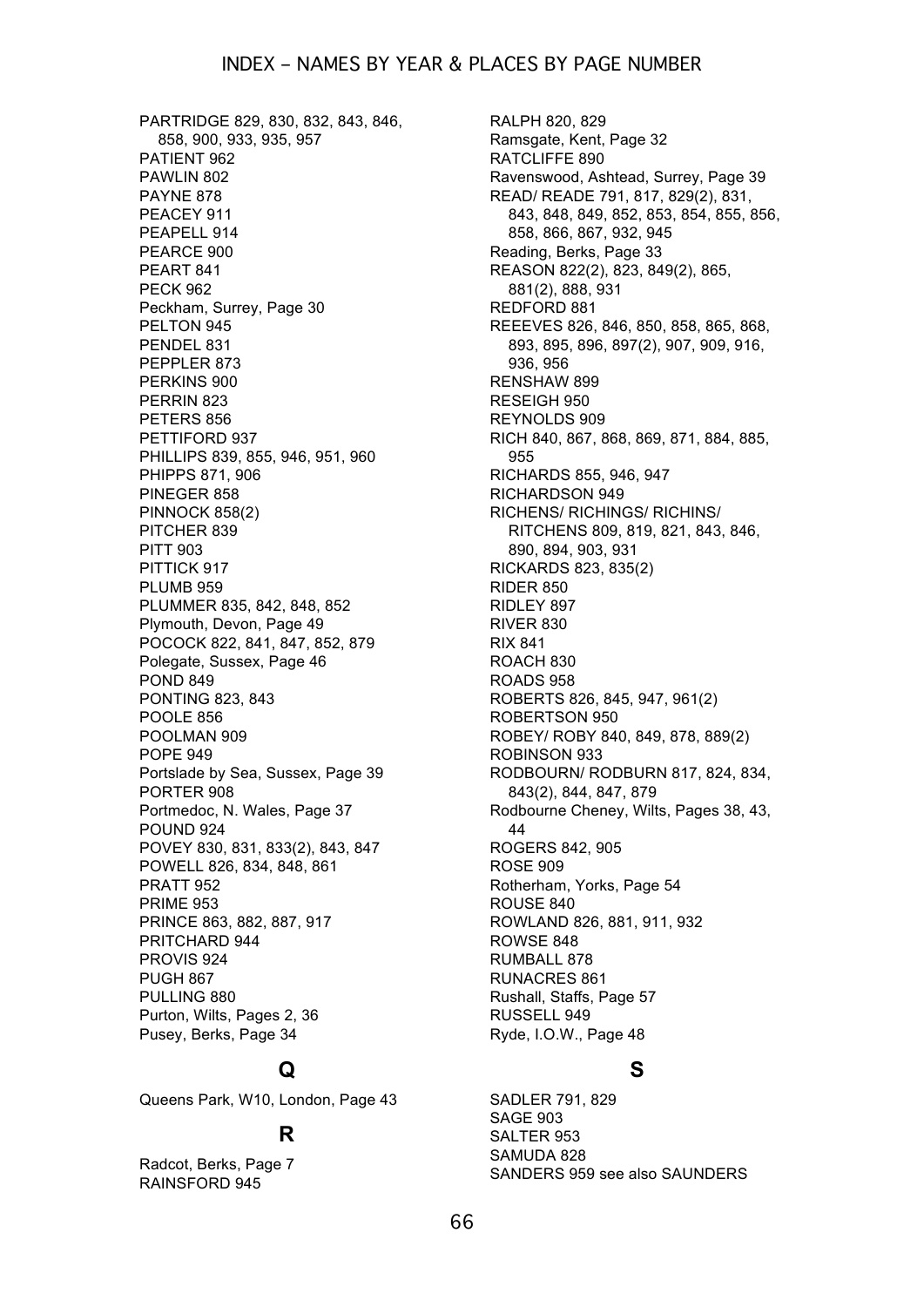SANSUM 827 SARGANT 950 SARTORIS 856 SAUNDERS/ 760, 826, 835, 849 see also SANDERS SAVAGE 866, 956 SAVORY 807 SCAIFE 871 Scarborough, Yorks, Page 48 SCARTH 947 SCOPLEHORN 843 SCOT 844 *Scotland*, Page 21 SCRIVEN 821 SEALEY/ SEALY 802, 812, 820, 823, 833(2), 835(2), 837, 842(2), 846(2), 849(2), 852, 863, 867, 878, 894 SELBY 846 SELLWOOD/ SELWOOD 824, 829, 831, 834 SEMPLE 954 Sevenhampton, Wilts, Page 53 SEXTON 868, 912 SHAIL 850 Sharnbrook, Beds, Page 56 Shellingford, Berks, Page 4 Sherborne, Dorset, Page 40 Sherborne, Warcs, Page 28 SHERRATT 956 SHERWOOD 907 SHEWRY/ SHUREY 818, 820 SILK 825 SILVESTER 817 SIMMONDS/ SIMMONS/ SYMONDS 821, 844, 848, 849, 850, 859, 954, 955 SIMPSON 807, 933 SIMS 930 see also SYME SKINNER 838, 932, 960 SKULL 868 SKURRAY 835 SKUSE 909 SLY 827, 856(2), 858, 862, 866 SMALLBONE 917 SMEAD 928 SMITH 760, 817, 821, 823, 824(2), 827, 835, 840, 842, 846, 849, 850, 852, 861, 873, 879, 883, 884, 900, 908, 914, 958, 960 SNOOK 900, 904, 907, 911 SNOW 920 *Somerset – Backwell; Bath; Charlton Mackrell; Templecombe; Wraxall* South Kensington, Middx, Page 44 Southall, Middx, Page 40 Southwark, Surrey, Page 38 SPACKMAN 828 SPANSWICK 832, 926 SPARKES 912

SPARROW 822 Sparsholt, 12 SPECK 795 St George's, Hanover Sq., London, Pages 26, 29, 31 St Helens, Lancs, Page 49 St Luke's, Middx, Page 8 *Staffordshire – Lichfield; Rushall; Uttoxeter* STANBROOK 853 Standlake, Oxon, Page 27 Stanford, Berks, Pages 2, 9, 20 STANLEY 853 Stanton Fitz Warren, Wilts, Page 26 Stanton, Wilts, Page 1 Stepney E, Middx, Page 37 STEPTO 817 STEVENS 826, 827, 829(2), 842(2), 843, 845(2), 846, 847, 848, 850, 852, 856, 868, 872, 898 STEWART 944 STILES 835 STOCKWELL 890 STOKES 948 STONE 832, 848, 853 Stow on the Wold, Glos, Page 35 STRANGE 850 Stratford, West Ham, Surrey, Page 32 STRATTON 818, 820, 825(2), 919, 921 Stratton St Margaret, Wilts, Pages 16, 31, 37, 54 STREAT 835, 856 Streatly on Thames, Berks, Page 42 STROUDE 949 STUBLEY 849 *Suffolk – Felixstow; Hintlesham; Ipswich; Newmarket Surrey – Camberwell; Epsom; Guildford; Peckham; Ravenswood, Ashtead; Southwark; Stratford; Wandsworth Sussex – Brighton; Polegate; Portslade; Warnham* Swanage, Dorset, Page 41 Swansea, Wales, Page 49 Swindon, Wilts, Pages 8, 24, 28, 30, 32, 33, 35, 37, 39, 41, 43, 44, 46, 47, 51, 53, 54, 57 SYME 956 see also SIMS

# **T**

TANNER 817, 826 TAPOR 843 TAPPIN 945 TAYLER/ TAYLOR 809, 816, 832, 844, 850, 857, 864, 878, 890, 893, 950, 962 Templecombe, Som, Page 43 THATCHER 832, 842, 846, 881 THEOBALD/ THEOBALDS 852, 858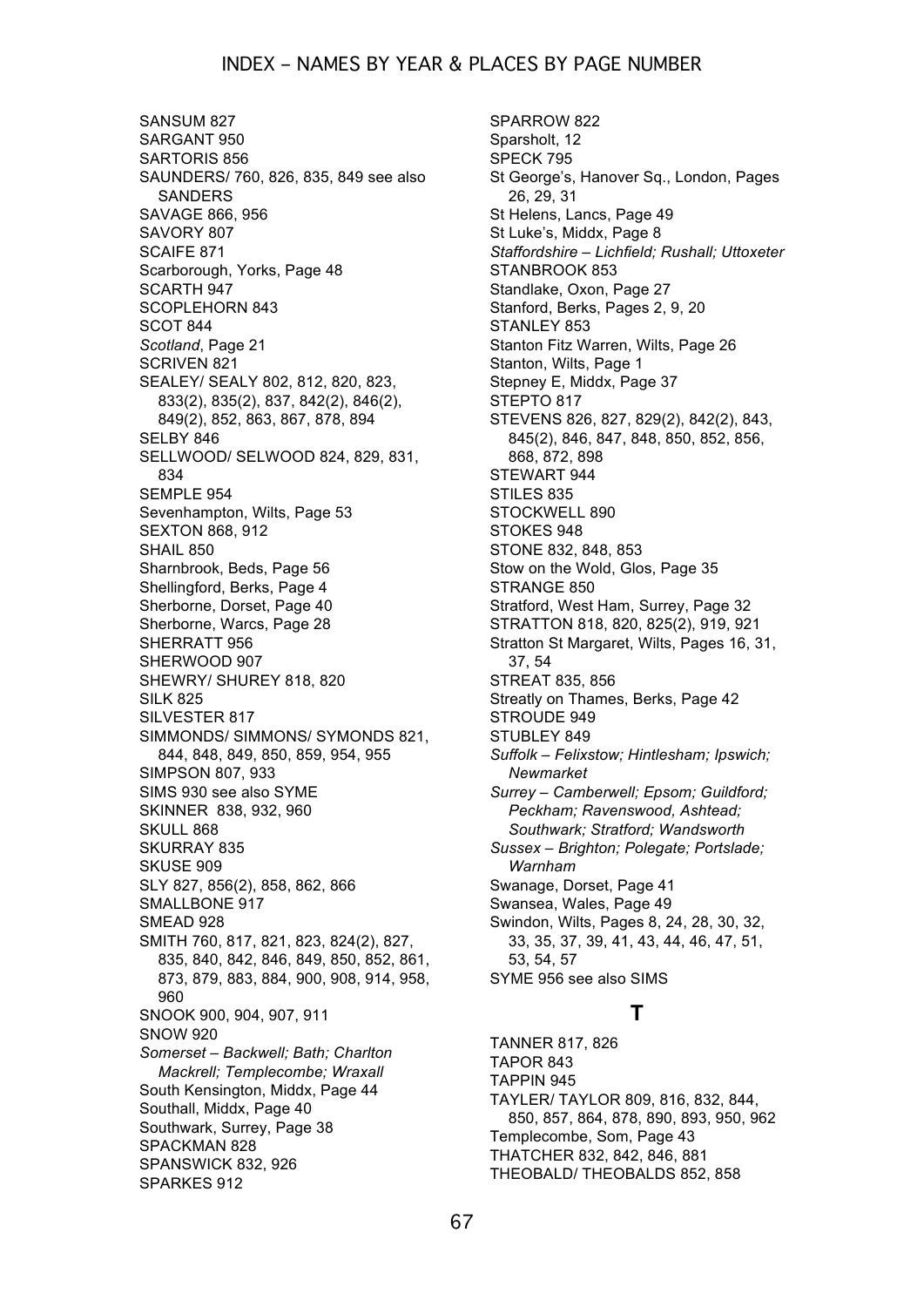### INDEX – NAMES BY YEAR & PLACES BY PAGE NUMBER

THOMAS 852, 950, 959 THOMPSON 930, 955 THORNE 860 THORPE 933 THRUPP 871 TIBALDS 846 TILLEY919 TILLING/ TILLEN 841, 863, 932, 933 TIMBRELL 922 TIMMS 959 Tingewick, Bucks, Page 42 TIPPING 769 TITCHENER 824, 827, 829, 830, 834, 835, 841, 858 TITCOMB/ TITCOMBE / TIDCOMBE 793, 840, 856, 898, 909, 916, 918, 919, 925, 927, 930, 933, 936, 946, 954, 959 Tottenham, Middx, Pages 20, 29 TOVEY 848, 849 TOWN 896 TOWNSEND 817, 825, 826, 834, 850, 852, 906, 932 TRINDER 832 TROTT 865 TRUMAN 957 TUBB 960 TUCKER 833, 865, 899, 918, 933 TUCKEY 823 TURNER 951 Tyddyullam, Lldrndrillo, Wales, Page 54 TYRRELL 879

# **U**

Uffington, Berks, Pages 1, 7, 15 UNDERWOOD 906(2), 913, 924 Uttoxeter, Staffs, Page 51

### **V**

VAUGHAN 956 VEITCH 954 VESSEY 954 VINER 827 VINES 839, 874, 907 VIZARD 852 VOCKINS 827 VOISARD 951

### **W**

WAINE 893 WAIT/ WAITES 897, 930 WAKEFIELD 878 *Wales – Aberavon, Glam; Port Medoc; Swansea; Tyddyullam* WALKER 829, 840, 860(2), 874, 884, 887, 893 WALLER 944, 946

Wallingford, Berks, Page 27 WALLIS 825 WALTER 867 Walworth, Durham, Page 34 Wanborough, Wilts, Pages 10, 16, 24, 28 Wandsworth, Surrey, Page 42 Wantage, Berks, Page 40 WARMAN 830, 851, 852 Warnham, Sussex, Page 37 WARREN 814, 822, 833, 835, 849, 853, 873, 895, 921, 935, 957, 959 WARRINGTON 948 *Warwickshire – Birmingham; Coventry; Leamington; Sherborne* Watchfield, Berks, Pages 3, 5, 6, 7, 9, 10 WATERS 823, 843 Watford, Herts, Page 35 WEAIT 822 WEAVER 877 WEBB 829, 830, 832, 833, 835, 837, 863, 864, 866, 867, 883, 887, 896 WEEKS 859, 864 WELCH 883 WERREL 833 WESBURY 842 WEST 949 WESTELL 883 WHARTON 959 WHEATLEY/ WHATLEY 817, 819, 832, 842, 845, 847, 850, 912, 915, 918 WHEELER 795, 821, 822, 833, 837, 840, 882, 937, 954 Whitcomb, Dorset, Page 29 WHITE 841, 878, 924 WHITEHORN 853 WHITELEY 954 WHITEWAY 817, 832, 833, 846 WHITNEY 958 WHITWORTH 933 WICKHAM 958 WICKS 843 WILKINS 818, 829, 835, 841, 958 WILLIAMS 846, 890, 892, 920, 950 WILLIS 807, 824, 840, 841, 846, 847, 849, 852, 865, 878, 896, 909, 912, 916, 919, 920, 921, 923, 960 WILLOUGHBY 821, 826, 831, 839, 855, 856, 865, 873 WILSDON 883 WILSON 763, 818, 821, 829, 850, 852, 856, 888, 949 WILTSHIRE 825, 871, 900, 937, 950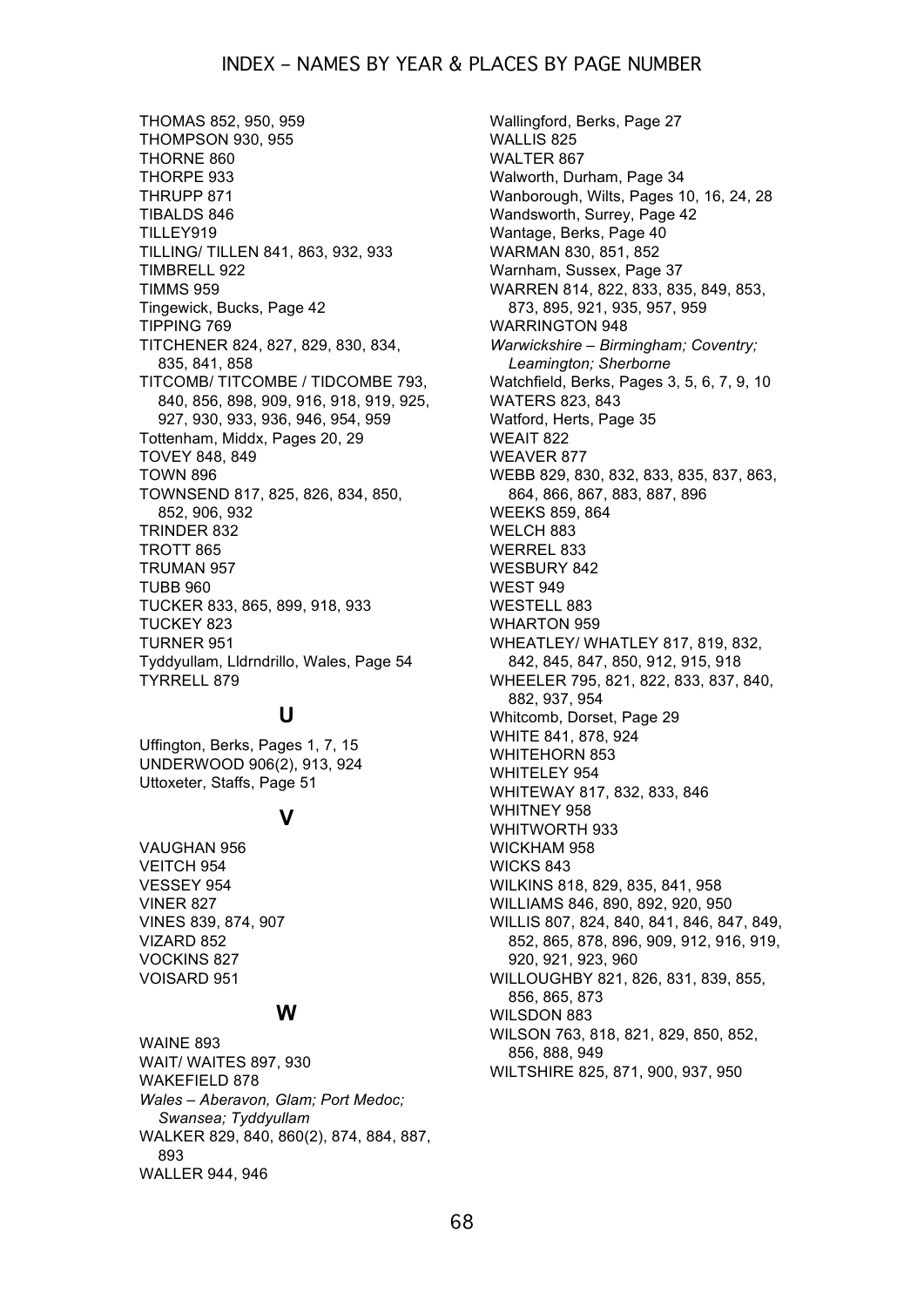*Wiltshire – Aldbourne; Baydon; Bishopstone; Brinkworth; Burbage; Calne; Chippenham; Chiseldon; Cricklade; Draycott; Durrington; Eisey; Erlestoke; Hannington; Highworth; Hinton; Huish; Hullavington; Leigh; Liddington; Little Hinton; Lydiard Tregoze; Lyneham; Marlborough; Marston; Moredon; Ogbourne St George; Purton; Rodbourne Cheney; Sevenhampton; Stanton Fitz Warren; Stanton; Stratton St Margaret; Swindon; Wanborough; Wootton Bassett; Wroughton* WIMBERLEY 891 Winchester, Hants, Page 55 Windsor, Berks, Page 37 Windwood Bourne, Lincs, Page 45 WINNING 874 WIRDNAM 827, 829, 847 WITHERELL 961 Wokingham, Berks, Page 45

WOODBRIDGE 878(2), 884 WOODHAM 855 WOODLEY 858 WOODLIFFE 927 WOODMAN 903 WOODWARD 908 WOOLFORD 819, 850, 954 Woolwich, Kent, Page 2 Wootton Bassett, Wilts, Pages 8, 33, 34 *Worcestershire – Blockley; Dudley* Wraxall, Som, Page 37 WRIGHT 841, 842, 897, 950, 958 Wroughton, Wilts, Page 41 WYATT 848, 849

### **Y**

YEARELL 944 YEATES 857, 868 *Yorkshire – Addingham; Rotherham; Scarborough* YOUNG 755, 861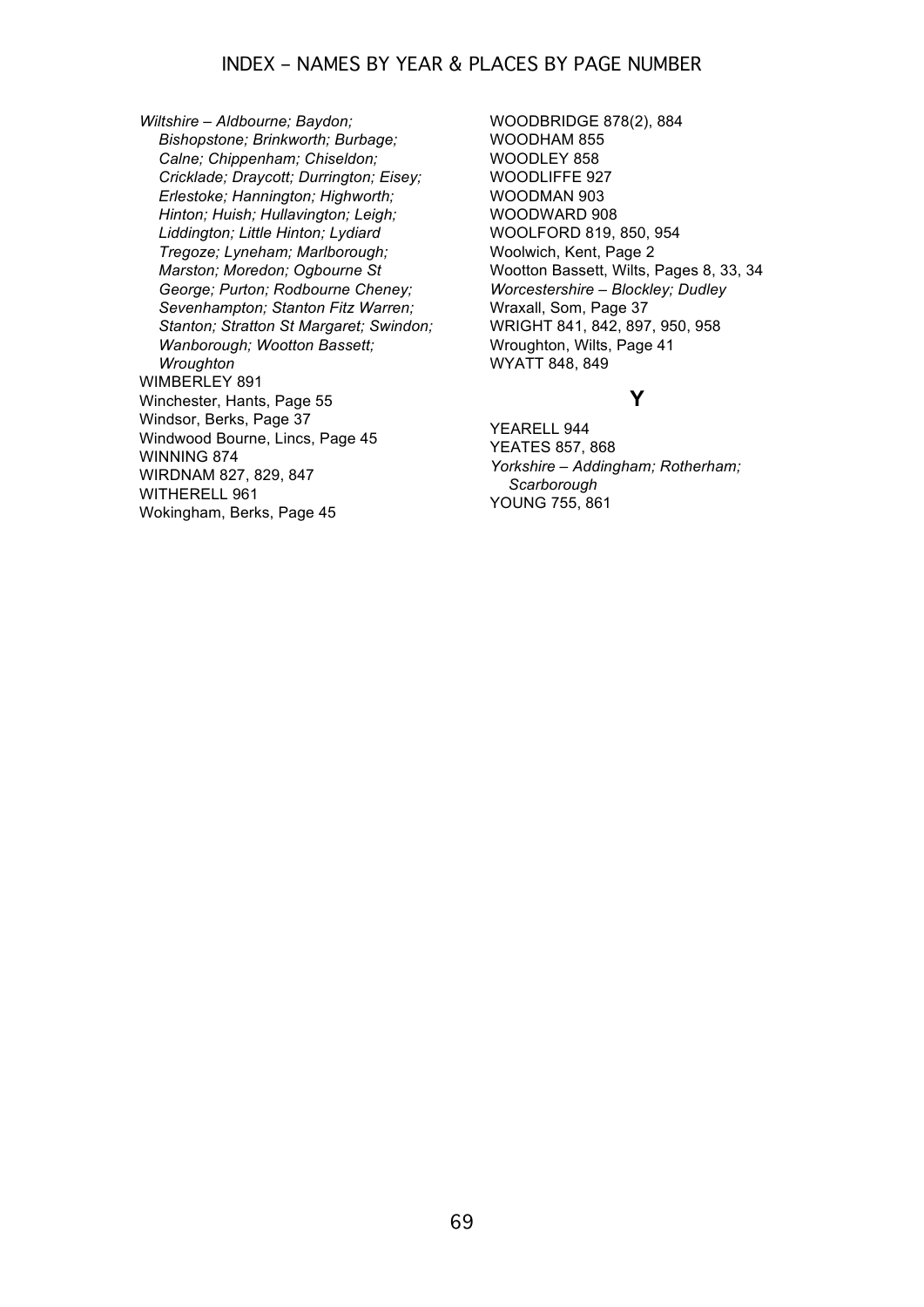**SHRIVENHAM**

# **BERKS**

# **MARRIAGES**

# **BANNS**

**1755 -1772; 1791 – 1823**

# **BISHOPS TRANSCRIPTS 1817 - 1835**

**PARISH REGISTERS 1837 – 1937; 1944 - 1961**